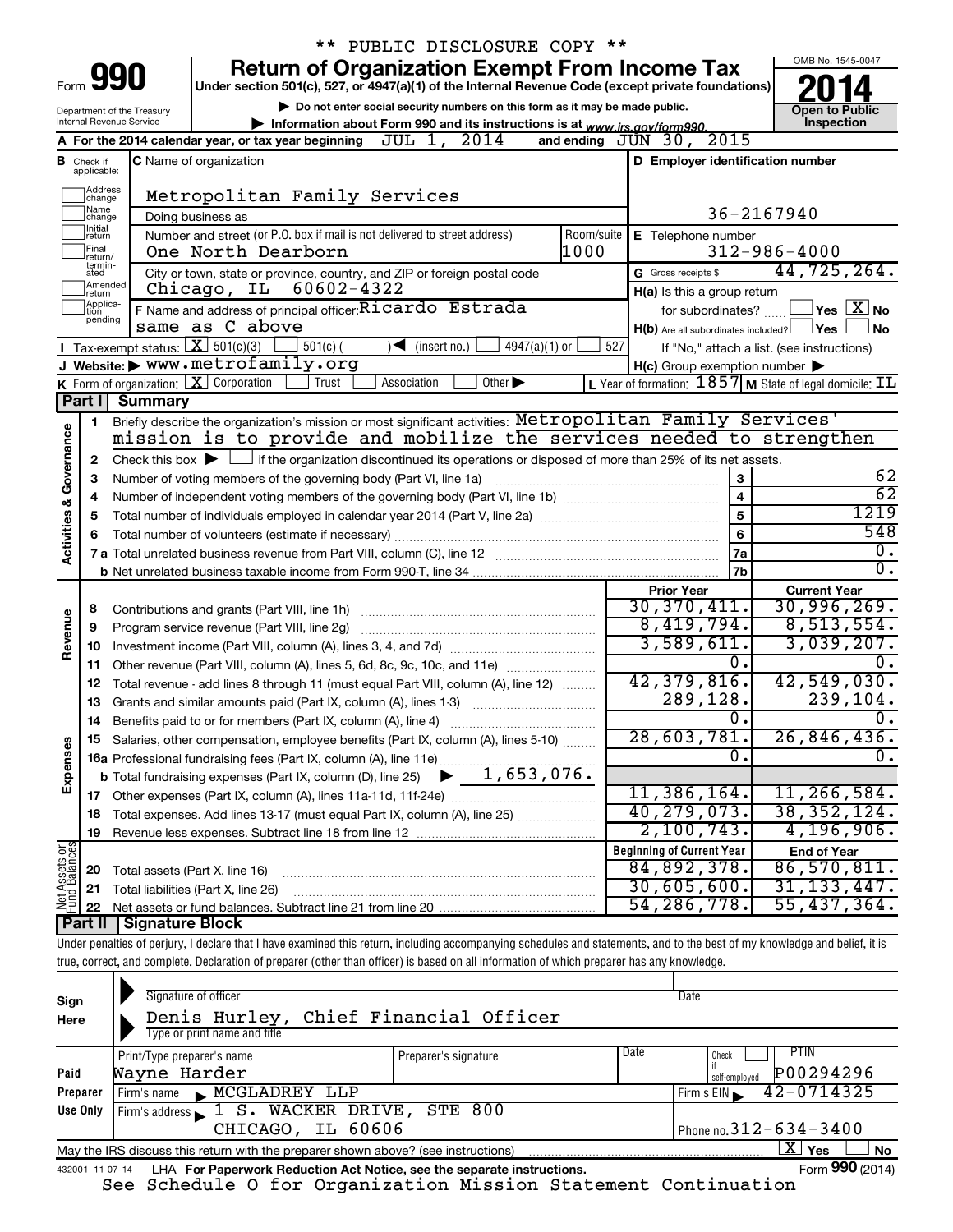|                          | Metropolitan Family Services<br>Form 990 (2014)                                                                                                                       | $36 - 2167940$ | Page 2                                     |
|--------------------------|-----------------------------------------------------------------------------------------------------------------------------------------------------------------------|----------------|--------------------------------------------|
|                          | <b>Part III Statement of Program Service Accomplishments</b>                                                                                                          |                |                                            |
|                          | Check if Schedule O contains a response or note to any line in this Part III                                                                                          |                | $\mathbf{X}$                               |
| 1                        | Briefly describe the organization's mission:                                                                                                                          |                |                                            |
|                          | Metropolitan Family Services' mission is to provide and mobilize the                                                                                                  |                |                                            |
|                          | services needed to strengthen families and communities.                                                                                                               |                |                                            |
|                          |                                                                                                                                                                       |                |                                            |
| $\mathbf{2}$             | Did the organization undertake any significant program services during the year which were not listed on                                                              |                |                                            |
|                          | the prior Form 990 or 990-EZ?                                                                                                                                         |                | $\overline{\ }$ Yes $\overline{\rm{X}}$ No |
|                          | If "Yes," describe these new services on Schedule O.                                                                                                                  |                |                                            |
| 3                        | Did the organization cease conducting, or make significant changes in how it conducts, any program services?                                                          |                | $\exists$ Yes $\boxed{\text{X}}$ No        |
|                          | If "Yes," describe these changes on Schedule O.                                                                                                                       |                |                                            |
| 4                        | Describe the organization's program service accomplishments for each of its three largest program services, as measured by expenses.                                  |                |                                            |
|                          | Section 501(c)(3) and 501(c)(4) organizations are required to report the amount of grants and allocations to others, the total expenses, and                          |                |                                            |
|                          | revenue, if any, for each program service reported.                                                                                                                   |                |                                            |
| 4a                       | $183,932.$ ) (Revenue \$<br>$11,965,006$ $\cdot$ including grants of \$<br>) (Expenses \$<br>(Code:<br>Emotional Wellness: We encourage healthy and productive lives. | 4,520,042.     |                                            |
|                          | Through supportive, caring counseling, individuals and families in any                                                                                                |                |                                            |
|                          | phase of life are empowered to better handle life's challenges.                                                                                                       | Our            |                                            |
|                          | mental health services provide psychiatric evaluation, case management                                                                                                |                |                                            |
|                          | and crisis intervention to help children and adults with chronic mental                                                                                               |                |                                            |
|                          | illness recover and be productive. We also offer assistance for older                                                                                                 |                |                                            |
|                          | adults and their caregivers to meet the unique concerns of this stage                                                                                                 |                |                                            |
|                          | Compassionate violence prevention programs alleviate the<br>of life.                                                                                                  |                |                                            |
|                          | impact of community or domestic violence. And specialized veterans'                                                                                                   |                |                                            |
|                          | services help returning soldiers and their families reintegrate into<br>civilian life and reconnect with one another.                                                 |                |                                            |
|                          | Number of Clients Served - 22,703                                                                                                                                     |                |                                            |
| 4b                       | $\overline{11}$ , $765$ , $402$ and including grants of \$<br>$\overline{16, 301 \cdot \frac{1}{1}}$ (Revenue \$<br>(Expenses \$<br>(Code:                            | 1,618,611.     |                                            |
|                          | Education: We prepare young people and parents for success.                                                                                                           |                |                                            |
|                          | Our programs promote academic achievement and social and emotional                                                                                                    |                |                                            |
|                          | development among children, youth and families to foster success in                                                                                                   |                |                                            |
|                          | life. Helping parents, especially younger parents, prepare for the                                                                                                    |                |                                            |
|                          | challenges of parenting ensures that children are cared for, nurtured                                                                                                 |                |                                            |
|                          | and experience a future of promise and opportunity.                                                                                                                   |                |                                            |
|                          | Number of Clients Served - 22,703                                                                                                                                     |                |                                            |
|                          |                                                                                                                                                                       |                |                                            |
|                          |                                                                                                                                                                       |                |                                            |
|                          |                                                                                                                                                                       |                |                                            |
|                          |                                                                                                                                                                       |                |                                            |
| 4с                       | $6$ , $284$ , $139$ $\cdot$ $\cdot$ including grants of \$ $38$ , $871$ $\cdot$ $\cdot$ $\cdot$ (Revenue \$<br>) (Expenses \$<br>(Code:                               | 1,947,950.     |                                            |
|                          | Economic Stability: We support strong, self-sustaining families.                                                                                                      |                |                                            |
|                          | Our programs offer support and education to economically challenged<br>families so they may improve the quality of their work, lifestyle and                          |                |                                            |
|                          | We help families prepare for, find and sustain stable jobs<br>finances.                                                                                               |                |                                            |
|                          | and housing, which is vital to long-term stability. Through                                                                                                           |                |                                            |
|                          | specialized counseling services, our Employee Assistance Network helps                                                                                                |                |                                            |
|                          | employees remain productive and achieve balance between their work and                                                                                                |                |                                            |
|                          | personal lives.                                                                                                                                                       |                |                                            |
|                          |                                                                                                                                                                       |                |                                            |
|                          | Number of Clients Served - 9,263                                                                                                                                      |                |                                            |
|                          |                                                                                                                                                                       |                |                                            |
|                          |                                                                                                                                                                       |                |                                            |
|                          | 4d Other program services (Describe in Schedule O.)<br>(Expenses \$<br>(Revenue \$                                                                                    | 426,951.       |                                            |
|                          | $\frac{1}{2}$ , 895, 321. including grants of \$<br>$\sim$ expenses $\blacktriangleright$ 31, 909, 868.<br>4e Total program service expenses                          |                |                                            |
|                          |                                                                                                                                                                       |                | Form 990 (2014)                            |
| 432002<br>$11 - 07 - 14$ |                                                                                                                                                                       |                |                                            |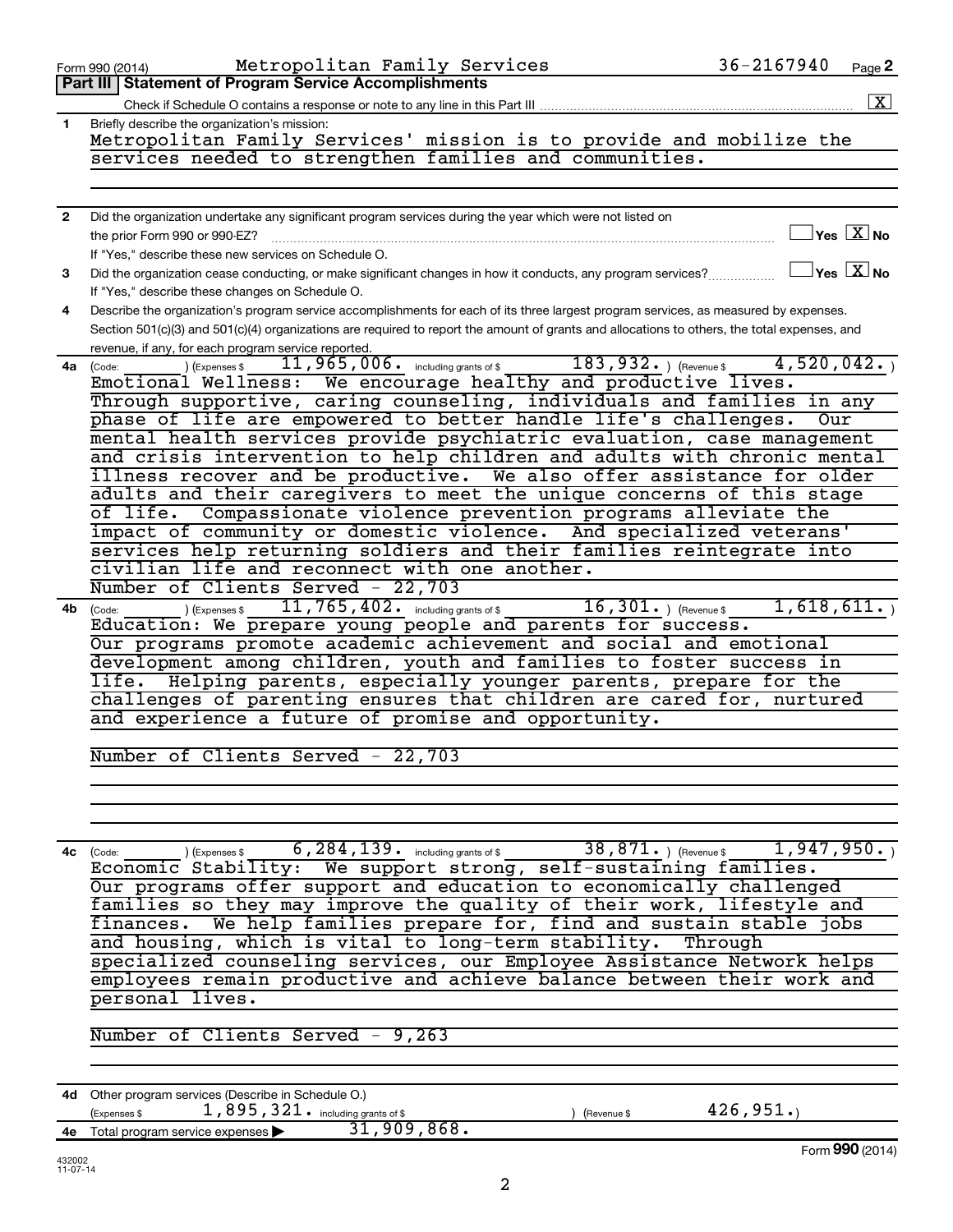| Form 990 (2014) |  |  |
|-----------------|--|--|

**Part IV Checklist of Required Schedules**

Form 990 (2014) Page Metropolitan Family Services 36-2167940

|    |                                                                                                                                                                                                                                                    |                 | Yes                     | No                      |
|----|----------------------------------------------------------------------------------------------------------------------------------------------------------------------------------------------------------------------------------------------------|-----------------|-------------------------|-------------------------|
| 1. | Is the organization described in section 501(c)(3) or 4947(a)(1) (other than a private foundation)?                                                                                                                                                |                 |                         |                         |
|    | If "Yes," complete Schedule A                                                                                                                                                                                                                      | 1               | х                       |                         |
| 2  |                                                                                                                                                                                                                                                    | $\mathfrak{p}$  | $\overline{\textbf{x}}$ |                         |
| 3  | Did the organization engage in direct or indirect political campaign activities on behalf of or in opposition to candidates for<br>public office? If "Yes," complete Schedule C, Part I                                                            | 3               |                         | x.                      |
| 4  | Section 501(c)(3) organizations. Did the organization engage in lobbying activities, or have a section 501(h) election in effect                                                                                                                   | 4               | х                       |                         |
| 5  | Is the organization a section 501(c)(4), 501(c)(5), or 501(c)(6) organization that receives membership dues, assessments, or                                                                                                                       |                 |                         |                         |
|    |                                                                                                                                                                                                                                                    | 5               |                         | х                       |
| 6  | Did the organization maintain any donor advised funds or any similar funds or accounts for which donors have the right to                                                                                                                          |                 |                         |                         |
|    | provide advice on the distribution or investment of amounts in such funds or accounts? If "Yes," complete Schedule D, Part I                                                                                                                       | 6               |                         | х                       |
| 7  | Did the organization receive or hold a conservation easement, including easements to preserve open space,                                                                                                                                          |                 |                         |                         |
|    | the environment, historic land areas, or historic structures? If "Yes," complete Schedule D, Part II.                                                                                                                                              | $\overline{7}$  |                         | х                       |
| 8  | Did the organization maintain collections of works of art, historical treasures, or other similar assets? If "Yes," complete                                                                                                                       | 8               |                         | x                       |
| 9  | Did the organization report an amount in Part X, line 21, for escrow or custodial account liability; serve as a custodian for                                                                                                                      |                 |                         |                         |
|    | amounts not listed in Part X; or provide credit counseling, debt management, credit repair, or debt negotiation services?<br>If "Yes," complete Schedule D, Part IV                                                                                | 9               |                         | x                       |
| 10 | Did the organization, directly or through a related organization, hold assets in temporarily restricted endowments, permanent                                                                                                                      |                 |                         |                         |
|    |                                                                                                                                                                                                                                                    | 10              | х                       |                         |
| 11 | If the organization's answer to any of the following questions is "Yes," then complete Schedule D, Parts VI, VII, VIII, IX, or X<br>as applicable.                                                                                                 |                 |                         |                         |
|    | a Did the organization report an amount for land, buildings, and equipment in Part X, line 10? If "Yes," complete Schedule D,                                                                                                                      |                 |                         |                         |
|    | Part VI                                                                                                                                                                                                                                            | 11a             | х                       |                         |
| b  | Did the organization report an amount for investments - other securities in Part X, line 12 that is 5% or more of its total                                                                                                                        |                 |                         |                         |
|    |                                                                                                                                                                                                                                                    | 11b             |                         | X.                      |
| с  | Did the organization report an amount for investments - program related in Part X, line 13 that is 5% or more of its total                                                                                                                         |                 |                         |                         |
|    |                                                                                                                                                                                                                                                    | 11c             |                         | х                       |
|    | d Did the organization report an amount for other assets in Part X, line 15 that is 5% or more of its total assets reported in                                                                                                                     |                 |                         |                         |
|    |                                                                                                                                                                                                                                                    | 11d             | $\overline{\text{X}}$   | х                       |
| f  | e Did the organization report an amount for other liabilities in Part X, line 25? If "Yes," complete Schedule D, Part X<br>Did the organization's separate or consolidated financial statements for the tax year include a footnote that addresses | 11e             |                         |                         |
|    | the organization's liability for uncertain tax positions under FIN 48 (ASC 740)? If "Yes," complete Schedule D, Part X                                                                                                                             | 11f             | х                       |                         |
|    | 12a Did the organization obtain separate, independent audited financial statements for the tax year? If "Yes," complete                                                                                                                            |                 |                         |                         |
|    | Schedule D, Parts XI and XII                                                                                                                                                                                                                       | 12a             |                         | x.                      |
|    | <b>b</b> Was the organization included in consolidated, independent audited financial statements for the tax year?                                                                                                                                 |                 |                         |                         |
|    | If "Yes," and if the organization answered "No" to line 12a, then completing Schedule D, Parts XI and XII is optional                                                                                                                              | 12 <sub>b</sub> | X                       |                         |
| 13 | Is the organization a school described in section $170(b)(1)(A)(ii)$ ? If "Yes," complete Schedule E                                                                                                                                               | 13              |                         | $\overline{\mathbf{X}}$ |
|    | 14a Did the organization maintain an office, employees, or agents outside of the United States?                                                                                                                                                    | 14a             |                         | $\overline{\mathbf{X}}$ |
|    | <b>b</b> Did the organization have aggregate revenues or expenses of more than \$10,000 from grantmaking, fundraising, business,                                                                                                                   |                 |                         |                         |
|    | investment, and program service activities outside the United States, or aggregate foreign investments valued at \$100,000                                                                                                                         |                 |                         |                         |
|    |                                                                                                                                                                                                                                                    | 14b             |                         | X.                      |
| 15 | Did the organization report on Part IX, column (A), line 3, more than \$5,000 of grants or other assistance to or for any                                                                                                                          |                 |                         | X.                      |
|    | Did the organization report on Part IX, column (A), line 3, more than \$5,000 of aggregate grants or other assistance to                                                                                                                           | 15              |                         |                         |
| 16 |                                                                                                                                                                                                                                                    | 16              |                         | x                       |
| 17 | Did the organization report a total of more than \$15,000 of expenses for professional fundraising services on Part IX,                                                                                                                            |                 |                         |                         |
|    |                                                                                                                                                                                                                                                    | 17              |                         | X.                      |
| 18 | Did the organization report more than \$15,000 total of fundraising event gross income and contributions on Part VIII, lines                                                                                                                       |                 |                         |                         |
|    |                                                                                                                                                                                                                                                    | 18              | х                       |                         |
| 19 | Did the organization report more than \$15,000 of gross income from gaming activities on Part VIII, line 9a? If "Yes,"                                                                                                                             |                 |                         |                         |
|    |                                                                                                                                                                                                                                                    | 19              |                         | x                       |
|    |                                                                                                                                                                                                                                                    | 20a             |                         | $\overline{\mathbf{X}}$ |
|    |                                                                                                                                                                                                                                                    | 20 <sub>b</sub> |                         |                         |

Form (2014) **990**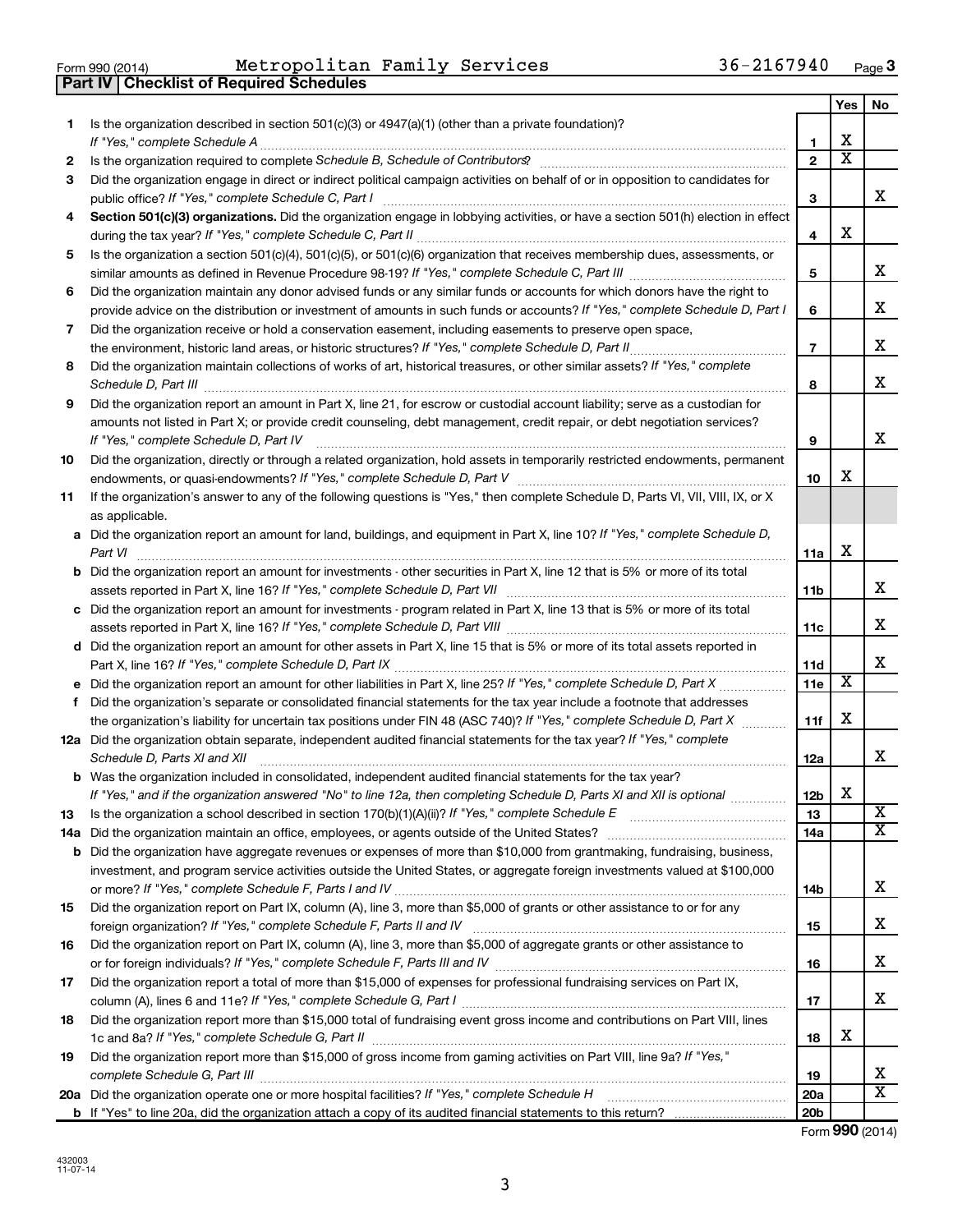|    | <b>Part IV   Checklist of Required Schedules (continued)</b>                                                                                                                                                                   |                 |                         |                         |
|----|--------------------------------------------------------------------------------------------------------------------------------------------------------------------------------------------------------------------------------|-----------------|-------------------------|-------------------------|
|    |                                                                                                                                                                                                                                |                 | Yes                     | No                      |
| 21 | Did the organization report more than \$5,000 of grants or other assistance to any domestic organization or                                                                                                                    |                 |                         |                         |
|    |                                                                                                                                                                                                                                | 21              |                         | х                       |
| 22 | Did the organization report more than \$5,000 of grants or other assistance to or for domestic individuals on                                                                                                                  |                 |                         |                         |
|    |                                                                                                                                                                                                                                | 22              | х                       |                         |
| 23 | Did the organization answer "Yes" to Part VII, Section A, line 3, 4, or 5 about compensation of the organization's current                                                                                                     |                 |                         |                         |
|    | and former officers, directors, trustees, key employees, and highest compensated employees? If "Yes," complete                                                                                                                 |                 |                         |                         |
|    | Schedule J <b>Execute Schedule J Execute Schedule J</b>                                                                                                                                                                        | 23              | х                       |                         |
|    | 24a Did the organization have a tax-exempt bond issue with an outstanding principal amount of more than \$100,000 as of the                                                                                                    |                 |                         |                         |
|    | last day of the year, that was issued after December 31, 2002? If "Yes," answer lines 24b through 24d and complete                                                                                                             |                 |                         |                         |
|    | Schedule K. If "No", go to line 25a                                                                                                                                                                                            | 24a             |                         | x                       |
|    |                                                                                                                                                                                                                                | 24 <sub>b</sub> |                         |                         |
|    | Did the organization maintain an escrow account other than a refunding escrow at any time during the year to defease                                                                                                           |                 |                         |                         |
|    |                                                                                                                                                                                                                                | 24c             |                         |                         |
|    |                                                                                                                                                                                                                                | 24 <sub>d</sub> |                         |                         |
|    | 25a Section 501(c)(3), 501(c)(4), and 501(c)(29) organizations. Did the organization engage in an excess benefit                                                                                                               |                 |                         |                         |
|    | transaction with a disqualified person during the year? If "Yes," complete Schedule L, Part I manual manual manual manual manual manual manual manual manual manual manual manual manual manual manual manual manual manual ma | 25a             |                         | х                       |
|    | Is the organization aware that it engaged in an excess benefit transaction with a disqualified person in a prior year, and                                                                                                     |                 |                         |                         |
|    | that the transaction has not been reported on any of the organization's prior Forms 990 or 990-EZ? If "Yes," complete                                                                                                          |                 |                         |                         |
|    | Schedule L, Part I                                                                                                                                                                                                             | 25b             |                         | x                       |
| 26 | Did the organization report any amount on Part X, line 5, 6, or 22 for receivables from or payables to any current or                                                                                                          |                 |                         |                         |
|    | former officers, directors, trustees, key employees, highest compensated employees, or disqualified persons? If "Yes,"                                                                                                         |                 |                         |                         |
|    | complete Schedule L, Part II                                                                                                                                                                                                   | 26              |                         | x                       |
| 27 | Did the organization provide a grant or other assistance to an officer, director, trustee, key employee, substantial                                                                                                           |                 |                         |                         |
|    | contributor or employee thereof, a grant selection committee member, or to a 35% controlled entity or family member                                                                                                            |                 |                         |                         |
|    |                                                                                                                                                                                                                                | 27              |                         | х                       |
| 28 | Was the organization a party to a business transaction with one of the following parties (see Schedule L, Part IV                                                                                                              |                 |                         |                         |
|    | instructions for applicable filing thresholds, conditions, and exceptions):                                                                                                                                                    |                 |                         |                         |
| а  | A current or former officer, director, trustee, or key employee? If "Yes," complete Schedule L, Part IV                                                                                                                        | 28a             |                         | x                       |
| b  | A family member of a current or former officer, director, trustee, or key employee? If "Yes," complete Schedule L, Part IV                                                                                                     | 28 <sub>b</sub> |                         | $\overline{\mathtt{x}}$ |
|    | c An entity of which a current or former officer, director, trustee, or key employee (or a family member thereof) was an officer,                                                                                              |                 |                         |                         |
|    | director, trustee, or direct or indirect owner? If "Yes," complete Schedule L, Part IV                                                                                                                                         | 28c             |                         | х                       |
| 29 |                                                                                                                                                                                                                                | 29              | $\overline{\texttt{x}}$ |                         |
| 30 | Did the organization receive contributions of art, historical treasures, or other similar assets, or qualified conservation                                                                                                    |                 |                         |                         |
|    |                                                                                                                                                                                                                                | 30              |                         | х                       |
| 31 | Did the organization liquidate, terminate, or dissolve and cease operations?                                                                                                                                                   |                 |                         |                         |
|    | If "Yes," complete Schedule N, Part I                                                                                                                                                                                          | 31              |                         | ▵                       |
| 32 | Did the organization sell, exchange, dispose of, or transfer more than 25% of its net assets? If "Yes," complete                                                                                                               |                 |                         |                         |
|    | Schedule N, Part II                                                                                                                                                                                                            | 32              |                         | x                       |
| 33 | Did the organization own 100% of an entity disregarded as separate from the organization under Regulations                                                                                                                     |                 |                         |                         |
|    |                                                                                                                                                                                                                                | 33              |                         | x                       |
| 34 | Was the organization related to any tax-exempt or taxable entity? If "Yes," complete Schedule R, Part II, III, or IV, and                                                                                                      |                 |                         |                         |
|    | Part V, line 1                                                                                                                                                                                                                 | 34              | х                       |                         |
|    |                                                                                                                                                                                                                                | 35a             |                         | x                       |
|    | b If "Yes" to line 35a, did the organization receive any payment from or engage in any transaction with a controlled entity                                                                                                    |                 |                         |                         |
|    |                                                                                                                                                                                                                                | 35b             |                         |                         |
| 36 | Section 501(c)(3) organizations. Did the organization make any transfers to an exempt non-charitable related organization?                                                                                                     |                 |                         |                         |
|    |                                                                                                                                                                                                                                | 36              |                         | x                       |
| 37 | Did the organization conduct more than 5% of its activities through an entity that is not a related organization                                                                                                               |                 |                         |                         |
|    |                                                                                                                                                                                                                                | 37              |                         | x                       |
| 38 | Did the organization complete Schedule O and provide explanations in Schedule O for Part VI, lines 11b and 19?                                                                                                                 |                 |                         |                         |
|    |                                                                                                                                                                                                                                | 38              | х                       |                         |

Form (2014) **990**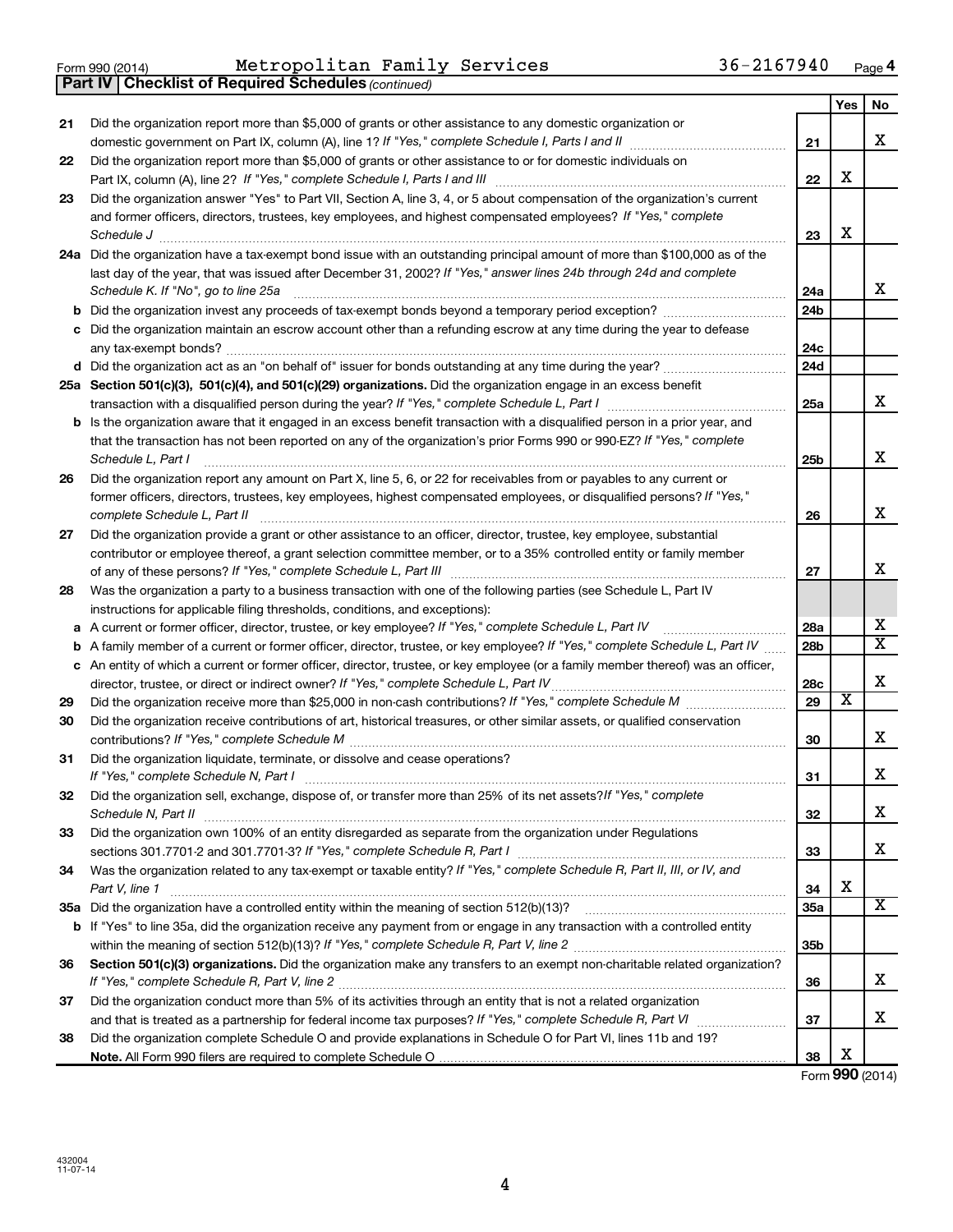|    | Metropolitan Family Services<br>Form 990 (2014)                                                                                                 |                 | 36-2167940 |          |                         | Page 5                       |
|----|-------------------------------------------------------------------------------------------------------------------------------------------------|-----------------|------------|----------|-------------------------|------------------------------|
|    | <b>Statements Regarding Other IRS Filings and Tax Compliance</b><br><b>Part V</b>                                                               |                 |            |          |                         |                              |
|    | Check if Schedule O contains a response or note to any line in this Part V                                                                      |                 |            |          |                         |                              |
|    |                                                                                                                                                 |                 |            |          | Yes                     | No                           |
|    |                                                                                                                                                 | 1a              | 428        |          |                         |                              |
|    | Enter the number of Forms W-2G included in line 1a. Enter -0- if not applicable                                                                 | 1b              |            |          |                         |                              |
|    | c Did the organization comply with backup withholding rules for reportable payments to vendors and reportable gaming                            |                 |            |          |                         |                              |
|    |                                                                                                                                                 |                 |            | 1c       | х                       |                              |
|    | 2a Enter the number of employees reported on Form W-3, Transmittal of Wage and Tax Statements,                                                  |                 |            |          |                         |                              |
|    | filed for the calendar year ending with or within the year covered by this return                                                               | 2a              | 1219       |          |                         |                              |
|    |                                                                                                                                                 |                 |            | 2b       | х                       |                              |
|    |                                                                                                                                                 |                 |            |          |                         |                              |
|    |                                                                                                                                                 |                 |            |          |                         | x                            |
|    | 3a Did the organization have unrelated business gross income of \$1,000 or more during the year?                                                |                 |            | За<br>3b |                         |                              |
|    | b If "Yes," has it filed a Form 990-T for this year? If "No," to line 3b, provide an explanation in Schedule O                                  |                 |            |          |                         |                              |
|    | 4a At any time during the calendar year, did the organization have an interest in, or a signature or other authority over, a                    |                 |            |          |                         | х                            |
|    | financial account in a foreign country (such as a bank account, securities account, or other financial account)?                                |                 |            | 4a       |                         |                              |
|    | <b>b</b> If "Yes," enter the name of the foreign country: $\blacktriangleright$                                                                 |                 |            |          |                         |                              |
|    | See instructions for filing requirements for FinCEN Form 114, Report of Foreign Bank and Financial Accounts (FBAR).                             |                 |            |          |                         |                              |
|    |                                                                                                                                                 |                 |            | 5a       |                         | х<br>$\overline{\texttt{x}}$ |
|    |                                                                                                                                                 |                 |            | 5b       |                         |                              |
|    | c If "Yes," to line 5a or 5b, did the organization file Form 8886-T?                                                                            |                 |            | 5c       |                         |                              |
|    | 6a Does the organization have annual gross receipts that are normally greater than \$100,000, and did the organization solicit                  |                 |            |          |                         |                              |
|    | any contributions that were not tax deductible as charitable contributions?                                                                     |                 |            | 6a       |                         | x                            |
|    | <b>b</b> If "Yes," did the organization include with every solicitation an express statement that such contributions or gifts                   |                 |            |          |                         |                              |
|    | were not tax deductible?                                                                                                                        |                 |            | 6b       |                         |                              |
| 7  | Organizations that may receive deductible contributions under section 170(c).                                                                   |                 |            |          |                         |                              |
| a  | Did the organization receive a payment in excess of \$75 made partly as a contribution and partly for goods and services provided to the payor? |                 |            | 7a       | x                       |                              |
|    | <b>b</b> If "Yes," did the organization notify the donor of the value of the goods or services provided?                                        |                 |            | 7b       | $\overline{\textbf{x}}$ |                              |
|    | c Did the organization sell, exchange, or otherwise dispose of tangible personal property for which it was required                             |                 |            |          |                         |                              |
|    | to file Form 8282?                                                                                                                              |                 |            | 7c       |                         | x                            |
|    | d If "Yes," indicate the number of Forms 8282 filed during the year                                                                             | 7d              |            |          |                         |                              |
|    | Did the organization receive any funds, directly or indirectly, to pay premiums on a personal benefit contract?                                 |                 |            | 7е       |                         |                              |
| Ť. |                                                                                                                                                 |                 |            | 7f       |                         |                              |
|    | If the organization received a contribution of qualified intellectual property, did the organization file Form 8899 as required?                |                 |            | 7g       |                         |                              |
|    | h If the organization received a contribution of cars, boats, airplanes, or other vehicles, did the organization file a Form 1098-C?            |                 |            | 7h       |                         |                              |
| 8  | Sponsoring organizations maintaining donor advised funds. Did a donor advised fund maintained by the                                            |                 |            |          |                         |                              |
|    | sponsoring organization have excess business holdings at any time during the year?                                                              |                 |            | 8        |                         |                              |
| 9  | Sponsoring organizations maintaining donor advised funds.                                                                                       |                 |            |          |                         |                              |
| а  | Did the sponsoring organization make any taxable distributions under section 4966?                                                              |                 |            | 9а       |                         |                              |
| b  | Did the sponsoring organization make a distribution to a donor, donor advisor, or related person?                                               |                 |            | 9b       |                         |                              |
| 10 | Section 501(c)(7) organizations. Enter:                                                                                                         |                 |            |          |                         |                              |
| а  |                                                                                                                                                 | 10a             |            |          |                         |                              |
| b  | Gross receipts, included on Form 990, Part VIII, line 12, for public use of club facilities                                                     | 10 <sub>b</sub> |            |          |                         |                              |
| 11 | Section 501(c)(12) organizations. Enter:                                                                                                        |                 |            |          |                         |                              |
| а  | Gross income from members or shareholders                                                                                                       | 11a             |            |          |                         |                              |
| b  | Gross income from other sources (Do not net amounts due or paid to other sources against                                                        |                 |            |          |                         |                              |
|    |                                                                                                                                                 | 11 <sub>b</sub> |            |          |                         |                              |
|    | 12a Section 4947(a)(1) non-exempt charitable trusts. Is the organization filing Form 990 in lieu of Form 1041?                                  |                 |            | 12a      |                         |                              |
|    | <b>b</b> If "Yes," enter the amount of tax-exempt interest received or accrued during the year                                                  | 12b             |            |          |                         |                              |
| 13 | Section 501(c)(29) qualified nonprofit health insurance issuers.                                                                                |                 |            |          |                         |                              |
| а  | Is the organization licensed to issue qualified health plans in more than one state?                                                            |                 |            | 13a      |                         |                              |
|    | Note. See the instructions for additional information the organization must report on Schedule O.                                               |                 |            |          |                         |                              |
| b  | Enter the amount of reserves the organization is required to maintain by the states in which the                                                |                 |            |          |                         |                              |
|    |                                                                                                                                                 | 13b             |            |          |                         |                              |
|    |                                                                                                                                                 | 13c             |            |          |                         |                              |
|    | <b>14a</b> Did the organization receive any payments for indoor tanning services during the tax year?                                           |                 |            | 14a      |                         | х                            |
|    | <b>b</b> If "Yes," has it filed a Form 720 to report these payments? If "No," provide an explanation in Schedule O                              |                 |            | 14b      |                         |                              |

| Form 990 (2014) |  |
|-----------------|--|
|-----------------|--|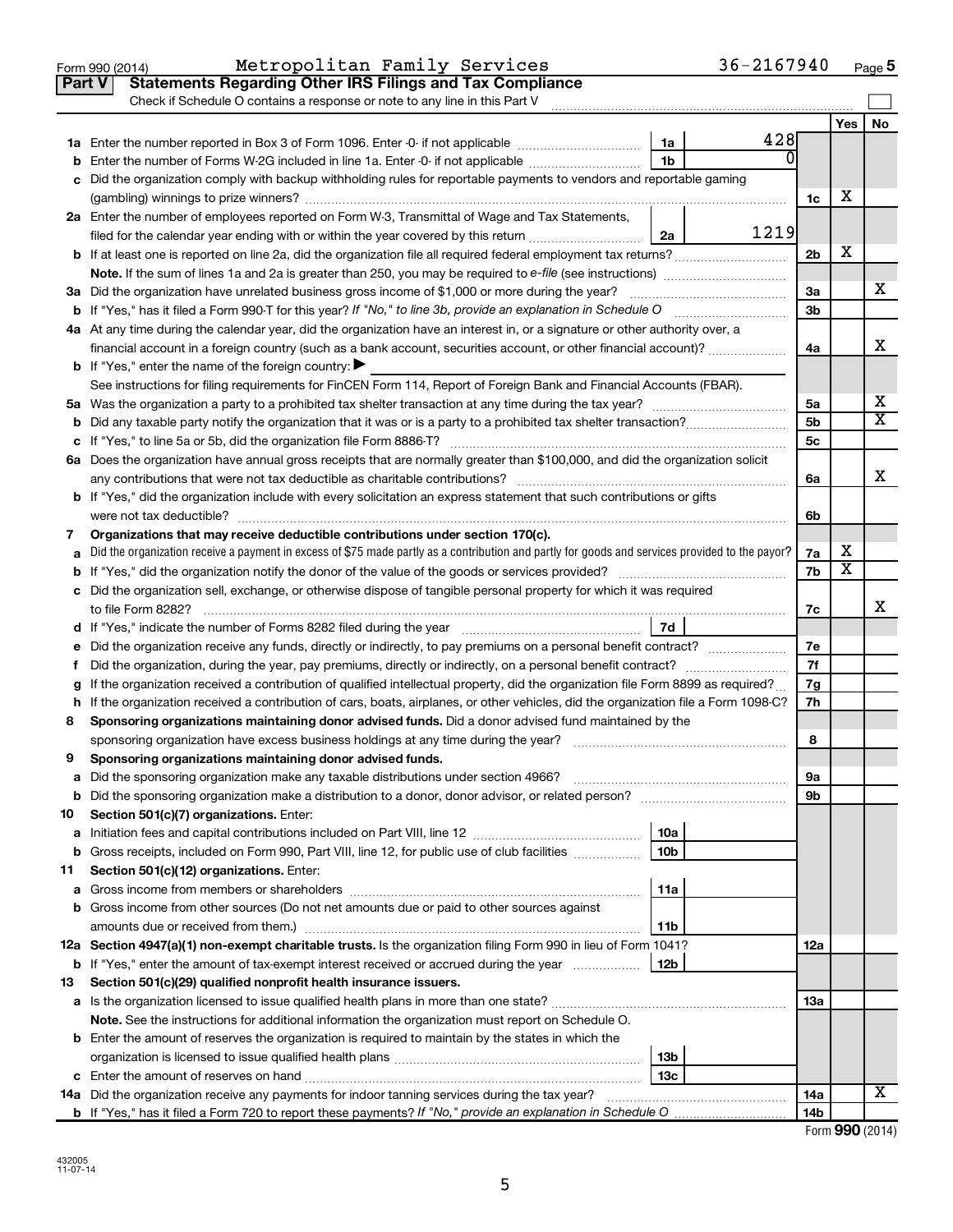| Form 990 (2014) |  |
|-----------------|--|
|-----------------|--|

### Form 990 (2014) Metropolitan Family Services  $36-2167940$  Page

**Part VI** Governance, Management, and Disclosure For each "Yes" response to lines 2 through 7b below, and for a "No" response *to line 8a, 8b, or 10b below, describe the circumstances, processes, or changes in Schedule O. See instructions.*

|    |                                                                                                                                                                                                                               |                          |                              | $\overline{\text{X}}$   |
|----|-------------------------------------------------------------------------------------------------------------------------------------------------------------------------------------------------------------------------------|--------------------------|------------------------------|-------------------------|
|    | <b>Section A. Governing Body and Management</b>                                                                                                                                                                               |                          |                              |                         |
|    |                                                                                                                                                                                                                               |                          | <b>Yes</b>                   | No                      |
|    | 62<br>1a Enter the number of voting members of the governing body at the end of the tax year<br>1a                                                                                                                            |                          |                              |                         |
|    | If there are material differences in voting rights among members of the governing body, or if the governing                                                                                                                   |                          |                              |                         |
|    | body delegated broad authority to an executive committee or similar committee, explain in Schedule O.                                                                                                                         |                          |                              |                         |
| b  | 62<br>Enter the number of voting members included in line 1a, above, who are independent<br>1b                                                                                                                                |                          |                              |                         |
| 2  | Did any officer, director, trustee, or key employee have a family relationship or a business relationship with any other                                                                                                      |                          |                              |                         |
|    | officer, director, trustee, or key employee?                                                                                                                                                                                  | $\mathbf{2}$             | X                            |                         |
| 3  | Did the organization delegate control over management duties customarily performed by or under the direct supervision                                                                                                         |                          |                              |                         |
|    | of officers, directors, or trustees, or key employees to a management company or other person?                                                                                                                                | 3                        |                              | х                       |
| 4  | Did the organization make any significant changes to its governing documents since the prior Form 990 was filed?                                                                                                              | 4                        |                              | $\overline{\text{x}}$   |
| 5  |                                                                                                                                                                                                                               | 5                        |                              | $\overline{\textbf{x}}$ |
| 6  |                                                                                                                                                                                                                               | 6                        | х                            |                         |
|    | 7a Did the organization have members, stockholders, or other persons who had the power to elect or appoint one or                                                                                                             |                          |                              |                         |
|    |                                                                                                                                                                                                                               | 7a                       | X                            |                         |
|    | <b>b</b> Are any governance decisions of the organization reserved to (or subject to approval by) members, stockholders, or                                                                                                   |                          |                              |                         |
|    | persons other than the governing body?                                                                                                                                                                                        | 7b                       |                              | х                       |
| 8  | Did the organization contemporaneously document the meetings held or written actions undertaken during the year by the following:                                                                                             |                          |                              |                         |
|    |                                                                                                                                                                                                                               | 8а                       | х                            |                         |
| b  |                                                                                                                                                                                                                               | 8b                       | $\overline{\mathbf{x}}$      |                         |
| 9  | Is there any officer, director, trustee, or key employee listed in Part VII, Section A, who cannot be reached at the                                                                                                          |                          |                              |                         |
|    | organization's mailing address? If "Yes," provide the names and addresses in Schedule O                                                                                                                                       | 9                        |                              | х                       |
|    | Section B. Policies (This Section B requests information about policies not required by the Internal Revenue Code.)                                                                                                           |                          |                              |                         |
|    |                                                                                                                                                                                                                               |                          | Yes                          | No                      |
|    |                                                                                                                                                                                                                               | 10a                      | х                            |                         |
|    | <b>b</b> If "Yes," did the organization have written policies and procedures governing the activities of such chapters, affiliates,                                                                                           |                          |                              |                         |
|    | and branches to ensure their operations are consistent with the organization's exempt purposes?                                                                                                                               | 10b                      | х                            |                         |
|    | 11a Has the organization provided a complete copy of this Form 990 to all members of its governing body before filing the form?                                                                                               | 11a                      | $\overline{\textbf{x}}$      |                         |
|    | <b>b</b> Describe in Schedule O the process, if any, used by the organization to review this Form 990.                                                                                                                        |                          |                              |                         |
|    | 12a Did the organization have a written conflict of interest policy? If "No," go to line 13                                                                                                                                   | 12a                      | х                            |                         |
|    | <b>b</b> Were officers, directors, or trustees, and key employees required to disclose annually interests that could give rise to conflicts?                                                                                  | 12b                      | $\overline{\textbf{x}}$      |                         |
|    | c Did the organization regularly and consistently monitor and enforce compliance with the policy? If "Yes," describe                                                                                                          |                          |                              |                         |
|    | in Schedule O how this was done manufactured and the state of the state of the state of the state of the state of the state of the state of the state of the state of the state of the state of the state of the state of the | 12c                      | х<br>$\overline{\textbf{x}}$ |                         |
| 13 | Did the organization have a written whistleblower policy?                                                                                                                                                                     | 13                       | X                            |                         |
| 14 |                                                                                                                                                                                                                               | 14                       |                              |                         |
| 15 | Did the process for determining compensation of the following persons include a review and approval by independent                                                                                                            |                          |                              |                         |
|    | persons, comparability data, and contemporaneous substantiation of the deliberation and decision?                                                                                                                             |                          | х                            |                         |
|    |                                                                                                                                                                                                                               | <b>15a</b><br><b>15b</b> | х                            |                         |
|    |                                                                                                                                                                                                                               |                          |                              |                         |
|    | If "Yes" to line 15a or 15b, describe the process in Schedule O (see instructions).<br>16a Did the organization invest in, contribute assets to, or participate in a joint venture or similar arrangement with a              |                          |                              |                         |
|    | taxable entity during the year?                                                                                                                                                                                               | 16a                      |                              | х                       |
|    | b If "Yes," did the organization follow a written policy or procedure requiring the organization to evaluate its participation                                                                                                |                          |                              |                         |
|    | in joint venture arrangements under applicable federal tax law, and take steps to safeguard the organization's                                                                                                                |                          |                              |                         |
|    | exempt status with respect to such arrangements?                                                                                                                                                                              | 16b                      |                              |                         |
|    | <b>Section C. Disclosure</b>                                                                                                                                                                                                  |                          |                              |                         |
| 17 | List the states with which a copy of this Form 990 is required to be filed $\blacktriangleright$ IL                                                                                                                           |                          |                              |                         |
| 18 | Section 6104 requires an organization to make its Forms 1023 (or 1024 if applicable), 990, and 990-T (Section 501(c)(3)s only) available                                                                                      |                          |                              |                         |
|    | for public inspection. Indicate how you made these available. Check all that apply.                                                                                                                                           |                          |                              |                         |
|    | $X$ Own website<br>$\lfloor x \rfloor$ Upon request<br>Another's website<br>Other (explain in Schedule O)                                                                                                                     |                          |                              |                         |
| 19 | Describe in Schedule O whether (and if so, how) the organization made its governing documents, conflict of interest policy, and financial                                                                                     |                          |                              |                         |
|    | statements available to the public during the tax year.                                                                                                                                                                       |                          |                              |                         |
| 20 | State the name, address, and telephone number of the person who possesses the organization's books and records:                                                                                                               |                          |                              |                         |
|    | Denis Hurley, CFO - 312-986-4193                                                                                                                                                                                              |                          |                              |                         |
|    | One North Dearborn, Chicago, IL<br>60602-4322                                                                                                                                                                                 |                          |                              |                         |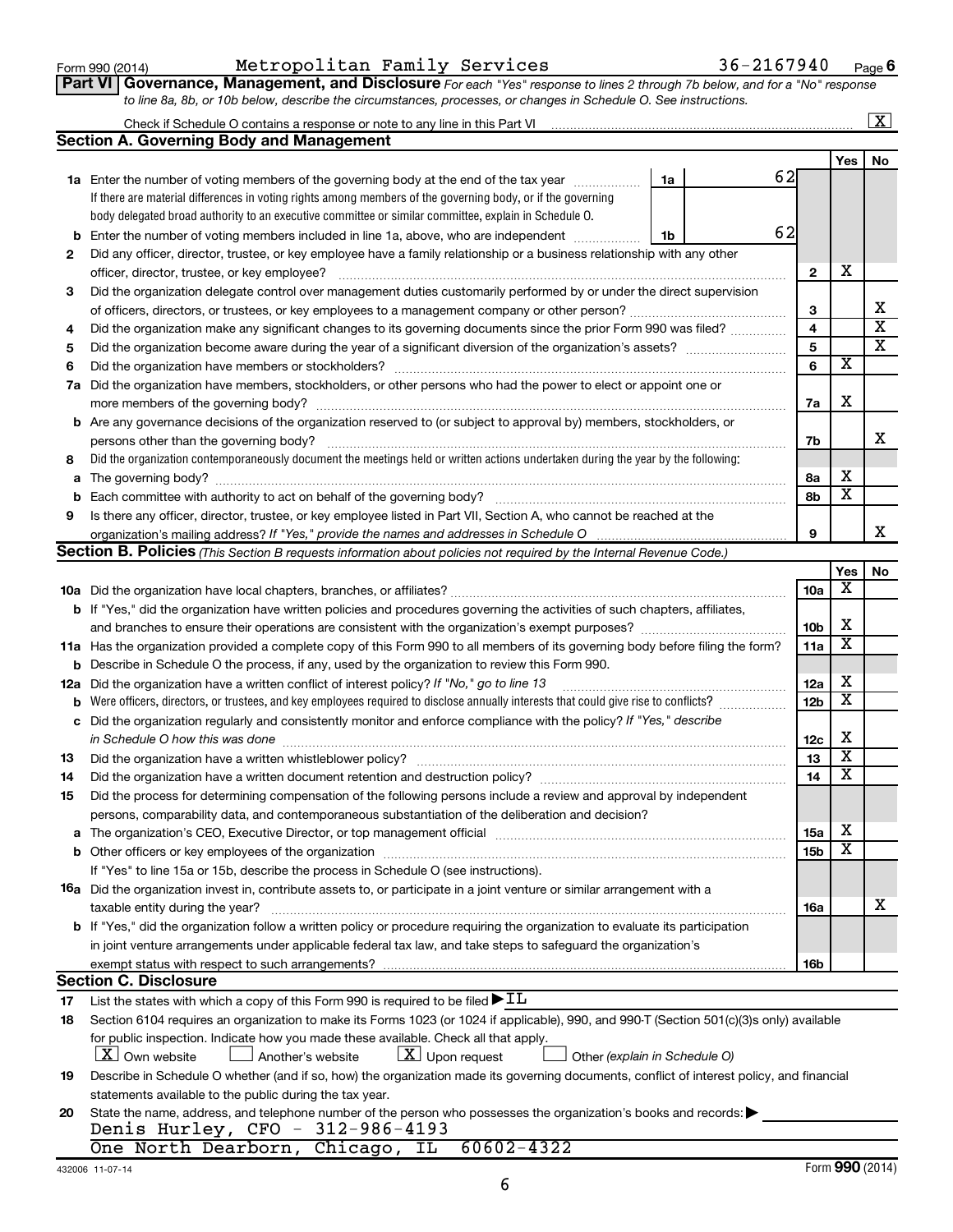Form 990 (2014) Metropolitan Family Services  $36-2167940$  Page

 $\Box$ 

| Part VII Compensation of Officers, Directors, Trustees, Key Employees, Highest Compensated |
|--------------------------------------------------------------------------------------------|
| <b>Employees, and Independent Contractors</b>                                              |

Check if Schedule O contains a response or note to any line in this Part VII

**Section A. Officers, Directors, Trustees, Key Employees, and Highest Compensated Employees**

**1a**  Complete this table for all persons required to be listed. Report compensation for the calendar year ending with or within the organization's tax year.

**•** List all of the organization's current officers, directors, trustees (whether individuals or organizations), regardless of amount of compensation. Enter -0- in columns  $(D)$ ,  $(E)$ , and  $(F)$  if no compensation was paid.

**•** List all of the organization's **current** key employees, if any. See instructions for definition of "key employee."

**•** List the organization's five current highest compensated employees (other than an officer, director, trustee, or key employee) who received reportable compensation (Box 5 of Form W-2 and/or Box 7 of Form 1099-MISC) of more than \$100,000 from the organization and any related organizations.

**•** List all of the organization's former officers, key employees, and highest compensated employees who received more than \$100,000 of reportable compensation from the organization and any related organizations.

**•** List all of the organization's former directors or trustees that received, in the capacity as a former director or trustee of the organization, more than \$10,000 of reportable compensation from the organization and any related organizations.

List persons in the following order: individual trustees or directors; institutional trustees; officers; key employees; highest compensated employees; and former such persons.

Check this box if neither the organization nor any related organization compensated any current officer, director, or trustee.  $\Box$ 

| (A)                        | (B)                    | (C)                                     |                                                                  |         |              |                                 |        | (D)                 | (E)                              | (F)                      |
|----------------------------|------------------------|-----------------------------------------|------------------------------------------------------------------|---------|--------------|---------------------------------|--------|---------------------|----------------------------------|--------------------------|
| Name and Title             | Average                | Position<br>(do not check more than one |                                                                  |         |              |                                 |        | Reportable          | Reportable                       | Estimated                |
|                            | hours per              |                                         | box, unless person is both an<br>officer and a director/trustee) |         |              |                                 |        | compensation        | compensation                     | amount of                |
|                            | week                   |                                         |                                                                  |         |              |                                 |        | from                | from related                     | other                    |
|                            | (list any<br>hours for |                                         |                                                                  |         |              |                                 |        | the<br>organization | organizations<br>(W-2/1099-MISC) | compensation<br>from the |
|                            | related                |                                         |                                                                  |         |              |                                 |        | (W-2/1099-MISC)     |                                  | organization             |
|                            | organizations          |                                         |                                                                  |         |              |                                 |        |                     |                                  | and related              |
|                            | below                  | ndividual trustee or director           | nstitutional trustee                                             |         | Key employee |                                 |        |                     |                                  | organizations            |
|                            | line)                  |                                         |                                                                  | Officer |              | Highest compensated<br>employee | Former |                     |                                  |                          |
| Gregory S. Bailey<br>(1)   | 0.50                   |                                         |                                                                  |         |              |                                 |        |                     |                                  |                          |
| Board Member               |                        | $\mathbf X$                             |                                                                  |         |              |                                 |        | 0.                  | $\mathbf 0$                      | 0.                       |
| Erik Barefield<br>(2)      | 0.50                   |                                         |                                                                  |         |              |                                 |        |                     |                                  |                          |
| Board Member               |                        | $\mathbf X$                             |                                                                  |         |              |                                 |        | 0                   | $\mathbf 0$                      | $\mathbf 0$ .            |
| Charles B. Boehrer<br>(3)  | 0.50                   |                                         |                                                                  |         |              |                                 |        |                     |                                  |                          |
| Board Member               |                        | $\mathbf X$                             |                                                                  |         |              |                                 |        | 0                   | $\mathbf 0$                      | $\mathbf 0$ .            |
| Marcus E. Boggs<br>(4)     | 0.50                   |                                         |                                                                  |         |              |                                 |        |                     |                                  |                          |
| Board Member               |                        | $\mathbf X$                             |                                                                  |         |              |                                 |        | $\mathbf 0$ .       | $\mathbf 0$                      | 0.                       |
| (5) Patrick J. Canning     | 0.50                   |                                         |                                                                  |         |              |                                 |        |                     |                                  |                          |
| Board Member               |                        | $\mathbf X$                             |                                                                  |         |              |                                 |        | 0.                  | $\mathbf 0$ .                    | $\mathbf 0$ .            |
| Erica Canzona<br>(6)       | 0.50                   |                                         |                                                                  |         |              |                                 |        |                     |                                  |                          |
| Board Member               |                        | $\mathbf X$                             |                                                                  |         |              |                                 |        | $\mathbf 0$ .       | $\mathbf 0$ .                    | 0.                       |
| Robert C. Carr<br>(7)      | 0.50                   |                                         |                                                                  |         |              |                                 |        |                     |                                  |                          |
| Board Member               |                        | X                                       |                                                                  |         |              |                                 |        | $\mathbf 0$ .       | $\mathbf 0$ .                    | $0$ .                    |
| Piyush Chaudhari<br>(8)    | 0.50                   |                                         |                                                                  |         |              |                                 |        |                     |                                  |                          |
| Board Member               |                        | $\mathbf X$                             |                                                                  |         |              |                                 |        | 0.                  | $\mathbf 0$ .                    | $\mathbf 0$ .            |
| Julie Chavez<br>(9)        | 0.50                   |                                         |                                                                  |         |              |                                 |        |                     |                                  |                          |
| Board Member               |                        | $\mathbf X$                             |                                                                  |         |              |                                 |        | 0.                  | $\mathbf 0$ .                    | $\mathbf 0$ .            |
| (10) Julia A. Cloud        | 0.50                   |                                         |                                                                  |         |              |                                 |        |                     |                                  |                          |
| Board Member               |                        | $\mathbf X$                             |                                                                  |         |              |                                 |        | 0.                  | $\mathbf 0$ .                    | $\mathbf 0$ .            |
| (11) Merle Goldblatt Cohen | 0.50                   |                                         |                                                                  |         |              |                                 |        |                     |                                  |                          |
| Board Member               |                        | $\mathbf X$                             |                                                                  |         |              |                                 |        | $\mathbf{0}$ .      | $\mathbf 0$ .                    | 0.                       |
| (12) Jennifer Comparoni    | 0.50                   |                                         |                                                                  |         |              |                                 |        |                     |                                  |                          |
| Board Member               |                        | $\mathbf X$                             |                                                                  |         |              |                                 |        | $\mathbf 0$ .       | $\mathbf 0$ .                    | 0.                       |
| (13) Marcus Cooper         | 0.50                   |                                         |                                                                  |         |              |                                 |        |                     |                                  |                          |
| Board Member               |                        | $\mathbf X$                             |                                                                  |         |              |                                 |        | 0.                  | $\mathbf 0$ .                    | $\mathbf 0$ .            |
| (14) Timothy S. Crane      | 0.50                   |                                         |                                                                  |         |              |                                 |        |                     |                                  |                          |
| Board Member               |                        | $\mathbf X$                             |                                                                  |         |              |                                 |        | 0.                  | $\mathbf 0$ .                    | 0.                       |
| (15) John Cregier          | 0.50                   |                                         |                                                                  |         |              |                                 |        |                     |                                  |                          |
| Board Member               |                        | $\mathbf X$                             |                                                                  |         |              |                                 |        | 0.                  | $\mathbf 0$ .                    | $\mathbf 0$ .            |
| (16) Craig Esko            | 0.50                   |                                         |                                                                  |         |              |                                 |        |                     |                                  |                          |
| Board Member               |                        | $\mathbf X$                             |                                                                  |         |              |                                 |        | $\mathbf 0$ .       | $\mathbf 0$ .                    | 0.                       |
| (17) Dwight P. Fawcett     | 0.50                   |                                         |                                                                  |         |              |                                 |        |                     |                                  |                          |
| Board Member               |                        | $\rm X$                                 |                                                                  |         |              |                                 |        | 0.                  | $\mathbf 0$ .                    | $\mathbf 0$ .            |

432007 11-07-14

Form (2014) **990**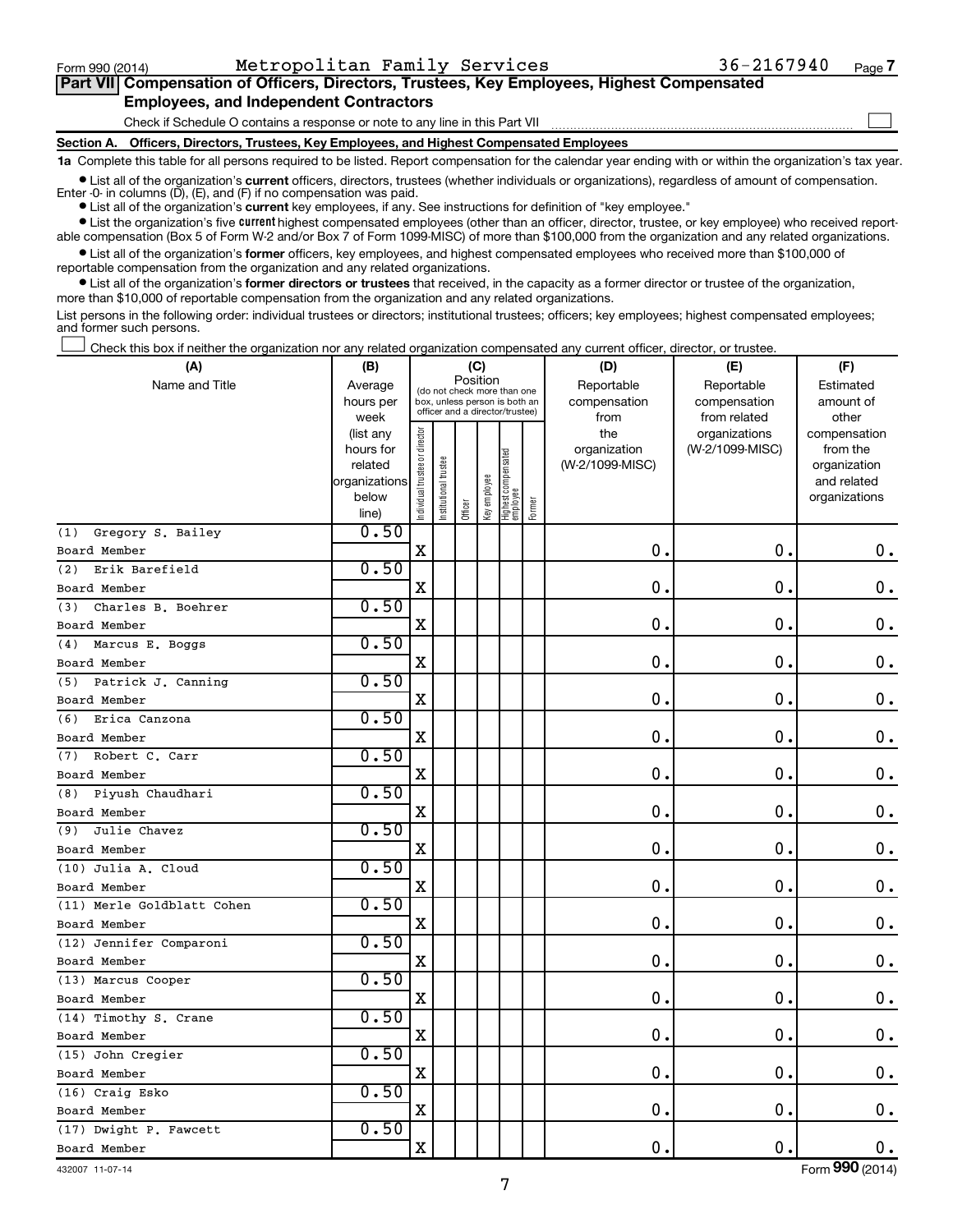| Form 990 (2014) |  |  |
|-----------------|--|--|
|                 |  |  |

36-2167940 Page 8

| Part VII Section A. Officers, Directors, Trustees, Key Employees, and Highest Compensated Employees (continued)                            |                      |                               |                       |         |              |                                 |        |                         |                 |    |              |                              |          |
|--------------------------------------------------------------------------------------------------------------------------------------------|----------------------|-------------------------------|-----------------------|---------|--------------|---------------------------------|--------|-------------------------|-----------------|----|--------------|------------------------------|----------|
| (A)                                                                                                                                        | (B)                  |                               |                       |         | (C)          |                                 |        | (D)                     | (E)             |    |              | (F)                          |          |
| Name and title                                                                                                                             | Average              |                               |                       |         | Position     | (do not check more than one     |        | Reportable              | Reportable      |    |              | Estimated                    |          |
|                                                                                                                                            | hours per            |                               |                       |         |              | box, unless person is both an   |        | compensation            | compensation    |    |              | amount of                    |          |
|                                                                                                                                            | week                 |                               |                       |         |              | officer and a director/trustee) |        | from                    | from related    |    |              | other                        |          |
|                                                                                                                                            | (list any            |                               |                       |         |              |                                 |        | the                     | organizations   |    |              | compensation                 |          |
|                                                                                                                                            | hours for<br>related |                               |                       |         |              |                                 |        | organization            | (W-2/1099-MISC) |    |              | from the                     |          |
|                                                                                                                                            | organizations        |                               |                       |         |              |                                 |        | (W-2/1099-MISC)         |                 |    |              | organization                 |          |
|                                                                                                                                            | below                |                               |                       |         |              |                                 |        |                         |                 |    |              | and related<br>organizations |          |
|                                                                                                                                            | line)                | ndividual trustee or director | Institutional trustee | Officer | Key employee | Highest compensated<br>employee | Former |                         |                 |    |              |                              |          |
| (18) Michael P. Foradas                                                                                                                    | 0.50                 |                               |                       |         |              |                                 |        |                         |                 |    |              |                              |          |
| Board Member                                                                                                                               |                      | X                             |                       |         |              |                                 |        | О.                      |                 | 0. |              |                              | 0.       |
| (19) Erin M. Gardiner                                                                                                                      | 0.50                 |                               |                       |         |              |                                 |        |                         |                 |    |              |                              |          |
| Board Member                                                                                                                               |                      | X                             |                       |         |              |                                 |        | О.                      |                 | 0. |              |                              | 0.       |
| (20) C. Gary Gerst                                                                                                                         | 0.50                 |                               |                       |         |              |                                 |        |                         |                 |    |              |                              |          |
| Board Member                                                                                                                               |                      | X                             |                       |         |              |                                 |        | О.                      |                 | 0. |              |                              | 0.       |
| (21) C. Graham Gerst                                                                                                                       | 0.50                 |                               |                       |         |              |                                 |        |                         |                 |    |              |                              |          |
| Board Member                                                                                                                               |                      | X                             |                       |         |              |                                 |        | 0.                      |                 | 0. |              |                              | 0.       |
| (22) Steven Gilford                                                                                                                        | 0.50                 |                               |                       |         |              |                                 |        |                         |                 |    |              |                              |          |
| Board Member                                                                                                                               |                      | X                             |                       |         |              |                                 |        | 0.                      |                 | 0. |              |                              | 0.       |
| (23) James V. Gilliam                                                                                                                      | 0.50                 |                               |                       |         |              |                                 |        |                         |                 |    |              |                              |          |
| Board Member                                                                                                                               |                      | X                             |                       |         |              |                                 |        | О.                      |                 | 0. |              |                              | 0.       |
| (24) Kristine M. Givens, CPA, MST                                                                                                          | 0.50                 |                               |                       |         |              |                                 |        |                         |                 |    |              |                              |          |
| Board Member                                                                                                                               |                      | X                             |                       |         |              |                                 |        | О.                      |                 | 0. |              |                              | 0.       |
| (25) David F. Graham                                                                                                                       | 0.50                 |                               |                       |         |              |                                 |        |                         |                 |    |              |                              |          |
| Board Member                                                                                                                               |                      | X                             |                       |         |              |                                 |        | О.                      |                 | 0. |              |                              | 0.       |
| (26) Kathryn Gramling                                                                                                                      | 0.50                 |                               |                       |         |              |                                 |        |                         |                 |    |              |                              |          |
| Board Member                                                                                                                               |                      | X                             |                       |         |              |                                 |        | О.                      |                 | О. |              |                              | 0.       |
| 1b Sub-total                                                                                                                               |                      |                               |                       |         |              |                                 |        | $\overline{0}$          |                 | σ. |              |                              | σ.       |
|                                                                                                                                            |                      |                               |                       |         |              |                                 |        | 1, 196, 516.            |                 | σ. |              |                              | 100,025. |
|                                                                                                                                            |                      |                               |                       |         |              |                                 |        | 1, 196, 516.            |                 | О. |              |                              | 100,025. |
| Total number of individuals (including but not limited to those listed above) who received more than \$100,000 of reportable<br>2          |                      |                               |                       |         |              |                                 |        |                         |                 |    |              |                              |          |
| compensation from the organization                                                                                                         |                      |                               |                       |         |              |                                 |        |                         |                 |    |              |                              | 14       |
|                                                                                                                                            |                      |                               |                       |         |              |                                 |        |                         |                 |    |              | Yes                          | No       |
| Did the organization list any former officer, director, or trustee, key employee, or highest compensated employee on<br>3                  |                      |                               |                       |         |              |                                 |        |                         |                 |    |              |                              | x        |
|                                                                                                                                            |                      |                               |                       |         |              |                                 |        |                         |                 |    | 3            |                              |          |
| For any individual listed on line 1a, is the sum of reportable compensation and other compensation from the organization<br>4              |                      |                               |                       |         |              |                                 |        |                         |                 |    |              | X                            |          |
| Did any person listed on line 1a receive or accrue compensation from any unrelated organization or individual for services                 |                      |                               |                       |         |              |                                 |        |                         |                 |    | 4            |                              |          |
| 5<br>rendered to the organization? If "Yes," complete Schedule J for such person.                                                          |                      |                               |                       |         |              |                                 |        |                         |                 |    | 5            |                              | X        |
| <b>Section B. Independent Contractors</b>                                                                                                  |                      |                               |                       |         |              |                                 |        |                         |                 |    |              |                              |          |
| Complete this table for your five highest compensated independent contractors that received more than \$100,000 of compensation from<br>1. |                      |                               |                       |         |              |                                 |        |                         |                 |    |              |                              |          |
| the organization. Report compensation for the calendar year ending with or within the organization's tax year.                             |                      |                               |                       |         |              |                                 |        |                         |                 |    |              |                              |          |
| (A)                                                                                                                                        |                      |                               |                       |         |              |                                 |        | (B)                     |                 |    | (C)          |                              |          |
| Name and business address                                                                                                                  |                      |                               |                       |         |              |                                 |        | Description of services |                 |    | Compensation |                              |          |
| Outsource Partners International Inc, 280                                                                                                  |                      |                               |                       |         |              |                                 |        |                         |                 |    |              |                              |          |
| Park Avenue, 38th Floor, New York, NY                                                                                                      |                      |                               |                       |         |              |                                 |        | Dutsourcing             |                 |    |              |                              | 283,882. |
| Streamline Healthcare Solutions LLC                                                                                                        |                      |                               |                       |         |              |                                 |        |                         |                 |    |              |                              |          |
| 510E. Butler Court, Kalamazoo, MI 49007<br>Counsultancy                                                                                    |                      |                               |                       |         |              |                                 |        |                         | 264,656.        |    |              |                              |          |
| Midwest Mechanical Services                                                                                                                |                      |                               |                       |         |              |                                 |        |                         |                 |    |              |                              |          |
| 801 Parkview Boulevard, Lombard, IL 60148<br>240,050.<br>Building Maintenance                                                              |                      |                               |                       |         |              |                                 |        |                         |                 |    |              |                              |          |
| Joy Carpentry Inc                                                                                                                          |                      |                               |                       |         |              |                                 |        |                         |                 |    |              |                              |          |
| 6425 W 167th Street, Tinley Park, IL 60477                                                                                                 |                      |                               |                       |         |              |                                 |        | Building Maintenance    |                 |    |              |                              | 224,483. |
| ABM Janitorial Services, 75 Remittance                                                                                                     |                      |                               |                       |         |              |                                 |        |                         |                 |    |              |                              |          |
| Drive, Suite 3011, Chicago, IL 60675                                                                                                       |                      |                               |                       |         |              |                                 |        | <b>Janitorial</b>       |                 |    |              |                              | 151,416. |
| Total number of independent contractors (including but not limited to those listed above) who received more than<br>$\mathbf{2}$           |                      |                               |                       |         |              |                                 |        |                         |                 |    |              |                              |          |
| \$100,000 of compensation from the organization                                                                                            |                      |                               |                       |         |              | 7                               |        |                         |                 |    |              |                              |          |

432008 11-07-14 See Part VII, Section A Continuation sheets Form (2014) **990**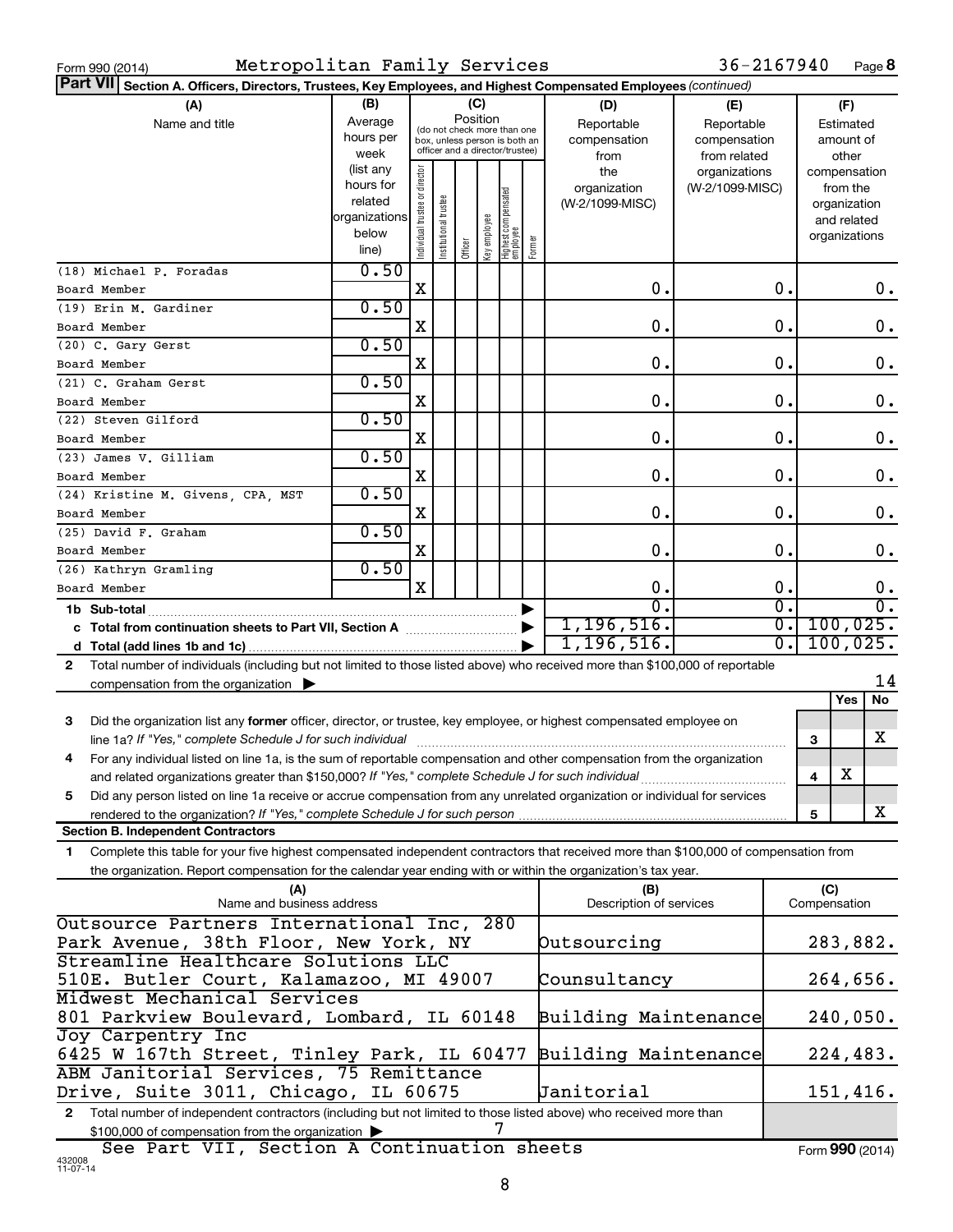| Metropolitan Family Services<br>Form 990                                                                                  |                   |                                |                        |         |              |                              |        |                     | 36-2167940                       |                          |
|---------------------------------------------------------------------------------------------------------------------------|-------------------|--------------------------------|------------------------|---------|--------------|------------------------------|--------|---------------------|----------------------------------|--------------------------|
| <b>Part VII</b><br>Section A. Officers, Directors, Trustees, Key Employees, and Highest Compensated Employees (continued) |                   |                                |                        |         |              |                              |        |                     |                                  |                          |
| (A)                                                                                                                       | (B)               |                                |                        |         | (C)          |                              |        | (D)                 | (E)                              | (F)                      |
| Name and title                                                                                                            | Average           |                                |                        |         | Position     |                              |        | Reportable          | Reportable                       | Estimated                |
|                                                                                                                           | hours             |                                | (check all that apply) |         |              |                              |        | compensation        | compensation                     | amount of                |
|                                                                                                                           | per               |                                |                        |         |              |                              |        | from                | from related                     | other                    |
|                                                                                                                           | week<br>(list any |                                |                        |         |              |                              |        | the<br>organization | organizations<br>(W-2/1099-MISC) | compensation<br>from the |
|                                                                                                                           | hours for         |                                |                        |         |              |                              |        | (W-2/1099-MISC)     |                                  | organization             |
|                                                                                                                           | related           |                                |                        |         |              |                              |        |                     |                                  | and related              |
|                                                                                                                           | organizations     |                                |                        |         |              |                              |        |                     |                                  | organizations            |
|                                                                                                                           | below             | Individual trustee or director | Institutional trustee  | Officer | Key employee | Highest compensated employee | Former |                     |                                  |                          |
|                                                                                                                           | line)<br>0.50     |                                |                        |         |              |                              |        |                     |                                  |                          |
| (27) Stephen M. Griesemer<br>Board Member                                                                                 |                   | $\mathbf X$                    |                        |         |              |                              |        | 0.                  | 0.                               | $0\cdot$                 |
| (28) Julie Q. Harmon                                                                                                      | 0.50              |                                |                        |         |              |                              |        |                     |                                  |                          |
| Board Member                                                                                                              |                   | X                              |                        |         |              |                              |        | 0.                  | $\mathbf 0$ .                    | 0.                       |
| (29) Wallace W. Harris, Jr.                                                                                               | 0.50              |                                |                        |         |              |                              |        |                     |                                  |                          |
| Board Member                                                                                                              |                   | X                              |                        |         |              |                              |        | 0.                  | 0.                               | 0.                       |
| (30) William D. Heinz                                                                                                     | 0.50              |                                |                        |         |              |                              |        |                     |                                  |                          |
| Board Member                                                                                                              |                   | X                              |                        |         |              |                              |        | 0.                  | 0.                               | 0.                       |
| (31) Roger Hochschild                                                                                                     | 0.50              |                                |                        |         |              |                              |        |                     |                                  |                          |
| Board Member                                                                                                              |                   | X                              |                        |         |              |                              |        | 0.                  | 0.                               | $\mathbf 0$ .            |
| (32) Lawrence Howe                                                                                                        | 0.50              |                                |                        |         |              |                              |        |                     |                                  |                          |
| Board Member                                                                                                              |                   | X                              |                        |         |              |                              |        | 0.                  | 0.                               | 0.                       |
| (33) R. Thomas Howell, Jr.                                                                                                | 0.50              |                                |                        |         |              |                              |        |                     |                                  |                          |
| Board Member                                                                                                              |                   | X                              |                        |         |              |                              |        | 0.                  | 0.                               | 0.                       |
| (34) Tony W. Hunter                                                                                                       | 0.50              |                                |                        |         |              |                              |        |                     |                                  |                          |
| Chairman                                                                                                                  |                   | X                              |                        | X       |              |                              |        | 0.                  | 0.                               | 0.                       |
| (35) W. Kirk James                                                                                                        | 0.50              |                                |                        |         |              |                              |        |                     |                                  |                          |
| Board Member                                                                                                              |                   | X                              |                        |         |              |                              |        | 0.                  | 0.                               | 0.                       |
| (36) Ashley Duchossois Joyce LCSW                                                                                         | 0.50              |                                |                        |         |              |                              |        |                     |                                  |                          |
| Board Member                                                                                                              |                   | X                              |                        |         |              |                              |        | 0.                  | 0.                               | 0.                       |
| (37) Ronald Kropp                                                                                                         | 0.50              |                                |                        |         |              |                              |        |                     |                                  |                          |
| Board Member                                                                                                              | 0.50              | X                              |                        |         |              |                              |        | $\mathbf 0$ .       | 0.                               | 0.                       |
| (38) John L. Maccarthy<br>Vice Chairman                                                                                   |                   | х                              |                        | X       |              |                              |        | $\mathbf 0$         | $\mathbf 0$ .                    | 0.                       |
| (39) Jeanne Marcus                                                                                                        | 0.50              |                                |                        |         |              |                              |        |                     |                                  |                          |
| Board Member                                                                                                              |                   | х                              |                        |         |              |                              |        | 0.                  | 0.                               | $\mathbf 0$ .            |
| (40) Glenn Mazade                                                                                                         | 0.50              |                                |                        |         |              |                              |        |                     |                                  |                          |
| Board Member                                                                                                              |                   | х                              |                        |         |              |                              |        | 0.                  | 0.                               | $\mathbf 0$ .            |
| (41) John V.N. McClure                                                                                                    | 0.50              |                                |                        |         |              |                              |        |                     |                                  |                          |
| Board Member                                                                                                              |                   | х                              |                        |         |              |                              |        | 0.                  | 0.                               | $0$ .                    |
| (42) Martha Whittemore Melman                                                                                             | 0.50              |                                |                        |         |              |                              |        |                     |                                  |                          |
| Board Member                                                                                                              |                   | х                              |                        |         |              |                              |        | 0.                  | 0.                               | $0$ .                    |
| (43) Peyton Hall Owen, Jr.                                                                                                | 0.50              |                                |                        |         |              |                              |        |                     |                                  |                          |
| Board Member                                                                                                              |                   | х                              |                        |         |              |                              |        | 0.                  | 0.                               | $0$ .                    |
| (44) Diana Palomar                                                                                                        | 0.50              |                                |                        |         |              |                              |        |                     |                                  |                          |
| Board Member                                                                                                              |                   | х                              |                        |         |              |                              |        | 0.                  | 0.                               | $0$ .                    |
| (45) Susan Peterson                                                                                                       | 0.50              |                                |                        |         |              |                              |        |                     |                                  |                          |
| Board Member                                                                                                              |                   | X                              |                        |         |              |                              |        | 0.                  | 0.                               | 0.                       |
| (46) Virginia Johnson Pillman                                                                                             | 0.50              |                                |                        |         |              |                              |        |                     |                                  |                          |
| Board Member                                                                                                              |                   | X                              |                        |         |              |                              |        | 0.                  | 0.                               | $0$ .                    |
|                                                                                                                           |                   |                                |                        |         |              |                              |        |                     |                                  |                          |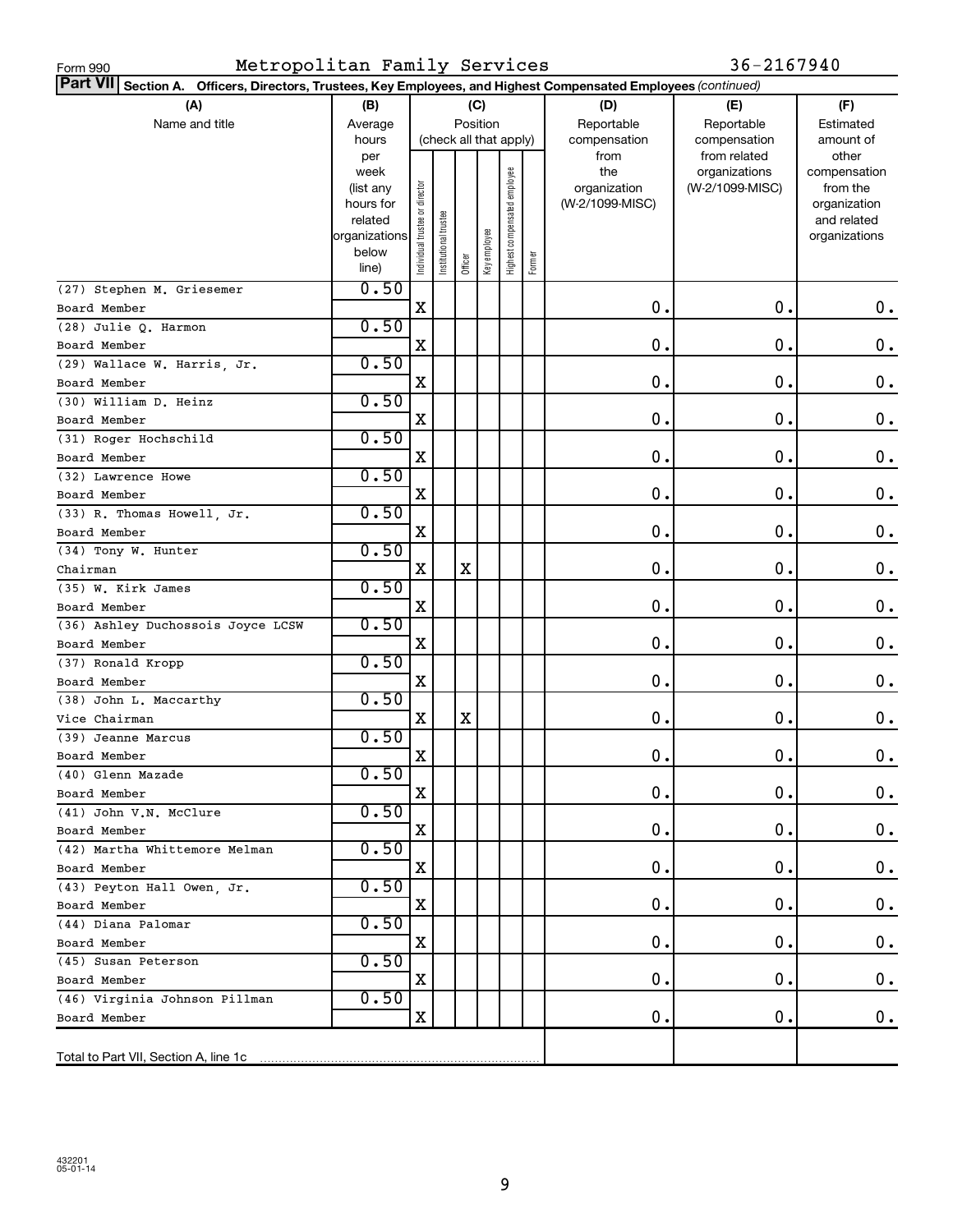| Metropolitan Family Services<br>Form 990                                                                                  |                        |                                |                        |         |              |                              |        |                                 | 36-2167940      |                          |
|---------------------------------------------------------------------------------------------------------------------------|------------------------|--------------------------------|------------------------|---------|--------------|------------------------------|--------|---------------------------------|-----------------|--------------------------|
| <b>Part VII</b><br>Section A. Officers, Directors, Trustees, Key Employees, and Highest Compensated Employees (continued) |                        |                                |                        |         |              |                              |        |                                 |                 |                          |
| (A)                                                                                                                       | (B)                    | (C)                            |                        |         |              |                              |        | (D)                             | (E)             | (F)                      |
| Name and title                                                                                                            | Average                |                                |                        |         | Position     |                              |        | Reportable                      | Reportable      | Estimated                |
|                                                                                                                           | hours                  |                                | (check all that apply) |         |              |                              |        | compensation                    | compensation    | amount of                |
|                                                                                                                           | per                    |                                |                        |         |              |                              |        | from                            | from related    | other                    |
|                                                                                                                           | week                   |                                |                        |         |              |                              |        | the                             | organizations   | compensation             |
|                                                                                                                           | (list any<br>hours for |                                |                        |         |              |                              |        | organization<br>(W-2/1099-MISC) | (W-2/1099-MISC) | from the<br>organization |
|                                                                                                                           | related                |                                |                        |         |              |                              |        |                                 |                 | and related              |
|                                                                                                                           | organizations          |                                |                        |         |              |                              |        |                                 |                 | organizations            |
|                                                                                                                           | below                  | Individual trustee or director | nstitutional trustee   |         | Key employee | Highest compensated employee |        |                                 |                 |                          |
|                                                                                                                           | line)                  |                                |                        | Officer |              |                              | Former |                                 |                 |                          |
| (47) Daniel F. Rahill                                                                                                     | 0.50                   |                                |                        |         |              |                              |        |                                 |                 |                          |
| Board Member                                                                                                              |                        | X                              |                        |         |              |                              |        | 0.                              | $\mathbf 0$ .   | 0.                       |
| (48) Barbara Rapp                                                                                                         | 0.50                   |                                |                        |         |              |                              |        |                                 |                 |                          |
| Board Member                                                                                                              |                        | X                              |                        |         |              |                              |        | 0.                              | 0.              | $\mathbf 0$ .            |
| (49) Allen A. Rodriguez                                                                                                   | 0.50                   |                                |                        |         |              |                              |        |                                 |                 |                          |
| Board Member                                                                                                              |                        | X                              |                        |         |              |                              |        | 0.                              | 0.              | 0.                       |
| (50) Audrey H. Rubin, J.D                                                                                                 | 0.50                   |                                |                        |         |              |                              |        |                                 |                 |                          |
| Board Member                                                                                                              |                        | X                              |                        |         |              |                              |        | 0.                              | 0.              | $\mathbf 0$ .            |
| (51) Sophia Ruffolo                                                                                                       | 0.50                   |                                |                        |         |              |                              |        |                                 |                 |                          |
| Board Member                                                                                                              |                        | X                              |                        |         |              |                              |        | 0.                              | 0.              | $\mathbf 0$ .            |
| (52) Roxana Ruiz                                                                                                          | 0.50                   |                                |                        |         |              |                              |        |                                 |                 |                          |
| Board Member                                                                                                              |                        | X                              |                        |         |              |                              |        | 0.                              | 0.              | $\mathbf 0$ .            |
| (53) Kathleen Kelly Rummel                                                                                                | 0.50                   |                                |                        |         |              |                              |        |                                 |                 |                          |
| Board Member                                                                                                              |                        | X                              |                        |         |              |                              |        | 0.                              | 0.              | $\mathbf 0$ .            |
| (54) Lisa Cohen Schenkman                                                                                                 | 0.50                   |                                |                        |         |              |                              |        |                                 |                 |                          |
| Board Member                                                                                                              |                        | X                              |                        |         |              |                              |        | 0.                              | 0.              | $\mathbf 0$ .            |
| (55) Eileen P. Scudder                                                                                                    | 0.50                   |                                |                        |         |              |                              |        |                                 |                 |                          |
| Board Member                                                                                                              |                        | X                              |                        |         |              |                              |        | 0.                              | 0.              | $\mathbf 0$ .            |
| (56) Laurie Fetzer Shults                                                                                                 | 0.50                   |                                |                        |         |              |                              |        |                                 |                 |                          |
| Board Member                                                                                                              |                        | X                              |                        |         |              |                              |        | 0.                              | 0.              | 0.                       |
| (57) Scott W. Simmons                                                                                                     | 0.50                   |                                |                        |         |              |                              |        |                                 |                 |                          |
| Board Member                                                                                                              |                        | X                              |                        |         |              |                              |        | 0.                              | 0.              | 0.                       |
| (58) Leslie M. Smith                                                                                                      | 0.50                   |                                |                        |         |              |                              |        |                                 |                 |                          |
| Secretary                                                                                                                 |                        | X                              |                        | х       |              |                              |        | $\mathbf 0$ .                   | $\mathbf 0$ .   | 0.                       |
| (59) Scott C. Solberg                                                                                                     | 0.50                   |                                |                        |         |              |                              |        |                                 |                 |                          |
| Board Member                                                                                                              |                        | х                              |                        |         |              |                              |        | 0.                              | 0.              | 0.                       |
| (60) Byron O. Spruell                                                                                                     | 0.50                   |                                |                        |         |              |                              |        |                                 |                 |                          |
| Board Member                                                                                                              |                        | х                              |                        |         |              |                              |        | 0.                              | 0.              | $\mathbf 0$ .            |
| (61) James E. Thompson                                                                                                    | 0.50                   |                                |                        |         |              |                              |        |                                 |                 |                          |
| Board Member                                                                                                              |                        | х                              |                        |         |              |                              |        | 0.                              | 0.              | $\mathbf 0$ .            |
| (62) David S. Tropp                                                                                                       | 0.50                   |                                |                        |         |              |                              |        |                                 |                 |                          |
| Board Member                                                                                                              |                        | х                              |                        |         |              |                              |        | 0.                              | 0.              | $\mathbf 0$ .            |
| (63) Lynn Turner                                                                                                          | 0.50                   |                                |                        |         |              |                              |        |                                 |                 |                          |
| Board Member                                                                                                              |                        | х                              |                        |         |              |                              |        | 0.                              | 0.              | $\mathbf 0$ .            |
| (64) Michael A. Vardas, Jr                                                                                                | 0.50                   |                                |                        |         |              |                              |        |                                 |                 |                          |
| Board Member                                                                                                              |                        | х                              |                        |         |              |                              |        | 0.                              | 0.              | $\mathbf 0$ .            |
| (65) Monica Way                                                                                                           | 0.50                   |                                |                        |         |              |                              |        |                                 |                 |                          |
| Board Member                                                                                                              |                        | х                              |                        |         |              |                              |        | 0.                              | 0.              | $\mathbf 0$ .            |
| (66) Adrienne Weiss                                                                                                       | 0.50                   |                                |                        |         |              |                              |        |                                 |                 |                          |
| Board Member                                                                                                              |                        | X                              |                        |         |              |                              |        | 0.                              | $\mathbf 0$ .   | 0.                       |
|                                                                                                                           |                        |                                |                        |         |              |                              |        |                                 |                 |                          |
| Total to Part VII, Section A, line 1c                                                                                     |                        |                                |                        |         |              |                              |        |                                 |                 |                          |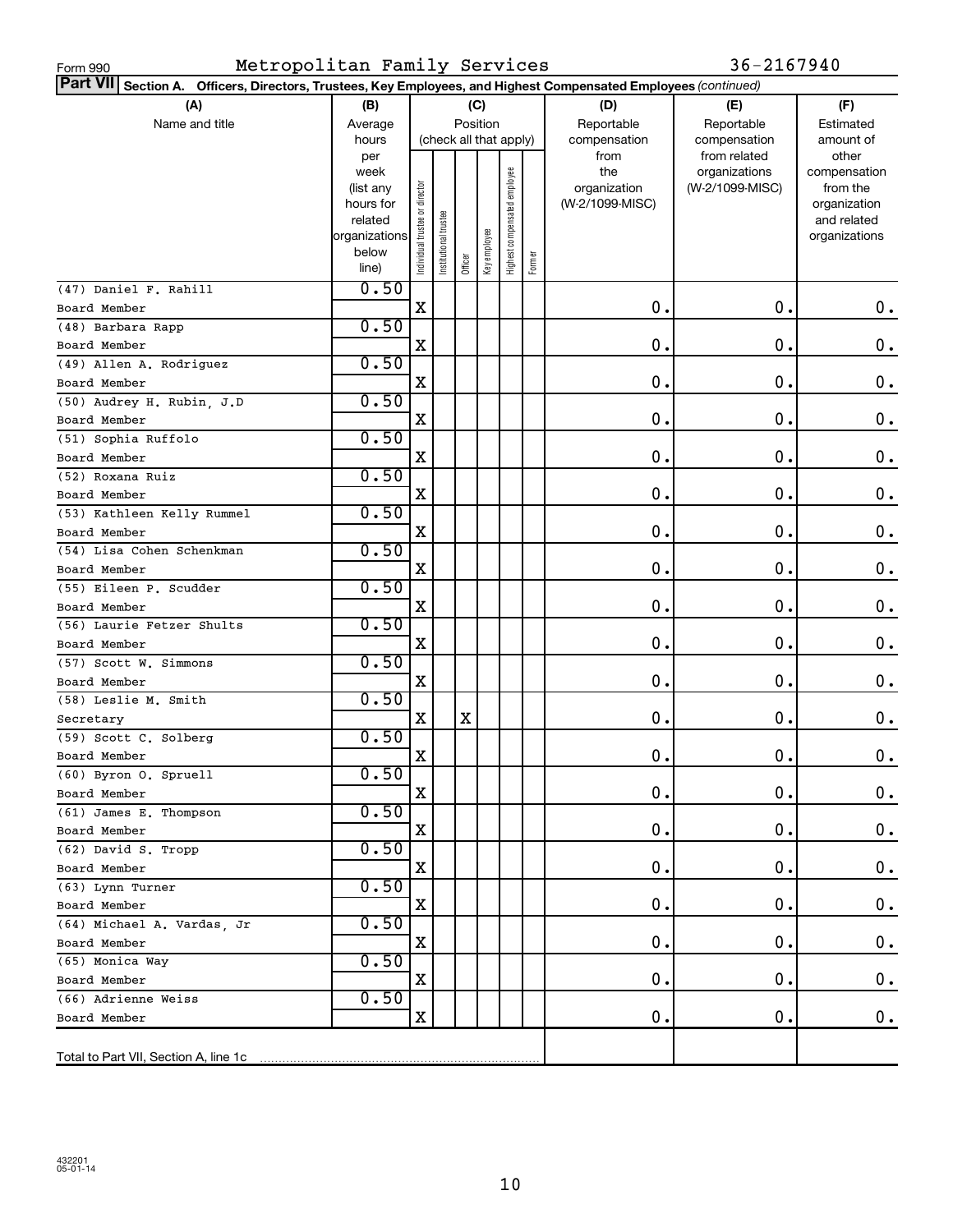| Metropolitan Family Services<br>Form 990                                                                        |               |                                |                        |                         |     |                              |        |                 | 36-2167940      |                  |  |  |
|-----------------------------------------------------------------------------------------------------------------|---------------|--------------------------------|------------------------|-------------------------|-----|------------------------------|--------|-----------------|-----------------|------------------|--|--|
| Part VII Section A. Officers, Directors, Trustees, Key Employees, and Highest Compensated Employees (continued) |               |                                |                        |                         |     |                              |        |                 |                 |                  |  |  |
| (A)                                                                                                             | (B)           |                                |                        |                         | (C) |                              |        | (D)             | (E)             |                  |  |  |
| Name and title                                                                                                  | Average       |                                |                        | Position                |     |                              |        | Reportable      | Reportable      | (F)<br>Estimated |  |  |
|                                                                                                                 | hours         |                                | (check all that apply) |                         |     |                              |        | compensation    | compensation    | amount of        |  |  |
|                                                                                                                 | per           |                                |                        |                         |     |                              |        | from            | from related    | other            |  |  |
|                                                                                                                 | week          |                                |                        |                         |     |                              |        | the             | organizations   | compensation     |  |  |
|                                                                                                                 | (list any     |                                |                        |                         |     |                              |        | organization    | (W-2/1099-MISC) | from the         |  |  |
|                                                                                                                 | hours for     |                                |                        |                         |     |                              |        | (W-2/1099-MISC) |                 | organization     |  |  |
|                                                                                                                 | related       |                                |                        |                         |     |                              |        |                 |                 | and related      |  |  |
|                                                                                                                 | organizations |                                |                        |                         |     |                              |        |                 |                 | organizations    |  |  |
|                                                                                                                 | below         | Individual trustee or director | Institutional trustee  | Officer<br>Key employee |     | Highest compensated employee | Former |                 |                 |                  |  |  |
|                                                                                                                 | line)         |                                |                        |                         |     |                              |        |                 |                 |                  |  |  |
| (67) Debbie K. Wright                                                                                           | 0.50          |                                |                        |                         |     |                              |        |                 |                 |                  |  |  |
| Board Member                                                                                                    |               | X                              |                        |                         |     |                              |        | 0.              | $\mathbf 0$ .   | 0.               |  |  |
| (68) Ricardo Estrada                                                                                            | 40.00         |                                |                        |                         |     |                              |        |                 |                 |                  |  |  |
| President                                                                                                       | 0.50          |                                |                        | $\mathbf X$             |     |                              |        | 311,275.        | $\mathbf 0$ .   | 21,960.          |  |  |
| (69) Denis Hurley                                                                                               | 40.00         |                                |                        |                         |     |                              |        |                 |                 |                  |  |  |
| CFO, Treasurer                                                                                                  | 0.50          |                                |                        | $\mathbf X$             |     |                              |        | 145,384.        | $\mathbf 0$ .   | 13,352.          |  |  |
| (70) Barbara Winkelman                                                                                          | 40.00         |                                |                        |                         |     |                              |        |                 |                 |                  |  |  |
| Assistant Secretary                                                                                             | 0.50          |                                |                        | X                       |     |                              |        | 59,879.         | $\mathbf 0$ .   | 9,857.           |  |  |
| (71) Colleen Jones                                                                                              | 40.00         |                                |                        |                         |     |                              |        |                 |                 |                  |  |  |
| Chief Operating Officer                                                                                         | 0.50          |                                |                        |                         | X   |                              |        | 211,649.        | $\mathbf 0$ .   | 7,729.           |  |  |
| (72) Thomas Ramakel                                                                                             | 40.00         |                                |                        |                         |     |                              |        |                 |                 |                  |  |  |
| VP, IS                                                                                                          | 0.50          |                                |                        |                         |     | $\mathbf X$                  |        | 166,055.        | $\mathbf 0$ .   | 6,009.           |  |  |
| (73) George Conroy                                                                                              | 40.00         |                                |                        |                         |     |                              |        |                 |                 |                  |  |  |
| Sr VP, External Affairs                                                                                         | 0.50          |                                |                        |                         |     | $\mathbf X$                  |        | 151,064.        | $\mathbf 0$ .   | 15,963.          |  |  |
| (74) Karina Ayala-Bermejo                                                                                       | 40.00         |                                |                        |                         |     |                              |        |                 |                 |                  |  |  |
| VP, HR                                                                                                          | 0.50          |                                |                        |                         |     | $\mathbf X$                  |        | 151,210.        | $\mathbf 0$ .   | 25, 155.         |  |  |
|                                                                                                                 |               |                                |                        |                         |     |                              |        |                 |                 |                  |  |  |
|                                                                                                                 |               |                                |                        |                         |     |                              |        |                 |                 |                  |  |  |
|                                                                                                                 |               |                                |                        |                         |     |                              |        |                 |                 |                  |  |  |
|                                                                                                                 |               |                                |                        |                         |     |                              |        |                 |                 |                  |  |  |
|                                                                                                                 |               |                                |                        |                         |     |                              |        |                 |                 |                  |  |  |
|                                                                                                                 |               |                                |                        |                         |     |                              |        |                 |                 |                  |  |  |
|                                                                                                                 |               |                                |                        |                         |     |                              |        |                 |                 |                  |  |  |
|                                                                                                                 |               |                                |                        |                         |     |                              |        |                 |                 |                  |  |  |
|                                                                                                                 |               |                                |                        |                         |     |                              |        |                 |                 |                  |  |  |
|                                                                                                                 |               |                                |                        |                         |     |                              |        |                 |                 |                  |  |  |
|                                                                                                                 |               |                                |                        |                         |     |                              |        |                 |                 |                  |  |  |
|                                                                                                                 |               |                                |                        |                         |     |                              |        |                 |                 |                  |  |  |
|                                                                                                                 |               |                                |                        |                         |     |                              |        |                 |                 |                  |  |  |
|                                                                                                                 |               |                                |                        |                         |     |                              |        |                 |                 |                  |  |  |
|                                                                                                                 |               |                                |                        |                         |     |                              |        |                 |                 |                  |  |  |
|                                                                                                                 |               |                                |                        |                         |     |                              |        |                 |                 |                  |  |  |
|                                                                                                                 |               |                                |                        |                         |     |                              |        |                 |                 |                  |  |  |
|                                                                                                                 |               |                                |                        |                         |     |                              |        |                 |                 |                  |  |  |
|                                                                                                                 |               |                                |                        |                         |     |                              |        |                 |                 |                  |  |  |
|                                                                                                                 |               |                                |                        |                         |     |                              |        |                 |                 |                  |  |  |
|                                                                                                                 |               |                                |                        |                         |     |                              |        |                 |                 |                  |  |  |
|                                                                                                                 |               |                                |                        |                         |     |                              |        |                 |                 |                  |  |  |
|                                                                                                                 |               |                                |                        |                         |     |                              |        |                 |                 |                  |  |  |
|                                                                                                                 |               |                                |                        |                         |     |                              |        |                 |                 |                  |  |  |
|                                                                                                                 |               |                                |                        |                         |     |                              |        |                 |                 |                  |  |  |
|                                                                                                                 |               |                                |                        |                         |     |                              |        |                 |                 |                  |  |  |
|                                                                                                                 |               |                                |                        |                         |     |                              |        | 1,196,516.      |                 | 100,025.         |  |  |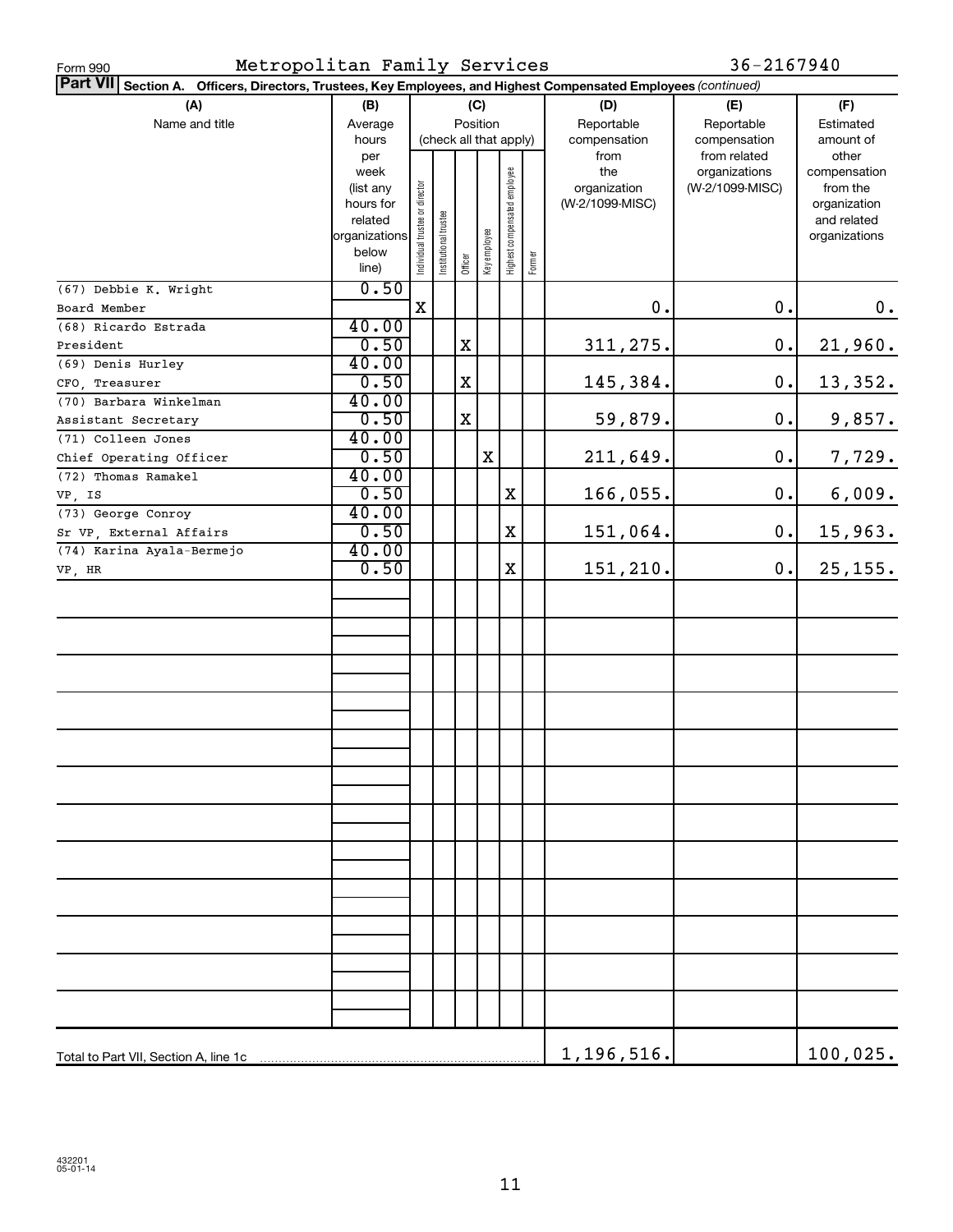|                                                           | <b>Part VIII</b> | <b>Statement of Revenue</b>                                                               |                                      |                                |               |                                          |                                  |                                                                    |
|-----------------------------------------------------------|------------------|-------------------------------------------------------------------------------------------|--------------------------------------|--------------------------------|---------------|------------------------------------------|----------------------------------|--------------------------------------------------------------------|
|                                                           |                  |                                                                                           |                                      |                                |               |                                          |                                  |                                                                    |
|                                                           |                  |                                                                                           |                                      |                                | Total revenue | Related or<br>exempt function<br>revenue | Unrelated<br>business<br>revenue | (D)<br>Revenue excluded<br>from tax under<br>sections<br>512 - 514 |
|                                                           |                  | 1 a Federated campaigns                                                                   | 1a                                   | 1,201,718.                     |               |                                          |                                  |                                                                    |
|                                                           |                  | <b>b</b> Membership dues                                                                  | 1b                                   |                                |               |                                          |                                  |                                                                    |
|                                                           |                  | c Fundraising events                                                                      | 1c                                   | 1,472,869.                     |               |                                          |                                  |                                                                    |
|                                                           |                  | d Related organizations                                                                   | 1d                                   |                                |               |                                          |                                  |                                                                    |
|                                                           |                  | Government grants (contributions)                                                         | 1e                                   | 22,807,538.                    |               |                                          |                                  |                                                                    |
|                                                           |                  | f All other contributions, gifts, grants, and                                             |                                      |                                |               |                                          |                                  |                                                                    |
|                                                           |                  | similar amounts not included above                                                        | 1f                                   | 5, 514, 144.                   |               |                                          |                                  |                                                                    |
| Contributions, Gifts, Grants<br>and Other Similar Amounts |                  | Noncash contributions included in lines 1a-1f: \$                                         |                                      | 310,590.                       |               |                                          |                                  |                                                                    |
|                                                           |                  |                                                                                           |                                      |                                | 30,996,269.   |                                          |                                  |                                                                    |
|                                                           |                  | Emotional Wellness                                                                        |                                      | <b>Business Code</b><br>900099 | 4,520,042.    | 4,520,042.                               |                                  |                                                                    |
| Program Service<br>Revenue                                | 2 a<br>b         | Economic Stability                                                                        |                                      | 900099                         | 1,947,950.    | 1,947,950.                               |                                  |                                                                    |
|                                                           | c.               | Education                                                                                 |                                      | 900099                         | 1,618,611.    | 1,618,611.                               |                                  |                                                                    |
|                                                           | d                | Empowerment                                                                               |                                      | 900099                         | 426,951.      | 426,951.                                 |                                  |                                                                    |
|                                                           | е                |                                                                                           |                                      |                                |               |                                          |                                  |                                                                    |
|                                                           | f                |                                                                                           |                                      |                                |               |                                          |                                  |                                                                    |
|                                                           |                  |                                                                                           |                                      |                                | 8, 513, 554.  |                                          |                                  |                                                                    |
|                                                           | 3                | Investment income (including dividends, interest, and                                     |                                      |                                |               |                                          |                                  |                                                                    |
|                                                           |                  |                                                                                           |                                      |                                | 2,489,828.    |                                          |                                  | 2,489,828.                                                         |
|                                                           | 4                | Income from investment of tax-exempt bond proceeds                                        |                                      |                                |               |                                          |                                  |                                                                    |
|                                                           | 5                |                                                                                           |                                      |                                |               |                                          |                                  |                                                                    |
|                                                           |                  |                                                                                           | (i) Real                             | (ii) Personal                  |               |                                          |                                  |                                                                    |
|                                                           |                  | <b>6 a</b> Gross rents                                                                    |                                      |                                |               |                                          |                                  |                                                                    |
|                                                           | b                | Less: rental expenses                                                                     |                                      |                                |               |                                          |                                  |                                                                    |
|                                                           | c                | Rental income or (loss)                                                                   |                                      |                                |               |                                          |                                  |                                                                    |
|                                                           |                  | d Net rental income or (loss)                                                             |                                      |                                |               |                                          |                                  |                                                                    |
|                                                           |                  | 7 a Gross amount from sales of                                                            | (i) Securities                       | (ii) Other                     |               |                                          |                                  |                                                                    |
|                                                           |                  | assets other than inventory                                                               | 2,376,015.                           |                                |               |                                          |                                  |                                                                    |
|                                                           |                  | <b>b</b> Less: cost or other basis<br>and sales expenses  [                               | 1,826,636.                           |                                |               |                                          |                                  |                                                                    |
|                                                           |                  |                                                                                           | 549,379.                             |                                |               |                                          |                                  |                                                                    |
|                                                           |                  |                                                                                           |                                      | ▶                              | 549,379.      |                                          |                                  | 549,379.                                                           |
|                                                           |                  | 8 a Gross income from fundraising events (not                                             |                                      |                                |               |                                          |                                  |                                                                    |
| <b>Other Revenue</b>                                      |                  | 1,472,869.of<br>including \$                                                              |                                      |                                |               |                                          |                                  |                                                                    |
|                                                           |                  | contributions reported on line 1c). See                                                   |                                      |                                |               |                                          |                                  |                                                                    |
|                                                           |                  |                                                                                           |                                      | 349,598.                       |               |                                          |                                  |                                                                    |
|                                                           |                  |                                                                                           | $\mathbf b$                          | 349,598.                       |               |                                          |                                  |                                                                    |
|                                                           |                  | c Net income or (loss) from fundraising events                                            |                                      | ▶<br>.                         | 0.            |                                          |                                  |                                                                    |
|                                                           |                  | 9 a Gross income from gaming activities. See                                              |                                      |                                |               |                                          |                                  |                                                                    |
|                                                           |                  |                                                                                           |                                      |                                |               |                                          |                                  |                                                                    |
|                                                           |                  |                                                                                           |                                      |                                |               |                                          |                                  |                                                                    |
|                                                           |                  |                                                                                           |                                      |                                |               |                                          |                                  |                                                                    |
|                                                           |                  | 10 a Gross sales of inventory, less returns                                               |                                      |                                |               |                                          |                                  |                                                                    |
|                                                           |                  | and allowances $\ldots$ , $\ldots$ , $\ldots$ , $\ldots$ , $\ldots$ , $\ldots$ , $\ldots$ |                                      |                                |               |                                          |                                  |                                                                    |
|                                                           |                  | c Net income or (loss) from sales of inventory                                            |                                      |                                |               |                                          |                                  |                                                                    |
|                                                           |                  | Miscellaneous Revenue                                                                     |                                      | <b>Business Code</b>           |               |                                          |                                  |                                                                    |
|                                                           | 11a              |                                                                                           |                                      |                                |               |                                          |                                  |                                                                    |
|                                                           | b                |                                                                                           |                                      |                                |               |                                          |                                  |                                                                    |
|                                                           | с                |                                                                                           | <u> 1980 - Jan Barbara (j. 1980)</u> |                                |               |                                          |                                  |                                                                    |
|                                                           | d                |                                                                                           |                                      |                                |               |                                          |                                  |                                                                    |
|                                                           | е                |                                                                                           |                                      |                                |               |                                          |                                  |                                                                    |
|                                                           | 12               |                                                                                           |                                      |                                | 42,549,030.   | 8, 513, 554.                             | 0.1                              | 3,039,207.                                                         |

Form 990 (2014) Metropolitan Family Services 36-2167940 Page

36-2167940 Page 9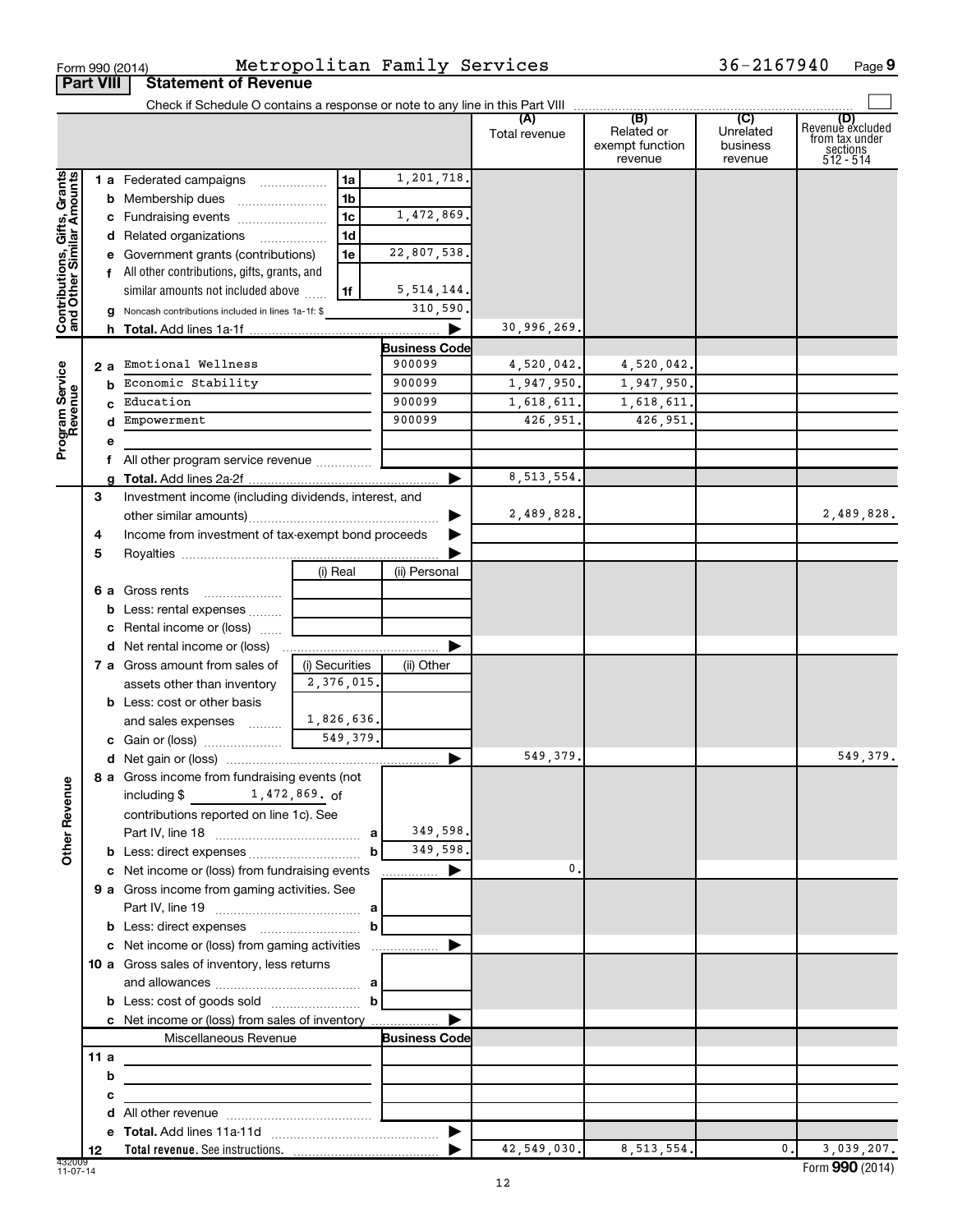**Part IX Statement of Functional Expenses** 

Form 990 (2014) Metropolitan Family Services 36-2167940 Page

*Section 501(c)(3) and 501(c)(4) organizations must complete all columns. All other organizations must complete column (A).*

|              | Check if Schedule O contains a response or note to any line in this Part IX                                                                                                                                                                                         |                       |                                    |                                    |                                |
|--------------|---------------------------------------------------------------------------------------------------------------------------------------------------------------------------------------------------------------------------------------------------------------------|-----------------------|------------------------------------|------------------------------------|--------------------------------|
|              | Do not include amounts reported on lines 6b,<br>7b, 8b, 9b, and 10b of Part VIII.                                                                                                                                                                                   | (A)<br>Total expenses | (B)<br>Program service<br>expenses | Management and<br>general expenses | (D)<br>Fundraising<br>expenses |
| 1.           | Grants and other assistance to domestic organizations                                                                                                                                                                                                               |                       |                                    |                                    |                                |
|              | and domestic governments. See Part IV, line 21                                                                                                                                                                                                                      |                       |                                    |                                    |                                |
| $\mathbf{2}$ | Grants and other assistance to domestic                                                                                                                                                                                                                             |                       |                                    |                                    |                                |
|              | individuals. See Part IV, line 22<br>and a complete the complete state of the state of the state of the state of the state of the state of the state of the state of the state of the state of the state of the state of the state of the state of the state of the | 239,104.              | 239,104.                           |                                    |                                |
| 3            | Grants and other assistance to foreign                                                                                                                                                                                                                              |                       |                                    |                                    |                                |
|              | organizations, foreign governments, and foreign                                                                                                                                                                                                                     |                       |                                    |                                    |                                |
|              | individuals. See Part IV, lines 15 and 16                                                                                                                                                                                                                           |                       |                                    |                                    |                                |
| 4            | Benefits paid to or for members                                                                                                                                                                                                                                     |                       |                                    |                                    |                                |
| 5            | Compensation of current officers, directors,                                                                                                                                                                                                                        |                       |                                    |                                    |                                |
|              | trustees, and key employees                                                                                                                                                                                                                                         | 747,258.              |                                    | 747,258.                           |                                |
| 6            | Compensation not included above, to disqualified                                                                                                                                                                                                                    |                       |                                    |                                    |                                |
|              | persons (as defined under section 4958(f)(1)) and                                                                                                                                                                                                                   |                       |                                    |                                    |                                |
|              | persons described in section 4958(c)(3)(B)                                                                                                                                                                                                                          |                       |                                    |                                    |                                |
| 7            |                                                                                                                                                                                                                                                                     | 21, 184, 606.         | 18,582,823.                        | 1,727,449.                         | 874, 334.                      |
| 8            | Pension plan accruals and contributions (include                                                                                                                                                                                                                    |                       |                                    |                                    |                                |
|              | section 401(k) and 403(b) employer contributions)                                                                                                                                                                                                                   | $-202, 387.$          | $-171, 339.$                       | $-19,042.$                         | $-12,006.$                     |
| 9            |                                                                                                                                                                                                                                                                     | 3,538,142.            | 3,034,755.                         | 350, 954.                          | 152, 433.                      |
| 10           |                                                                                                                                                                                                                                                                     | 1,578,817.            | 1, 343, 253.                       | 178,421.                           | 57, 143.                       |
| 11           | Fees for services (non-employees):                                                                                                                                                                                                                                  |                       |                                    |                                    |                                |
| a            |                                                                                                                                                                                                                                                                     |                       |                                    |                                    |                                |
|              |                                                                                                                                                                                                                                                                     | 73,755.               |                                    | 73,755.                            |                                |
|              |                                                                                                                                                                                                                                                                     | 88,571.               |                                    | 88,571.                            |                                |
| d            |                                                                                                                                                                                                                                                                     | 36,000.               | 36,000.                            |                                    |                                |
|              | Professional fundraising services. See Part IV, line 17                                                                                                                                                                                                             |                       |                                    |                                    |                                |
|              | Investment management fees                                                                                                                                                                                                                                          | 280,080.              |                                    | 280,080.                           |                                |
| a            | Other. (If line 11g amount exceeds 10% of line 25,                                                                                                                                                                                                                  |                       |                                    |                                    |                                |
|              | column (A) amount, list line 11g expenses on Sch O.)                                                                                                                                                                                                                | 3,045,664.            | 2, 125, 716.                       | 646,521.                           | 273, 427.                      |
| 12           |                                                                                                                                                                                                                                                                     | 171,870.              | 134,586.                           | 12,725.                            | 24,559.                        |
| 13           |                                                                                                                                                                                                                                                                     | 717,650.              | 666,571.                           | 25, 197.                           | 25,882.                        |
| 14           |                                                                                                                                                                                                                                                                     | 821,442.              | 722,514.                           | 69,643.                            | 29,285.                        |
| 15           |                                                                                                                                                                                                                                                                     |                       |                                    |                                    |                                |
| 16           |                                                                                                                                                                                                                                                                     | 2,576,288.            | 2, 269, 570.                       | 201,578.                           | 105, 140.                      |
| 17           | Travel                                                                                                                                                                                                                                                              | 336,585.              | 313,866.                           | 17,397.                            | 5,322.                         |
| 18           | Payments of travel or entertainment expenses                                                                                                                                                                                                                        |                       |                                    |                                    |                                |
|              | for any federal, state, or local public officials                                                                                                                                                                                                                   |                       |                                    |                                    |                                |
| 19           | Conferences, conventions, and meetings                                                                                                                                                                                                                              | 318,685.<br>493,997.  | 219, 242.<br>410,204.              | 84,651.                            | 14,792.                        |
| 20           | Interest                                                                                                                                                                                                                                                            |                       |                                    | 61,947.                            | 21,846.                        |
| 21           |                                                                                                                                                                                                                                                                     | 512,017.              | 442,414.                           | 54,063.                            | 15,540.                        |
| 22           | Depreciation, depletion, and amortization                                                                                                                                                                                                                           |                       |                                    |                                    |                                |
| 23           | Insurance<br>Other expenses. Itemize expenses not covered                                                                                                                                                                                                           |                       |                                    |                                    |                                |
| 24           | above. (List miscellaneous expenses in line 24e. If line                                                                                                                                                                                                            |                       |                                    |                                    |                                |
|              | 24e amount exceeds 10% of line 25, column (A)                                                                                                                                                                                                                       |                       |                                    |                                    |                                |
|              | amount, list line 24e expenses on Schedule O.)<br>a Food                                                                                                                                                                                                            | 569,621.              | 569,621.                           |                                    |                                |
| b            | Client Transportation                                                                                                                                                                                                                                               | 435,662.              | 435,662.                           |                                    |                                |
| c            | Program Expense                                                                                                                                                                                                                                                     | 414,605.              | 414,605.                           |                                    |                                |
| d            | Recruiting                                                                                                                                                                                                                                                          | 93,564.               |                                    | 93,564.                            |                                |
|              | e All other expenses                                                                                                                                                                                                                                                | 280,528.              | 120, 701.                          | 94,448.                            | 65,379.                        |
| 25           | Total functional expenses. Add lines 1 through 24e                                                                                                                                                                                                                  | 38, 352, 124.         | 31,909,868.                        | 4,789,180.                         | 1,653,076.                     |
| 26           | Joint costs. Complete this line only if the organization                                                                                                                                                                                                            |                       |                                    |                                    |                                |
|              | reported in column (B) joint costs from a combined                                                                                                                                                                                                                  |                       |                                    |                                    |                                |
|              | educational campaign and fundraising solicitation.                                                                                                                                                                                                                  |                       |                                    |                                    |                                |
|              | Check here $\blacktriangleright$<br>if following SOP 98-2 (ASC 958-720)                                                                                                                                                                                             |                       |                                    |                                    |                                |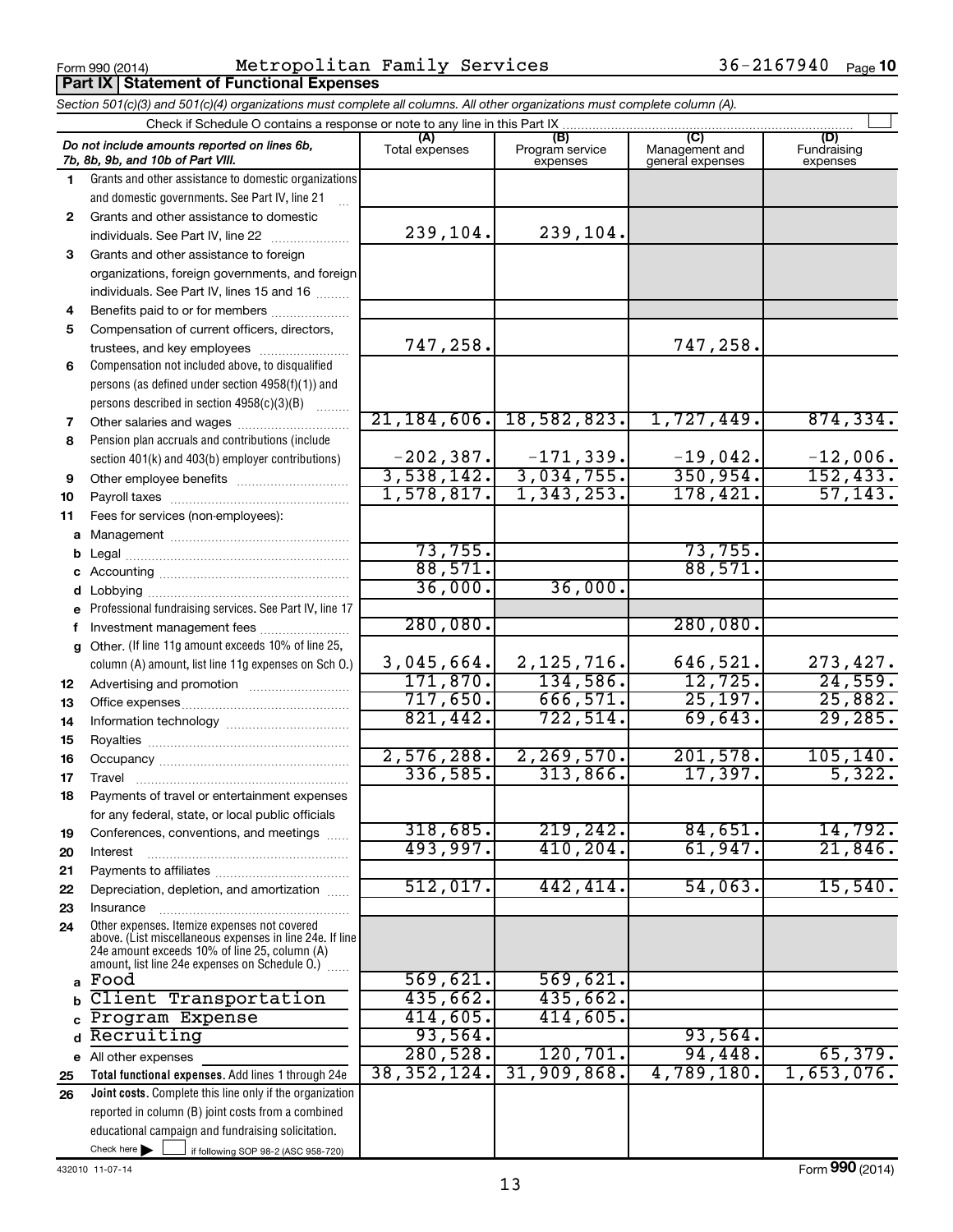**32 33 34**

|                             |          | Metropolitan Family Services<br>Form 990 (2014)                                                                                                                                                                                |                           |                         | 36-2167940 Page 11          |
|-----------------------------|----------|--------------------------------------------------------------------------------------------------------------------------------------------------------------------------------------------------------------------------------|---------------------------|-------------------------|-----------------------------|
|                             | Part X   | <b>Balance Sheet</b>                                                                                                                                                                                                           |                           |                         |                             |
|                             |          |                                                                                                                                                                                                                                |                           |                         | X                           |
|                             |          |                                                                                                                                                                                                                                | (A)<br>Beginning of year  |                         | (B)<br>End of year          |
|                             | 1        |                                                                                                                                                                                                                                | 230, 264.                 | 1                       | 128,448.                    |
|                             | 2        |                                                                                                                                                                                                                                |                           | $\mathbf{2}$            |                             |
|                             | 3        |                                                                                                                                                                                                                                | 8,417,215.                | $\overline{\mathbf{3}}$ | 10,857,104.                 |
|                             | 4        |                                                                                                                                                                                                                                | 132,575.                  | $\overline{\mathbf{4}}$ | 230,624.                    |
|                             | 5        | Loans and other receivables from current and former officers, directors,                                                                                                                                                       |                           |                         |                             |
|                             |          | trustees, key employees, and highest compensated employees. Complete                                                                                                                                                           |                           |                         |                             |
|                             |          | Part II of Schedule L                                                                                                                                                                                                          |                           | 5                       |                             |
|                             | 6        | Loans and other receivables from other disqualified persons (as defined under                                                                                                                                                  |                           |                         |                             |
|                             |          | section 4958(f)(1)), persons described in section 4958(c)(3)(B), and contributing                                                                                                                                              |                           |                         |                             |
|                             |          | employers and sponsoring organizations of section 501(c)(9) voluntary                                                                                                                                                          |                           |                         |                             |
|                             |          | employees' beneficiary organizations (see instr). Complete Part II of Sch L                                                                                                                                                    |                           | 6                       |                             |
| Assets                      | 7        |                                                                                                                                                                                                                                |                           | 7                       |                             |
|                             | 8        |                                                                                                                                                                                                                                |                           | 8                       |                             |
|                             | 9        | Prepaid expenses and deferred charges [11] [11] Prepaid expenses and deferred charges [11] [11] Martin Martin (11] (11] Arthur Martin (11] (11] Arthur Martin (11] Arthur Martin (11] Arthur Martin (11] Arthur Martin (11] Ar | 597,458.                  | 9                       | 540,963.                    |
|                             |          | <b>10a</b> Land, buildings, and equipment: cost or other                                                                                                                                                                       |                           |                         |                             |
|                             |          | basis. Complete Part VI of Schedule D    10a   33, 747, 434.                                                                                                                                                                   |                           |                         |                             |
|                             |          | 17, 215, 921.                                                                                                                                                                                                                  | 16,938,445.               | 10c                     | 16,531,513.                 |
|                             | 11       |                                                                                                                                                                                                                                | 58, 576, 421.             | 11                      | 58, 282, 159.               |
|                             | 12       |                                                                                                                                                                                                                                |                           | 12                      |                             |
|                             | 13       |                                                                                                                                                                                                                                |                           | 13                      |                             |
|                             | 14       |                                                                                                                                                                                                                                |                           | 14                      |                             |
|                             | 15       |                                                                                                                                                                                                                                |                           | 15                      |                             |
|                             | 16       |                                                                                                                                                                                                                                | 84,892,378.               | 16                      | 86,570,811.                 |
|                             | 17       |                                                                                                                                                                                                                                | 8, 264, 209.              | 17                      | 9,270,857.                  |
|                             | 18       |                                                                                                                                                                                                                                |                           | 18                      |                             |
|                             | 19       |                                                                                                                                                                                                                                | 866,511.                  | 19                      | 421,575.                    |
|                             | 20       |                                                                                                                                                                                                                                | 12,700,000.               | 20                      | 12,700,000.                 |
|                             | 21       | Escrow or custodial account liability. Complete Part IV of Schedule D                                                                                                                                                          |                           | 21                      |                             |
|                             | 22       | Loans and other payables to current and former officers, directors, trustees,                                                                                                                                                  |                           |                         |                             |
|                             |          | key employees, highest compensated employees, and disqualified persons.                                                                                                                                                        |                           |                         |                             |
| Liabilities                 |          |                                                                                                                                                                                                                                |                           | 22                      |                             |
|                             | 23       | Secured mortgages and notes payable to unrelated third parties                                                                                                                                                                 | 5,302,470.                | 23                      | 4,995,547.                  |
|                             | 24       |                                                                                                                                                                                                                                |                           | 24                      |                             |
|                             | 25       | Other liabilities (including federal income tax, payables to related third                                                                                                                                                     |                           |                         |                             |
|                             |          | parties, and other liabilities not included on lines 17-24). Complete Part X of                                                                                                                                                |                           |                         |                             |
|                             |          | Schedule D                                                                                                                                                                                                                     | 3,472,410.<br>30,605,600. | 25                      | 3,745,468.<br>31, 133, 447. |
|                             | 26       |                                                                                                                                                                                                                                |                           | 26                      |                             |
|                             |          | Organizations that follow SFAS 117 (ASC 958), check here ><br>$\lfloor x \rfloor$ and                                                                                                                                          |                           |                         |                             |
|                             |          | complete lines 27 through 29, and lines 33 and 34.                                                                                                                                                                             | $-4,533,917.$             |                         | $-5,783,280.$               |
|                             | 27       |                                                                                                                                                                                                                                | 37,982,370.               | 27<br>28                | 39, 226, 860.               |
|                             | 28<br>29 | Permanently restricted net assets                                                                                                                                                                                              | 20,838,325.               | 29                      | 21,993,784.                 |
|                             |          | Organizations that do not follow SFAS 117 (ASC 958), check here ▶                                                                                                                                                              |                           |                         |                             |
|                             |          | and complete lines 30 through 34.                                                                                                                                                                                              |                           |                         |                             |
|                             | 30       |                                                                                                                                                                                                                                |                           | 30                      |                             |
| Net Assets or Fund Balances | 31       | Paid-in or capital surplus, or land, building, or equipment fund                                                                                                                                                               |                           | 31                      |                             |
|                             | 32       | Retained earnings, endowment, accumulated income, or other funds                                                                                                                                                               |                           | 32                      |                             |
|                             |          |                                                                                                                                                                                                                                | 51 286 778                |                         | 55 137 361                  |

14

Total net assets or fund balances ~~~~~~~~~~~~~~~~~~~~~~

Total liabilities and net assets/fund balances

Form (2014) **990**

**32 33 34**

 $\begin{array}{|c|c|c|c|c|}\n 54,286,778. & 33 & 55,437,364. \\
 \hline\n 84,892,378. & 34 & 86,570,811.\n \end{array}$  $84,892,378.$   $34$  86,570,811.

| Form 990 (2014) |  |  |
|-----------------|--|--|
|                 |  |  |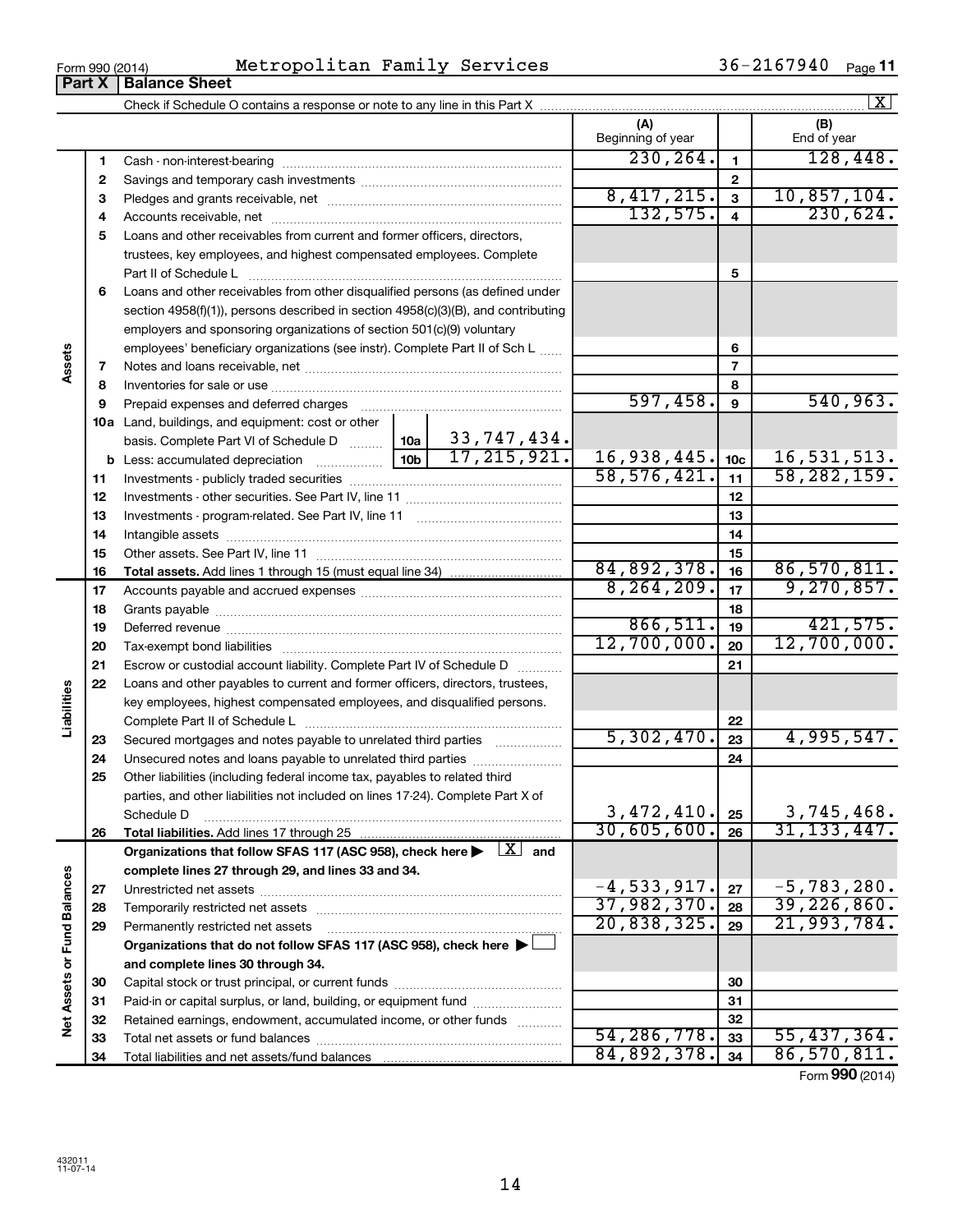|    | Metropolitan Family Services<br>Form 990 (2014)                                                                                 |                | $36 - 2167940$  |            | Page 12              |
|----|---------------------------------------------------------------------------------------------------------------------------------|----------------|-----------------|------------|----------------------|
|    | Part XI<br><b>Reconciliation of Net Assets</b>                                                                                  |                |                 |            |                      |
|    |                                                                                                                                 |                |                 |            | $\boxed{\textbf{X}}$ |
|    |                                                                                                                                 |                |                 |            |                      |
| 1  |                                                                                                                                 | $\mathbf{1}$   | 42,549,030.     |            |                      |
| 2  |                                                                                                                                 | $\mathbf{2}$   | 38, 352, 124.   |            |                      |
| З  | Revenue less expenses. Subtract line 2 from line 1                                                                              | 3              | 4, 196, 906.    |            |                      |
| 4  |                                                                                                                                 | 4              | 54, 286, 778.   |            |                      |
| 5  |                                                                                                                                 | 5              | $-1, 260, 389.$ |            |                      |
| 6  | Donated services and use of facilities                                                                                          | 6              |                 |            |                      |
| 7  | Investment expenses                                                                                                             | $\overline{7}$ |                 |            |                      |
| 8  | Prior period adjustments                                                                                                        | 8              |                 |            |                      |
| 9  |                                                                                                                                 | 9              | $-1,785,931.$   |            |                      |
| 10 | Net assets or fund balances at end of year. Combine lines 3 through 9 (must equal Part X, line 33,                              |                |                 |            |                      |
|    | column (B))                                                                                                                     | 10             | 55,437,364.     |            |                      |
|    | <b>Part XII</b> Financial Statements and Reporting                                                                              |                |                 |            |                      |
|    |                                                                                                                                 |                |                 |            |                      |
|    |                                                                                                                                 |                |                 | <b>Yes</b> | <b>No</b>            |
| 1  | Accounting method used to prepare the Form 990: $\Box$ Cash $\Box X$ Accrual<br>$\Box$ Other                                    |                |                 |            |                      |
|    | If the organization changed its method of accounting from a prior year or checked "Other," explain in Schedule O.               |                |                 |            | X                    |
|    |                                                                                                                                 |                | 2a              |            |                      |
|    | If "Yes," check a box below to indicate whether the financial statements for the year were compiled or reviewed on a            |                |                 |            |                      |
|    | separate basis, consolidated basis, or both:<br>Consolidated basis                                                              |                |                 |            |                      |
|    | Both consolidated and separate basis<br>Separate basis                                                                          |                | 2 <sub>b</sub>  | X          |                      |
|    | If "Yes," check a box below to indicate whether the financial statements for the year were audited on a separate basis,         |                |                 |            |                      |
|    | consolidated basis, or both:                                                                                                    |                |                 |            |                      |
|    | $\boxed{\textbf{X}}$ Consolidated basis<br>Separate basis<br>Both consolidated and separate basis                               |                |                 |            |                      |
|    | c If "Yes" to line 2a or 2b, does the organization have a committee that assumes responsibility for oversight of the audit,     |                |                 |            |                      |
|    |                                                                                                                                 |                | 2c              | х          |                      |
|    | If the organization changed either its oversight process or selection process during the tax year, explain in Schedule O.       |                |                 |            |                      |
|    | 3a As a result of a federal award, was the organization required to undergo an audit or audits as set forth in the Single Audit |                |                 |            |                      |
|    | Act and OMB Circular A-133?                                                                                                     |                | За              | х          |                      |
|    | b If "Yes," did the organization undergo the required audit or audits? If the organization did not undergo the required audit   |                |                 |            |                      |
|    |                                                                                                                                 |                | 3 <sub>b</sub>  | X          |                      |
|    |                                                                                                                                 |                |                 | <b>000</b> |                      |

Form (2014) **990**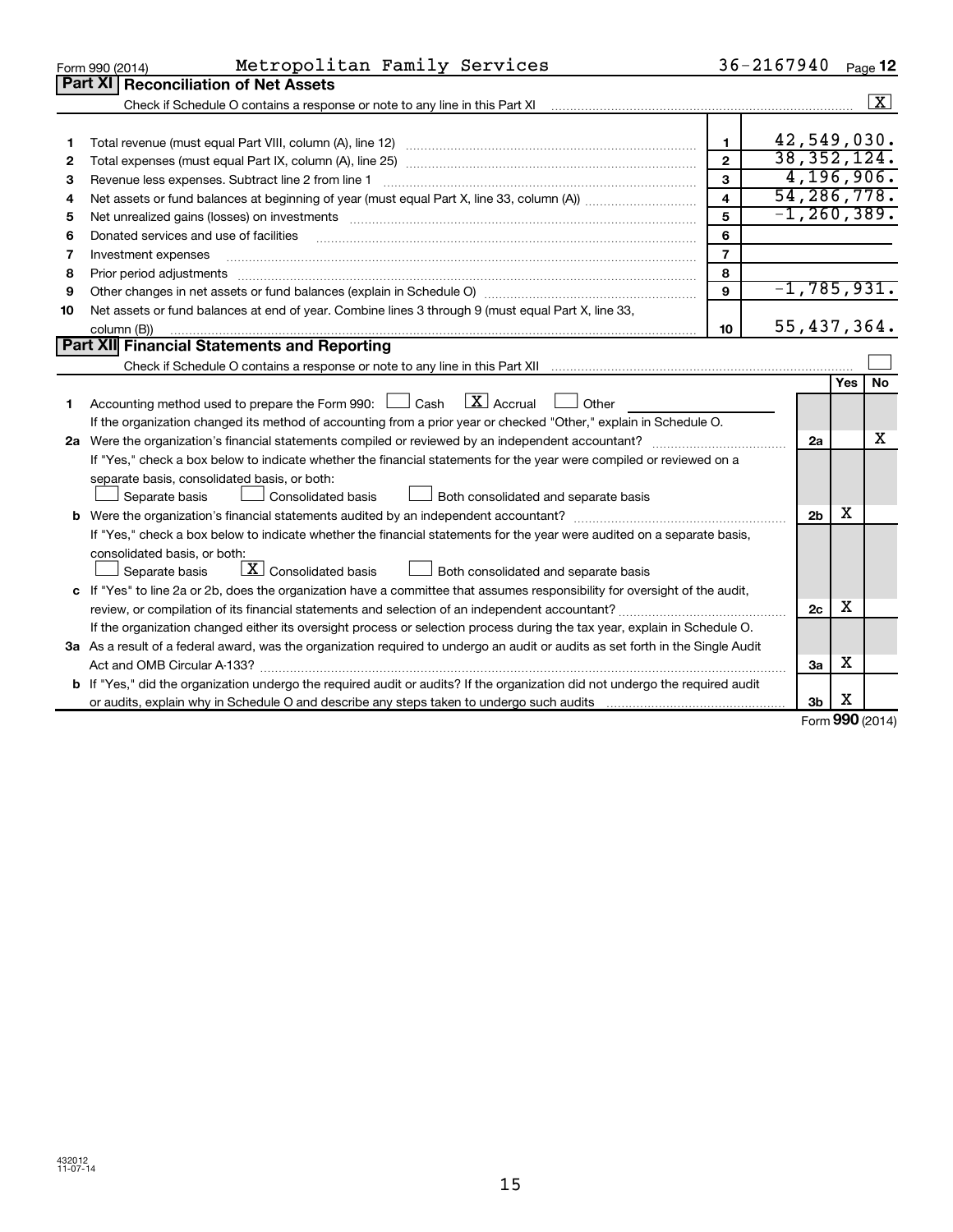|  | <b>SCHEDULE A</b> |  |
|--|-------------------|--|
|  |                   |  |

Department of the Treasury Internal Revenue Service

| (Form 990 or 990-EZ |  |  |  |  |
|---------------------|--|--|--|--|
|---------------------|--|--|--|--|

# Form 990 or 990-EZ) **Public Charity Status and Public Support**<br>
Complete if the organization is a section 501(c)(3) organization or a section<br> **2014**

**4947(a)(1) nonexempt charitable trust.**

| Attach to Form 990 or Form 990-EZ.                                                                  |
|-----------------------------------------------------------------------------------------------------|
| / Information about Schedule A (Form 990 or 990-EZ) and its instructions is at www.irs.gov/form990. |

| OMB No. 1545-0047                   |
|-------------------------------------|
| в                                   |
| <b>Open to Public</b><br>Inspection |

|  | Name of the organization |
|--|--------------------------|
|--|--------------------------|

| Name of the organization |                                                                                                                                               |                                                                                                                                                   |          |                                                       |                          |                | <b>Employer identification number</b>  |  |                                      |  |
|--------------------------|-----------------------------------------------------------------------------------------------------------------------------------------------|---------------------------------------------------------------------------------------------------------------------------------------------------|----------|-------------------------------------------------------|--------------------------|----------------|----------------------------------------|--|--------------------------------------|--|
|                          |                                                                                                                                               |                                                                                                                                                   |          | Metropolitan Family Services                          |                          |                |                                        |  | 36-2167940                           |  |
|                          | Part I                                                                                                                                        | Reason for Public Charity Status (All organizations must complete this part.) See instructions.                                                   |          |                                                       |                          |                |                                        |  |                                      |  |
|                          |                                                                                                                                               | The organization is not a private foundation because it is: (For lines 1 through 11, check only one box.)                                         |          |                                                       |                          |                |                                        |  |                                      |  |
| 1.                       |                                                                                                                                               | A church, convention of churches, or association of churches described in section 170(b)(1)(A)(i).                                                |          |                                                       |                          |                |                                        |  |                                      |  |
| 2                        |                                                                                                                                               | A school described in section 170(b)(1)(A)(ii). (Attach Schedule E.)                                                                              |          |                                                       |                          |                |                                        |  |                                      |  |
| З                        |                                                                                                                                               | A hospital or a cooperative hospital service organization described in section 170(b)(1)(A)(iii).                                                 |          |                                                       |                          |                |                                        |  |                                      |  |
| 4                        |                                                                                                                                               | A medical research organization operated in conjunction with a hospital described in section 170(b)(1)(A)(iii). Enter the hospital's name,        |          |                                                       |                          |                |                                        |  |                                      |  |
|                          | city, and state:<br>An organization operated for the benefit of a college or university owned or operated by a governmental unit described in |                                                                                                                                                   |          |                                                       |                          |                |                                        |  |                                      |  |
| 5.                       |                                                                                                                                               | section 170(b)(1)(A)(iv). (Complete Part II.)                                                                                                     |          |                                                       |                          |                |                                        |  |                                      |  |
| 6.                       |                                                                                                                                               | A federal, state, or local government or governmental unit described in section 170(b)(1)(A)(v).                                                  |          |                                                       |                          |                |                                        |  |                                      |  |
|                          |                                                                                                                                               | 7 $ X $ An organization that normally receives a substantial part of its support from a governmental unit or from the general public described in |          |                                                       |                          |                |                                        |  |                                      |  |
|                          |                                                                                                                                               | section 170(b)(1)(A)(vi). (Complete Part II.)                                                                                                     |          |                                                       |                          |                |                                        |  |                                      |  |
| 8                        |                                                                                                                                               | A community trust described in section 170(b)(1)(A)(vi). (Complete Part II.)                                                                      |          |                                                       |                          |                |                                        |  |                                      |  |
| 9                        |                                                                                                                                               | An organization that normally receives: (1) more than 33 1/3% of its support from contributions, membership fees, and gross receipts from         |          |                                                       |                          |                |                                        |  |                                      |  |
|                          |                                                                                                                                               | activities related to its exempt functions - subject to certain exceptions, and (2) no more than 33 1/3% of its support from gross investment     |          |                                                       |                          |                |                                        |  |                                      |  |
|                          |                                                                                                                                               | income and unrelated business taxable income (less section 511 tax) from businesses acquired by the organization after June 30, 1975.             |          |                                                       |                          |                |                                        |  |                                      |  |
|                          |                                                                                                                                               | See section 509(a)(2). (Complete Part III.)                                                                                                       |          |                                                       |                          |                |                                        |  |                                      |  |
| 10                       |                                                                                                                                               | An organization organized and operated exclusively to test for public safety. See section 509(a)(4).                                              |          |                                                       |                          |                |                                        |  |                                      |  |
| 11                       |                                                                                                                                               | An organization organized and operated exclusively for the benefit of, to perform the functions of, or to carry out the purposes of one or        |          |                                                       |                          |                |                                        |  |                                      |  |
|                          |                                                                                                                                               | more publicly supported organizations described in section 509(a)(1) or section 509(a)(2). See section 509(a)(3). Check the box in                |          |                                                       |                          |                |                                        |  |                                      |  |
|                          |                                                                                                                                               | lines 11a through 11d that describes the type of supporting organization and complete lines 11e, 11f, and 11g.                                    |          |                                                       |                          |                |                                        |  |                                      |  |
| а                        |                                                                                                                                               | Type I. A supporting organization operated, supervised, or controlled by its supported organization(s), typically by giving                       |          |                                                       |                          |                |                                        |  |                                      |  |
|                          |                                                                                                                                               | the supported organization(s) the power to regularly appoint or elect a majority of the directors or trustees of the supporting                   |          |                                                       |                          |                |                                        |  |                                      |  |
|                          |                                                                                                                                               | organization. You must complete Part IV, Sections A and B.                                                                                        |          |                                                       |                          |                |                                        |  |                                      |  |
| b                        |                                                                                                                                               | Type II. A supporting organization supervised or controlled in connection with its supported organization(s), by having                           |          |                                                       |                          |                |                                        |  |                                      |  |
|                          |                                                                                                                                               | control or management of the supporting organization vested in the same persons that control or manage the supported                              |          |                                                       |                          |                |                                        |  |                                      |  |
|                          |                                                                                                                                               | organization(s). You must complete Part IV, Sections A and C.                                                                                     |          |                                                       |                          |                |                                        |  |                                      |  |
| с                        |                                                                                                                                               | Type III functionally integrated. A supporting organization operated in connection with, and functionally integrated with,                        |          |                                                       |                          |                |                                        |  |                                      |  |
|                          |                                                                                                                                               | its supported organization(s) (see instructions). You must complete Part IV, Sections A, D, and E.                                                |          |                                                       |                          |                |                                        |  |                                      |  |
| d                        |                                                                                                                                               | Type III non-functionally integrated. A supporting organization operated in connection with its supported organization(s)                         |          |                                                       |                          |                |                                        |  |                                      |  |
|                          |                                                                                                                                               | that is not functionally integrated. The organization generally must satisfy a distribution requirement and an attentiveness                      |          |                                                       |                          |                |                                        |  |                                      |  |
|                          |                                                                                                                                               | requirement (see instructions). You must complete Part IV, Sections A and D, and Part V.                                                          |          |                                                       |                          |                |                                        |  |                                      |  |
| е                        |                                                                                                                                               | Check this box if the organization received a written determination from the IRS that it is a Type I, Type II, Type III                           |          |                                                       |                          |                |                                        |  |                                      |  |
|                          |                                                                                                                                               | functionally integrated, or Type III non-functionally integrated supporting organization.                                                         |          |                                                       |                          |                |                                        |  |                                      |  |
|                          |                                                                                                                                               |                                                                                                                                                   |          |                                                       |                          |                |                                        |  |                                      |  |
|                          |                                                                                                                                               | g Provide the following information about the supported organization(s).                                                                          |          |                                                       |                          |                |                                        |  |                                      |  |
|                          |                                                                                                                                               | (i) Name of supported<br>organization                                                                                                             | (ii) EIN | (iii) Type of organization<br>(described on lines 1-9 | (iv) Is the organization | listed in your | (v) Amount of monetary<br>support (see |  | (vi) Amount of<br>other support (see |  |
|                          |                                                                                                                                               |                                                                                                                                                   |          | above or IRC section                                  | governing document?      |                | Instructions)                          |  | Instructions)                        |  |
|                          |                                                                                                                                               |                                                                                                                                                   |          | (see instructions))                                   | Yes                      | No             |                                        |  |                                      |  |
|                          |                                                                                                                                               |                                                                                                                                                   |          |                                                       |                          |                |                                        |  |                                      |  |
|                          |                                                                                                                                               |                                                                                                                                                   |          |                                                       |                          |                |                                        |  |                                      |  |
|                          |                                                                                                                                               |                                                                                                                                                   |          |                                                       |                          |                |                                        |  |                                      |  |
|                          |                                                                                                                                               |                                                                                                                                                   |          |                                                       |                          |                |                                        |  |                                      |  |
|                          |                                                                                                                                               |                                                                                                                                                   |          |                                                       |                          |                |                                        |  |                                      |  |
|                          |                                                                                                                                               |                                                                                                                                                   |          |                                                       |                          |                |                                        |  |                                      |  |
|                          |                                                                                                                                               |                                                                                                                                                   |          |                                                       |                          |                |                                        |  |                                      |  |
|                          |                                                                                                                                               |                                                                                                                                                   |          |                                                       |                          |                |                                        |  |                                      |  |
|                          |                                                                                                                                               |                                                                                                                                                   |          |                                                       |                          |                |                                        |  |                                      |  |
|                          |                                                                                                                                               |                                                                                                                                                   |          |                                                       |                          |                |                                        |  |                                      |  |

**Total**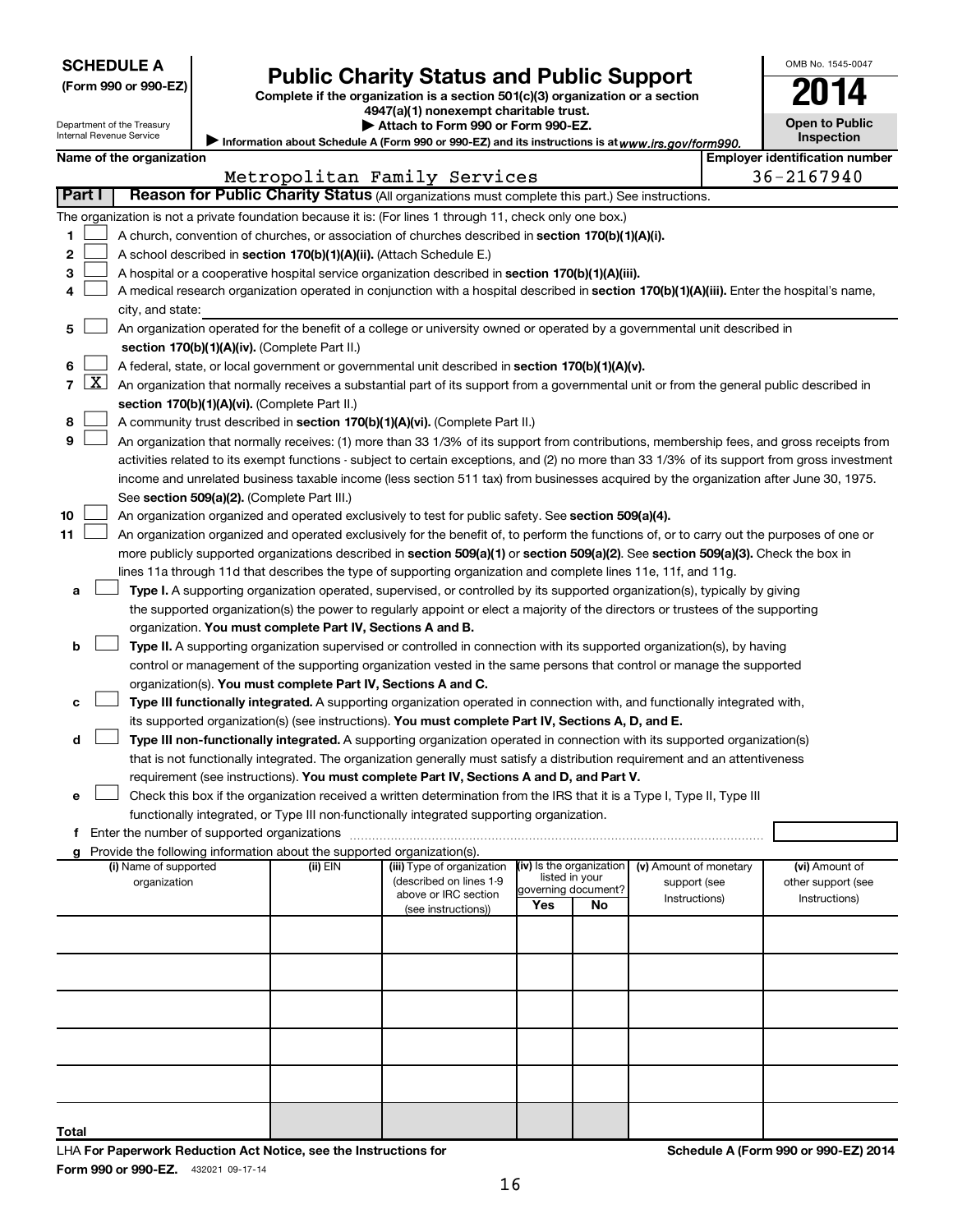### Schedule A (Form 990 or 990-EZ) 2014  ${\tt Metropolitan}$   ${\tt Family}$   ${\tt Services}$   $36-2167940$   ${\tt Page}$

(Complete only if you checked the box on line 5, 7, or 8 of Part I or if the organization failed to qualify under Part III. If the organization fails to qualify under the tests listed below, please complete Part III.) **Part II Support Schedule for Organizations Described in Sections 170(b)(1)(A)(iv) and 170(b)(1)(A)(vi)**

|    | <b>Section A. Public Support</b>                                                                                                                                                                                       |             |               |               |               |             |              |
|----|------------------------------------------------------------------------------------------------------------------------------------------------------------------------------------------------------------------------|-------------|---------------|---------------|---------------|-------------|--------------|
|    | Calendar year (or fiscal year beginning in)                                                                                                                                                                            | (a) 2010    | (b) 2011      | $(c)$ 2012    | $(d)$ 2013    | (e) 2014    | (f) Total    |
|    | 1 Gifts, grants, contributions, and                                                                                                                                                                                    |             |               |               |               |             |              |
|    | membership fees received. (Do not                                                                                                                                                                                      |             |               |               |               |             |              |
|    | include any "unusual grants.")                                                                                                                                                                                         | 21,701,314. | 25, 154, 991. | 28, 286, 754. | 30, 370, 411. | 30,994,270. | 136,507,740. |
|    | 2 Tax revenues levied for the organ-                                                                                                                                                                                   |             |               |               |               |             |              |
|    | ization's benefit and either paid to                                                                                                                                                                                   |             |               |               |               |             |              |
|    | or expended on its behalf                                                                                                                                                                                              |             |               |               |               |             |              |
|    | 3 The value of services or facilities                                                                                                                                                                                  |             |               |               |               |             |              |
|    | furnished by a governmental unit to                                                                                                                                                                                    |             |               |               |               |             |              |
|    | the organization without charge                                                                                                                                                                                        |             |               |               |               |             |              |
|    | 4 Total. Add lines 1 through 3                                                                                                                                                                                         | 21,701,314. | 25, 154, 991  | 28, 286, 754. | 30, 370, 411. | 30,994,270. | 136,507,740. |
| 5. | The portion of total contributions                                                                                                                                                                                     |             |               |               |               |             |              |
|    | by each person (other than a                                                                                                                                                                                           |             |               |               |               |             |              |
|    | governmental unit or publicly                                                                                                                                                                                          |             |               |               |               |             |              |
|    | supported organization) included                                                                                                                                                                                       |             |               |               |               |             |              |
|    | on line 1 that exceeds 2% of the                                                                                                                                                                                       |             |               |               |               |             |              |
|    | amount shown on line 11,                                                                                                                                                                                               |             |               |               |               |             |              |
|    | column (f)                                                                                                                                                                                                             |             |               |               |               |             |              |
|    | 6 Public support. Subtract line 5 from line 4.                                                                                                                                                                         |             |               |               |               |             | 136,507,740. |
|    | <b>Section B. Total Support</b>                                                                                                                                                                                        |             |               |               |               |             |              |
|    | Calendar year (or fiscal year beginning in)                                                                                                                                                                            | (a) 2010    | (b) 2011      | $(c)$ 2012    | $(d)$ 2013    | (e) 2014    | (f) Total    |
|    | <b>7</b> Amounts from line 4                                                                                                                                                                                           | 21,701,314  | 25, 154, 991  | 28, 286, 754  | 30, 370, 411  | 30,994,270  | 136,507,740. |
| 8  | Gross income from interest,                                                                                                                                                                                            |             |               |               |               |             |              |
|    | dividends, payments received on                                                                                                                                                                                        |             |               |               |               |             |              |
|    | securities loans, rents, royalties                                                                                                                                                                                     |             |               |               |               |             |              |
|    | and income from similar sources                                                                                                                                                                                        | 598,807.    | 6,728.        | 1,732,341.    | 1,613,426.    | 2,489,828.  | 6,441,130.   |
|    | <b>9</b> Net income from unrelated business                                                                                                                                                                            |             |               |               |               |             |              |
|    | activities, whether or not the                                                                                                                                                                                         |             |               |               |               |             |              |
|    |                                                                                                                                                                                                                        |             |               |               |               |             |              |
|    | business is regularly carried on<br>10 Other income. Do not include gain                                                                                                                                               |             |               |               |               |             |              |
|    |                                                                                                                                                                                                                        |             |               |               |               |             |              |
|    | or loss from the sale of capital                                                                                                                                                                                       |             |               |               |               |             |              |
|    | assets (Explain in Part VI.)                                                                                                                                                                                           |             |               |               |               |             | 142,948,870. |
|    | 11 Total support. Add lines 7 through 10                                                                                                                                                                               |             |               |               |               | 12          | 35,589,771.  |
|    | 12 Gross receipts from related activities, etc. (see instructions)                                                                                                                                                     |             |               |               |               |             |              |
|    | 13 First five years. If the Form 990 is for the organization's first, second, third, fourth, or fifth tax year as a section 501(c)(3)                                                                                  |             |               |               |               |             |              |
|    | organization, check this box and stop here<br><b>Section C. Computation of Public Support Percentage</b>                                                                                                               |             |               |               |               |             |              |
|    |                                                                                                                                                                                                                        |             |               |               |               | 14          | 95.49<br>%   |
|    |                                                                                                                                                                                                                        |             |               |               |               | 15          | 96.43<br>%   |
|    | 16a 33 1/3% support test - 2014. If the organization did not check the box on line 13, and line 14 is 33 1/3% or more, check this box and                                                                              |             |               |               |               |             |              |
|    |                                                                                                                                                                                                                        |             |               |               |               |             | $\mathbf{X}$ |
|    | stop here. The organization qualifies as a publicly supported organization<br>b 33 1/3% support test - 2013. If the organization did not check a box on line 13 or 16a, and line 15 is 33 1/3% or more, check this box |             |               |               |               |             |              |
|    |                                                                                                                                                                                                                        |             |               |               |               |             |              |
|    | and stop here. The organization qualifies as a publicly supported organization manufaction and stop here. The organization                                                                                             |             |               |               |               |             |              |
|    | 17a 10% -facts-and-circumstances test - 2014. If the organization did not check a box on line 13, 16a, or 16b, and line 14 is 10% or more,                                                                             |             |               |               |               |             |              |
|    | and if the organization meets the "facts-and-circumstances" test, check this box and stop here. Explain in Part VI how the organization                                                                                |             |               |               |               |             |              |
|    |                                                                                                                                                                                                                        |             |               |               |               |             |              |
|    | <b>b 10%</b> -facts-and-circumstances test - 2013. If the organization did not check a box on line 13, 16a, 16b, or 17a, and line 15 is 10% or                                                                         |             |               |               |               |             |              |
|    | more, and if the organization meets the "facts-and-circumstances" test, check this box and <b>stop here.</b> Explain in Part VI how the                                                                                |             |               |               |               |             |              |
|    | organization meets the "facts-and-circumstances" test. The organization qualifies as a publicly supported organization                                                                                                 |             |               |               |               |             |              |
| 18 | Private foundation. If the organization did not check a box on line 13, 16a, 16b, 17a, or 17b, check this box and see instructions                                                                                     |             |               |               |               |             | 000.5200     |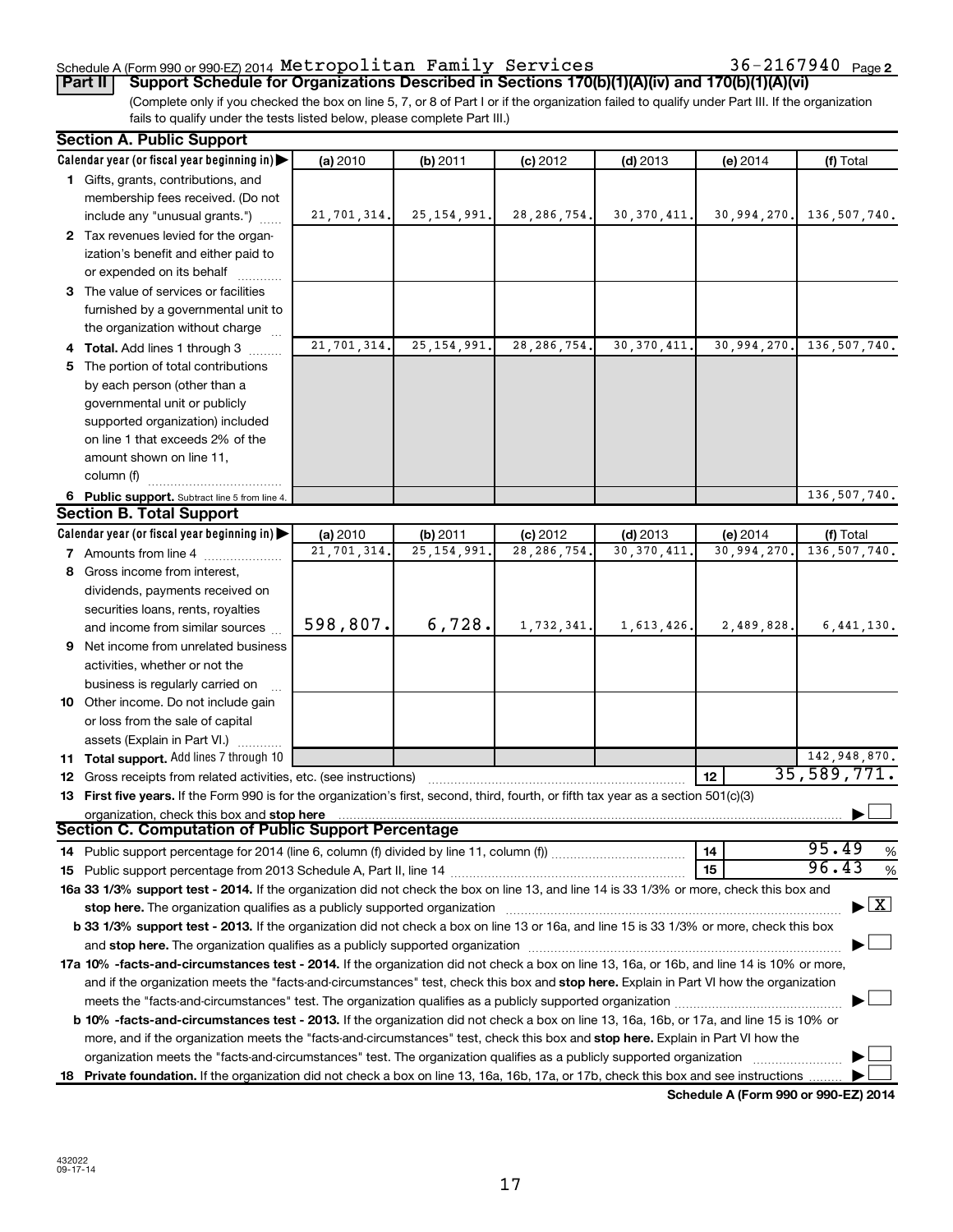**Page 3** 

(Complete only if you checked the box on line 9 of Part I or if the organization failed to qualify under Part II. If the organization fails to qualify under the tests listed below, please complete Part II.)

| <b>Section A. Public Support</b>                                                                                                                                                                                               |          |          |            |            |          |                                      |
|--------------------------------------------------------------------------------------------------------------------------------------------------------------------------------------------------------------------------------|----------|----------|------------|------------|----------|--------------------------------------|
| Calendar year (or fiscal year beginning in)                                                                                                                                                                                    | (a) 2010 | (b) 2011 | $(c)$ 2012 | $(d)$ 2013 | (e) 2014 | (f) Total                            |
| 1 Gifts, grants, contributions, and                                                                                                                                                                                            |          |          |            |            |          |                                      |
| membership fees received. (Do not                                                                                                                                                                                              |          |          |            |            |          |                                      |
| include any "unusual grants.")                                                                                                                                                                                                 |          |          |            |            |          |                                      |
| 2 Gross receipts from admissions,<br>merchandise sold or services per-<br>formed, or facilities furnished in<br>any activity that is related to the<br>organization's tax-exempt purpose                                       |          |          |            |            |          |                                      |
| 3 Gross receipts from activities that                                                                                                                                                                                          |          |          |            |            |          |                                      |
| are not an unrelated trade or bus-                                                                                                                                                                                             |          |          |            |            |          |                                      |
| iness under section 513                                                                                                                                                                                                        |          |          |            |            |          |                                      |
| 4 Tax revenues levied for the organ-                                                                                                                                                                                           |          |          |            |            |          |                                      |
| ization's benefit and either paid to                                                                                                                                                                                           |          |          |            |            |          |                                      |
| or expended on its behalf                                                                                                                                                                                                      |          |          |            |            |          |                                      |
| 5 The value of services or facilities                                                                                                                                                                                          |          |          |            |            |          |                                      |
| furnished by a governmental unit to                                                                                                                                                                                            |          |          |            |            |          |                                      |
| the organization without charge                                                                                                                                                                                                |          |          |            |            |          |                                      |
| 6 Total. Add lines 1 through 5                                                                                                                                                                                                 |          |          |            |            |          |                                      |
| 7a Amounts included on lines 1, 2, and                                                                                                                                                                                         |          |          |            |            |          |                                      |
| 3 received from disqualified persons                                                                                                                                                                                           |          |          |            |            |          |                                      |
| <b>b</b> Amounts included on lines 2 and 3 received<br>from other than disqualified persons that<br>exceed the greater of \$5,000 or 1% of the<br>amount on line 13 for the year                                               |          |          |            |            |          |                                      |
| c Add lines 7a and 7b                                                                                                                                                                                                          |          |          |            |            |          |                                      |
| 8 Public support (Subtract line 7c from line 6.)                                                                                                                                                                               |          |          |            |            |          |                                      |
| <b>Section B. Total Support</b>                                                                                                                                                                                                |          |          |            |            |          |                                      |
| Calendar year (or fiscal year beginning in)                                                                                                                                                                                    | (a) 2010 | (b) 2011 | $(c)$ 2012 | $(d)$ 2013 | (e) 2014 | (f) Total                            |
| 9 Amounts from line 6                                                                                                                                                                                                          |          |          |            |            |          |                                      |
| <b>10a</b> Gross income from interest,<br>dividends, payments received on<br>securities loans, rents, royalties<br>and income from similar sources                                                                             |          |          |            |            |          |                                      |
| <b>b</b> Unrelated business taxable income                                                                                                                                                                                     |          |          |            |            |          |                                      |
| (less section 511 taxes) from businesses                                                                                                                                                                                       |          |          |            |            |          |                                      |
| acquired after June 30, 1975<br>$\overline{\phantom{a}}$                                                                                                                                                                       |          |          |            |            |          |                                      |
| c Add lines 10a and 10b                                                                                                                                                                                                        |          |          |            |            |          |                                      |
| <b>11</b> Net income from unrelated business<br>activities not included in line 10b.<br>whether or not the business is<br>regularly carried on                                                                                 |          |          |            |            |          |                                      |
| 12 Other income. Do not include gain<br>or loss from the sale of capital<br>assets (Explain in Part VI.)                                                                                                                       |          |          |            |            |          |                                      |
| <b>13</b> Total support. (Add lines 9, 10c, 11, and 12.)                                                                                                                                                                       |          |          |            |            |          |                                      |
| 14 First five years. If the Form 990 is for the organization's first, second, third, fourth, or fifth tax year as a section 501(c)(3) organization,                                                                            |          |          |            |            |          |                                      |
| check this box and stop here with the continuum control of the state of the state of the state of the state of the state of the state of the state of the state of the state of the state of the state of the state of the sta |          |          |            |            |          |                                      |
| Section C. Computation of Public Support Percentage                                                                                                                                                                            |          |          |            |            |          |                                      |
|                                                                                                                                                                                                                                |          |          |            |            | 15       | %                                    |
|                                                                                                                                                                                                                                |          |          |            |            | 16       | %                                    |
| Section D. Computation of Investment Income Percentage                                                                                                                                                                         |          |          |            |            |          |                                      |
|                                                                                                                                                                                                                                |          |          |            |            | 17       | $\%$                                 |
| 18 Investment income percentage from 2013 Schedule A, Part III, line 17                                                                                                                                                        |          |          |            |            | 18       | %                                    |
| 19a 33 1/3% support tests - 2014. If the organization did not check the box on line 14, and line 15 is more than 33 1/3%, and line 17 is not                                                                                   |          |          |            |            |          |                                      |
| more than 33 1/3%, check this box and stop here. The organization qualifies as a publicly supported organization                                                                                                               |          |          |            |            |          |                                      |
| b 33 1/3% support tests - 2013. If the organization did not check a box on line 14 or line 19a, and line 16 is more than 33 1/3%, and                                                                                          |          |          |            |            |          |                                      |
| line 18 is not more than 33 1/3%, check this box and stop here. The organization qualifies as a publicly supported organization                                                                                                |          |          |            |            |          |                                      |
|                                                                                                                                                                                                                                |          |          |            |            |          |                                      |
| 432023 09-17-14                                                                                                                                                                                                                |          |          |            |            |          | Schedule A (Form 990 or 990-EZ) 2014 |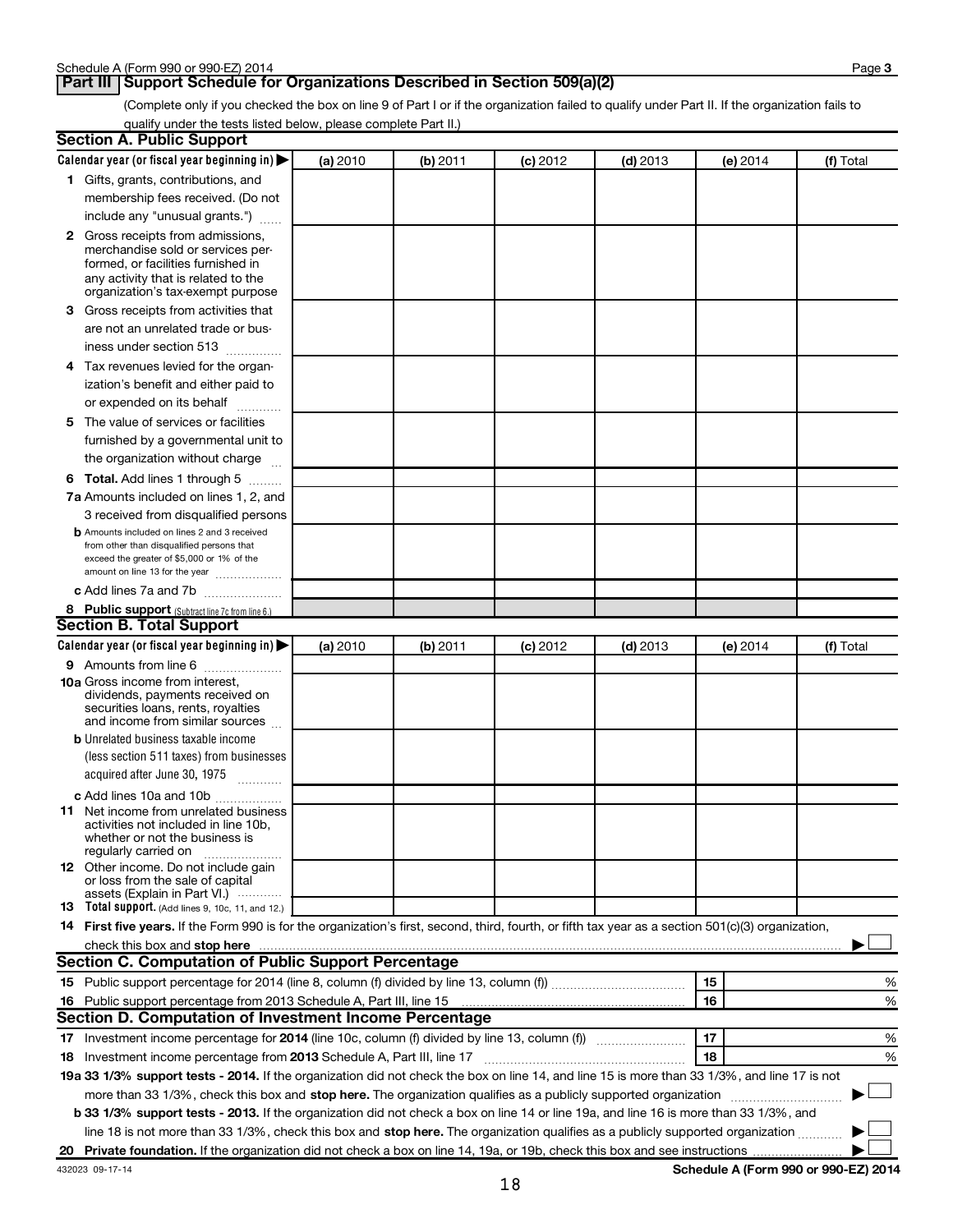### Schedule A (Form 990 or 990-EZ) 2014  ${\tt Metropolitan}$   ${\tt Family}$   ${\tt Services}$   $36-2167940$   ${\tt Page}$

### **Part IV Supporting Organizations**

(Complete only if you checked a box on line 11 of Part I. If you checked 11a of Part I, complete Sections A and B. If you checked 11b of Part I, complete Sections A and C. If you checked 11c of Part I, complete Sections A, D, and E. If you checked 11d of Part I, complete Sections A and D, and complete Part V.)

### **Section A. All Supporting Organizations**

- **1** Are all of the organization's supported organizations listed by name in the organization's governing documents? If "No" describe in  $_{\mathsf{Part}}$   $_{\mathsf{V}}$  how the supported organizations are designated. If designated by *class or purpose, describe the designation. If historic and continuing relationship, explain.*
- **2** Did the organization have any supported organization that does not have an IRS determination of status under section 509(a)(1) or (2)? If "Yes," explain in  $_{\sf Part}$   $_{\sf VI}$  how the organization determined that the supported *organization was described in section 509(a)(1) or (2).*
- **3a** Did the organization have a supported organization described in section 501(c)(4), (5), or (6)? If "Yes," answer *(b) and (c) below.*
- **b** Did the organization confirm that each supported organization qualified under section 501(c)(4), (5), or (6) and satisfied the public support tests under section 509(a)(2)? If "Yes," describe in  $_{\rm Part}$   $_{\rm VI}$  when and how the *organization made the determination.*
- **c** Did the organization ensure that all support to such organizations was used exclusively for section 170(c)(2) (B) purposes? If "Yes," explain in  $_{\mathsf{Part}}$   $_{\mathsf{V}}$  what controls the organization put in place to ensure such use.
- **4 a** *If* Was any supported organization not organized in the United States ("foreign supported organization")? *"Yes" and if you checked 11a or 11b in Part I, answer (b) and (c) below.*
- **b** Did the organization have ultimate control and discretion in deciding whether to make grants to the foreign supported organization? If "Yes," describe in Part VI how the organization had such control and discretion *despite being controlled or supervised by or in connection with its supported organizations.*
- **c** Did the organization support any foreign supported organization that does not have an IRS determination under sections 501(c)(3) and 509(a)(1) or (2)? If "Yes," ex*plain in*  $_{\sf Part}$  *v*J what controls the organization used *to ensure that all support to the foreign supported organization was used exclusively for section 170(c)(2)(B) purposes.*
- **5a** Did the organization add, substitute, or remove any supported organizations during the tax year? If "Yes," answer (b) and (c) below (if applicable). Also, provide detail in  $_{\mathsf{Part}}$   $_{\mathsf{V{\mathsf{I}}}}$ , including (i) the names and EIN *numbers of the supported organizations added, substituted, or removed, (ii) the reasons for each such action, (iii) the authority under the organization's organizing document authorizing such action, and (iv) how the action was accomplished (such as by amendment to the organizing document).*
- **b** Type I or Type II only. Was any added or substituted supported organization part of a class already designated in the organization's organizing document?
- **c Substitutions only.**  Was the substitution the result of an event beyond the organization's control?
- **6** Did the organization provide support (whether in the form of grants or the provision of services or facilities) to support or benefit one or more of the filing organization's supported organizations? If "Yes," provide detail in anyone other than (a) its supported organizations; (b) individuals that are part of the charitable class benefited by one or more of its supported organizations; or (c) other supporting organizations that also *Part VI.*
- **7** Did the organization provide a grant, loan, compensation, or other similar payment to a substantial controlled entity with regard to a substantial contributor? If "Yes," complete Part I of Schedule L (Form 990). contributor (defined in IRC 4958(c)(3)(C)), a family member of a substantial contributor, or a 35-percent
- **8** Did the organization make a loan to a disqualified person (as defined in section 4958) not described in line 7? *If "Yes," complete Part I of Schedule L (Form 990).*
- **9 a** Was the organization controlled directly or indirectly at any time during the tax year by one or more *If "Yes," provide detail in*  in section 509(a)(1) or (2))? *Part VI.* disqualified persons as defined in section 4946 (other than foundation managers and organizations described
- **b** Did one or more disqualified persons (as defined in line 9(a)) hold a controlling interest in any entity in which  *If "Yes," provide detail in*  the supporting organization had an interest? *Part VI.*
- **c** Did a disqualified person (as defined in line 9(a)) have an ownership interest in, or derive any personal benefit from, assets in which the supporting organization also had an interest? If "Yes," *provide detail in Part VI.*
- **10 a** Was the organization subject to the excess business holdings rules of IRC 4943 because of IRC 4943(f)  *If "Yes," answer (b) below.* organizations)? (regarding certain Type II supporting organizations, and all Type III non-functionally integrated supporting
- **b** Did the organization have any excess business holdings in the tax year? (Use Schedule C, Form 4720, to *determine whether the organization had excess business holdings.)*

**Yes No 1 2 3a 3b 3c 4a 4b 4c 5a 5b 5c 6 7 8 9a 9b 9c 10a 10b**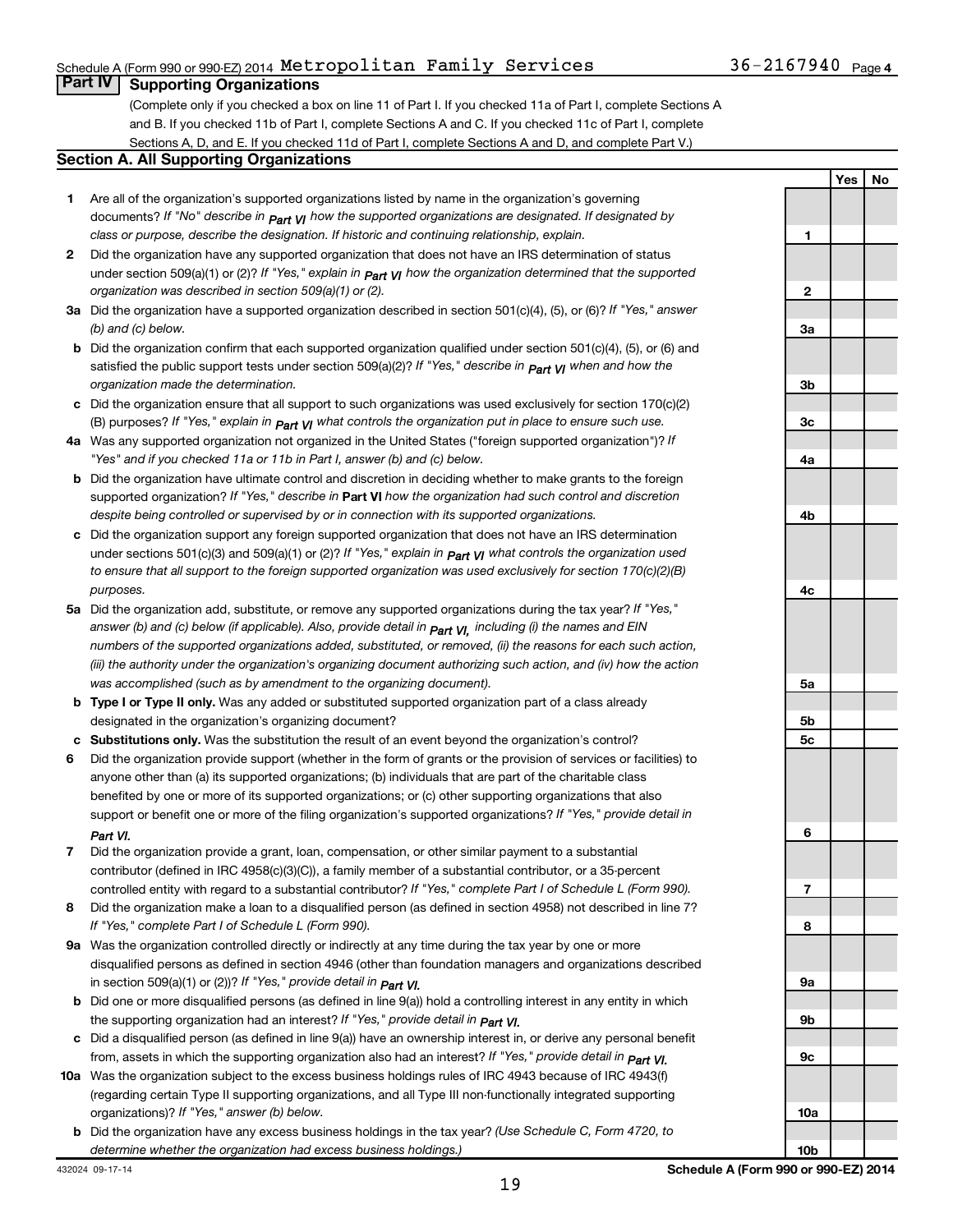#### Schedule A (Form 990 or 990-EZ) 2014 Metropolitan Family Services  $\mathcal{S} = 36-216$  /940  $_{\text{Page}}$ **Part IV Supporting Organizations** *(continued)* Metropolitan Family Services 36-2167940

|    |                                                                                                                                  |     | Yes | No |
|----|----------------------------------------------------------------------------------------------------------------------------------|-----|-----|----|
| 11 | Has the organization accepted a gift or contribution from any of the following persons?                                          |     |     |    |
|    | a A person who directly or indirectly controls, either alone or together with persons described in (b) and (c)                   |     |     |    |
|    | below, the governing body of a supported organization?                                                                           | 11a |     |    |
|    | <b>b</b> A family member of a person described in (a) above?                                                                     | 11b |     |    |
|    | c A 35% controlled entity of a person described in (a) or (b) above? If "Yes" to a, b, or c, provide detail in part VI.          | 11c |     |    |
|    | <b>Section B. Type I Supporting Organizations</b>                                                                                |     |     |    |
|    |                                                                                                                                  |     | Yes | No |
| 1  | Did the directors, trustees, or membership of one or more supported organizations have the power to                              |     |     |    |
|    | regularly appoint or elect at least a majority of the organization's directors or trustees at all times during the               |     |     |    |
|    | tax year? If "No," describe in $p_{art}$ VI how the supported organization(s) effectively operated, supervised, or               |     |     |    |
|    | controlled the organization's activities. If the organization had more than one supported organization,                          |     |     |    |
|    | describe how the powers to appoint and/or remove directors or trustees were allocated among the supported                        |     |     |    |
|    | organizations and what conditions or restrictions, if any, applied to such powers during the tax year.                           | 1   |     |    |
| 2  | Did the organization operate for the benefit of any supported organization other than the supported                              |     |     |    |
|    | organization(s) that operated, supervised, or controlled the supporting organization? If "Yes," explain in                       |     |     |    |
|    | $_{Part}$ v <sub>I</sub> how providing such benefit carried out the purposes of the supported organization(s) that operated,     |     |     |    |
|    | supervised, or controlled the supporting organization.                                                                           | 2   |     |    |
|    | <b>Section C. Type II Supporting Organizations</b>                                                                               |     |     |    |
|    |                                                                                                                                  |     | Yes | No |
| 1  | Were a majority of the organization's directors or trustees during the tax year also a majority of the directors                 |     |     |    |
|    | or trustees of each of the organization's supported organization(s)? If "No," describe in $_{Part}$ $_{VI}$ how control          |     |     |    |
|    | or management of the supporting organization was vested in the same persons that controlled or managed                           |     |     |    |
|    | the supported organization(s).                                                                                                   | 1   |     |    |
|    | <b>Section D. Type III Supporting Organizations</b>                                                                              |     |     |    |
|    |                                                                                                                                  |     | Yes | No |
|    |                                                                                                                                  |     |     |    |
| 1  | Did the organization provide to each of its supported organizations, by the last day of the fifth month of the                   |     |     |    |
|    | organization's tax year, (1) a written notice describing the type and amount of support provided during the prior tax            |     |     |    |
|    | year, (2) a copy of the Form 990 that was most recently filed as of the date of notification, and (3) copies of the              |     |     |    |
|    | organization's governing documents in effect on the date of notification, to the extent not previously provided?                 | 1   |     |    |
| 2  | Were any of the organization's officers, directors, or trustees either (i) appointed or elected by the supported                 |     |     |    |
|    | organization(s) or (ii) serving on the governing body of a supported organization? If "No," explain in part VI how               |     |     |    |
|    | the organization maintained a close and continuous working relationship with the supported organization(s).                      | 2   |     |    |
| 3  | By reason of the relationship described in (2), did the organization's supported organizations have a                            |     |     |    |
|    | significant voice in the organization's investment policies and in directing the use of the organization's                       |     |     |    |
|    | income or assets at all times during the tax year? If "Yes," describe in $P_{\text{art } VI}$ the role the organization's        |     |     |    |
|    | supported organizations played in this regard.                                                                                   | З   |     |    |
|    | Section E. Type III Functionally-Integrated Supporting Organizations                                                             |     |     |    |
| 1  | Check the box next to the method that the organization used to satisfy the Integral Part Test during the year(see instructions): |     |     |    |
| a  | The organization satisfied the Activities Test. Complete line 2 below.                                                           |     |     |    |
| b  | The organization is the parent of each of its supported organizations. Complete $_{\text{line 3}}$ below.                        |     |     |    |
| c  | The organization supported a governmental entity. Describe in Part VI how you supported a government entity (see instructions).  |     |     |    |
| 2  | Activities Test. Answer (a) and (b) below.                                                                                       |     | Yes | No |
| a  | Did substantially all of the organization's activities during the tax year directly further the exempt purposes of               |     |     |    |
|    | the supported organization(s) to which the organization was responsive? If "Yes," then in Part VI identify                       |     |     |    |
|    | how these activities directly furthered their exempt purposes,<br>those supported organizations and explain                      |     |     |    |
|    | how the organization was responsive to those supported organizations, and how the organization determined                        |     |     |    |
|    | that these activities constituted substantially all of its activities.                                                           | 2a  |     |    |
|    | b Did the activities described in (a) constitute activities that, but for the organization's involvement, one or more            |     |     |    |
|    | of the organization's supported organization(s) would have been engaged in? If "Yes," explain in <b>Part VI</b> the              |     |     |    |
|    | reasons for the organization's position that its supported organization(s) would have engaged in these                           |     |     |    |
|    | activities but for the organization's involvement.                                                                               | 2b  |     |    |
| З  | Parent of Supported Organizations. Answer (a) and (b) below.                                                                     |     |     |    |
| а  | Did the organization have the power to regularly appoint or elect a majority of the officers, directors, or                      |     |     |    |
|    | trustees of each of the supported organizations? Provide details in <i>Part VI.</i>                                              | За  |     |    |
|    | <b>b</b> Did the organization exercise a substantial degree of direction over the policies, programs, and activities of each     |     |     |    |
|    | of its supported organizations? If "Yes," describe in $P_{\text{art}}$ VI the role played by the organization in this regard.    | Зb  |     |    |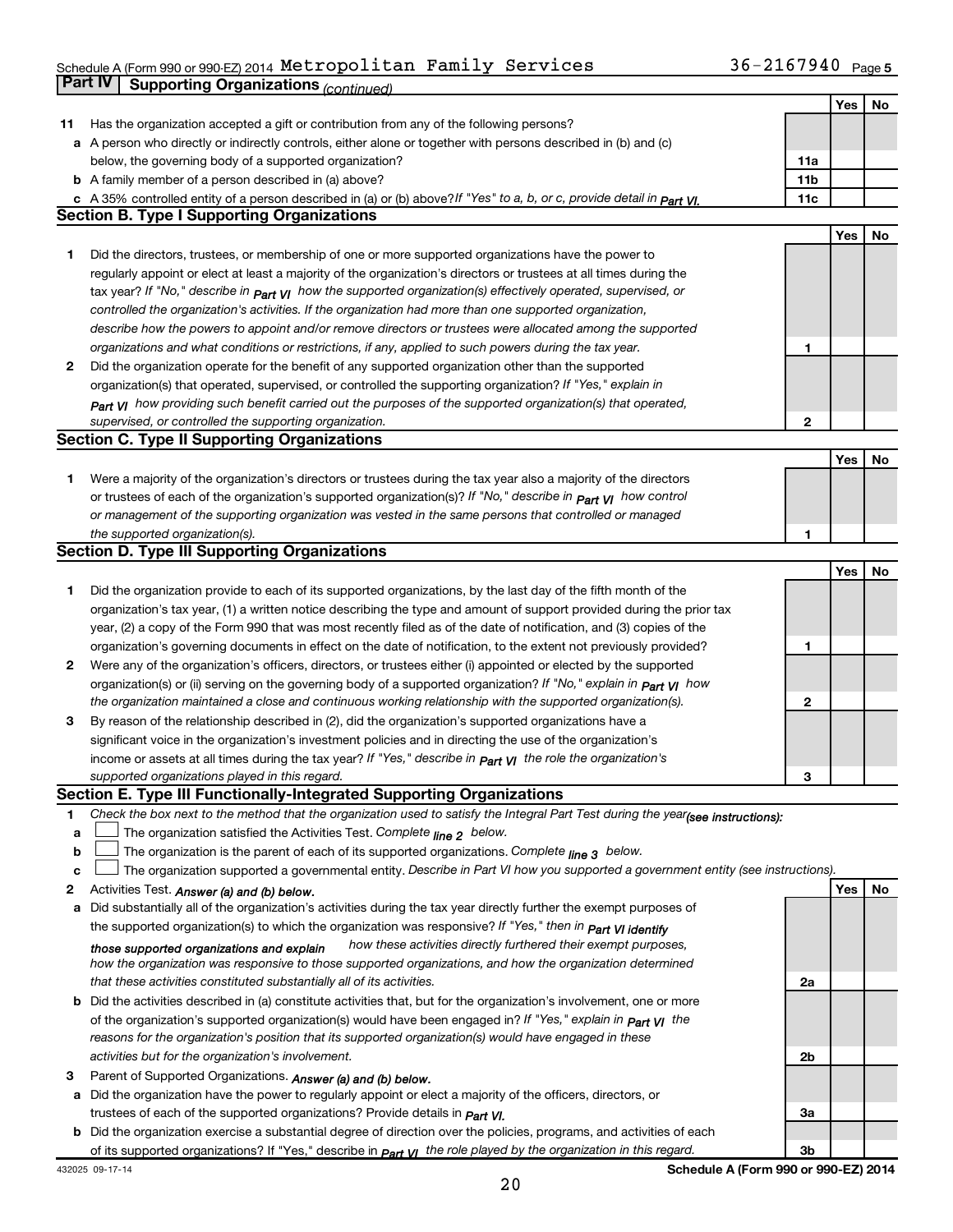### Schedule A (Form 990 or 990-EZ) 2014  ${\tt Metropolitan}$   ${\tt Family}$   ${\tt Services}$   $36-2167940$   ${\tt Page}$ **Part V Type III Non-Functionally Integrated 509(a)(3) Supporting Organizations**

1 **Letter on Reck here if the organization satisfied the Integral Part Test as a qualifying trust on Nov. 20, 1970. See instructions. All** other Type III non-functionally integrated supporting organizations must complete Sections A through E.

| Section A - Adjusted Net Income                                              |                                                                                                                                                                                                                                                                                                                                                     | (A) Prior Year | (B) Current Year<br>(optional) |
|------------------------------------------------------------------------------|-----------------------------------------------------------------------------------------------------------------------------------------------------------------------------------------------------------------------------------------------------------------------------------------------------------------------------------------------------|----------------|--------------------------------|
|                                                                              | 1                                                                                                                                                                                                                                                                                                                                                   |                |                                |
| Recoveries of prior-year distributions                                       | $\mathbf{2}$                                                                                                                                                                                                                                                                                                                                        |                |                                |
| Other gross income (see instructions)                                        | 3                                                                                                                                                                                                                                                                                                                                                   |                |                                |
| Add lines 1 through 3                                                        | 4                                                                                                                                                                                                                                                                                                                                                   |                |                                |
| Depreciation and depletion                                                   | 5                                                                                                                                                                                                                                                                                                                                                   |                |                                |
| Portion of operating expenses paid or incurred for production or             |                                                                                                                                                                                                                                                                                                                                                     |                |                                |
| collection of gross income or for management, conservation, or               |                                                                                                                                                                                                                                                                                                                                                     |                |                                |
| maintenance of property held for production of income (see instructions)     | 6                                                                                                                                                                                                                                                                                                                                                   |                |                                |
| Other expenses (see instructions)                                            | $\overline{7}$                                                                                                                                                                                                                                                                                                                                      |                |                                |
| <b>Adjusted Net Income</b> (subtract lines 5, 6 and 7 from line 4)           | 8                                                                                                                                                                                                                                                                                                                                                   |                |                                |
|                                                                              |                                                                                                                                                                                                                                                                                                                                                     | (A) Prior Year | (B) Current Year<br>(optional) |
| Aggregate fair market value of all non-exempt-use assets (see                |                                                                                                                                                                                                                                                                                                                                                     |                |                                |
| instructions for short tax year or assets held for part of year):            |                                                                                                                                                                                                                                                                                                                                                     |                |                                |
|                                                                              | 1a                                                                                                                                                                                                                                                                                                                                                  |                |                                |
|                                                                              | 1 <sub>b</sub>                                                                                                                                                                                                                                                                                                                                      |                |                                |
|                                                                              | 1c                                                                                                                                                                                                                                                                                                                                                  |                |                                |
|                                                                              | 1d                                                                                                                                                                                                                                                                                                                                                  |                |                                |
|                                                                              |                                                                                                                                                                                                                                                                                                                                                     |                |                                |
| factors (explain in detail in <b>Part VI</b> ):                              |                                                                                                                                                                                                                                                                                                                                                     |                |                                |
| Acquisition indebtedness applicable to non-exempt-use assets                 | $\mathbf{2}$                                                                                                                                                                                                                                                                                                                                        |                |                                |
| Subtract line 2 from line 1d                                                 | 3                                                                                                                                                                                                                                                                                                                                                   |                |                                |
| Cash deemed held for exempt use. Enter 1-1/2% of line 3 (for greater amount, |                                                                                                                                                                                                                                                                                                                                                     |                |                                |
| see instructions).                                                           | 4                                                                                                                                                                                                                                                                                                                                                   |                |                                |
| Net value of non-exempt-use assets (subtract line 4 from line 3)             | 5                                                                                                                                                                                                                                                                                                                                                   |                |                                |
| Multiply line 5 by .035                                                      | 6                                                                                                                                                                                                                                                                                                                                                   |                |                                |
| Recoveries of prior-year distributions                                       | $\overline{7}$                                                                                                                                                                                                                                                                                                                                      |                |                                |
| <b>Minimum Asset Amount</b> (add line 7 to line 6)                           | 8                                                                                                                                                                                                                                                                                                                                                   |                |                                |
|                                                                              |                                                                                                                                                                                                                                                                                                                                                     |                | <b>Current Year</b>            |
| Adjusted net income for prior year (from Section A, line 8, Column A)        | 1                                                                                                                                                                                                                                                                                                                                                   |                |                                |
| Enter 85% of line 1                                                          | $\mathbf{2}$                                                                                                                                                                                                                                                                                                                                        |                |                                |
| Minimum asset amount for prior year (from Section B, line 8, Column A)       | 3                                                                                                                                                                                                                                                                                                                                                   |                |                                |
| Enter greater of line 2 or line 3                                            | 4                                                                                                                                                                                                                                                                                                                                                   |                |                                |
| Income tax imposed in prior year                                             | 5                                                                                                                                                                                                                                                                                                                                                   |                |                                |
| Distributable Amount. Subtract line 5 from line 4, unless subject to         |                                                                                                                                                                                                                                                                                                                                                     |                |                                |
| emergency temporary reduction (see instructions)                             | 6                                                                                                                                                                                                                                                                                                                                                   |                |                                |
|                                                                              | Net short-term capital gain<br><b>Section B - Minimum Asset Amount</b><br>a Average monthly value of securities<br><b>b</b> Average monthly cash balances<br>c Fair market value of other non-exempt-use assets<br><b>d</b> Total (add lines 1a, 1b, and 1c)<br>e Discount claimed for blockage or other<br><b>Section C - Distributable Amount</b> |                |                                |

**7** Check here if the current year is the organization's first as a non-functionally-integrated Type III supporting organization (see † instructions).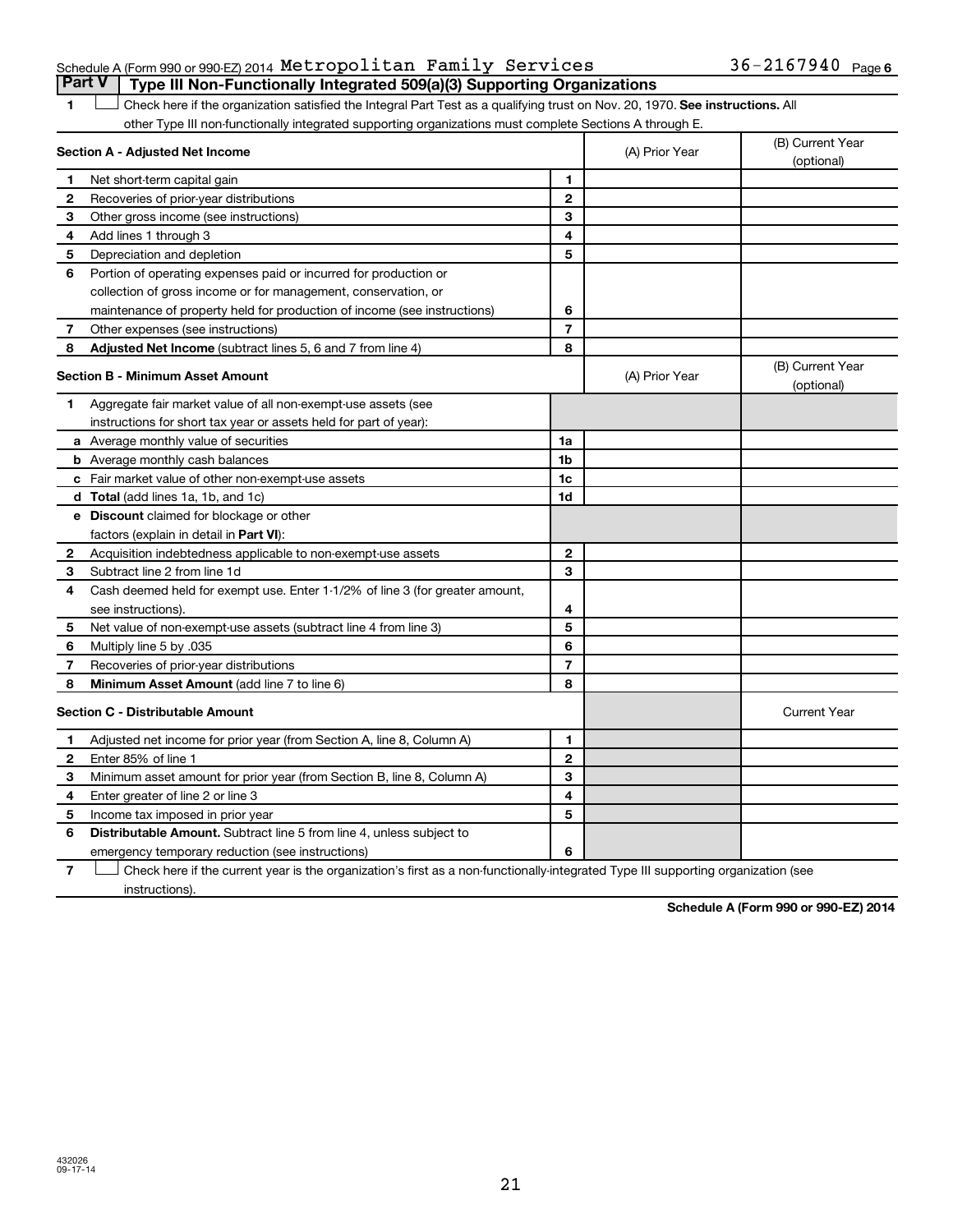#### Schedule A (Form 990 or 990-EZ) 2014 Metropolitan Family Services  $\mathcal{S} = 36-216$  /940  $_{\text{Page}}$ Metropolitan Family Services 36-2167940

| <b>Part V</b><br>Type III Non-Functionally Integrated 509(a)(3) Supporting Organizations (continued) |                                                                                            |                             |                           |                      |  |  |
|------------------------------------------------------------------------------------------------------|--------------------------------------------------------------------------------------------|-----------------------------|---------------------------|----------------------|--|--|
|                                                                                                      | <b>Section D - Distributions</b>                                                           |                             |                           | <b>Current Year</b>  |  |  |
| 1                                                                                                    | Amounts paid to supported organizations to accomplish exempt purposes                      |                             |                           |                      |  |  |
| 2                                                                                                    | Amounts paid to perform activity that directly furthers exempt purposes of supported       |                             |                           |                      |  |  |
|                                                                                                      | organizations, in excess of income from activity                                           |                             |                           |                      |  |  |
| 3                                                                                                    | Administrative expenses paid to accomplish exempt purposes of supported organizations      |                             |                           |                      |  |  |
| 4                                                                                                    | Amounts paid to acquire exempt-use assets                                                  |                             |                           |                      |  |  |
| 5                                                                                                    | Qualified set-aside amounts (prior IRS approval required)                                  |                             |                           |                      |  |  |
| 6                                                                                                    | Other distributions (describe in Part VI). See instructions.                               |                             |                           |                      |  |  |
| 7                                                                                                    | Total annual distributions. Add lines 1 through 6.                                         |                             |                           |                      |  |  |
| 8                                                                                                    | Distributions to attentive supported organizations to which the organization is responsive |                             |                           |                      |  |  |
|                                                                                                      | (provide details in Part VI). See instructions.                                            |                             |                           |                      |  |  |
| 9                                                                                                    | Distributable amount for 2014 from Section C, line 6                                       |                             |                           |                      |  |  |
| 10                                                                                                   | Line 8 amount divided by Line 9 amount                                                     |                             |                           |                      |  |  |
|                                                                                                      |                                                                                            | (i)                         | (i)                       | (iii)                |  |  |
|                                                                                                      | Section E - Distribution Allocations (see instructions)                                    | <b>Excess Distributions</b> | <b>Underdistributions</b> | <b>Distributable</b> |  |  |
|                                                                                                      |                                                                                            |                             | Pre-2014                  | Amount for 2014      |  |  |
| 1                                                                                                    | Distributable amount for 2014 from Section C, line 6                                       |                             |                           |                      |  |  |
| $\mathbf{2}$                                                                                         | Underdistributions, if any, for years prior to 2014                                        |                             |                           |                      |  |  |
|                                                                                                      | (reasonable cause required-see instructions)                                               |                             |                           |                      |  |  |
| 3                                                                                                    | Excess distributions carryover, if any, to 2014:                                           |                             |                           |                      |  |  |
| a                                                                                                    |                                                                                            |                             |                           |                      |  |  |
| b                                                                                                    |                                                                                            |                             |                           |                      |  |  |
| с                                                                                                    |                                                                                            |                             |                           |                      |  |  |
| d                                                                                                    | e From 2013                                                                                |                             |                           |                      |  |  |
|                                                                                                      |                                                                                            |                             |                           |                      |  |  |
|                                                                                                      | <b>Total</b> of lines 3a through e<br>g Applied to underdistributions of prior years       |                             |                           |                      |  |  |
|                                                                                                      | <b>h</b> Applied to 2014 distributable amount                                              |                             |                           |                      |  |  |
|                                                                                                      | Carryover from 2009 not applied (see instructions)                                         |                             |                           |                      |  |  |
|                                                                                                      | Remainder. Subtract lines 3g, 3h, and 3i from 3f.                                          |                             |                           |                      |  |  |
| 4                                                                                                    | Distributions for 2014 from Section D,                                                     |                             |                           |                      |  |  |
|                                                                                                      | $line 7$ :                                                                                 |                             |                           |                      |  |  |
|                                                                                                      | a Applied to underdistributions of prior years                                             |                             |                           |                      |  |  |
|                                                                                                      | <b>b</b> Applied to 2014 distributable amount                                              |                             |                           |                      |  |  |
| с                                                                                                    | Remainder. Subtract lines 4a and 4b from 4.                                                |                             |                           |                      |  |  |
| 5                                                                                                    | Remaining underdistributions for years prior to 2014, if                                   |                             |                           |                      |  |  |
|                                                                                                      | any. Subtract lines 3g and 4a from line 2 (if amount                                       |                             |                           |                      |  |  |
|                                                                                                      | greater than zero, see instructions).                                                      |                             |                           |                      |  |  |
| 6                                                                                                    | Remaining underdistributions for 2014. Subtract lines 3h                                   |                             |                           |                      |  |  |
|                                                                                                      | and 4b from line 1 (if amount greater than zero, see                                       |                             |                           |                      |  |  |
|                                                                                                      | instructions).                                                                             |                             |                           |                      |  |  |
| $\overline{7}$                                                                                       | Excess distributions carryover to 2015. Add lines 3j                                       |                             |                           |                      |  |  |
|                                                                                                      | and 4c.                                                                                    |                             |                           |                      |  |  |
| 8                                                                                                    | Breakdown of line 7:                                                                       |                             |                           |                      |  |  |
| a                                                                                                    |                                                                                            |                             |                           |                      |  |  |
| b                                                                                                    |                                                                                            |                             |                           |                      |  |  |
| с                                                                                                    |                                                                                            |                             |                           |                      |  |  |
|                                                                                                      | d Excess from 2013                                                                         |                             |                           |                      |  |  |
|                                                                                                      | e Excess from 2014                                                                         |                             |                           |                      |  |  |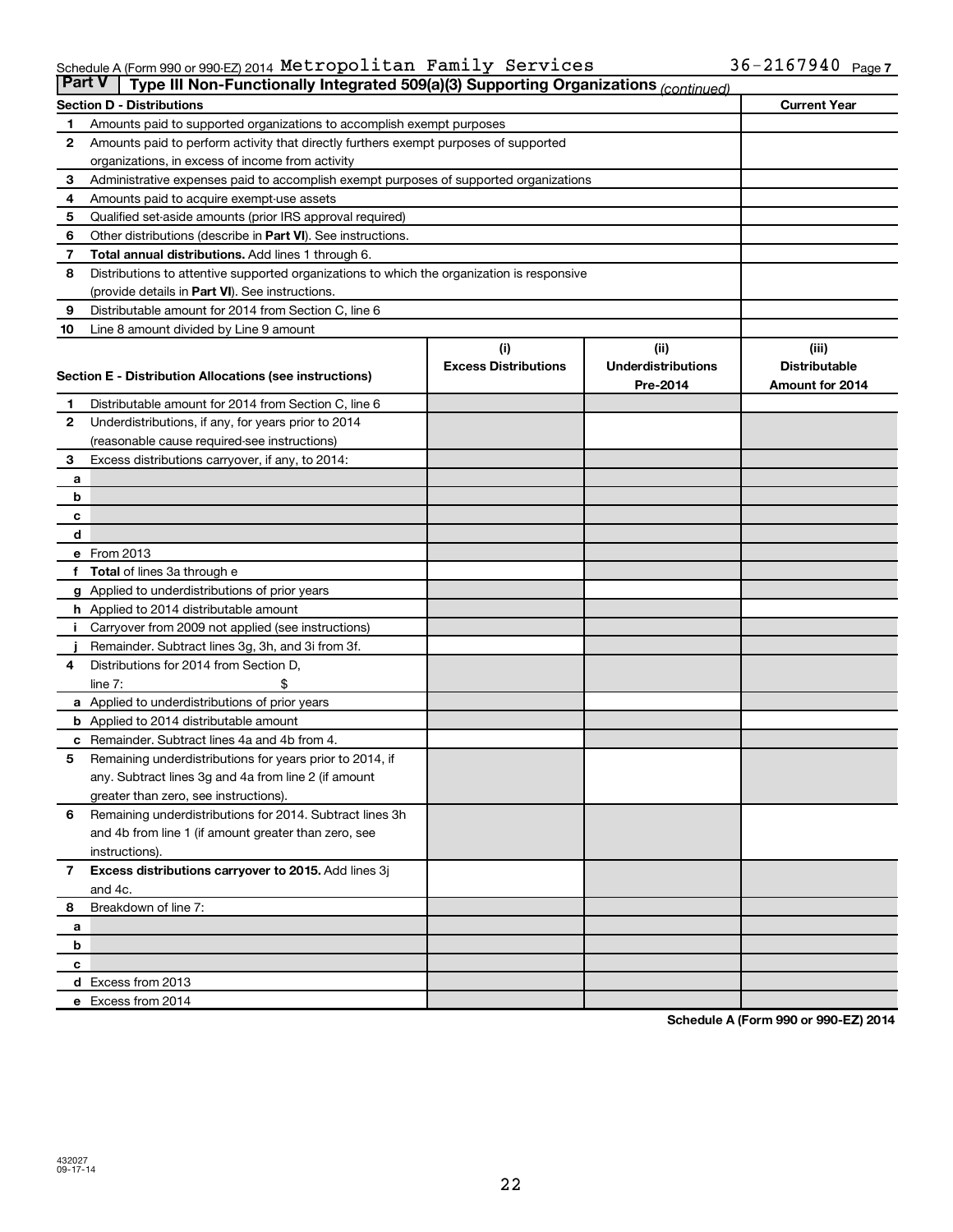Part VI | Supplemental Information. Provide the explanations required by Part II, line 10; Part II, line 17a or 17b; and Part III, line 12. Also complete this part for any additional information. (See instructions).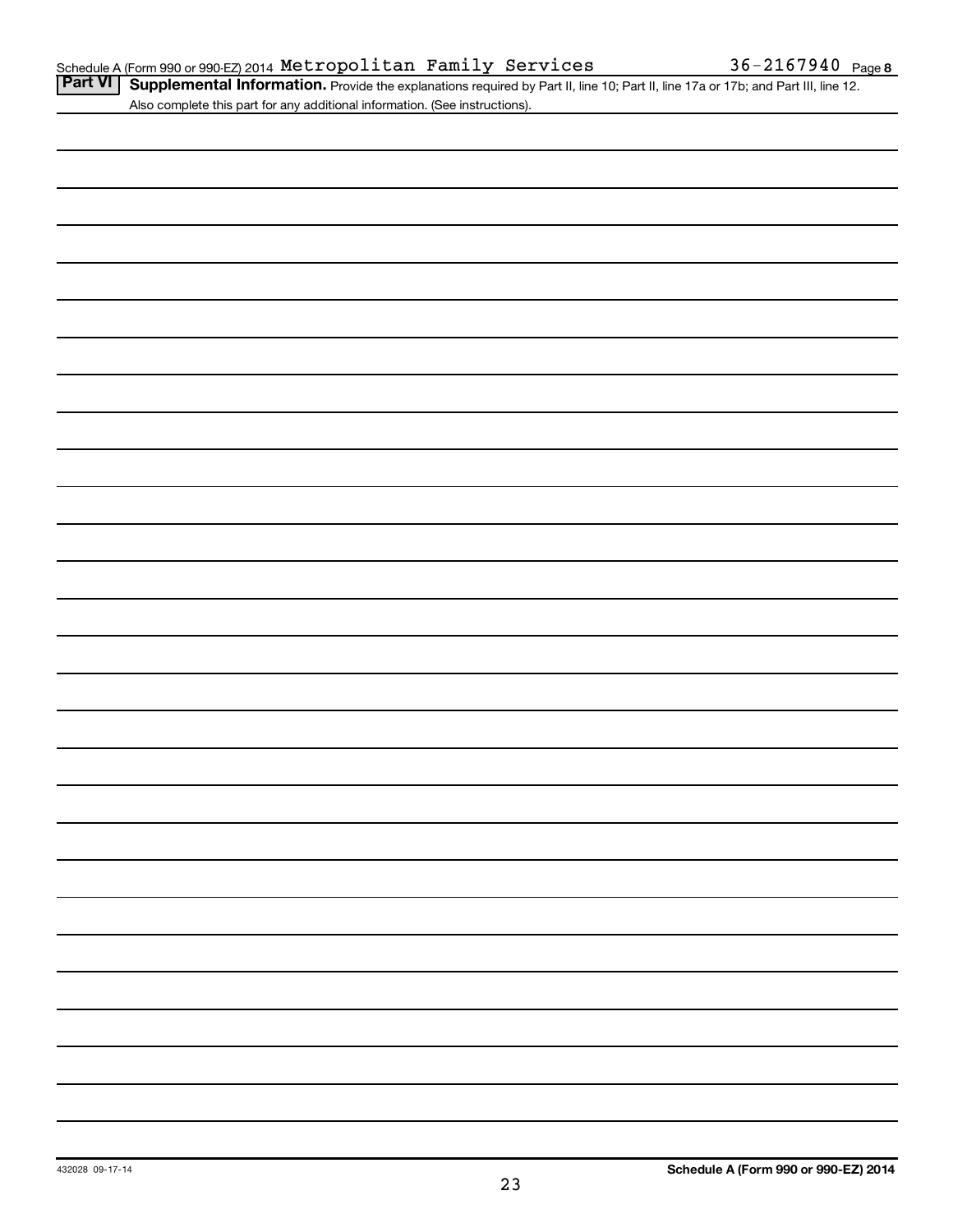Department of the Treasury Internal Revenue Service **(Form 990, 990-EZ,**

|  |  | ** PUBLIC DISCLOSURE COPY ** |  |  |
|--|--|------------------------------|--|--|
|--|--|------------------------------|--|--|

### **Schedule B Schedule of Contributors**

**or 990-PF) | Attach to Form 990, Form 990-EZ, or Form 990-PF. | Information about Schedule B (Form 990, 990-EZ, or 990-PF) and** its instructions is at <sub>www.irs.gov/form990  $\cdot$ </sub>

OMB No. 1545-0047

## **2014**

**Name of the organization Employer identification number**

| O.<br>.,<br>-7 |  |
|----------------|--|
|----------------|--|

| Metropolitan Family Services |  | $136 - 2167940$ |
|------------------------------|--|-----------------|

| Organization type (check one): |                                                                           |  |  |  |  |  |  |
|--------------------------------|---------------------------------------------------------------------------|--|--|--|--|--|--|
| Filers of:                     | <b>Section:</b>                                                           |  |  |  |  |  |  |
| Form 990 or 990-EZ             | $\boxed{\mathbf{X}}$ 501(c)( 3) (enter number) organization               |  |  |  |  |  |  |
|                                | 4947(a)(1) nonexempt charitable trust not treated as a private foundation |  |  |  |  |  |  |
|                                | 527 political organization                                                |  |  |  |  |  |  |
| Form 990-PF                    | 501(c)(3) exempt private foundation                                       |  |  |  |  |  |  |
|                                | 4947(a)(1) nonexempt charitable trust treated as a private foundation     |  |  |  |  |  |  |
|                                | 501(c)(3) taxable private foundation                                      |  |  |  |  |  |  |

Check if your organization is covered by the General Rule or a Special Rule.

**Note.**  Only a section 501(c)(7), (8), or (10) organization can check boxes for both the General Rule and a Special Rule. See instructions.

### **General Rule**

 $\Box$ 

For an organization filing Form 990, 990-EZ, or 990-PF that received, during the year, contributions totaling \$5,000 or more (in money or property) from any one contributor. Complete Parts I and II. See instructions for determining a contributor's total contributions.

### **Special Rules**

any one contributor, during the year, total contributions of the greater of **(1)** \$5,000 or **(2)** 2% of the amount on (i) Form 990, Part VIII, line 1h,  $\boxed{\text{X}}$  For an organization described in section 501(c)(3) filing Form 990 or 990-EZ that met the 33 1/3% support test of the regulations under sections 509(a)(1) and 170(b)(1)(A)(vi), that checked Schedule A (Form 990 or 990-EZ), Part II, line 13, 16a, or 16b, and that received from or (ii) Form 990-EZ, line 1. Complete Parts I and II.

year, total contributions of more than \$1,000 *exclusively* for religious, charitable, scientific, literary, or educational purposes, or for For an organization described in section 501(c)(7), (8), or (10) filing Form 990 or 990-EZ that received from any one contributor, during the the prevention of cruelty to children or animals. Complete Parts I, II, and III.  $\Box$ 

purpose. Do not complete any of the parts unless the General Rule applies to this organization because it received nonexclusively year, contributions exclusively for religious, charitable, etc., purposes, but no such contributions totaled more than \$1,000. If this box is checked, enter here the total contributions that were received during the year for an exclusively religious, charitable, etc., For an organization described in section 501(c)(7), (8), or (10) filing Form 990 or 990-EZ that received from any one contributor, during the religious, charitable, etc., contributions totaling \$5,000 or more during the year  $\ldots$  $\ldots$  $\ldots$  $\ldots$  $\ldots$  $\ldots$  $\Box$ 

**Caution.** An organization that is not covered by the General Rule and/or the Special Rules does not file Schedule B (Form 990, 990-EZ, or 990-PF),  **must** but it answer "No" on Part IV, line 2, of its Form 990; or check the box on line H of its Form 990-EZ or on its Form 990-PF, Part I, line 2, to certify that it does not meet the filing requirements of Schedule B (Form 990, 990-EZ, or 990-PF).

LHA For Paperwork Reduction Act Notice, see the Instructions for Form 990, 990-EZ, or 990-PF. Schedule B (Form 990, 990-EZ, or 990-PF) (2014)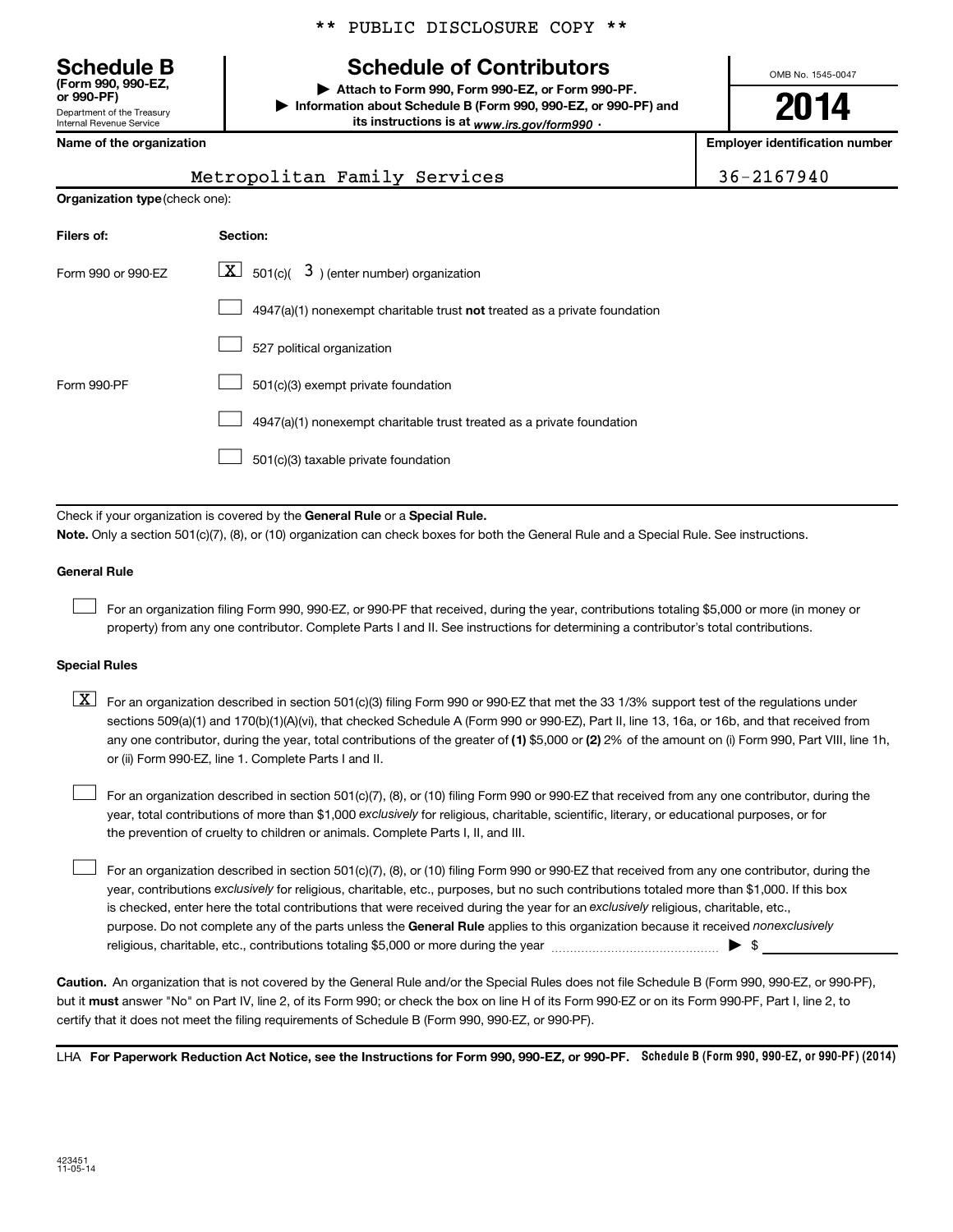### Metropolitan Family Services 2016/10 2016 202167940

| Part I     | <b>Contributors</b> (see instructions). Use duplicate copies of Part I if additional space is needed. |                                   |                                                                                                          |
|------------|-------------------------------------------------------------------------------------------------------|-----------------------------------|----------------------------------------------------------------------------------------------------------|
| (a)<br>No. | (b)<br>Name, address, and ZIP + 4                                                                     | (c)<br><b>Total contributions</b> | (d)<br>Type of contribution                                                                              |
| 1          |                                                                                                       | 8,102,379.<br>\$                  | $\mathbf{X}$<br>Person<br>Payroll<br>Noncash<br>(Complete Part II for<br>noncash contributions.)         |
| (a)<br>No. | (b)<br>Name, address, and ZIP + 4                                                                     | (c)<br><b>Total contributions</b> | (d)<br>Type of contribution                                                                              |
| 2          |                                                                                                       | 6,588,639.<br>\$                  | $\boxed{\textbf{X}}$<br>Person<br>Payroll<br>Noncash<br>(Complete Part II for<br>noncash contributions.) |
| (a)<br>No. | (b)<br>Name, address, and ZIP + 4                                                                     | (c)<br><b>Total contributions</b> | (d)<br>Type of contribution                                                                              |
| 3          |                                                                                                       | 3,315,870.<br>\$                  | $\mathbf{X}$<br>Person<br>Payroll<br>Noncash<br>(Complete Part II for<br>noncash contributions.)         |
| (a)<br>No. | (b)<br>Name, address, and ZIP + 4                                                                     | (c)<br><b>Total contributions</b> | (d)<br>Type of contribution                                                                              |
| 4          |                                                                                                       | 3,169,891.<br>\$                  | $\mathbf{X}$<br>Person<br>Payroll<br>Noncash<br>(Complete Part II for<br>noncash contributions.)         |
| (a)<br>No. | (b)<br>Name, address, and ZIP + 4                                                                     | (c)<br><b>Total contributions</b> | (d)<br>Type of contribution                                                                              |
| 5          |                                                                                                       | 2,821,529.<br>\$                  | $\boxed{\textbf{X}}$<br>Person<br>Payroll<br>Noncash<br>(Complete Part II for<br>noncash contributions.) |
| (a)<br>No. | (b)<br>Name, address, and ZIP + 4                                                                     | (c)<br><b>Total contributions</b> | (d)<br>Type of contribution                                                                              |
| 6          |                                                                                                       | 1,496,464.<br>\$                  | $\boxed{\textbf{X}}$<br>Person<br>Payroll<br>Noncash<br>(Complete Part II for<br>noncash contributions.) |

**Schedule B (Form 990, 990-EZ, or 990-PF) (2014)**

**2**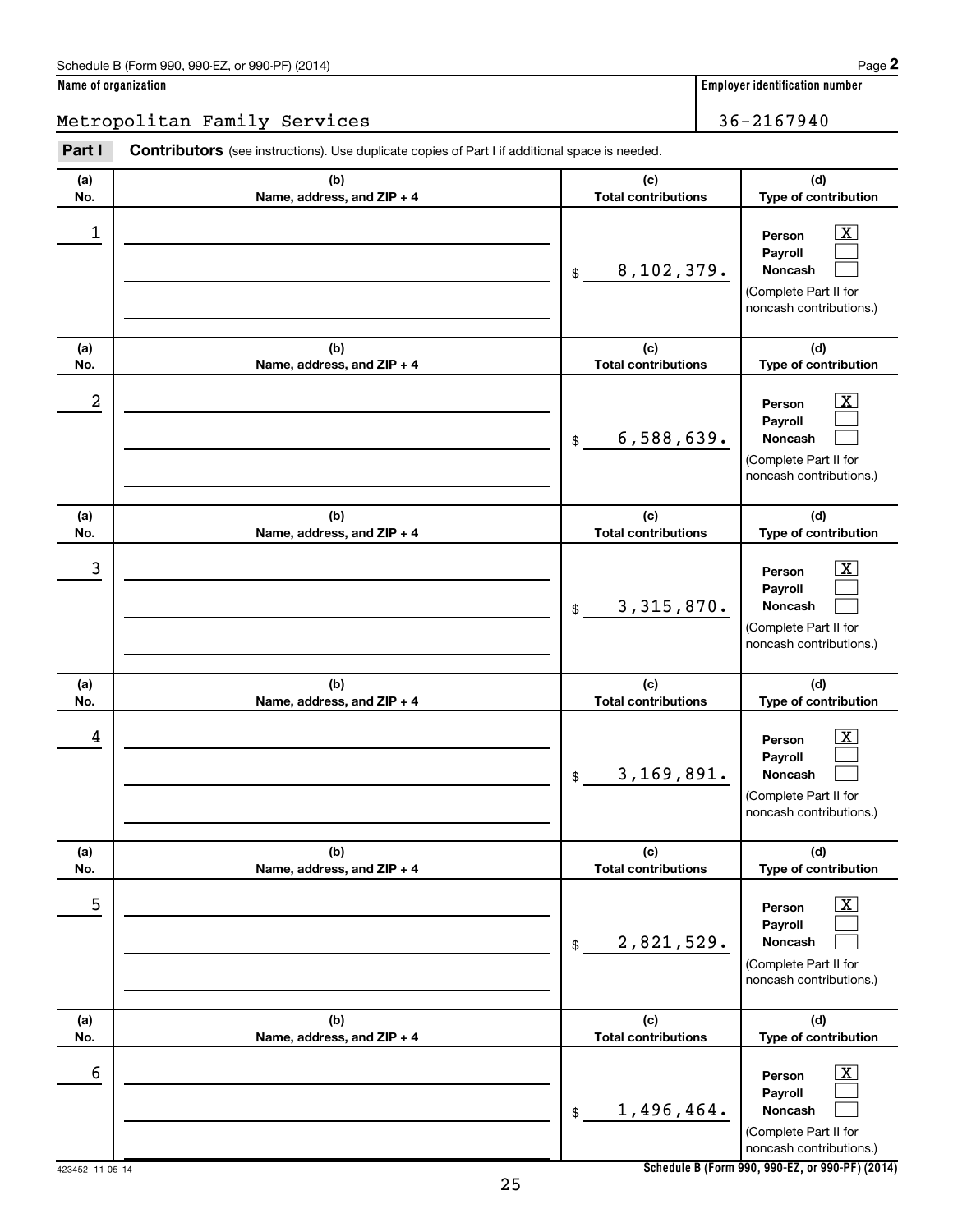| Name of organization |  |
|----------------------|--|
|----------------------|--|

### Metropolitan Family Services 36-2167940

| Part I     | <b>Contributors</b> (see instructions). Use duplicate copies of Part I if additional space is needed. |                                              |                                                                                                                                  |
|------------|-------------------------------------------------------------------------------------------------------|----------------------------------------------|----------------------------------------------------------------------------------------------------------------------------------|
| (a)        | (b)                                                                                                   | (c)                                          | (d)                                                                                                                              |
| No.        | Name, address, and ZIP + 4                                                                            | <b>Total contributions</b>                   | Type of contribution                                                                                                             |
| 7          |                                                                                                       | 1,000,000.<br>$\$$                           | $\boxed{\textbf{X}}$<br>Person<br>Payroll<br>Noncash<br>(Complete Part II for<br>noncash contributions.)                         |
| (a)        | (b)                                                                                                   | (c)                                          | (d)<br>Type of contribution                                                                                                      |
| No.        | Name, address, and ZIP + 4                                                                            | <b>Total contributions</b>                   |                                                                                                                                  |
| 8          |                                                                                                       | 1,000,000.<br>\$                             | $\overline{\mathbf{X}}$<br>Person<br>Payroll<br>Noncash<br>(Complete Part II for<br>noncash contributions.)                      |
| (a)<br>No. | (b)<br>Name, address, and ZIP + 4                                                                     | (c)<br><b>Total contributions</b>            | (d)<br>Type of contribution                                                                                                      |
| 9          |                                                                                                       | 1,000,000.<br>\$                             | $\overline{\mathbf{X}}$<br>Person<br>Payroll<br>Noncash<br>(Complete Part II for<br>noncash contributions.)                      |
| (a)        | (b)                                                                                                   | (c)                                          | (d)                                                                                                                              |
| No.<br>10  | Name, address, and ZIP + 4                                                                            | <b>Total contributions</b><br>948,837.<br>\$ | Type of contribution<br>$\boxed{\textbf{X}}$<br>Person<br>Payroll<br>Noncash<br>(Complete Part II for<br>noncash contributions.) |
| (a)<br>No. | (b)<br>Name, address, and ZIP + 4                                                                     | (c)<br><b>Total contributions</b>            | (d)<br>Type of contribution                                                                                                      |
| 11         |                                                                                                       | 703,996.<br>$\$$                             | $\boxed{\mathbf{X}}$<br>Person<br>Payroll<br>Noncash<br>(Complete Part II for<br>noncash contributions.)                         |
| (a)<br>No. | (b)<br>Name, address, and ZIP + 4                                                                     | (c)<br><b>Total contributions</b>            | (d)<br>Type of contribution                                                                                                      |
| 12         |                                                                                                       | 698,667.<br>$\$$                             | $\overline{\mathbf{X}}$<br>Person<br>Payroll<br>Noncash<br>(Complete Part II for<br>noncash contributions.)                      |

**Schedule B (Form 990, 990-EZ, or 990-PF) (2014)**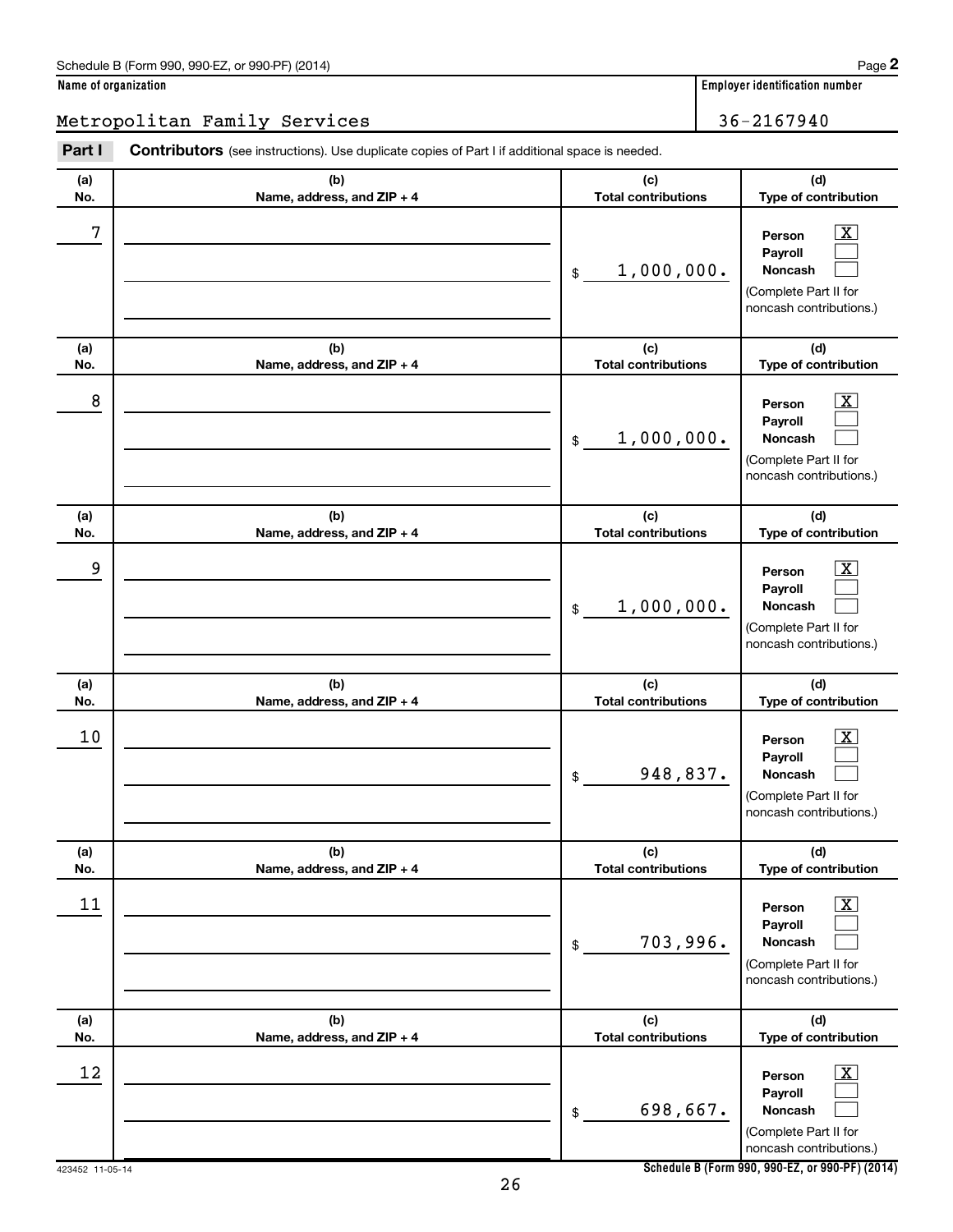Metropolitan Family Services 36-2167940

Part II Noncash Property (see instructions). Use duplicate copies of Part II if additional space is needed.

| (a)<br>No.<br>from<br>Part I | (b)<br>Description of noncash property given | (c)<br>FMV (or estimate)<br>(see instructions) | (d)<br>Date received |
|------------------------------|----------------------------------------------|------------------------------------------------|----------------------|
|                              |                                              |                                                |                      |
|                              |                                              | \$                                             |                      |
| (a)<br>No.<br>from<br>Part I | (b)<br>Description of noncash property given | (c)<br>FMV (or estimate)<br>(see instructions) | (d)<br>Date received |
|                              |                                              |                                                |                      |
|                              |                                              | \$                                             |                      |
| (a)<br>No.<br>from<br>Part I | (b)<br>Description of noncash property given | (c)<br>FMV (or estimate)<br>(see instructions) | (d)<br>Date received |
|                              |                                              |                                                |                      |
|                              |                                              | \$                                             |                      |
| (a)<br>No.<br>from<br>Part I | (b)<br>Description of noncash property given | (c)<br>FMV (or estimate)<br>(see instructions) | (d)<br>Date received |
|                              |                                              |                                                |                      |
|                              |                                              | \$                                             |                      |
| (a)<br>No.<br>from<br>Part I | (b)<br>Description of noncash property given | (c)<br>FMV (or estimate)<br>(see instructions) | (d)<br>Date received |
|                              |                                              |                                                |                      |
|                              |                                              | \$                                             |                      |
| (a)<br>No.<br>from<br>Part I | (b)<br>Description of noncash property given | (c)<br>FMV (or estimate)<br>(see instructions) | (d)<br>Date received |
|                              |                                              |                                                |                      |
|                              |                                              | \$                                             |                      |

27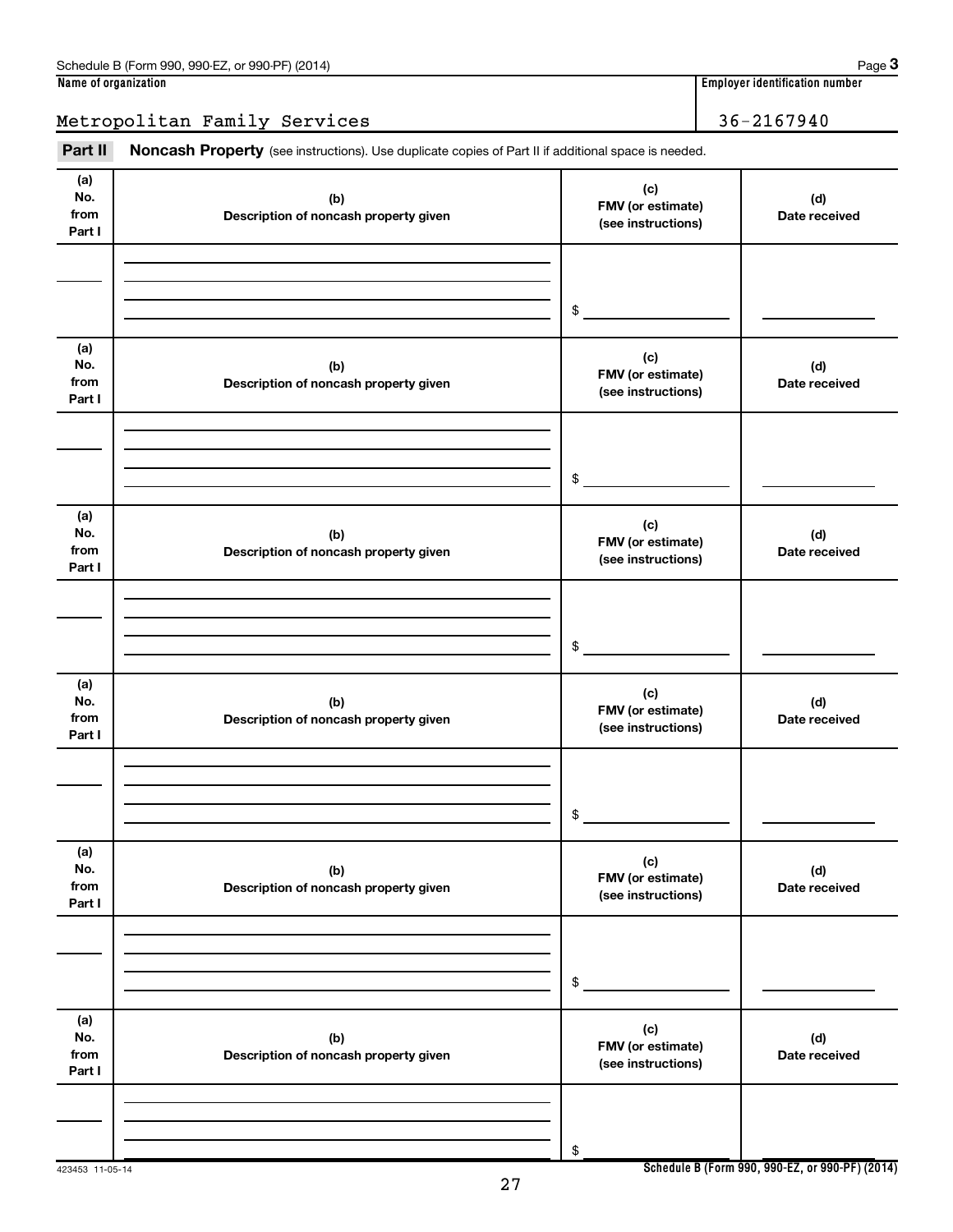| Name of organization |                                                                                                                                                                                                                                    |                      |  | <b>Employer identification number</b>    |  |  |  |  |  |
|----------------------|------------------------------------------------------------------------------------------------------------------------------------------------------------------------------------------------------------------------------------|----------------------|--|------------------------------------------|--|--|--|--|--|
|                      | Metropolitan Family Services                                                                                                                                                                                                       |                      |  | 36-2167940                               |  |  |  |  |  |
| Part III             | Exclusively religious, charitable, etc., contributions to organizations described in section 501(c)(7), (8), or (10) that total more than \$1,000 for<br>the year from any one contributor. Complete columns (a) through (e) and t |                      |  |                                          |  |  |  |  |  |
|                      | completing Part III, enter the total of exclusively religious, charitable, etc., contributions of \$1,000 or less for the year. (Enter this info. once.)                                                                           |                      |  | $\blacktriangleright$ \$                 |  |  |  |  |  |
| (a) No.              | Use duplicate copies of Part III if additional space is needed.                                                                                                                                                                    |                      |  |                                          |  |  |  |  |  |
| from<br>Part I       | (b) Purpose of gift                                                                                                                                                                                                                | (c) Use of gift      |  | (d) Description of how gift is held      |  |  |  |  |  |
|                      |                                                                                                                                                                                                                                    |                      |  |                                          |  |  |  |  |  |
|                      |                                                                                                                                                                                                                                    |                      |  |                                          |  |  |  |  |  |
|                      |                                                                                                                                                                                                                                    |                      |  |                                          |  |  |  |  |  |
|                      |                                                                                                                                                                                                                                    | (e) Transfer of gift |  |                                          |  |  |  |  |  |
|                      | Transferee's name, address, and ZIP + 4                                                                                                                                                                                            |                      |  | Relationship of transferor to transferee |  |  |  |  |  |
|                      |                                                                                                                                                                                                                                    |                      |  |                                          |  |  |  |  |  |
|                      |                                                                                                                                                                                                                                    |                      |  |                                          |  |  |  |  |  |
|                      |                                                                                                                                                                                                                                    |                      |  |                                          |  |  |  |  |  |
| (a) No.<br>from      | (b) Purpose of gift                                                                                                                                                                                                                | (c) Use of gift      |  | (d) Description of how gift is held      |  |  |  |  |  |
| Part I               |                                                                                                                                                                                                                                    |                      |  |                                          |  |  |  |  |  |
|                      |                                                                                                                                                                                                                                    |                      |  |                                          |  |  |  |  |  |
|                      |                                                                                                                                                                                                                                    |                      |  |                                          |  |  |  |  |  |
|                      | (e) Transfer of gift                                                                                                                                                                                                               |                      |  |                                          |  |  |  |  |  |
|                      |                                                                                                                                                                                                                                    |                      |  |                                          |  |  |  |  |  |
|                      | Transferee's name, address, and ZIP + 4                                                                                                                                                                                            |                      |  | Relationship of transferor to transferee |  |  |  |  |  |
|                      |                                                                                                                                                                                                                                    |                      |  |                                          |  |  |  |  |  |
|                      |                                                                                                                                                                                                                                    |                      |  |                                          |  |  |  |  |  |
| (a) No.              |                                                                                                                                                                                                                                    |                      |  |                                          |  |  |  |  |  |
| from<br>Part I       | (b) Purpose of gift                                                                                                                                                                                                                | (c) Use of gift      |  | (d) Description of how gift is held      |  |  |  |  |  |
|                      |                                                                                                                                                                                                                                    |                      |  |                                          |  |  |  |  |  |
|                      |                                                                                                                                                                                                                                    |                      |  |                                          |  |  |  |  |  |
|                      |                                                                                                                                                                                                                                    |                      |  |                                          |  |  |  |  |  |
|                      | (e) Transfer of gift                                                                                                                                                                                                               |                      |  |                                          |  |  |  |  |  |
|                      | Transferee's name, address, and ZIP + 4                                                                                                                                                                                            |                      |  | Relationship of transferor to transferee |  |  |  |  |  |
|                      |                                                                                                                                                                                                                                    |                      |  |                                          |  |  |  |  |  |
|                      |                                                                                                                                                                                                                                    |                      |  |                                          |  |  |  |  |  |
|                      |                                                                                                                                                                                                                                    |                      |  |                                          |  |  |  |  |  |
| (a) No.<br>from      | (b) Purpose of gift                                                                                                                                                                                                                | (c) Use of gift      |  | (d) Description of how gift is held      |  |  |  |  |  |
| Part I               |                                                                                                                                                                                                                                    |                      |  |                                          |  |  |  |  |  |
|                      |                                                                                                                                                                                                                                    |                      |  |                                          |  |  |  |  |  |
|                      |                                                                                                                                                                                                                                    |                      |  |                                          |  |  |  |  |  |
|                      |                                                                                                                                                                                                                                    | (e) Transfer of gift |  |                                          |  |  |  |  |  |
|                      |                                                                                                                                                                                                                                    |                      |  |                                          |  |  |  |  |  |
|                      | Transferee's name, address, and ZIP + 4                                                                                                                                                                                            |                      |  | Relationship of transferor to transferee |  |  |  |  |  |
|                      |                                                                                                                                                                                                                                    |                      |  |                                          |  |  |  |  |  |
|                      |                                                                                                                                                                                                                                    |                      |  |                                          |  |  |  |  |  |
|                      |                                                                                                                                                                                                                                    |                      |  |                                          |  |  |  |  |  |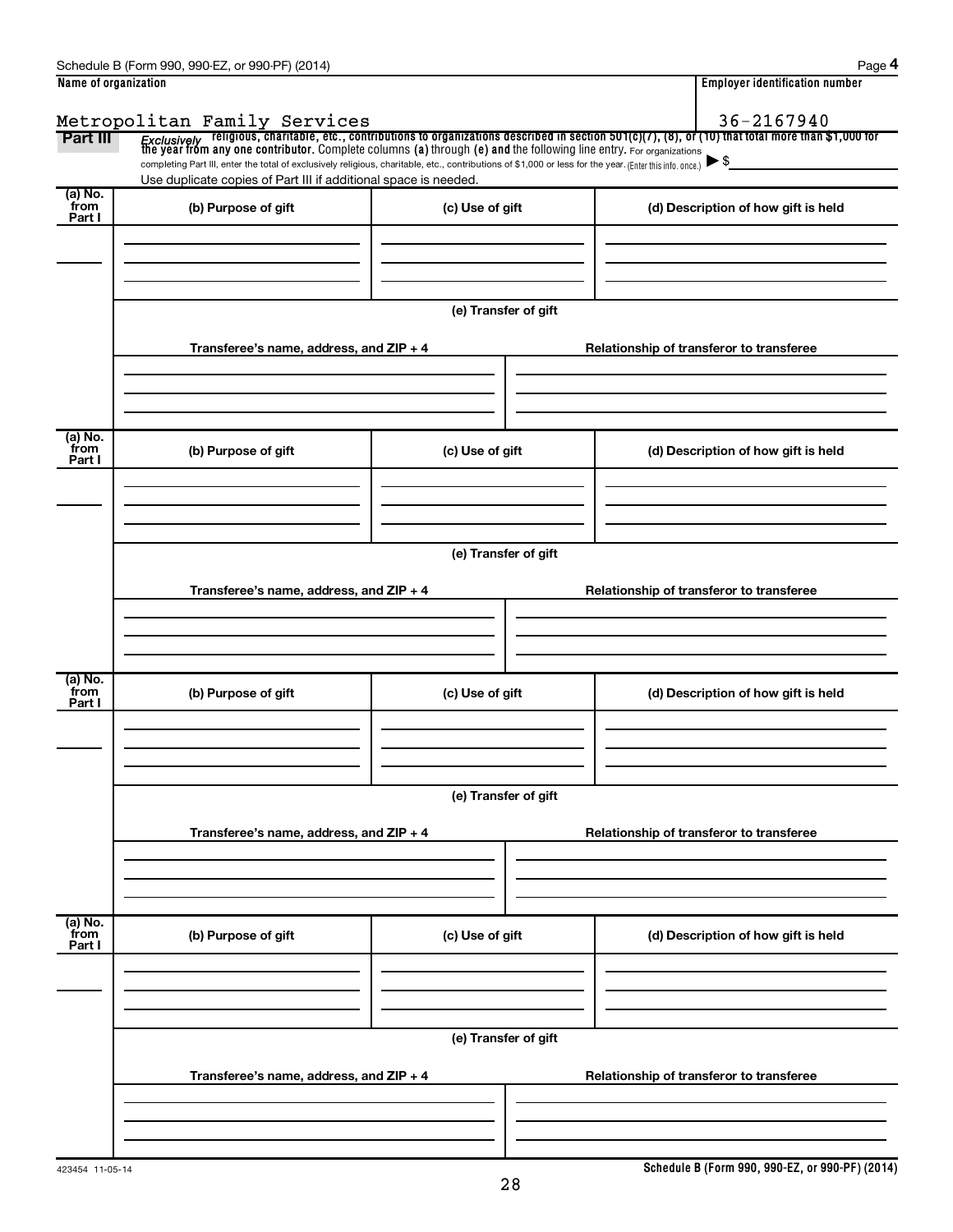### OMB No. 1545-0047 Department of the Treasury Internal Revenue Service **Information about Schedule C (Form 990 or 990-EZ) and its instructions is at |**  *www.irs.gov/form990.* **(Form 990 or 990-EZ) For Organizations Exempt From Income Tax Under section 501(c) and section 527 Open to Public Inspection** Complete if the organization is described below. > Attach to Form 990 or Form 990-EZ. **If the organization answered "Yes," to Form 990, Part IV, line 3, or Form 990-EZ, Part V, line 46 (Political Campaign Activities), then If the organization answered "Yes," to Form 990, Part IV, line 4, or Form 990-EZ, Part VI, line 47 (Lobbying Activities), then If the organization answered "Yes," to Form 990, Part IV, line 5 (Proxy Tax) (see separate instructions) or Form 990-EZ, Part V, line 35c (Proxy Tax) (see separate instructions), then Employer identification number 1** Provide a description of the organization's direct and indirect political campaign activities in Part IV. **2** Political expenditures ~~~~~~~~~~~~~~~~~~~~~~~~~~~~~~~~~~~~~~~~~~~~ \$ **3** Volunteer hours was allowed and the control of the control of the control of the control of the control of the control of the control of the control of the control of the control of the control of the control of the co **1 2** Enter the amount of any excise tax incurred by organization managers under section 4955 **3** If the organization incurred a section 4955 tax, did it file Form 4720 for this year? ~~~~~~~~~~~~~~~~~~~ **4 a** Was a correction made? ~~~~~~~~~~~~~~~~~~~~~~~~~~~~~~~~~~~~~~~~~~~~~~~  $\Box$  Yes  $\Box$  No **b** If "Yes," describe in Part IV.  $\Box$  Yes  $\Box$  No **1** Enter the amount directly expended by the filing organization for section 527 exempt function activities *………* ▶ \$ **2** Enter the amount of the filing organization's funds contributed to other organizations for section 527 **3** Total exempt function expenditures. Add lines 1 and 2. Enter here and on Form 1120-POL, **4** Did the filing organization file **Form 1120-POL** for this year? No **5** Enter the names, addresses and employer identification number (EIN) of all section 527 political organizations to which the filing organization **(a)** Name **Address Containery (c)** EIN **(d)** Amount paid from **(e)** • Section 501(c)(3) organizations: Complete Parts I-A and B. Do not complete Part I-C. • Section 501(c) (other than section 501(c)(3)) organizations: Complete Parts I-A and C below. Do not complete Part I-B. • Section 527 organizations: Complete Part I-A only. • Section 501(c)(3) organizations that have filed Form 5768 (election under section 501(h)): Complete Part II-A. Do not complete Part II-B. • Section 501(c)(3) organizations that have NOT filed Form 5768 (election under section 501(h)): Complete Part II-B. Do not complete Part II-A. • Section 501(c)(4), (5), or (6) organizations: Complete Part III. Name of organization Enter the amount of any excise tax incurred by the organization under section 4955  $\ldots$  $\ldots$  $\ldots$  $\ldots$  $\ldots$  $\ldots$ ~~~~~~~~~~ \$ J exempt function activities ~~~~~~~~~~~~~~~~~~~~~~~~~~~~~~~~~~~~~~~~~~ \$ line 17b ~~~~~~~~~~~~~~~~~~~~~~~~~~~~~~~~~~~~~~~~~~~~~~~~~~~ \$ made payments. For each organization listed, enter the amount paid from the filing organization's funds. Also enter the amount of political contributions received that were promptly and directly delivered to a separate political organization, such as a separate segregated fund or a political action committee (PAC). If additional space is needed, provide information in Part IV. filing organization's funds. If none, enter -0-. (e) Amount of political contributions received and promptly and directly delivered to a separate political organization. If none, enter -0-. **SCHEDULE C Part I-A Complete if the organization is exempt under section 501(c) or is a section 527 organization. Part I-B Complete if the organization is exempt under section 501(c)(3). Part I-C Complete if the organization is exempt under section 501(c), except section 501(c)(3). Political Campaign and Lobbying Activities**  $\triangleright$  s  $\blacktriangleright$  \$  $\blacktriangleright$  \$  $\blacktriangleright$  \$  $\blacktriangleright$  s  $|$  Yes Metropolitan Family Services and the services of the 36-2167940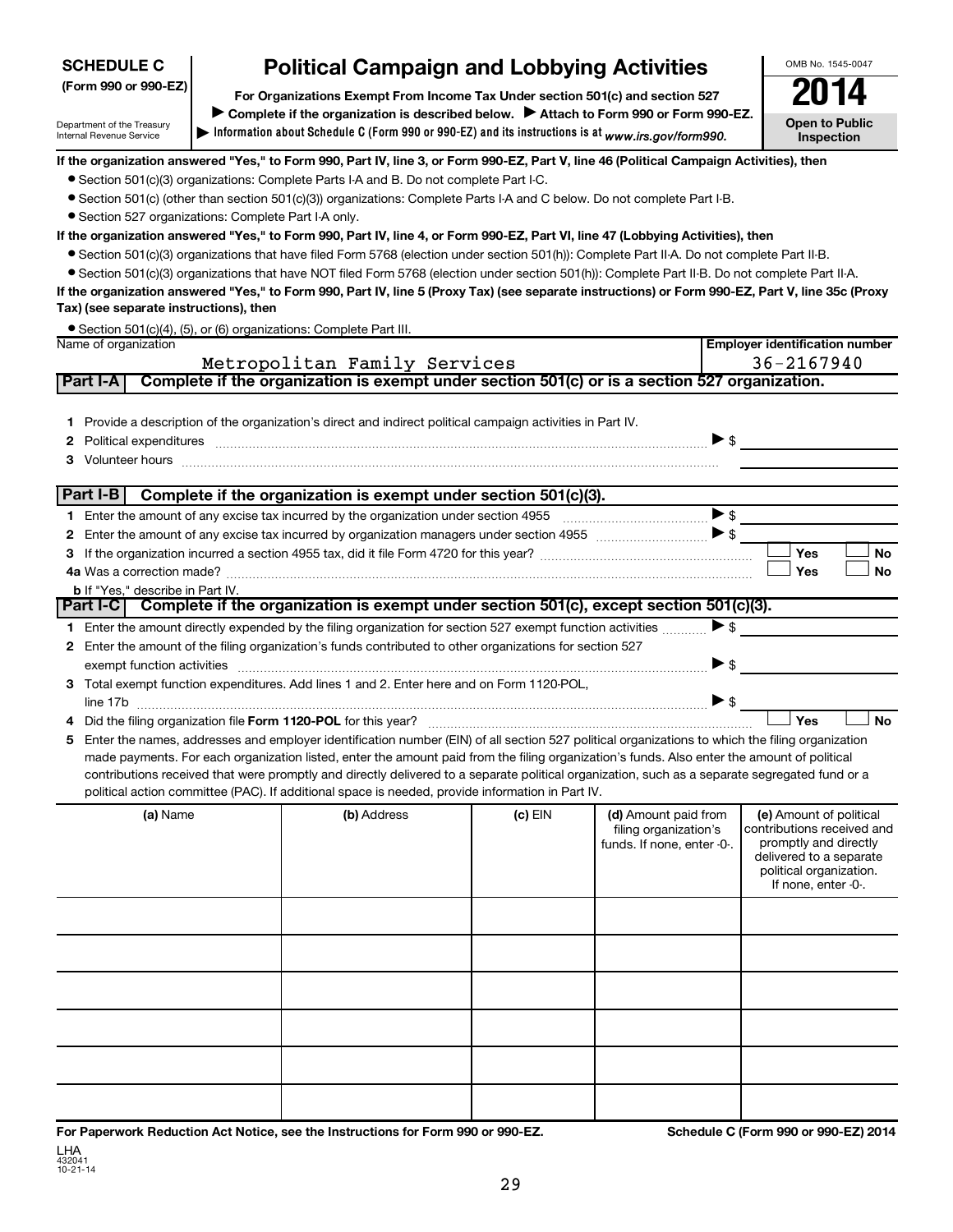| Schedule C (Form 990 or 990 EZ) 2014 Metropolitan Family Services                                                                                                                                                              |  |                                        |                                                                                  |            |                                                     | $36 - 2167940$ Page 2          |  |  |  |
|--------------------------------------------------------------------------------------------------------------------------------------------------------------------------------------------------------------------------------|--|----------------------------------------|----------------------------------------------------------------------------------|------------|-----------------------------------------------------|--------------------------------|--|--|--|
| Complete if the organization is exempt under section 501(c)(3) and filed Form 5768 (election under<br>Part II-A                                                                                                                |  |                                        |                                                                                  |            |                                                     |                                |  |  |  |
| section 501(h)).                                                                                                                                                                                                               |  |                                        |                                                                                  |            |                                                     |                                |  |  |  |
| A Check $\blacktriangleright$<br>if the filing organization belongs to an affiliated group (and list in Part IV each affiliated group member's name, address, EIN,                                                             |  |                                        |                                                                                  |            |                                                     |                                |  |  |  |
| expenses, and share of excess lobbying expenditures).                                                                                                                                                                          |  |                                        |                                                                                  |            |                                                     |                                |  |  |  |
| B Check $\blacktriangleright$                                                                                                                                                                                                  |  |                                        | if the filing organization checked box A and "limited control" provisions apply. |            |                                                     |                                |  |  |  |
|                                                                                                                                                                                                                                |  | <b>Limits on Lobbying Expenditures</b> |                                                                                  |            | (a) Filing<br>organization's                        | (b) Affiliated group<br>totals |  |  |  |
|                                                                                                                                                                                                                                |  |                                        | (The term "expenditures" means amounts paid or incurred.)                        |            | totals                                              |                                |  |  |  |
| 1a Total lobbying expenditures to influence public opinion (grass roots lobbying)                                                                                                                                              |  |                                        |                                                                                  |            |                                                     |                                |  |  |  |
| <b>b</b> Total lobbying expenditures to influence a legislative body (direct lobbying) <i>manumumumum</i>                                                                                                                      |  |                                        |                                                                                  |            | 36,000.                                             |                                |  |  |  |
|                                                                                                                                                                                                                                |  |                                        |                                                                                  |            | 36,000.                                             |                                |  |  |  |
| d Other exempt purpose expenditures [11] matter contracts and produced by Other exempt purpose expenditures [11] matter contracts and other exempt purpose expenditures [11] matter contracts and other contracts and other co |  |                                        |                                                                                  |            | 37,755,964.                                         |                                |  |  |  |
|                                                                                                                                                                                                                                |  |                                        |                                                                                  |            | 37,791,964.                                         |                                |  |  |  |
| f Lobbying nontaxable amount. Enter the amount from the following table in both columns.                                                                                                                                       |  |                                        |                                                                                  |            | 1,000,000.                                          |                                |  |  |  |
| If the amount on line 1e, column $(a)$ or $(b)$ is:                                                                                                                                                                            |  |                                        | The lobbying nontaxable amount is:                                               |            |                                                     |                                |  |  |  |
| Not over \$500,000                                                                                                                                                                                                             |  |                                        | 20% of the amount on line 1e.                                                    |            |                                                     |                                |  |  |  |
| Over \$500,000 but not over \$1,000,000                                                                                                                                                                                        |  |                                        | \$100,000 plus 15% of the excess over \$500,000.                                 |            |                                                     |                                |  |  |  |
| Over \$1,000,000 but not over \$1,500,000                                                                                                                                                                                      |  |                                        | \$175,000 plus 10% of the excess over \$1,000,000                                |            |                                                     |                                |  |  |  |
| Over \$1,500,000 but not over \$17,000,000                                                                                                                                                                                     |  |                                        | \$225,000 plus 5% of the excess over \$1,500,000.                                |            |                                                     |                                |  |  |  |
| Over \$17,000,000                                                                                                                                                                                                              |  | \$1,000,000.                           |                                                                                  |            |                                                     |                                |  |  |  |
|                                                                                                                                                                                                                                |  |                                        |                                                                                  |            | 250,000.                                            |                                |  |  |  |
|                                                                                                                                                                                                                                |  |                                        |                                                                                  |            | $\mathbf{0}$ .                                      |                                |  |  |  |
| h Subtract line 1g from line 1a. If zero or less, enter -0-                                                                                                                                                                    |  |                                        |                                                                                  |            | 0.                                                  |                                |  |  |  |
| If there is an amount other than zero on either line 1h or line 1i, did the organization file Form 4720                                                                                                                        |  |                                        |                                                                                  |            |                                                     |                                |  |  |  |
| reporting section 4911 tax for this year?                                                                                                                                                                                      |  |                                        |                                                                                  |            |                                                     | Yes<br>No                      |  |  |  |
|                                                                                                                                                                                                                                |  |                                        | 4-Year Averaging Period Under section 501(h)                                     |            |                                                     |                                |  |  |  |
| (Some organizations that made a section 501(h) election do not have to complete all of the five columns below.                                                                                                                 |  |                                        |                                                                                  |            |                                                     |                                |  |  |  |
|                                                                                                                                                                                                                                |  |                                        | See the separate instructions for lines 2a through 2f.)                          |            |                                                     |                                |  |  |  |
|                                                                                                                                                                                                                                |  |                                        | Lobbying Expenditures During 4-Year Averaging Period                             |            |                                                     |                                |  |  |  |
| Calendar year                                                                                                                                                                                                                  |  |                                        |                                                                                  |            |                                                     |                                |  |  |  |
| (or fiscal year beginning in)                                                                                                                                                                                                  |  | (a) 2011                               | (b) 2012                                                                         | $(c)$ 2013 | $(d)$ 2014                                          | (e) Total                      |  |  |  |
|                                                                                                                                                                                                                                |  |                                        |                                                                                  |            |                                                     |                                |  |  |  |
|                                                                                                                                                                                                                                |  |                                        |                                                                                  |            | $1,000,000.$ $1,000,000.$ $1,000,000.$ $1,000,000.$ | 4,000,000.                     |  |  |  |
| 2a Lobbying nontaxable amount                                                                                                                                                                                                  |  |                                        |                                                                                  |            |                                                     |                                |  |  |  |
| <b>b</b> Lobbying ceiling amount<br>(150% of line 2a, column(e))                                                                                                                                                               |  |                                        |                                                                                  |            |                                                     | 6,000,000.                     |  |  |  |
|                                                                                                                                                                                                                                |  |                                        |                                                                                  |            |                                                     |                                |  |  |  |
| c Total lobbying expenditures                                                                                                                                                                                                  |  | 2,246.                                 | 17,217.                                                                          | 36,000.    | 36,000.                                             | 91,463.                        |  |  |  |
|                                                                                                                                                                                                                                |  |                                        |                                                                                  |            |                                                     |                                |  |  |  |
| d Grassroots nontaxable amount                                                                                                                                                                                                 |  | 250,000.                               | 250,000.                                                                         | 250,000.   | 250,000.                                            | 1,000,000.                     |  |  |  |
| e Grassroots ceiling amount                                                                                                                                                                                                    |  |                                        |                                                                                  |            |                                                     |                                |  |  |  |
| (150% of line 2d, column (e))                                                                                                                                                                                                  |  |                                        |                                                                                  |            |                                                     | 1,500,000.                     |  |  |  |
|                                                                                                                                                                                                                                |  |                                        |                                                                                  |            |                                                     |                                |  |  |  |
| f Grassroots lobbying expenditures                                                                                                                                                                                             |  |                                        | 17,217.                                                                          | 36,000.    | 36,000.                                             | 89,217.                        |  |  |  |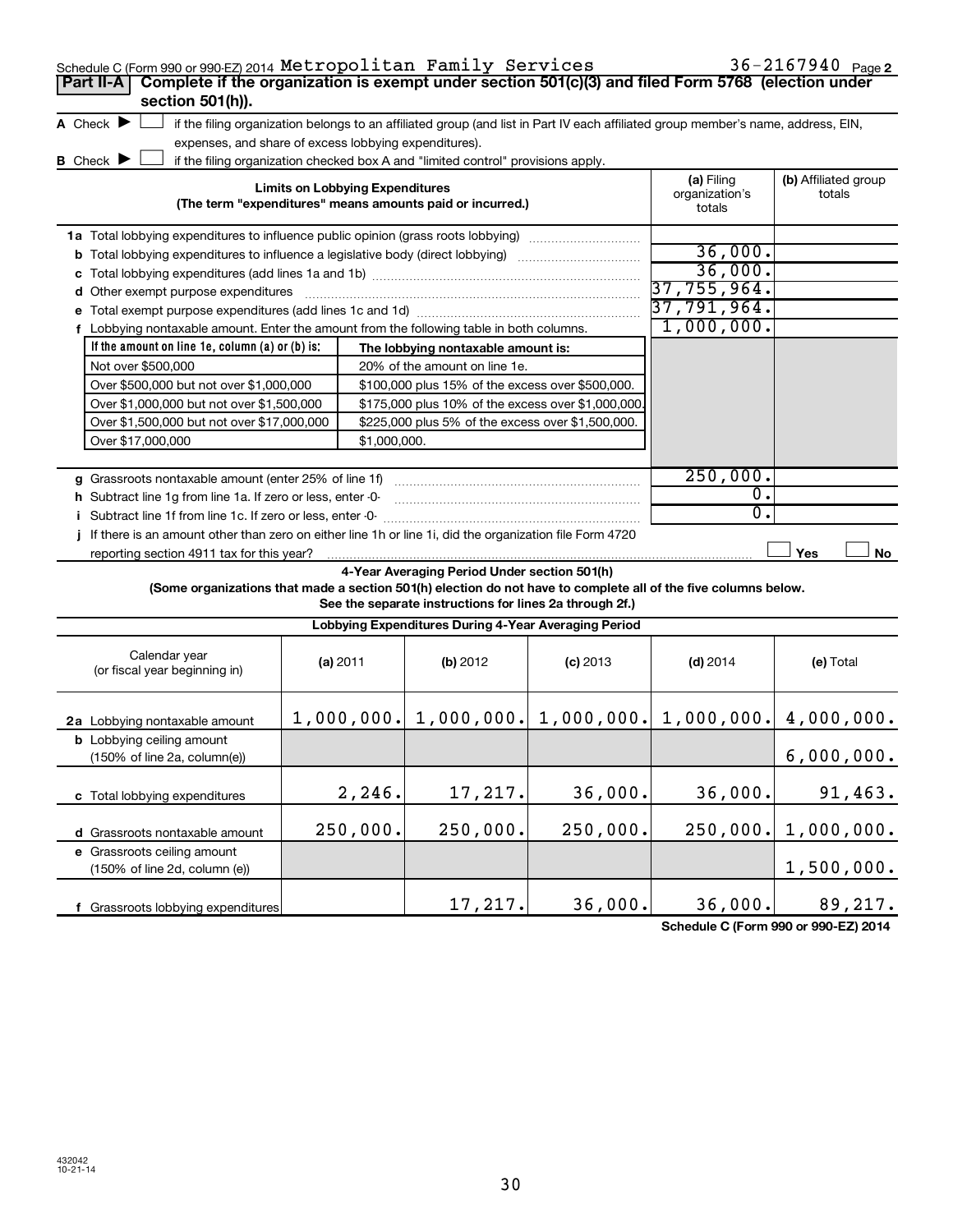### Schedule C (Form 990 or 990-EZ) 2014  ${\tt Metropolitan}$   ${\tt Family}$   ${\tt Services}$   $36-2167940$   ${\tt Page}$

### **Part II-B Complete if the organization is exempt under section 501(c)(3) and has NOT filed Form 5768 (election under section 501(h)).**

|              | For each "Yes," response to lines 1a through 1i below, provide in Part IV a detailed description                                                                                                                                    | (a) |                | (b)    |    |
|--------------|-------------------------------------------------------------------------------------------------------------------------------------------------------------------------------------------------------------------------------------|-----|----------------|--------|----|
|              | of the lobbying activity.                                                                                                                                                                                                           | Yes | No             | Amount |    |
| 1            | During the year, did the filing organization attempt to influence foreign, national, state or<br>local legislation, including any attempt to influence public opinion on a legislative matter<br>or referendum, through the use of: |     |                |        |    |
|              | <b>b</b> Paid staff or management (include compensation in expenses reported on lines 1c through 1i)?                                                                                                                               |     |                |        |    |
|              |                                                                                                                                                                                                                                     |     |                |        |    |
|              |                                                                                                                                                                                                                                     |     |                |        |    |
|              |                                                                                                                                                                                                                                     |     |                |        |    |
|              |                                                                                                                                                                                                                                     |     |                |        |    |
|              | g Direct contact with legislators, their staffs, government officials, or a legislative body?                                                                                                                                       |     |                |        |    |
|              | h Rallies, demonstrations, seminars, conventions, speeches, lectures, or any similar means?                                                                                                                                         |     |                |        |    |
|              | <i>i</i> Other activities?                                                                                                                                                                                                          |     |                |        |    |
|              |                                                                                                                                                                                                                                     |     |                |        |    |
|              | 2a Did the activities in line 1 cause the organization to be not described in section 501(c)(3)?                                                                                                                                    |     |                |        |    |
|              |                                                                                                                                                                                                                                     |     |                |        |    |
|              | c If "Yes," enter the amount of any tax incurred by organization managers under section 4912                                                                                                                                        |     |                |        |    |
|              | d If the filing organization incurred a section 4912 tax, did it file Form 4720 for this year?                                                                                                                                      |     |                |        |    |
|              | Part III-A Complete if the organization is exempt under section 501(c)(4), section 501(c)(5), or section                                                                                                                            |     |                |        |    |
|              | $501(c)(6)$ .                                                                                                                                                                                                                       |     |                |        |    |
|              |                                                                                                                                                                                                                                     |     |                | Yes    | No |
| 1            |                                                                                                                                                                                                                                     |     | 1              |        |    |
| $\mathbf{2}$ |                                                                                                                                                                                                                                     |     | $\overline{2}$ |        |    |
| 3            |                                                                                                                                                                                                                                     |     | 3              |        |    |
|              | Part III-B Complete if the organization is exempt under section 501(c)(4), section 501(c)(5), or section                                                                                                                            |     |                |        |    |
|              | 501(c)(6) and if either (a) BOTH Part III-A, lines 1 and 2, are answered "No," OR (b) Part III-A, line 3, is                                                                                                                        |     |                |        |    |
|              | answered "Yes."                                                                                                                                                                                                                     |     |                |        |    |
| 1            |                                                                                                                                                                                                                                     |     | 1              |        |    |
| 2            | Section 162(e) nondeductible lobbying and political expenditures (do not include amounts of political                                                                                                                               |     |                |        |    |
|              | expenses for which the section 527(f) tax was paid).                                                                                                                                                                                |     |                |        |    |
|              |                                                                                                                                                                                                                                     |     | 2a             |        |    |
|              | b Carryover from last year manufactured and content to content the content of the content of the content of the content of the content of the content of the content of the content of the content of the content of the conte      |     | 2 <sub>b</sub> |        |    |
|              |                                                                                                                                                                                                                                     |     | 2c             |        |    |
| 3            | Aggregate amount reported in section 6033(e)(1)(A) notices of nondeductible section 162(e) dues                                                                                                                                     |     | 3              |        |    |
| 4            | If notices were sent and the amount on line 2c exceeds the amount on line 3, what portion of the excess                                                                                                                             |     |                |        |    |
|              | does the organization agree to carryover to the reasonable estimate of nondeductible lobbying and political                                                                                                                         |     |                |        |    |
|              |                                                                                                                                                                                                                                     |     | 4              |        |    |
| 5            |                                                                                                                                                                                                                                     |     | 5              |        |    |
|              | <b>Part IV   Supplemental Information</b>                                                                                                                                                                                           |     |                |        |    |
|              | Brougle the descriptions required for Part LA, line 1: Part LR, line 4: Part LC, line 5: Part II.A (affiliated aroun list): Part II.A. lines 1 and 2 (see                                                                           |     |                |        |    |

Provide the descriptions required for Part I-A, line 1; Part I-B, line 4; Part I-C, line 5; Part II-A (affiliated group list); Part II-A, lines 1 and 2 (see instructions); and Part II-B, line 1. Also, complete this part for any additional information.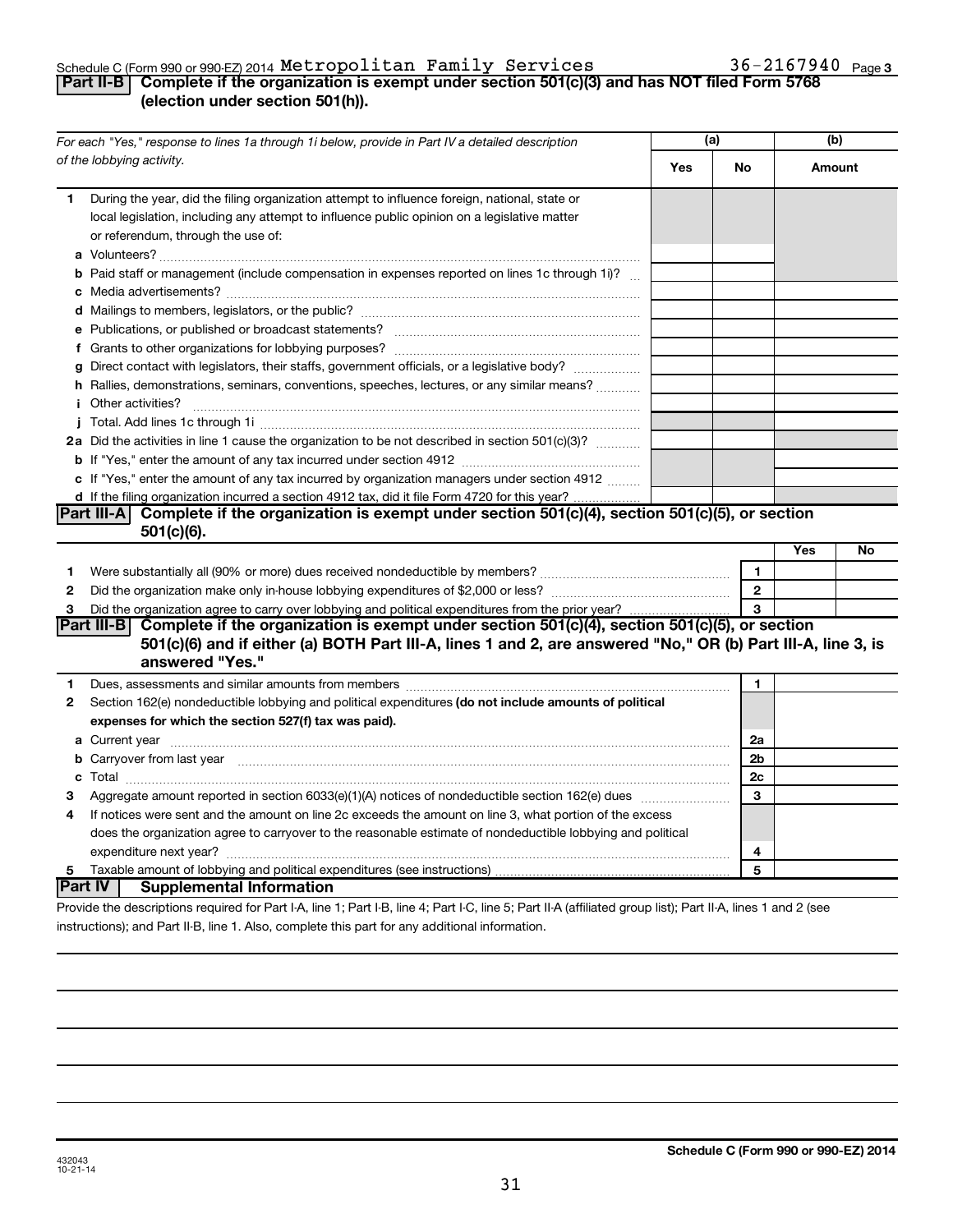|           |                                                      |                                                                                                        |                                                                                                                                                           |                          | OMB No. 1545-0047                                   |
|-----------|------------------------------------------------------|--------------------------------------------------------------------------------------------------------|-----------------------------------------------------------------------------------------------------------------------------------------------------------|--------------------------|-----------------------------------------------------|
|           | <b>SCHEDULE D</b>                                    |                                                                                                        | <b>Supplemental Financial Statements</b>                                                                                                                  |                          |                                                     |
|           | (Form 990)                                           |                                                                                                        | Complete if the organization answered "Yes" to Form 990,<br>Part IV, line 6, 7, 8, 9, 10, 11a, 11b, 11c, 11d, 11e, 11f, 12a, or 12b.                      |                          |                                                     |
|           | Department of the Treasury                           |                                                                                                        | Attach to Form 990.                                                                                                                                       |                          | <b>Open to Public</b><br>Inspection                 |
|           | Internal Revenue Service<br>Name of the organization |                                                                                                        | Information about Schedule D (Form 990) and its instructions is at www.irs.gov/form990.                                                                   |                          |                                                     |
|           |                                                      | Metropolitan Family Services                                                                           |                                                                                                                                                           |                          | <b>Employer identification number</b><br>36-2167940 |
| Part I    |                                                      |                                                                                                        | Organizations Maintaining Donor Advised Funds or Other Similar Funds or Accounts. Complete if the                                                         |                          |                                                     |
|           |                                                      | organization answered "Yes" to Form 990, Part IV, line 6.                                              |                                                                                                                                                           |                          |                                                     |
|           |                                                      |                                                                                                        | (a) Donor advised funds                                                                                                                                   |                          | (b) Funds and other accounts                        |
| 1         |                                                      |                                                                                                        |                                                                                                                                                           |                          |                                                     |
| 2         |                                                      | Aggregate value of contributions to (during year)                                                      |                                                                                                                                                           |                          |                                                     |
| З         |                                                      | Aggregate value of grants from (during year)                                                           |                                                                                                                                                           |                          |                                                     |
| 4<br>5    |                                                      |                                                                                                        | Did the organization inform all donors and donor advisors in writing that the assets held in donor advised funds                                          |                          |                                                     |
|           |                                                      |                                                                                                        |                                                                                                                                                           |                          | Yes<br><b>No</b>                                    |
| 6         |                                                      |                                                                                                        | Did the organization inform all grantees, donors, and donor advisors in writing that grant funds can be used only                                         |                          |                                                     |
|           |                                                      |                                                                                                        | for charitable purposes and not for the benefit of the donor or donor advisor, or for any other purpose conferring                                        |                          |                                                     |
|           | impermissible private benefit?                       |                                                                                                        |                                                                                                                                                           |                          | Yes<br>No                                           |
| ∣ Part II |                                                      |                                                                                                        | <b>Conservation Easements.</b> Complete if the organization answered "Yes" to Form 990, Part IV, line 7.                                                  |                          |                                                     |
| 1.        |                                                      | Purpose(s) of conservation easements held by the organization (check all that apply).                  |                                                                                                                                                           |                          |                                                     |
|           |                                                      | Preservation of land for public use (e.g., recreation or education)                                    | Preservation of a historically important land area                                                                                                        |                          |                                                     |
|           |                                                      | Protection of natural habitat                                                                          | Preservation of a certified historic structure                                                                                                            |                          |                                                     |
|           |                                                      | Preservation of open space                                                                             |                                                                                                                                                           |                          |                                                     |
| 2         |                                                      |                                                                                                        | Complete lines 2a through 2d if the organization held a qualified conservation contribution in the form of a conservation easement on the last            |                          |                                                     |
|           | day of the tax year.                                 |                                                                                                        |                                                                                                                                                           |                          |                                                     |
|           |                                                      |                                                                                                        |                                                                                                                                                           |                          | Held at the End of the Tax Year                     |
| а         |                                                      |                                                                                                        |                                                                                                                                                           | 2a                       |                                                     |
| b         |                                                      | Total acreage restricted by conservation easements                                                     |                                                                                                                                                           | 2b                       |                                                     |
| с         |                                                      |                                                                                                        |                                                                                                                                                           | 2c                       |                                                     |
| d         |                                                      |                                                                                                        | Number of conservation easements included in (c) acquired after 8/17/06, and not on a historic structure                                                  |                          |                                                     |
| 3         |                                                      |                                                                                                        | Number of conservation easements modified, transferred, released, extinguished, or terminated by the organization during the tax                          | 2d                       |                                                     |
|           | year                                                 |                                                                                                        |                                                                                                                                                           |                          |                                                     |
| 4         |                                                      | Number of states where property subject to conservation easement is located >                          |                                                                                                                                                           |                          |                                                     |
| 5         |                                                      | Does the organization have a written policy regarding the periodic monitoring, inspection, handling of |                                                                                                                                                           |                          |                                                     |
|           |                                                      | violations, and enforcement of the conservation easements it holds?                                    |                                                                                                                                                           |                          | Yes<br><b>No</b>                                    |
| 6         |                                                      |                                                                                                        | Staff and volunteer hours devoted to monitoring, inspecting, and enforcing conservation easements during the year                                         |                          |                                                     |
| 7         |                                                      |                                                                                                        | Amount of expenses incurred in monitoring, inspecting, and enforcing conservation easements during the year $\triangleright$ \$                           |                          |                                                     |
| 8         |                                                      |                                                                                                        | Does each conservation easement reported on line 2(d) above satisfy the requirements of section 170(h)(4)(B)(i)                                           |                          |                                                     |
|           |                                                      |                                                                                                        |                                                                                                                                                           |                          | Yes<br>No                                           |
| 9         |                                                      |                                                                                                        | In Part XIII, describe how the organization reports conservation easements in its revenue and expense statement, and balance sheet, and                   |                          |                                                     |
|           |                                                      |                                                                                                        | include, if applicable, the text of the footnote to the organization's financial statements that describes the organization's accounting for              |                          |                                                     |
|           | conservation easements.                              |                                                                                                        | Organizations Maintaining Collections of Art, Historical Treasures, or Other Similar Assets.                                                              |                          |                                                     |
|           | Part III                                             | Complete if the organization answered "Yes" to Form 990, Part IV, line 8.                              |                                                                                                                                                           |                          |                                                     |
|           |                                                      |                                                                                                        | 1a If the organization elected, as permitted under SFAS 116 (ASC 958), not to report in its revenue statement and balance sheet works of art,             |                          |                                                     |
|           |                                                      |                                                                                                        | historical treasures, or other similar assets held for public exhibition, education, or research in furtherance of public service, provide, in Part XIII, |                          |                                                     |
|           |                                                      | the text of the footnote to its financial statements that describes these items.                       |                                                                                                                                                           |                          |                                                     |
| b         |                                                      |                                                                                                        | If the organization elected, as permitted under SFAS 116 (ASC 958), to report in its revenue statement and balance sheet works of art, historical         |                          |                                                     |
|           |                                                      |                                                                                                        | treasures, or other similar assets held for public exhibition, education, or research in furtherance of public service, provide the following amounts     |                          |                                                     |
|           | relating to these items:                             |                                                                                                        |                                                                                                                                                           |                          |                                                     |
|           | (i)                                                  |                                                                                                        |                                                                                                                                                           |                          | $\frac{1}{2}$                                       |
|           |                                                      |                                                                                                        | (ii) Assets included in Form 990, Part X [11] [2000] [2010] Assets included in Form 990, Part X [11] [11] [200                                            |                          | $\blacktriangleright$ \$                            |
| 2         |                                                      |                                                                                                        | If the organization received or held works of art, historical treasures, or other similar assets for financial gain, provide                              |                          |                                                     |
|           |                                                      | the following amounts required to be reported under SFAS 116 (ASC 958) relating to these items:        |                                                                                                                                                           |                          |                                                     |
| а         |                                                      |                                                                                                        | Revenue included in Form 990, Part VIII, line 1 [2000] [2000] [2000] [3000] [3000] [3000] [3000] [3000] [3000                                             | $\blacktriangleright$ \$ |                                                     |

|  |  |  |  |  |  | the contract of the contract of the contract of the contract of the contract of the contract of the contract of |  |
|--|--|--|--|--|--|-----------------------------------------------------------------------------------------------------------------|--|
|  |  |  |  |  |  |                                                                                                                 |  |
|  |  |  |  |  |  |                                                                                                                 |  |

**b** Assets included in Form 990, Part X ~~~~~~~~~~~~~~~~~~~~~~~~~~~~~~~~~~~ | \$

432051 10-01-14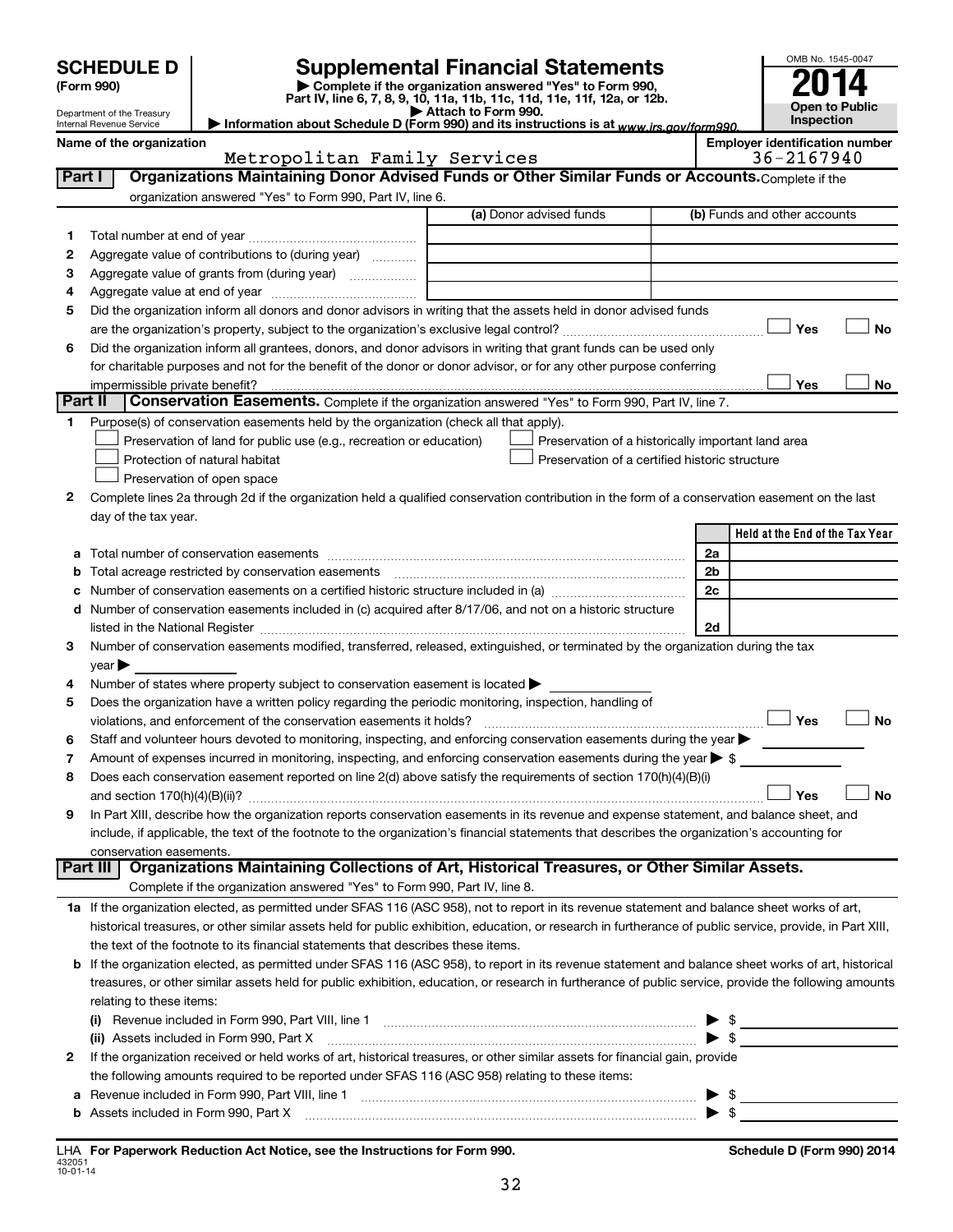|   | Schedule D (Form 990) 2014                                                                                                                                                                                                     | Metropolitan Family Services            |                |                                    |                                 | $36 - 2167940$ Page 2 |
|---|--------------------------------------------------------------------------------------------------------------------------------------------------------------------------------------------------------------------------------|-----------------------------------------|----------------|------------------------------------|---------------------------------|-----------------------|
|   | Organizations Maintaining Collections of Art, Historical Treasures, or Other Similar Assets (continued)<br>Part III                                                                                                            |                                         |                |                                    |                                 |                       |
| 3 | Using the organization's acquisition, accession, and other records, check any of the following that are a significant use of its collection items                                                                              |                                         |                |                                    |                                 |                       |
|   | (check all that apply):                                                                                                                                                                                                        |                                         |                |                                    |                                 |                       |
| a | Public exhibition                                                                                                                                                                                                              |                                         |                | Loan or exchange programs          |                                 |                       |
| b | Scholarly research                                                                                                                                                                                                             |                                         | Other          |                                    |                                 |                       |
| c | Preservation for future generations                                                                                                                                                                                            |                                         |                |                                    |                                 |                       |
| 4 | Provide a description of the organization's collections and explain how they further the organization's exempt purpose in Part XIII.                                                                                           |                                         |                |                                    |                                 |                       |
| 5 | During the year, did the organization solicit or receive donations of art, historical treasures, or other similar assets                                                                                                       |                                         |                |                                    |                                 | Yes<br>No             |
|   | <b>Part IV</b><br><b>Escrow and Custodial Arrangements.</b> Complete if the organization answered "Yes" to Form 990, Part IV, line 9, or                                                                                       |                                         |                |                                    |                                 |                       |
|   | reported an amount on Form 990, Part X, line 21.                                                                                                                                                                               |                                         |                |                                    |                                 |                       |
|   | 1a Is the organization an agent, trustee, custodian or other intermediary for contributions or other assets not included                                                                                                       |                                         |                |                                    |                                 |                       |
|   |                                                                                                                                                                                                                                |                                         |                |                                    |                                 | Yes<br>No             |
|   | b If "Yes," explain the arrangement in Part XIII and complete the following table:                                                                                                                                             |                                         |                |                                    |                                 |                       |
|   |                                                                                                                                                                                                                                |                                         |                |                                    |                                 | Amount                |
|   | c Beginning balance measurements and the contract of the contract of the contract of the contract of the contract of the contract of the contract of the contract of the contract of the contract of the contract of the contr |                                         |                |                                    | 1c                              |                       |
|   |                                                                                                                                                                                                                                |                                         |                |                                    | 1d                              |                       |
|   | e Distributions during the year manufactured and continuum and contact the control of the Distributions during the year                                                                                                        |                                         |                |                                    | 1e                              |                       |
|   |                                                                                                                                                                                                                                |                                         |                |                                    | 1f                              |                       |
|   | 2a Did the organization include an amount on Form 990, Part X, line 21, for escrow or custodial account liability?                                                                                                             |                                         |                |                                    |                                 | Yes<br>No             |
|   | b If "Yes," explain the arrangement in Part XIII. Check here if the explanation has been provided in Part XIII                                                                                                                 |                                         |                |                                    |                                 |                       |
|   | Endowment Funds. Complete if the organization answered "Yes" to Form 990, Part IV, line 10.<br><b>Part V</b>                                                                                                                   |                                         |                |                                    |                                 |                       |
|   |                                                                                                                                                                                                                                | (a) Current year                        | (b) Prior year | (c) Two years back                 | (d) Three years back            | (e) Four years back   |
|   | 1a Beginning of year balance                                                                                                                                                                                                   | 58, 350, 421.                           | 51,704,252.    | 49, 283, 171.                      | 52, 273, 474                    | 46,751,819.           |
|   |                                                                                                                                                                                                                                |                                         |                |                                    |                                 |                       |
|   | c Net investment earnings, gains, and losses                                                                                                                                                                                   | 1,498,738.                              | 8, 324, 965.   | 4,888,878.                         | $-847,303.$                     | 7,521,148.            |
|   |                                                                                                                                                                                                                                |                                         |                |                                    |                                 |                       |
|   | e Other expenditures for facilities                                                                                                                                                                                            |                                         |                |                                    |                                 |                       |
|   | and programs                                                                                                                                                                                                                   | 1,567,000.                              | 1,678,796.     | 2,467,797.                         | 2, 143, 000.                    | 1,999,493.            |
|   | f Administrative expenses                                                                                                                                                                                                      | 58, 282, 159.                           | 58, 350, 421.  | 51,704,252.                        | 49, 283, 171.                   | 52, 273, 474.         |
| 2 | <b>g</b> End of year balance $\ldots$<br>Provide the estimated percentage of the current year end balance (line 1g, column (a)) held as:                                                                                       |                                         |                |                                    |                                 |                       |
|   | a Board designated or quasi-endowment >                                                                                                                                                                                        | 62.26                                   | %              |                                    |                                 |                       |
|   | <b>b</b> Permanent endowment $\triangleright$ 37.74                                                                                                                                                                            | %                                       |                |                                    |                                 |                       |
|   | c Temporarily restricted endowment $\blacktriangleright$                                                                                                                                                                       | %                                       |                |                                    |                                 |                       |
|   | The percentages in lines 2a, 2b, and 2c should equal 100%.                                                                                                                                                                     |                                         |                |                                    |                                 |                       |
|   | 3a Are there endowment funds not in the possession of the organization that are held and administered for the organization                                                                                                     |                                         |                |                                    |                                 |                       |
|   | by:                                                                                                                                                                                                                            |                                         |                |                                    |                                 | Yes<br>No             |
|   | (i)                                                                                                                                                                                                                            |                                         |                |                                    |                                 | X<br>3a(i)            |
|   |                                                                                                                                                                                                                                |                                         |                |                                    |                                 | х<br>3a(ii)           |
|   |                                                                                                                                                                                                                                |                                         |                |                                    |                                 | 3b                    |
| 4 | Describe in Part XIII the intended uses of the organization's endowment funds.                                                                                                                                                 |                                         |                |                                    |                                 |                       |
|   | Land, Buildings, and Equipment.<br><b>Part VI</b>                                                                                                                                                                              |                                         |                |                                    |                                 |                       |
|   | Complete if the organization answered "Yes" to Form 990, Part IV, line 11a. See Form 990, Part X, line 10.                                                                                                                     |                                         |                |                                    |                                 |                       |
|   | Description of property                                                                                                                                                                                                        | (a) Cost or other<br>basis (investment) |                | (b) Cost or other<br>basis (other) | (c) Accumulated<br>depreciation | (d) Book value        |
|   |                                                                                                                                                                                                                                |                                         |                | 2,791,623.                         |                                 | 2,791,623.            |
|   |                                                                                                                                                                                                                                |                                         |                | 20,829,503.                        | 7, 265, 807.                    | 13,563,696.           |
|   |                                                                                                                                                                                                                                |                                         |                | 1,706,686.                         | 1,706,686.                      | Ο.                    |
|   |                                                                                                                                                                                                                                |                                         |                | 8,419,622.                         | 8, 243, 428.                    | 176, 194.             |
|   |                                                                                                                                                                                                                                |                                         |                |                                    |                                 |                       |
|   | Total. Add lines 1a through 1e. (Column (d) must equal Form 990, Part X, column (B), line 10c.)                                                                                                                                |                                         |                |                                    |                                 | 16, 531, 513.         |

**Schedule D (Form 990) 2014**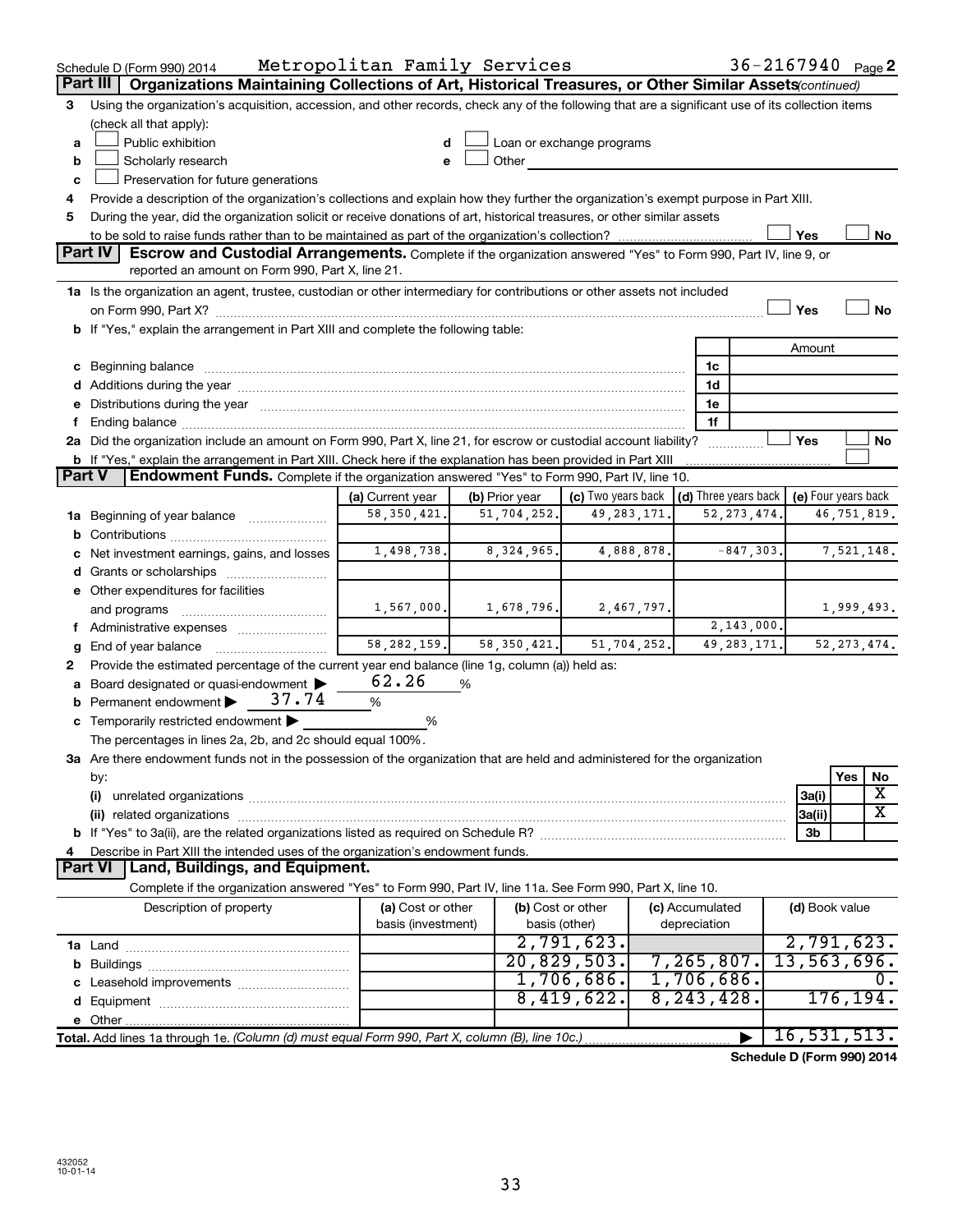| Schedule D (Form 990) 2014                      | Metropolitan Family Services |  | $36 - 2167940$ Page 3 |  |
|-------------------------------------------------|------------------------------|--|-----------------------|--|
| <b>Part VII</b> Investments - Other Securities. |                              |  |                       |  |

| (a) Description of security or category (including name of security)                                                                        | (b) Book value        |                | (c) Method of valuation: Cost or end-of-year market value |
|---------------------------------------------------------------------------------------------------------------------------------------------|-----------------------|----------------|-----------------------------------------------------------|
| (1) Financial derivatives                                                                                                                   |                       |                |                                                           |
| (2)                                                                                                                                         |                       |                |                                                           |
| Other<br>(3)                                                                                                                                |                       |                |                                                           |
| (A)                                                                                                                                         |                       |                |                                                           |
| (B)                                                                                                                                         |                       |                |                                                           |
| (C)                                                                                                                                         |                       |                |                                                           |
| (D)                                                                                                                                         |                       |                |                                                           |
| (E)                                                                                                                                         |                       |                |                                                           |
| (F)                                                                                                                                         |                       |                |                                                           |
| (G)                                                                                                                                         |                       |                |                                                           |
| (H)                                                                                                                                         |                       |                |                                                           |
| Total. (Col. (b) must equal Form 990, Part X, col. (B) line 12.) $\blacktriangleright$                                                      |                       |                |                                                           |
| Part VIII Investments - Program Related.                                                                                                    |                       |                |                                                           |
|                                                                                                                                             |                       |                |                                                           |
| Complete if the organization answered "Yes" to Form 990, Part IV, line 11c. See Form 990, Part X, line 13.<br>(a) Description of investment | (b) Book value        |                | (c) Method of valuation: Cost or end-of-year market value |
|                                                                                                                                             |                       |                |                                                           |
| (1)                                                                                                                                         |                       |                |                                                           |
| (2)                                                                                                                                         |                       |                |                                                           |
| (3)                                                                                                                                         |                       |                |                                                           |
| (4)                                                                                                                                         |                       |                |                                                           |
| (5)                                                                                                                                         |                       |                |                                                           |
| (6)                                                                                                                                         |                       |                |                                                           |
| (7)                                                                                                                                         |                       |                |                                                           |
| (8)                                                                                                                                         |                       |                |                                                           |
|                                                                                                                                             |                       |                |                                                           |
| (9)                                                                                                                                         |                       |                |                                                           |
| <b>Other Assets.</b>                                                                                                                        |                       |                |                                                           |
| Complete if the organization answered "Yes" to Form 990, Part IV, line 11d. See Form 990, Part X, line 15.                                  | (a) Description       |                | (b) Book value                                            |
| Total. (Col. (b) must equal Form 990, Part X, col. (B) line 13.)<br>Part IX<br>(1)                                                          |                       |                |                                                           |
| (2)                                                                                                                                         |                       |                |                                                           |
| (3)                                                                                                                                         |                       |                |                                                           |
| (4)                                                                                                                                         |                       |                |                                                           |
| (5)                                                                                                                                         |                       |                |                                                           |
| (6)                                                                                                                                         |                       |                |                                                           |
| (7)                                                                                                                                         |                       |                |                                                           |
| (8)                                                                                                                                         |                       |                |                                                           |
| (9)                                                                                                                                         |                       |                |                                                           |
|                                                                                                                                             |                       |                |                                                           |
| <b>Other Liabilities.</b>                                                                                                                   |                       |                |                                                           |
| Complete if the organization answered "Yes" to Form 990, Part IV, line 11e or 11f. See Form 990, Part X, line 25.                           |                       |                |                                                           |
| (a) Description of liability                                                                                                                |                       | (b) Book value |                                                           |
| Federal income taxes<br>(1)                                                                                                                 |                       |                |                                                           |
| Funds Held in Custody for Others<br>(2)                                                                                                     |                       | 24,385.        |                                                           |
| Interest Rate Swap<br>(3)                                                                                                                   |                       | 3,721,083.     |                                                           |
|                                                                                                                                             |                       |                |                                                           |
| (4)                                                                                                                                         |                       |                |                                                           |
| Total. (Column (b) must equal Form 990, Part X, col. (B) line 15.)<br>Part X<br>1.<br>(5)                                                   |                       |                |                                                           |
| (6)                                                                                                                                         |                       |                |                                                           |
| (7)                                                                                                                                         |                       |                |                                                           |
| (8)                                                                                                                                         |                       |                |                                                           |
| (9)<br>Total. (Column (b) must equal Form 990, Part X, col. (B) line 25.)                                                                   | $\blacktriangleright$ | 3,745,468.     |                                                           |

**Schedule D (Form 990) 2014**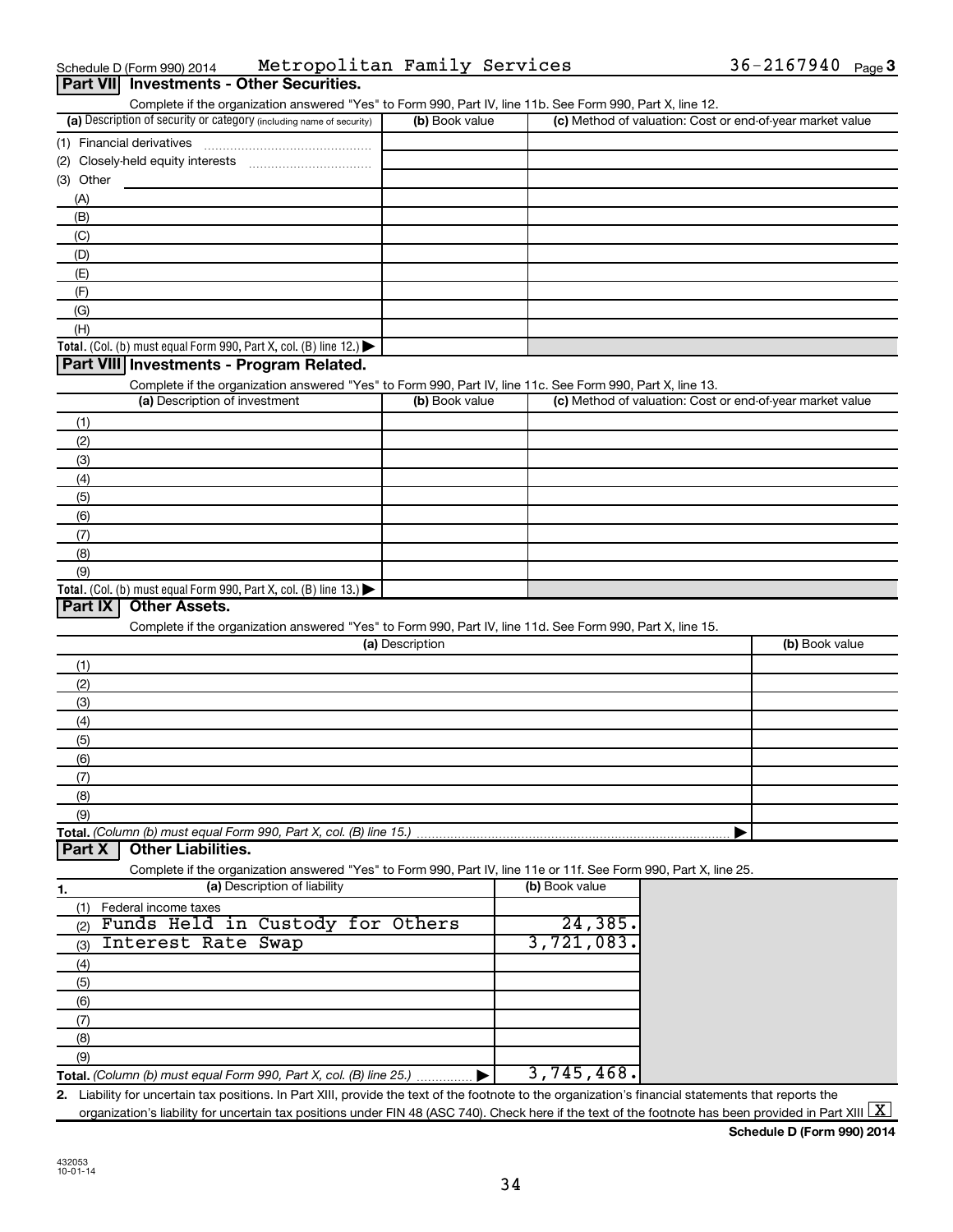|    | Metropolitan Family Services<br>Schedule D (Form 990) 2014                                                                                                                                                                          |                | 36-2167940 Page 4    |                |               |
|----|-------------------------------------------------------------------------------------------------------------------------------------------------------------------------------------------------------------------------------------|----------------|----------------------|----------------|---------------|
|    | Reconciliation of Revenue per Audited Financial Statements With Revenue per Return.<br><b>Part XI</b>                                                                                                                               |                |                      |                |               |
|    | Complete if the organization answered "Yes" to Form 990, Part IV, line 12a.                                                                                                                                                         |                |                      |                |               |
| 1  | Total revenue, gains, and other support per audited financial statements [[[[[[[[[[[[[[[[[[[[[[[[]]]]]]]]]]]]                                                                                                                       |                |                      | $\blacksquare$ | 55,480,883.   |
| 2  | Amounts included on line 1 but not on Form 990, Part VIII, line 12:                                                                                                                                                                 |                |                      |                |               |
| a  | Net unrealized gains (losses) on investments [11] matter contracts and the unrealized gains (losses) on investments                                                                                                                 |                | $ 2a $ -1, 260, 389. |                |               |
| b  |                                                                                                                                                                                                                                     | 2b             | 3, 184, 432.         |                |               |
| c  |                                                                                                                                                                                                                                     | 2c             |                      |                |               |
| d  |                                                                                                                                                                                                                                     | 2d             | 11, 287, 890.        |                |               |
| е  | Add lines 2a through 2d                                                                                                                                                                                                             |                |                      | 2e             | 13, 211, 933. |
| 3  |                                                                                                                                                                                                                                     |                |                      | $\mathbf{a}$   | 42, 268, 950. |
| 4  | Amounts included on Form 990, Part VIII, line 12, but not on line 1:                                                                                                                                                                |                |                      |                |               |
| a  | Investment expenses not included on Form 990, Part VIII, line 7b                                                                                                                                                                    | 4a             | 280,080.             |                |               |
| b  |                                                                                                                                                                                                                                     | 4 <sub>h</sub> |                      |                |               |
| C. | Add lines 4a and 4b                                                                                                                                                                                                                 |                |                      | 4c             | 280,080.      |
| 5  |                                                                                                                                                                                                                                     |                |                      | $\overline{5}$ | 42,549,030.   |
|    | Part XII   Reconciliation of Expenses per Audited Financial Statements With Expenses per Return.                                                                                                                                    |                |                      |                |               |
|    | Complete if the organization answered "Yes" to Form 990, Part IV, line 12a.                                                                                                                                                         |                |                      |                |               |
| 1  |                                                                                                                                                                                                                                     |                |                      | $\mathbf{1}$   | 54, 330, 297. |
| 2  | Amounts included on line 1 but not on Form 990, Part IX, line 25:                                                                                                                                                                   |                |                      |                |               |
| a  |                                                                                                                                                                                                                                     |                |                      |                |               |
|    |                                                                                                                                                                                                                                     | 2a             | 3, 184, 432.         |                |               |
| b  |                                                                                                                                                                                                                                     | 2 <sub>b</sub> |                      |                |               |
| c  |                                                                                                                                                                                                                                     | 2 <sub>c</sub> |                      |                |               |
|    |                                                                                                                                                                                                                                     | 2d             | 11, 287, 890.        |                |               |
|    | Add lines 2a through 2d <b>contained a contained a contained a contained a</b> contained a contact the set of the set of the set of the set of the set of the set of the set of the set of the set of the set of the set of the set |                |                      | 2e             | 14,472,322.   |
| з  |                                                                                                                                                                                                                                     |                |                      | $\mathbf{a}$   | 39,857,975.   |
| 4  | Amounts included on Form 990, Part IX, line 25, but not on line 1:                                                                                                                                                                  |                |                      |                |               |
|    | Investment expenses not included on Form 990, Part VIII, line 7b                                                                                                                                                                    | 4a             | 280,080.             |                |               |
|    |                                                                                                                                                                                                                                     | 4 <sub>h</sub> | $-1, 785, 931.$      |                |               |
| c  | Add lines 4a and 4b                                                                                                                                                                                                                 |                |                      | 4c             | $-1,505,851.$ |
|    | Part XIII Supplemental Information.                                                                                                                                                                                                 |                |                      |                | 38,352,124.   |

Provide the descriptions required for Part II, lines 3, 5, and 9; Part III, lines 1a and 4; Part IV, lines 1b and 2b; Part V, line 4; Part X, line 2; Part XI, lines 2d and 4b; and Part XII, lines 2d and 4b. Also complete this part to provide any additional information.

### Part V, line 4:

The intended use of the organization's endowment fund is to support the

programs of the agency.

### Part X, Line 2:

The Agency is exempt from income taxes under the provisions of Section

501(c)(3) of the Internal Revenue Code and applicable state law. The

accounting standard on accounting for uncertainty in income taxes

addresses the determination of whether tax benefits claimed or expected to

be claimed on a tax return should be recorded in the financial statements.

Under this guidance, the Agency may recognize the tax benefit from an

432054 10-01-14 **Schedule D (Form 990) 2014** uncertain tax position only if it is more likely than not that the tax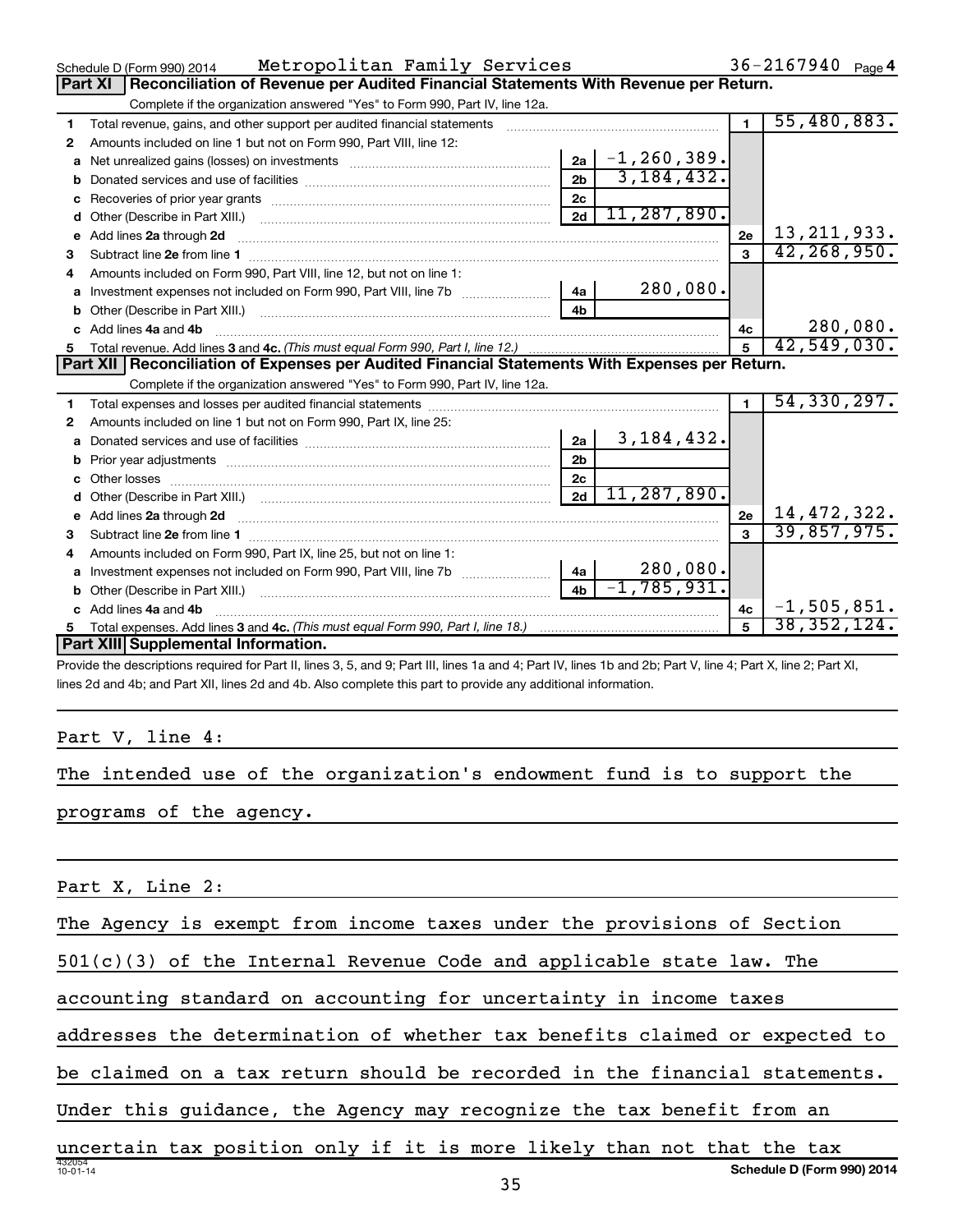| Schedule D (Form 990) 2014 |  |                                                       | Metropolit |
|----------------------------|--|-------------------------------------------------------|------------|
|                            |  | <b>Part XIII Supplemental Information (continued)</b> |            |

### Schedule D (Form 990) 2014 Metropolitan Family Services  $36-2167940$   $_{\rm Page}$

| position will be sustained on examination by the taxing authorities, based |
|----------------------------------------------------------------------------|
| on the technical merits of the position. Examples of tax positions include |
| the tax-exempt status of the Agency and various positions related to the   |
| potential sources of unrelated business taxable income (UBIT). The tax     |
| benefits recognized in the financial statements from such a position are   |
| measured based on the largest benefit that has a greater than 50 percent   |
| likelihood of being realized upon ultimate settlement. There were no       |
| unrecognized tax benefits identified or recorded as liabilities for the    |
| reporting periods presented in the financial statements. The Agency files  |
| Form 990 in the U.S. federal jurisdiction and the State of Illinois. The   |
| Agency is generally no longer subject to examination by the Internal       |
| Revenue Service for tax years before 2011. As of June 30, 2014 and 2013,   |
| and the years then ended, there are no material                            |
| un-recognized/de-recognized tax benefits or tax penalties or interest.     |

Part XI, Line 2d - Other Adjustments:

Affiliate Revenue - Metropolitan Family Services DuPage 11,287,890.

Part XII, Line 2d - Other Adjustments:

Affiliate Expense - Metropolitan Family Services DuPage 11,287,890.

| Part XII, Line 4b - Other Adjustments: |               |
|----------------------------------------|---------------|
| Change in Market Value Swaps           | $-274,040$ .  |
| Pension Adjustment                     | $-1,511,891.$ |
| Total to Schedule D, Part XII, Line 4b | $-1,785,931.$ |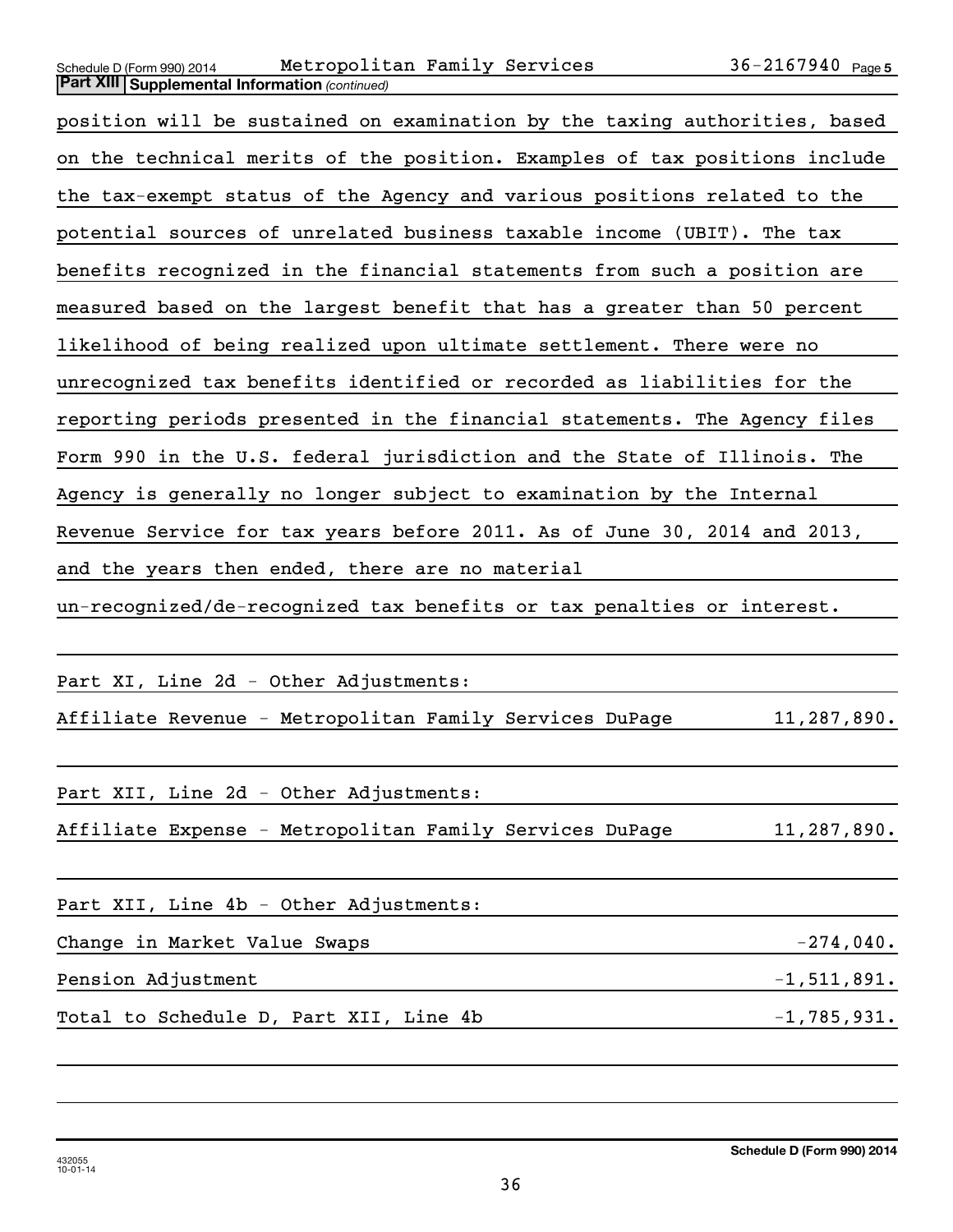| <b>SCHEDULE G</b><br><b>Supplemental Information Regarding Fundraising or Gaming Activities</b><br>(Form 990 or 990-EZ)<br>Complete if the organization answered "Yes" to Form 990, Part IV, lines 17, 18, or 19, or if the<br>organization entered more than \$15,000 on Form 990-EZ, line 6a.<br>Department of the Treasury<br>Attach to Form 990 or Form 990-EZ.<br>Internal Revenue Service<br>Information about Schedule G (Form 990 or 990-EZ) and its instructions is at www.irs.gov/form 990. |                                  |                                                                                                                                                                                                                                                                                                                                                                                                                                                                                                                                                    |     |                                                                            |                                                                            |  |                                                                            | OMB No. 1545-0047<br><b>Open to Public</b><br><b>Inspection</b> |  |  |
|-------------------------------------------------------------------------------------------------------------------------------------------------------------------------------------------------------------------------------------------------------------------------------------------------------------------------------------------------------------------------------------------------------------------------------------------------------------------------------------------------------|----------------------------------|----------------------------------------------------------------------------------------------------------------------------------------------------------------------------------------------------------------------------------------------------------------------------------------------------------------------------------------------------------------------------------------------------------------------------------------------------------------------------------------------------------------------------------------------------|-----|----------------------------------------------------------------------------|----------------------------------------------------------------------------|--|----------------------------------------------------------------------------|-----------------------------------------------------------------|--|--|
| Name of the organization                                                                                                                                                                                                                                                                                                                                                                                                                                                                              |                                  |                                                                                                                                                                                                                                                                                                                                                                                                                                                                                                                                                    |     |                                                                            |                                                                            |  |                                                                            | <b>Employer identification number</b>                           |  |  |
|                                                                                                                                                                                                                                                                                                                                                                                                                                                                                                       |                                  | Metropolitan Family Services                                                                                                                                                                                                                                                                                                                                                                                                                                                                                                                       |     |                                                                            |                                                                            |  | 36-2167940                                                                 |                                                                 |  |  |
| Fundraising Activities. Complete if the organization answered "Yes" to Form 990, Part IV, line 17. Form 990-EZ filers are not<br>Part I<br>required to complete this part.                                                                                                                                                                                                                                                                                                                            |                                  |                                                                                                                                                                                                                                                                                                                                                                                                                                                                                                                                                    |     |                                                                            |                                                                            |  |                                                                            |                                                                 |  |  |
| Mail solicitations<br>a<br>b<br>Phone solicitations<br>с<br>In-person solicitations<br>d<br>compensated at least \$5,000 by the organization.                                                                                                                                                                                                                                                                                                                                                         | Internet and email solicitations | 1 Indicate whether the organization raised funds through any of the following activities. Check all that apply.<br>е<br>f<br>Special fundraising events<br>g<br>2 a Did the organization have a written or oral agreement with any individual (including officers, directors, trustees or<br>key employees listed in Form 990, Part VII) or entity in connection with professional fundraising services?<br>b If "Yes," list the ten highest paid individuals or entities (fundraisers) pursuant to agreements under which the fundraiser is to be |     |                                                                            | Solicitation of non-government grants<br>Solicitation of government grants |  |                                                                            | Yes<br><b>No</b>                                                |  |  |
| (i) Name and address of individual<br>or entity (fundraiser)                                                                                                                                                                                                                                                                                                                                                                                                                                          |                                  | (ii) Activity                                                                                                                                                                                                                                                                                                                                                                                                                                                                                                                                      |     | (iii) Did<br>fundraiser<br>have custody<br>or control of<br>contributions? | (iv) Gross receipts<br>from activity                                       |  | (v) Amount paid<br>to (or retained by)<br>fundraiser<br>listed in col. (i) | (vi) Amount paid<br>to (or retained by)<br>organization         |  |  |
|                                                                                                                                                                                                                                                                                                                                                                                                                                                                                                       |                                  |                                                                                                                                                                                                                                                                                                                                                                                                                                                                                                                                                    | Yes | No.                                                                        |                                                                            |  |                                                                            |                                                                 |  |  |
|                                                                                                                                                                                                                                                                                                                                                                                                                                                                                                       |                                  |                                                                                                                                                                                                                                                                                                                                                                                                                                                                                                                                                    |     |                                                                            |                                                                            |  |                                                                            |                                                                 |  |  |
|                                                                                                                                                                                                                                                                                                                                                                                                                                                                                                       |                                  |                                                                                                                                                                                                                                                                                                                                                                                                                                                                                                                                                    |     |                                                                            |                                                                            |  |                                                                            |                                                                 |  |  |
|                                                                                                                                                                                                                                                                                                                                                                                                                                                                                                       |                                  |                                                                                                                                                                                                                                                                                                                                                                                                                                                                                                                                                    |     |                                                                            |                                                                            |  |                                                                            |                                                                 |  |  |
|                                                                                                                                                                                                                                                                                                                                                                                                                                                                                                       |                                  |                                                                                                                                                                                                                                                                                                                                                                                                                                                                                                                                                    |     |                                                                            |                                                                            |  |                                                                            |                                                                 |  |  |
|                                                                                                                                                                                                                                                                                                                                                                                                                                                                                                       |                                  |                                                                                                                                                                                                                                                                                                                                                                                                                                                                                                                                                    |     |                                                                            |                                                                            |  |                                                                            |                                                                 |  |  |
|                                                                                                                                                                                                                                                                                                                                                                                                                                                                                                       |                                  |                                                                                                                                                                                                                                                                                                                                                                                                                                                                                                                                                    |     |                                                                            |                                                                            |  |                                                                            |                                                                 |  |  |
|                                                                                                                                                                                                                                                                                                                                                                                                                                                                                                       |                                  |                                                                                                                                                                                                                                                                                                                                                                                                                                                                                                                                                    |     |                                                                            |                                                                            |  |                                                                            |                                                                 |  |  |
|                                                                                                                                                                                                                                                                                                                                                                                                                                                                                                       |                                  |                                                                                                                                                                                                                                                                                                                                                                                                                                                                                                                                                    |     |                                                                            |                                                                            |  |                                                                            |                                                                 |  |  |
|                                                                                                                                                                                                                                                                                                                                                                                                                                                                                                       |                                  |                                                                                                                                                                                                                                                                                                                                                                                                                                                                                                                                                    |     |                                                                            |                                                                            |  |                                                                            |                                                                 |  |  |
|                                                                                                                                                                                                                                                                                                                                                                                                                                                                                                       |                                  |                                                                                                                                                                                                                                                                                                                                                                                                                                                                                                                                                    |     |                                                                            |                                                                            |  |                                                                            |                                                                 |  |  |
|                                                                                                                                                                                                                                                                                                                                                                                                                                                                                                       |                                  |                                                                                                                                                                                                                                                                                                                                                                                                                                                                                                                                                    |     |                                                                            |                                                                            |  |                                                                            |                                                                 |  |  |
|                                                                                                                                                                                                                                                                                                                                                                                                                                                                                                       |                                  |                                                                                                                                                                                                                                                                                                                                                                                                                                                                                                                                                    |     |                                                                            |                                                                            |  |                                                                            |                                                                 |  |  |
|                                                                                                                                                                                                                                                                                                                                                                                                                                                                                                       |                                  |                                                                                                                                                                                                                                                                                                                                                                                                                                                                                                                                                    |     |                                                                            |                                                                            |  |                                                                            |                                                                 |  |  |
| Total                                                                                                                                                                                                                                                                                                                                                                                                                                                                                                 |                                  |                                                                                                                                                                                                                                                                                                                                                                                                                                                                                                                                                    |     |                                                                            |                                                                            |  |                                                                            |                                                                 |  |  |
| or licensing.                                                                                                                                                                                                                                                                                                                                                                                                                                                                                         |                                  | 3 List all states in which the organization is registered or licensed to solicit contributions or has been notified it is exempt from registration                                                                                                                                                                                                                                                                                                                                                                                                 |     |                                                                            |                                                                            |  |                                                                            |                                                                 |  |  |
|                                                                                                                                                                                                                                                                                                                                                                                                                                                                                                       |                                  |                                                                                                                                                                                                                                                                                                                                                                                                                                                                                                                                                    |     |                                                                            |                                                                            |  |                                                                            |                                                                 |  |  |
|                                                                                                                                                                                                                                                                                                                                                                                                                                                                                                       |                                  |                                                                                                                                                                                                                                                                                                                                                                                                                                                                                                                                                    |     |                                                                            |                                                                            |  |                                                                            |                                                                 |  |  |
|                                                                                                                                                                                                                                                                                                                                                                                                                                                                                                       |                                  |                                                                                                                                                                                                                                                                                                                                                                                                                                                                                                                                                    |     |                                                                            |                                                                            |  |                                                                            |                                                                 |  |  |
|                                                                                                                                                                                                                                                                                                                                                                                                                                                                                                       |                                  |                                                                                                                                                                                                                                                                                                                                                                                                                                                                                                                                                    |     |                                                                            |                                                                            |  |                                                                            |                                                                 |  |  |

**For Paperwork Reduction Act Notice, see the Instructions for Form 990 or 990-EZ. Schedule G (Form 990 or 990-EZ) 2014** LHA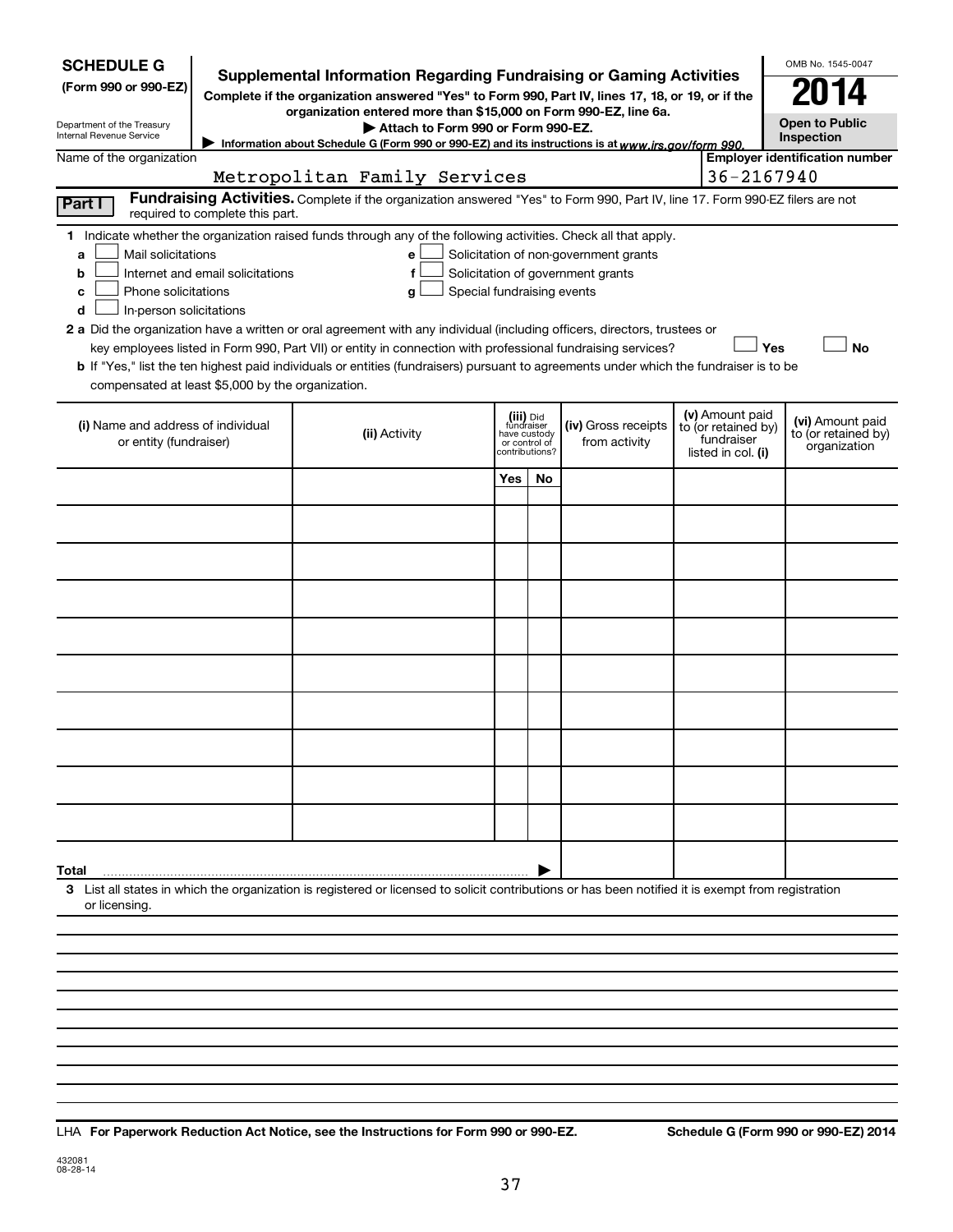### Schedule G (Form 990 or 990-EZ) 2014  ${\tt Metropolitan}$   ${\tt Family}$   ${\tt Services}$   $36-2167940$   ${\tt Page}$

Part II | Fundraising Events. Complete if the organization answered "Yes" to Form 990, Part IV, line 18, or reported more than \$15,000 of fundraising event contributions and gross income on Form 990-EZ, lines 1 and 6b. List events with gross receipts greater than \$5,000.

|                        |              | of fundraising event contributions and gross income on Form 990-EZ, lines T and 6D. List events with gross receipts greater than \$5,000.                                                                                                 |                |                         |                  |                            |
|------------------------|--------------|-------------------------------------------------------------------------------------------------------------------------------------------------------------------------------------------------------------------------------------------|----------------|-------------------------|------------------|----------------------------|
|                        |              |                                                                                                                                                                                                                                           | $(a)$ Event #1 | $(b)$ Event #2          | (c) Other events | (d) Total events           |
|                        |              |                                                                                                                                                                                                                                           | Holiday        |                         |                  | (add col. (a) through      |
|                        |              |                                                                                                                                                                                                                                           | Celebration    | Metropolis              | 5                | col. (c)                   |
|                        |              |                                                                                                                                                                                                                                           | (event type)   | (event type)            | (total number)   |                            |
| Revenue                |              |                                                                                                                                                                                                                                           | 1,435,929.     | 85,646.                 | 300,892.         | 1,822,467.                 |
|                        |              |                                                                                                                                                                                                                                           |                |                         |                  |                            |
|                        |              |                                                                                                                                                                                                                                           | 1,165,556.     | 51,570.                 | 255,743.         | 1,472,869.                 |
|                        |              |                                                                                                                                                                                                                                           |                |                         |                  |                            |
|                        | 3            | Gross income (line 1 minus line 2)                                                                                                                                                                                                        | 270,373.       | 34,076.                 | 45,149.          | 349,598.                   |
|                        |              |                                                                                                                                                                                                                                           |                |                         |                  |                            |
|                        |              |                                                                                                                                                                                                                                           |                |                         |                  |                            |
|                        | 5            |                                                                                                                                                                                                                                           |                |                         |                  |                            |
|                        |              |                                                                                                                                                                                                                                           |                |                         |                  |                            |
| Direct Expenses        |              |                                                                                                                                                                                                                                           |                |                         |                  |                            |
|                        |              |                                                                                                                                                                                                                                           |                |                         |                  |                            |
|                        | $\mathbf{7}$ | Food and beverages                                                                                                                                                                                                                        |                |                         |                  |                            |
|                        | 8            |                                                                                                                                                                                                                                           |                |                         |                  |                            |
|                        |              |                                                                                                                                                                                                                                           | 270, 373.      | 34,076.                 | 45, 149.         | 349,598.                   |
|                        |              | 10 Direct expense summary. Add lines 4 through 9 in column (d)                                                                                                                                                                            |                |                         |                  | 349,598.                   |
|                        |              | 11 Net income summary. Subtract line 10 from line 3, column (d)                                                                                                                                                                           |                |                         |                  | $0$ .                      |
| <b>Part III</b>        |              | Gaming. Complete if the organization answered "Yes" to Form 990, Part IV, line 19, or reported more than                                                                                                                                  |                |                         |                  |                            |
|                        |              | \$15,000 on Form 990-EZ, line 6a.                                                                                                                                                                                                         |                | (b) Pull tabs/instant   |                  | (d) Total gaming (add      |
|                        |              |                                                                                                                                                                                                                                           | (a) Bingo      | bingo/progressive bingo | (c) Other gaming | col. (a) through col. (c)) |
| Revenue                |              |                                                                                                                                                                                                                                           |                |                         |                  |                            |
|                        | 1.           |                                                                                                                                                                                                                                           |                |                         |                  |                            |
|                        |              |                                                                                                                                                                                                                                           |                |                         |                  |                            |
|                        |              |                                                                                                                                                                                                                                           |                |                         |                  |                            |
| <b>Direct Expenses</b> |              |                                                                                                                                                                                                                                           |                |                         |                  |                            |
|                        | 3            |                                                                                                                                                                                                                                           |                |                         |                  |                            |
|                        | 4            |                                                                                                                                                                                                                                           |                |                         |                  |                            |
|                        |              |                                                                                                                                                                                                                                           |                |                         |                  |                            |
|                        |              |                                                                                                                                                                                                                                           |                |                         |                  |                            |
|                        |              |                                                                                                                                                                                                                                           | Yes<br>%       | Yes<br>%                | Yes<br>%         |                            |
|                        |              | 6 Volunteer labor                                                                                                                                                                                                                         | No             | No                      | No               |                            |
|                        | 7            | Direct expense summary. Add lines 2 through 5 in column (d)                                                                                                                                                                               |                |                         |                  |                            |
|                        |              |                                                                                                                                                                                                                                           |                |                         |                  |                            |
|                        | 8            |                                                                                                                                                                                                                                           |                |                         |                  |                            |
|                        |              |                                                                                                                                                                                                                                           |                |                         |                  |                            |
|                        |              | 9 Enter the state(s) in which the organization conducts gaming activities:                                                                                                                                                                |                |                         |                  |                            |
|                        |              | <b>b</b> If "No," explain: <b>contract and the set of the set of the set of the set of the set of the set of the set of the set of the set of the set of the set of the set of the set of the set of the set of the set of the set of</b> |                |                         |                  | Yes<br>No                  |
|                        |              |                                                                                                                                                                                                                                           |                |                         |                  |                            |
|                        |              |                                                                                                                                                                                                                                           |                |                         |                  |                            |
|                        |              |                                                                                                                                                                                                                                           |                |                         |                  | Yes<br>No                  |
|                        |              | <b>b</b> If "Yes," explain: <u>All and the set of the set of the set of the set of the set of the set of the set of the set of the set of the set of the set of the set of the set of the set of the set of the set of the set of the</u> |                |                         |                  |                            |
|                        |              |                                                                                                                                                                                                                                           |                |                         |                  |                            |
|                        |              |                                                                                                                                                                                                                                           |                |                         |                  |                            |

432082 08-28-14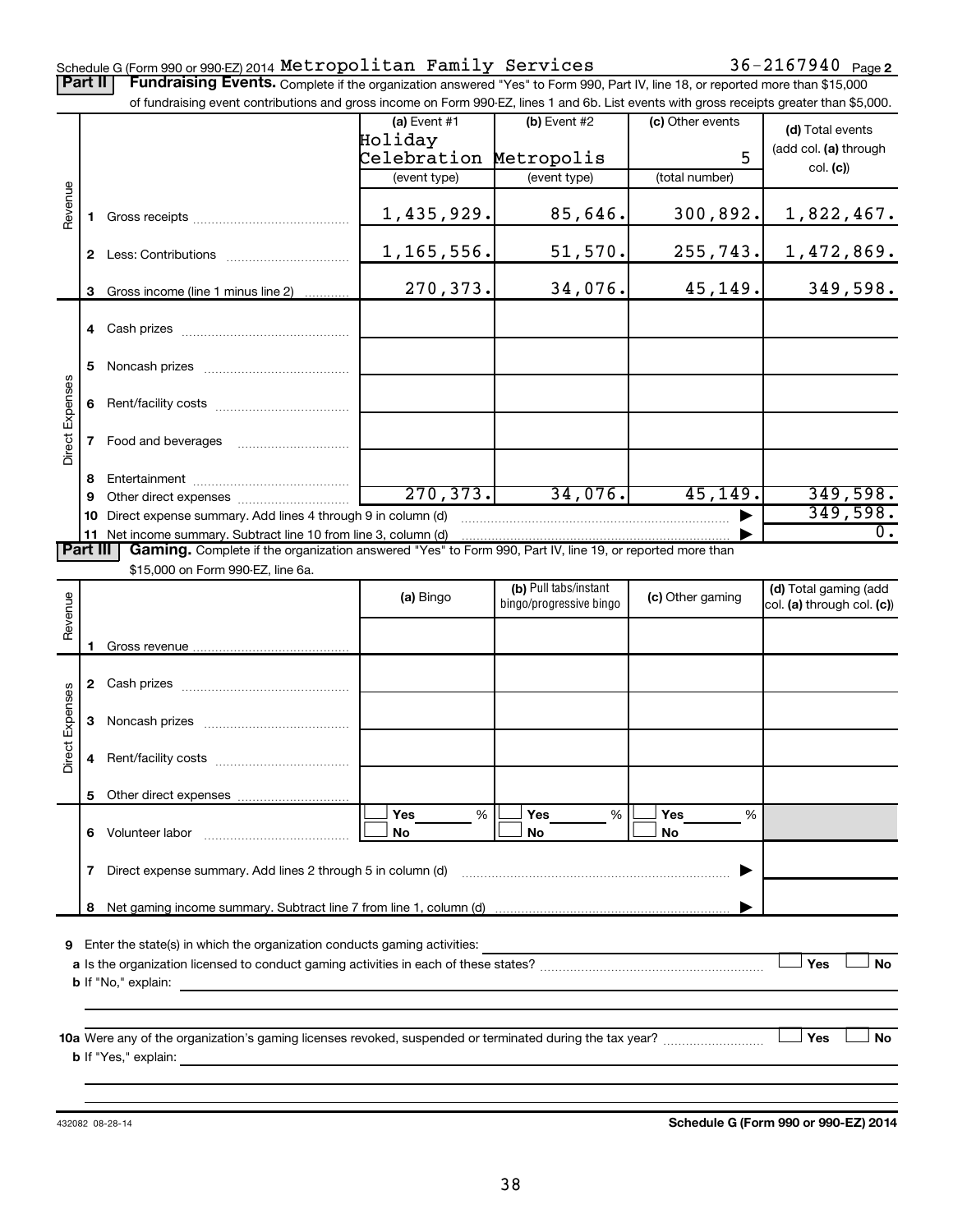|    | $36 - 2167940$<br>Schedule G (Form 990 or 990 EZ) 2014 Metropolitan Family Services                                                                                                                                                                                |                 |     | Page 3               |
|----|--------------------------------------------------------------------------------------------------------------------------------------------------------------------------------------------------------------------------------------------------------------------|-----------------|-----|----------------------|
|    |                                                                                                                                                                                                                                                                    |                 | Yes | No                   |
|    | 12 Is the organization a grantor, beneficiary or trustee of a trust or a member of a partnership or other entity formed                                                                                                                                            |                 |     |                      |
|    |                                                                                                                                                                                                                                                                    |                 | Yes | <b>No</b>            |
|    | 13 Indicate the percentage of gaming activity conducted in:                                                                                                                                                                                                        |                 |     |                      |
|    |                                                                                                                                                                                                                                                                    | 13а             |     | %                    |
|    | <b>b</b> An outside facility <i>www.communicality communicality communicality communicality communicality communicality communically communically communically communically communically communically communically communically commu</i>                          | 13 <sub>b</sub> |     | %                    |
|    | 14 Enter the name and address of the person who prepares the organization's gaming/special events books and records:                                                                                                                                               |                 |     |                      |
|    | Name $\blacktriangleright$<br><u>and the control of the control of the control of the control of the control of the control of the control of</u>                                                                                                                  |                 |     |                      |
|    |                                                                                                                                                                                                                                                                    |                 |     |                      |
|    | 15a Does the organization have a contract with a third party from whom the organization receives gaming revenue?                                                                                                                                                   |                 | Yes | <b>No</b>            |
|    |                                                                                                                                                                                                                                                                    |                 |     |                      |
|    | of gaming revenue retained by the third party $\triangleright$ \$ __________________.                                                                                                                                                                              |                 |     |                      |
|    | c If "Yes," enter name and address of the third party:                                                                                                                                                                                                             |                 |     |                      |
|    |                                                                                                                                                                                                                                                                    |                 |     |                      |
|    | Name $\blacktriangleright$<br><u>and the state of the state of the state of the state of the state of the state of the state of the state of the state of the state of the state of the state of the state of the state of the state of the state of the state</u> |                 |     |                      |
|    | Address ><br><u>and the control of the control of the control of the control of the control of the control of the control of</u>                                                                                                                                   |                 |     |                      |
| 16 | Gaming manager information:                                                                                                                                                                                                                                        |                 |     |                      |
|    | <u> 1989 - Johann Barbara, martin amerikan basal dan berasal dan berasal dalam basal dan berasal dan berasal dan</u><br>Name $\blacktriangleright$                                                                                                                 |                 |     |                      |
|    |                                                                                                                                                                                                                                                                    |                 |     |                      |
|    | Gaming manager compensation > \$                                                                                                                                                                                                                                   |                 |     |                      |
|    |                                                                                                                                                                                                                                                                    |                 |     |                      |
|    |                                                                                                                                                                                                                                                                    |                 |     |                      |
|    | Director/officer<br>Employee<br>Independent contractor                                                                                                                                                                                                             |                 |     |                      |
|    | <b>17</b> Mandatory distributions:                                                                                                                                                                                                                                 |                 |     |                      |
|    | a Is the organization required under state law to make charitable distributions from the gaming proceeds to                                                                                                                                                        |                 |     |                      |
|    | retain the state gaming license?                                                                                                                                                                                                                                   |                 |     | $\Box$ Yes $\Box$ No |
|    | <b>b</b> Enter the amount of distributions required under state law to be distributed to other exempt organizations or spent in the                                                                                                                                |                 |     |                      |
|    | organization's own exempt activities during the tax year $\triangleright$ \$                                                                                                                                                                                       |                 |     |                      |
|    | <b>Part IV</b><br>Supplemental Information. Provide the explanations required by Part I, line 2b, columns (iii) and (v), and Part III, lines 9, 9b, 10b, 15b,<br>15c, 16, and 17b, as applicable. Also provide any additional information (see instructions).      |                 |     |                      |
|    |                                                                                                                                                                                                                                                                    |                 |     |                      |
|    |                                                                                                                                                                                                                                                                    |                 |     |                      |
|    |                                                                                                                                                                                                                                                                    |                 |     |                      |
|    |                                                                                                                                                                                                                                                                    |                 |     |                      |
|    |                                                                                                                                                                                                                                                                    |                 |     |                      |
|    |                                                                                                                                                                                                                                                                    |                 |     |                      |
|    |                                                                                                                                                                                                                                                                    |                 |     |                      |
|    |                                                                                                                                                                                                                                                                    |                 |     |                      |
|    |                                                                                                                                                                                                                                                                    |                 |     |                      |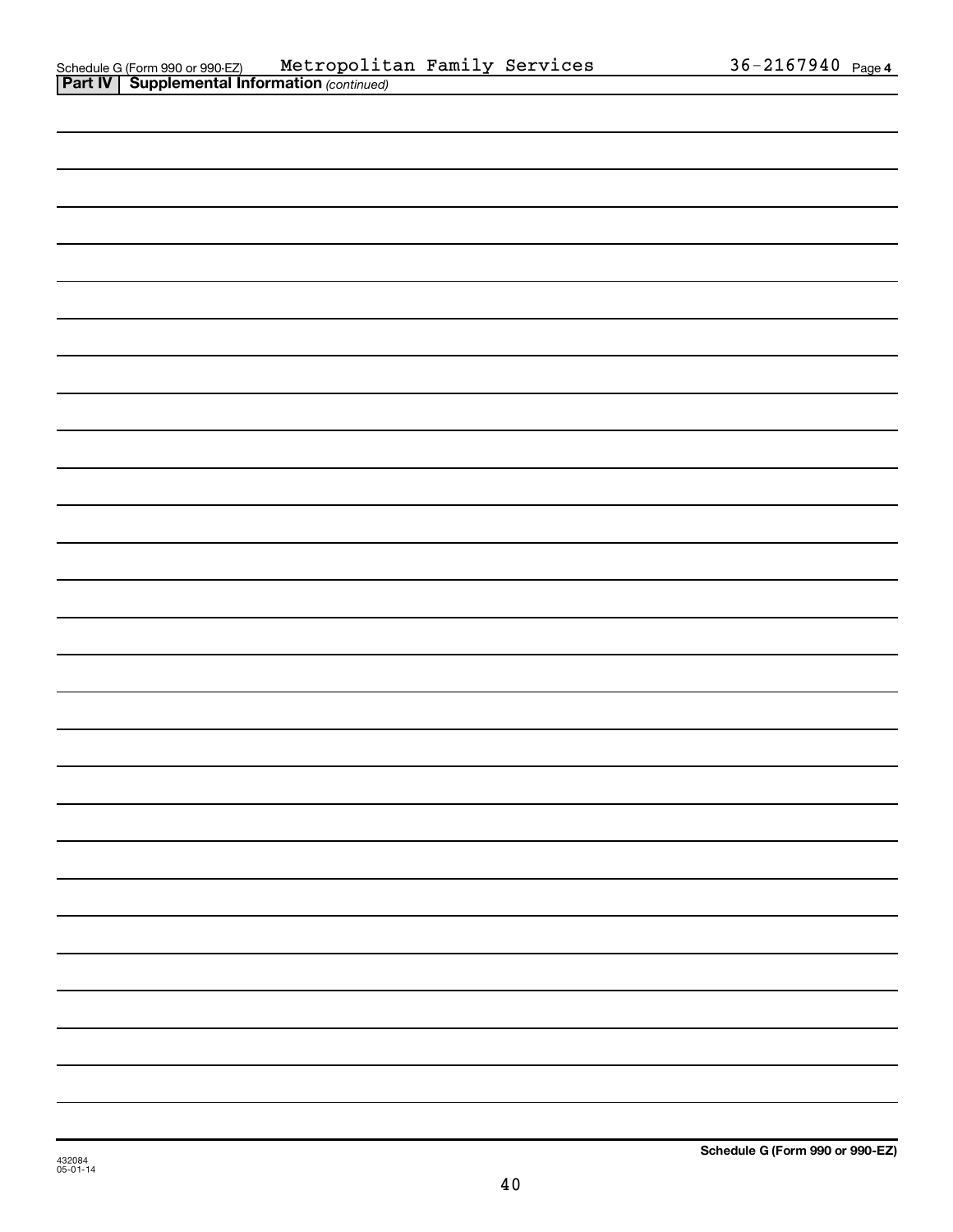| <b>SCHEDULE I</b><br>(Form 990)                        |                                                                                                                                                                                                                                                                                           |           | <b>Grants and Other Assistance to Organizations,</b>                                                                                  |                             |                                         |                                                                |                                           | OMB No. 1545-0047                                       |
|--------------------------------------------------------|-------------------------------------------------------------------------------------------------------------------------------------------------------------------------------------------------------------------------------------------------------------------------------------------|-----------|---------------------------------------------------------------------------------------------------------------------------------------|-----------------------------|-----------------------------------------|----------------------------------------------------------------|-------------------------------------------|---------------------------------------------------------|
|                                                        |                                                                                                                                                                                                                                                                                           |           | Governments, and Individuals in the United States<br>Complete if the organization answered "Yes" to Form 990, Part IV, line 21 or 22. |                             |                                         |                                                                |                                           | 20                                                      |
| Department of the Treasury<br>Internal Revenue Service |                                                                                                                                                                                                                                                                                           |           | Information about Schedule I (Form 990) and its instructions is at www.irs.gov/form990.                                               | Attach to Form 990.         |                                         |                                                                |                                           | <b>Open to Public</b><br>Inspection                     |
| Name of the organization                               |                                                                                                                                                                                                                                                                                           |           | Metropolitan Family Services                                                                                                          |                             |                                         |                                                                |                                           | <b>Employer identification number</b><br>$36 - 2167940$ |
| Part I                                                 | <b>General Information on Grants and Assistance</b>                                                                                                                                                                                                                                       |           |                                                                                                                                       |                             |                                         |                                                                |                                           |                                                         |
| $\mathbf 1$<br>$\mathbf{2}$                            | Does the organization maintain records to substantiate the amount of the grants or assistance, the grantees' eligibility for the grants or assistance, and the selection<br>Describe in Part IV the organization's procedures for monitoring the use of grant funds in the United States. |           |                                                                                                                                       |                             |                                         |                                                                |                                           | $\boxed{\text{X}}$ Yes<br>  No                          |
| Part II                                                | Grants and Other Assistance to Domestic Organizations and Domestic Governments. Complete if the organization answered "Yes" to Form 990, Part IV, line 21, for any                                                                                                                        |           |                                                                                                                                       |                             |                                         |                                                                |                                           |                                                         |
|                                                        | recipient that received more than \$5,000. Part II can be duplicated if additional space is needed.<br>1 (a) Name and address of organization<br>or government                                                                                                                            | $(b)$ EIN | (c) IRC section<br>if applicable                                                                                                      | (d) Amount of<br>cash grant | (e) Amount of<br>non-cash<br>assistance | (f) Method of<br>valuation (book,<br>FMV, appraisal,<br>other) | (g) Description of<br>non-cash assistance | (h) Purpose of grant<br>or assistance                   |
|                                                        |                                                                                                                                                                                                                                                                                           |           |                                                                                                                                       |                             |                                         |                                                                |                                           |                                                         |
|                                                        |                                                                                                                                                                                                                                                                                           |           |                                                                                                                                       |                             |                                         |                                                                |                                           |                                                         |
|                                                        |                                                                                                                                                                                                                                                                                           |           |                                                                                                                                       |                             |                                         |                                                                |                                           |                                                         |
|                                                        |                                                                                                                                                                                                                                                                                           |           |                                                                                                                                       |                             |                                         |                                                                |                                           |                                                         |
|                                                        |                                                                                                                                                                                                                                                                                           |           |                                                                                                                                       |                             |                                         |                                                                |                                           |                                                         |
|                                                        |                                                                                                                                                                                                                                                                                           |           |                                                                                                                                       |                             |                                         |                                                                |                                           |                                                         |
| $\mathbf{2}$<br>3                                      |                                                                                                                                                                                                                                                                                           |           |                                                                                                                                       |                             |                                         |                                                                |                                           | ▶                                                       |

**For Paperwork Reduction Act Notice, see the Instructions for Form 990. Schedule I (Form 990) (2014)** LHA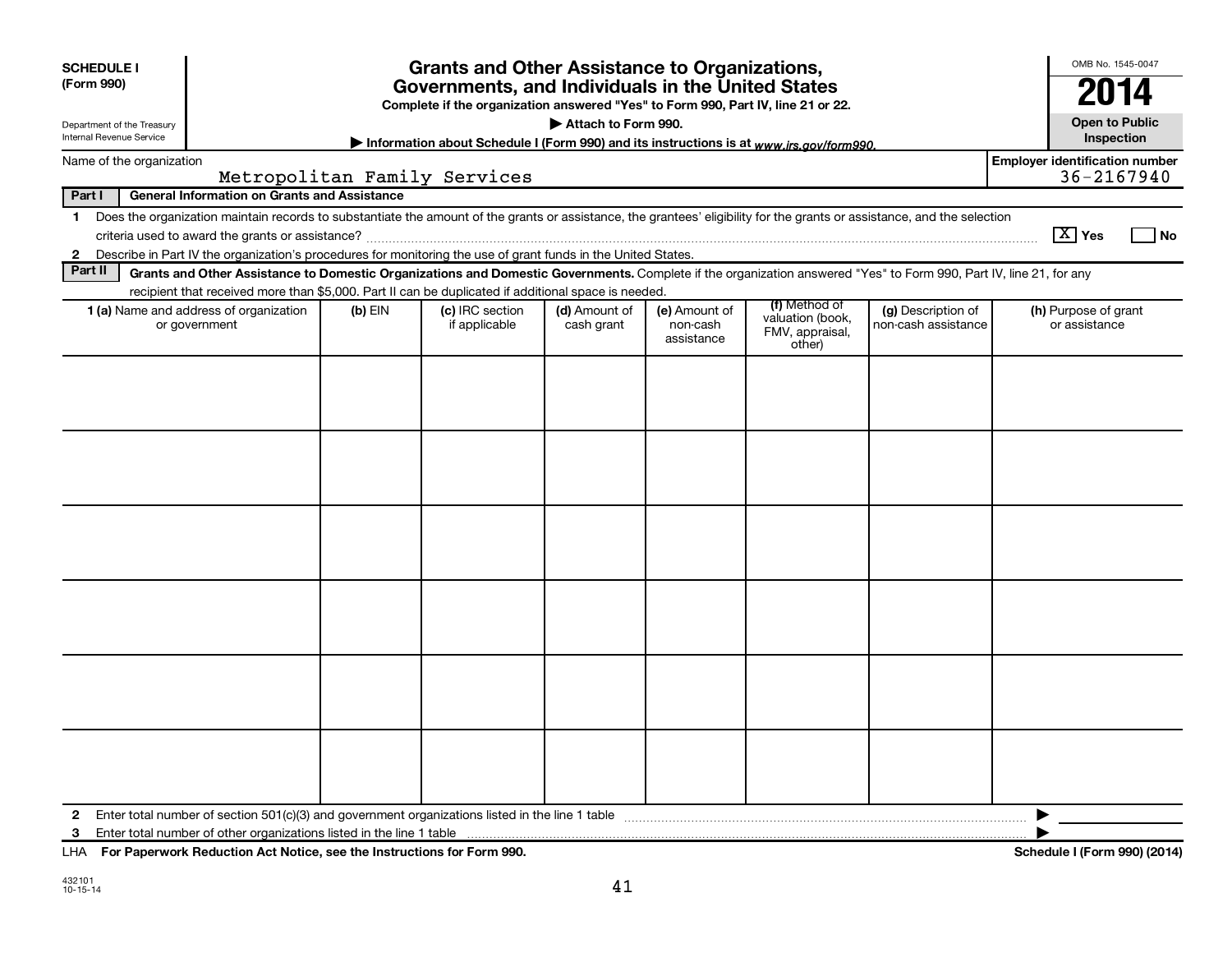**2**

Part III | Grants and Other Assistance to Domestic Individuals. Complete if the organization answered "Yes" to Form 990, Part IV, line 22. Part III can be duplicated if additional space is needed.

| (a) Type of grant or assistance                                                                                                                      | (b) Number of<br>recipients | (c) Amount of<br>cash grant | (d) Amount of non-<br>cash assistance | (e) Method of valuation<br>(book, FMV, appraisal, other) | (f) Description of non-cash assistance |  |  |  |
|------------------------------------------------------------------------------------------------------------------------------------------------------|-----------------------------|-----------------------------|---------------------------------------|----------------------------------------------------------|----------------------------------------|--|--|--|
|                                                                                                                                                      |                             |                             |                                       |                                                          |                                        |  |  |  |
| After School Activity                                                                                                                                | 103                         | 12,357.                     | $\mathbf{0}$ .                        |                                                          |                                        |  |  |  |
|                                                                                                                                                      |                             |                             |                                       |                                                          |                                        |  |  |  |
| Clothing                                                                                                                                             | 21                          | 33,939.                     | $\mathbf 0$ .                         |                                                          |                                        |  |  |  |
|                                                                                                                                                      |                             |                             |                                       |                                                          |                                        |  |  |  |
| Food                                                                                                                                                 | 558                         | 31,496.                     | $\mathbf{0}$                          |                                                          |                                        |  |  |  |
|                                                                                                                                                      |                             |                             |                                       |                                                          |                                        |  |  |  |
| Furniture/Household Cost/Phone                                                                                                                       | 15                          | 5,421.                      | $\mathbf 0$ .                         |                                                          |                                        |  |  |  |
|                                                                                                                                                      |                             |                             |                                       |                                                          |                                        |  |  |  |
| Gas                                                                                                                                                  | 87                          | 19,318.                     | <sup>0</sup>                          |                                                          |                                        |  |  |  |
| Part IV<br>Supplemental Information. Provide the information required in Part I, line 2, Part III, column (b), and any other additional information. |                             |                             |                                       |                                                          |                                        |  |  |  |
| Part I, Line 2:                                                                                                                                      |                             |                             |                                       |                                                          |                                        |  |  |  |
| Grant funds are distributed to needy clients as part of ongoing services.                                                                            |                             |                             |                                       |                                                          |                                        |  |  |  |
| Metropolitan Family Services provides financial assistance to active                                                                                 |                             |                             |                                       |                                                          |                                        |  |  |  |
| clients if it appears that a temporary limited infusion of funds will                                                                                |                             |                             |                                       |                                                          |                                        |  |  |  |
| clearly help to maintain, establish or re-establish family stability.                                                                                |                             |                             |                                       |                                                          |                                        |  |  |  |
| Categories of assistance for which grants may pay include: food, shelter,                                                                            |                             |                             |                                       |                                                          |                                        |  |  |  |
| utility, household expenses, transportation, clothing, and medical needs.                                                                            |                             |                             |                                       |                                                          |                                        |  |  |  |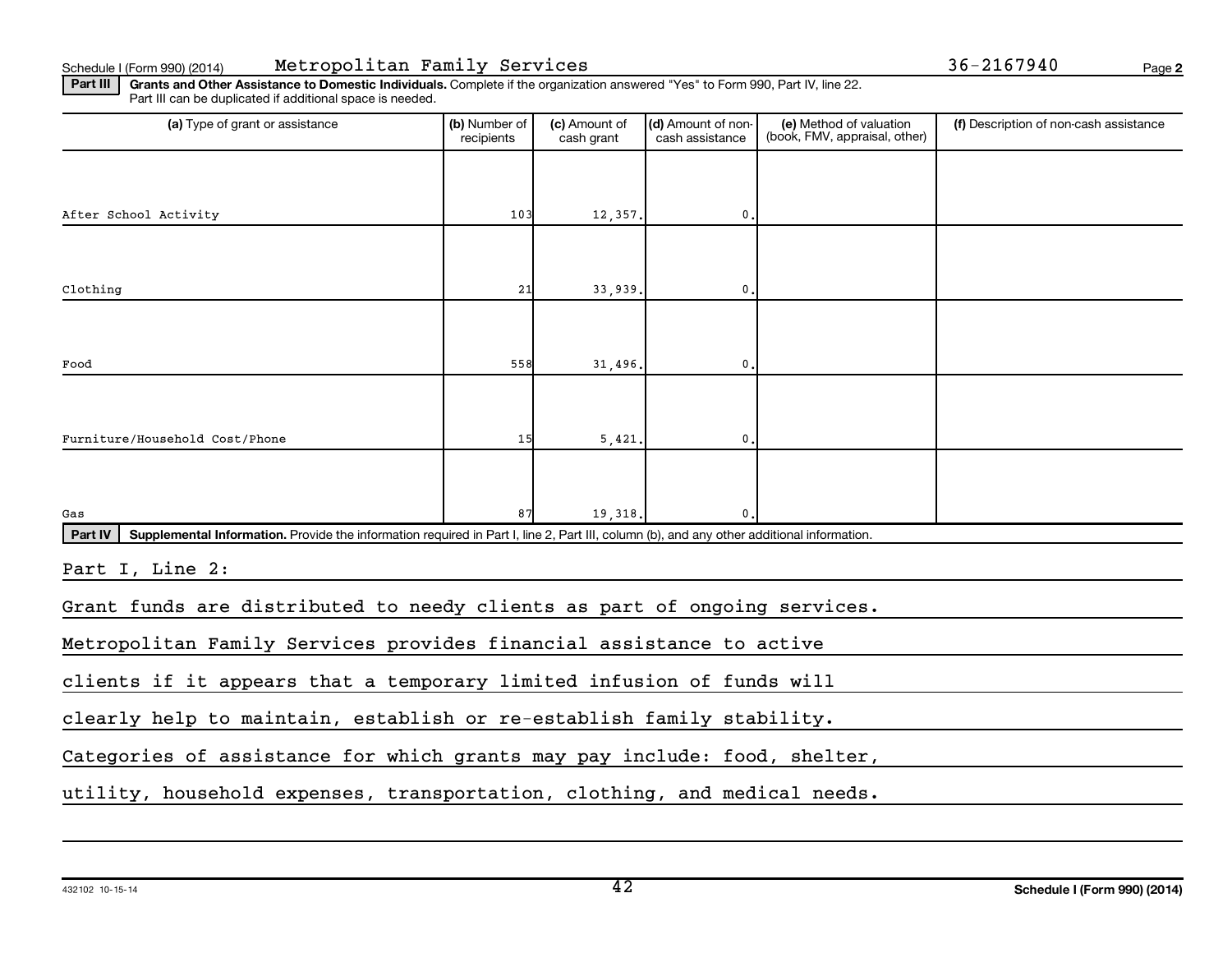| Metropolitan Family Services<br>Schedule I (Form 990)                                                                       | $36 - 2167940$              |                             |                                       |                                                             |                                        |  |
|-----------------------------------------------------------------------------------------------------------------------------|-----------------------------|-----------------------------|---------------------------------------|-------------------------------------------------------------|----------------------------------------|--|
| Part III Continuation of Grants and Other Assistance to Individuals in the United States (Schedule I (Form 990), Part III.) |                             | Page 2                      |                                       |                                                             |                                        |  |
| (a) Type of grant or assistance                                                                                             | (b) Number of<br>recipients | (c) Amount of<br>cash grant | (d) Amount of non-<br>cash assistance | (e) Method of<br>valuation (book, FMV,<br>appraisal, other) | (f) Description of non-cash assistance |  |
|                                                                                                                             |                             |                             |                                       |                                                             |                                        |  |
| Medical                                                                                                                     | 1,917.                      | 67,555.                     | $\mathbf{0}$                          |                                                             |                                        |  |
|                                                                                                                             |                             |                             |                                       |                                                             |                                        |  |
| Rent                                                                                                                        | 112.                        | 69,018.                     | $\mathbf 0$ .                         |                                                             |                                        |  |
|                                                                                                                             |                             |                             |                                       |                                                             |                                        |  |
|                                                                                                                             |                             |                             |                                       |                                                             |                                        |  |
|                                                                                                                             |                             |                             |                                       |                                                             |                                        |  |
|                                                                                                                             |                             |                             |                                       |                                                             |                                        |  |
|                                                                                                                             |                             |                             |                                       |                                                             |                                        |  |
|                                                                                                                             |                             |                             |                                       |                                                             |                                        |  |
|                                                                                                                             |                             |                             |                                       |                                                             |                                        |  |
|                                                                                                                             |                             |                             |                                       |                                                             |                                        |  |
|                                                                                                                             |                             |                             |                                       |                                                             |                                        |  |
|                                                                                                                             |                             |                             |                                       |                                                             |                                        |  |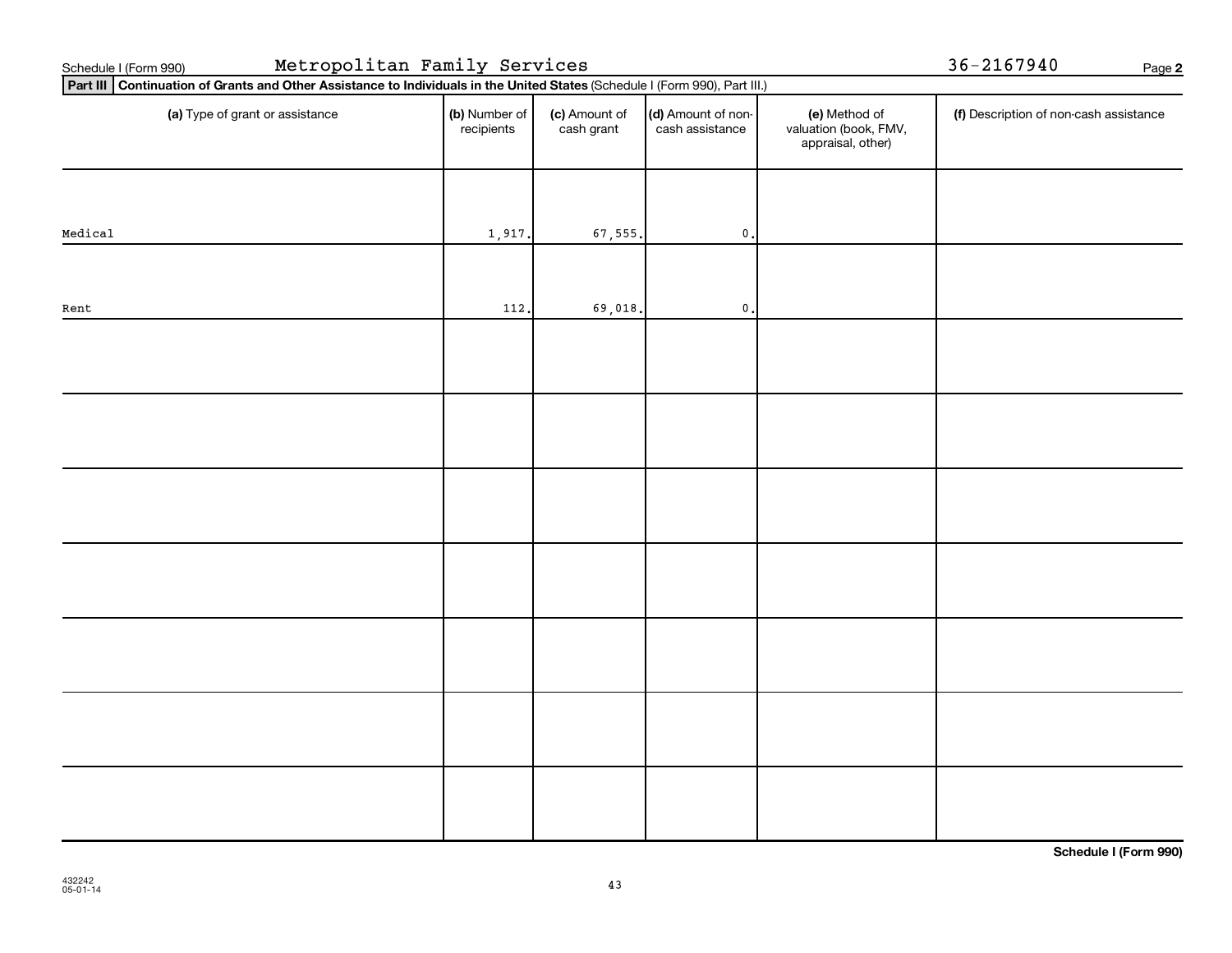| <b>SCHEDULE J</b>        | <b>Compensation Information</b>                                                                                                 |  | OMB No. 1545-0047                     |     |                         |  |  |  |
|--------------------------|---------------------------------------------------------------------------------------------------------------------------------|--|---------------------------------------|-----|-------------------------|--|--|--|
| (Form 990)               | For certain Officers, Directors, Trustees, Key Employees, and Highest                                                           |  |                                       |     |                         |  |  |  |
|                          | <b>Compensated Employees</b>                                                                                                    |  | 2014                                  |     |                         |  |  |  |
|                          | Complete if the organization answered "Yes" on Form 990, Part IV, line 23.<br>Attach to Form 990.<br>Department of the Treasury |  |                                       |     |                         |  |  |  |
|                          | Information about Schedule J (Form 990) and its instructions is at www.irs.gov/form990.<br>Internal Revenue Service             |  |                                       |     |                         |  |  |  |
| Name of the organization |                                                                                                                                 |  | <b>Employer identification number</b> |     |                         |  |  |  |
|                          | Metropolitan Family Services                                                                                                    |  | 36-2167940                            |     |                         |  |  |  |
| Part I                   | <b>Questions Regarding Compensation</b>                                                                                         |  |                                       |     |                         |  |  |  |
|                          |                                                                                                                                 |  |                                       | Yes | No                      |  |  |  |
| 1a                       | Check the appropriate box(es) if the organization provided any of the following to or for a person listed in Form 990,          |  |                                       |     |                         |  |  |  |
|                          | Part VII, Section A, line 1a. Complete Part III to provide any relevant information regarding these items.                      |  |                                       |     |                         |  |  |  |
|                          | First-class or charter travel<br>Housing allowance or residence for personal use                                                |  |                                       |     |                         |  |  |  |
|                          | Travel for companions<br>Payments for business use of personal residence                                                        |  |                                       |     |                         |  |  |  |
|                          | Health or social club dues or initiation fees<br>Tax indemnification and gross-up payments                                      |  |                                       |     |                         |  |  |  |
|                          | Discretionary spending account<br>Personal services (e.g., maid, chauffeur, chef)                                               |  |                                       |     |                         |  |  |  |
|                          |                                                                                                                                 |  |                                       |     |                         |  |  |  |
|                          | <b>b</b> If any of the boxes on line 1a are checked, did the organization follow a written policy regarding payment or          |  |                                       |     |                         |  |  |  |
|                          |                                                                                                                                 |  | 1b                                    |     |                         |  |  |  |
| 2                        | Did the organization require substantiation prior to reimbursing or allowing expenses incurred by all directors,                |  |                                       |     |                         |  |  |  |
|                          | trustees, and officers, including the CEO/Executive Director, regarding the items checked in line 1a?                           |  | $\mathbf{2}$                          | х   |                         |  |  |  |
|                          |                                                                                                                                 |  |                                       |     |                         |  |  |  |
| з                        | Indicate which, if any, of the following the filing organization used to establish the compensation of the organization's       |  |                                       |     |                         |  |  |  |
|                          | CEO/Executive Director. Check all that apply. Do not check any boxes for methods used by a related organization to              |  |                                       |     |                         |  |  |  |
|                          | establish compensation of the CEO/Executive Director, but explain in Part III.                                                  |  |                                       |     |                         |  |  |  |
|                          | $ \mathbf{X} $ Compensation committee<br>Written employment contract                                                            |  |                                       |     |                         |  |  |  |
|                          | $ \mathbf{X} $ Compensation survey or study<br>Independent compensation consultant                                              |  |                                       |     |                         |  |  |  |
|                          | $\lfloor \underline{X} \rfloor$ Approval by the board or compensation committee<br>Form 990 of other organizations              |  |                                       |     |                         |  |  |  |
|                          |                                                                                                                                 |  |                                       |     |                         |  |  |  |
| 4                        | During the year, did any person listed in Form 990, Part VII, Section A, line 1a, with respect to the filing                    |  |                                       |     |                         |  |  |  |
|                          | organization or a related organization:                                                                                         |  |                                       |     |                         |  |  |  |
| а                        | Receive a severance payment or change-of-control payment?                                                                       |  | 4a                                    |     | х                       |  |  |  |
| b                        |                                                                                                                                 |  | 4b                                    |     | $\overline{\textbf{x}}$ |  |  |  |
| c                        |                                                                                                                                 |  | 4c                                    |     | $\overline{\textbf{x}}$ |  |  |  |
|                          | If "Yes" to any of lines 4a-c, list the persons and provide the applicable amounts for each item in Part III.                   |  |                                       |     |                         |  |  |  |
|                          |                                                                                                                                 |  |                                       |     |                         |  |  |  |
|                          | Only section 501(c)(3), 501(c)(4), and 501(c)(29) organizations must complete lines 5-9.                                        |  |                                       |     |                         |  |  |  |
|                          | For persons listed in Form 990, Part VII, Section A, line 1a, did the organization pay or accrue any compensation               |  |                                       |     |                         |  |  |  |
|                          | contingent on the revenues of:                                                                                                  |  |                                       |     |                         |  |  |  |
|                          |                                                                                                                                 |  | 5а                                    |     | х                       |  |  |  |
|                          |                                                                                                                                 |  | 5b                                    |     | х                       |  |  |  |
|                          | If "Yes" to line 5a or 5b, describe in Part III.                                                                                |  |                                       |     |                         |  |  |  |
|                          | 6 For persons listed in Form 990, Part VII, Section A, line 1a, did the organization pay or accrue any compensation             |  |                                       |     |                         |  |  |  |
|                          | contingent on the net earnings of:                                                                                              |  |                                       |     |                         |  |  |  |
|                          |                                                                                                                                 |  | 6a                                    |     | х                       |  |  |  |
|                          |                                                                                                                                 |  | 6b                                    |     | х                       |  |  |  |
|                          | If "Yes" to line 6a or 6b, describe in Part III.                                                                                |  |                                       |     |                         |  |  |  |
|                          | 7 For persons listed in Form 990, Part VII, Section A, line 1a, did the organization provide any non-fixed payments             |  |                                       |     |                         |  |  |  |
|                          |                                                                                                                                 |  | 7                                     |     | х                       |  |  |  |
| 8.                       | Were any amounts reported in Form 990, Part VII, paid or accrued pursuant to a contract that was subject to the                 |  |                                       |     |                         |  |  |  |
|                          |                                                                                                                                 |  | 8                                     |     | х                       |  |  |  |
| 9                        | If "Yes" to line 8, did the organization also follow the rebuttable presumption procedure described in                          |  |                                       |     |                         |  |  |  |
|                          |                                                                                                                                 |  | 9                                     |     |                         |  |  |  |
|                          | LHA For Paperwork Reduction Act Notice, see the Instructions for Form 990.                                                      |  | Schedule J (Form 990) 2014            |     |                         |  |  |  |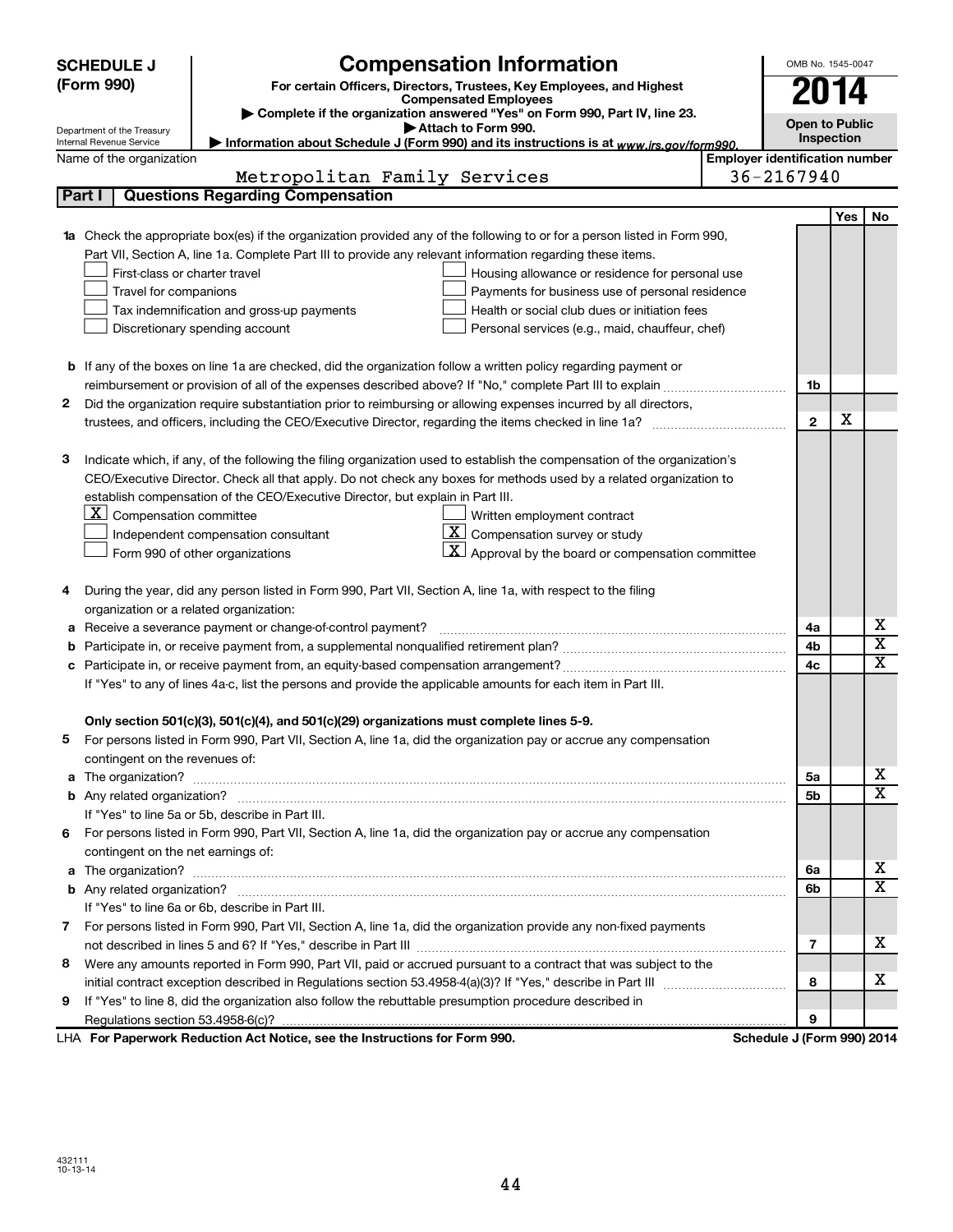### Part II | Officers, Directors, Trustees, Key Employees, and Highest Compensated Employees. Use duplicate copies if additional space is needed.

For each individual whose compensation must be reported in Schedule J, report compensation from the organization on row (i) and from related organizations, described in the instructions, on row (ii). Do not list any individuals that are not listed on Form 990, Part VII.

Note. The sum of columns (B)(i)-(iii) for each listed individual must equal the total amount of Form 990, Part VII, Section A, line 1a, applicable column (D) and (E) amounts for that individual.

| (A) Name and Title       |      |                          | (B) Breakdown of W-2 and/or 1099-MISC compensation |                                           | (C) Retirement and             | (D) Nontaxable   | (E) Total of columns | (F) Compensation                                           |  |
|--------------------------|------|--------------------------|----------------------------------------------------|-------------------------------------------|--------------------------------|------------------|----------------------|------------------------------------------------------------|--|
|                          |      | (i) Base<br>compensation | (ii) Bonus &<br>incentive<br>compensation          | (iii) Other<br>reportable<br>compensation | other deferred<br>compensation | benefits         | $(B)(i)-(D)$         | in column (B)<br>reported as deferred<br>in prior Form 990 |  |
| Ricardo Estrada<br>(1)   | (i)  | 303,899.                 | 0.                                                 | 7,376.                                    | 9,490.                         | 12,470.          | 333, 235.            | $0$ .                                                      |  |
| President                | (ii) | 0.                       | $\overline{0}$ .                                   | 0.                                        | 0                              | $\Omega$ .       | $\Omega$             | $\overline{0}$ .                                           |  |
| Denis Hurley<br>(2)      | (i)  | 137,044.                 | $\overline{0}$ .                                   | 8,340.                                    | 5,200.                         | 8,152.           | 158,736.             | $\overline{0}$ .                                           |  |
| CFO, Treasurer           | (i)  | 0.                       | $\overline{0}$ .                                   | $\overline{0}$ .                          | 0                              | 0.               | $\Omega$             | $\overline{0}$ .                                           |  |
| Colleen Jones<br>(3)     | (i)  | 211,649.                 | $\overline{0}$ .                                   | $\overline{0}$ .                          | 7,574.                         | 155              | 219,378.             | $\overline{0}$ .                                           |  |
| Chief Operating Officer  | (i)  | 0.                       | $\overline{0}$ .                                   | $\overline{0}$ .                          | 0                              | 0,               | $\Omega$ .           | $\overline{0}$ .                                           |  |
| Thomas Ramakel<br>(4)    | (i)  | 166,055.                 | $\overline{0}$ .                                   | $\overline{0}$ .                          | 5,854.                         | 155.             | 172,064.             | $\overline{0}$ .                                           |  |
| VP, IS                   | (ii) | 0.                       | 0.                                                 | 0.                                        | 0                              | 0.               | $\Omega$ .           | $\overline{0}$ .                                           |  |
| George Conroy<br>(5)     | (i)  | 151,064.                 | $\overline{0}$ .                                   | σ.                                        | 5,215.                         | 10,748.          | 167,027.             | $\overline{0}$ .                                           |  |
| Sr VP, External Affairs  | (ii) | $\overline{0}$ .         | $\overline{0}$ .                                   | σ.                                        | $\mathbf{0}$ .                 | $\overline{0}$ . | $\overline{0}$ .     | $\overline{0}$ .                                           |  |
| (6) Karina Ayala-Bermejo | (i)  | 151, 210.                | σ.                                                 | σ.                                        | 5,658.                         | 19,497.          | 176, 365.            | $\overline{0}$ .                                           |  |
| VP, HR                   | (ii) | $\overline{0}$ .         | $\overline{0}$ .                                   | $\overline{0}$ .                          | $\overline{0}$ .               | 0.               | σ.                   | $\overline{0}$ .                                           |  |
|                          | (i)  |                          |                                                    |                                           |                                |                  |                      |                                                            |  |
|                          | (ii) |                          |                                                    |                                           |                                |                  |                      |                                                            |  |
|                          | (i)  |                          |                                                    |                                           |                                |                  |                      |                                                            |  |
|                          | (i)  |                          |                                                    |                                           |                                |                  |                      |                                                            |  |
|                          | (i)  |                          |                                                    |                                           |                                |                  |                      |                                                            |  |
|                          | (ii) |                          |                                                    |                                           |                                |                  |                      |                                                            |  |
|                          | (i)  |                          |                                                    |                                           |                                |                  |                      |                                                            |  |
|                          | (ii) |                          |                                                    |                                           |                                |                  |                      |                                                            |  |
|                          | (i)  |                          |                                                    |                                           |                                |                  |                      |                                                            |  |
|                          | (ii) |                          |                                                    |                                           |                                |                  |                      |                                                            |  |
|                          | (i)  |                          |                                                    |                                           |                                |                  |                      |                                                            |  |
|                          | (ii) |                          |                                                    |                                           |                                |                  |                      |                                                            |  |
|                          | (i)  |                          |                                                    |                                           |                                |                  |                      |                                                            |  |
|                          | (ii) |                          |                                                    |                                           |                                |                  |                      |                                                            |  |
|                          | (i)  |                          |                                                    |                                           |                                |                  |                      |                                                            |  |
|                          | (ii) |                          |                                                    |                                           |                                |                  |                      |                                                            |  |
|                          | (i)  |                          |                                                    |                                           |                                |                  |                      |                                                            |  |
|                          | (ii) |                          |                                                    |                                           |                                |                  |                      |                                                            |  |
|                          | (i)  |                          |                                                    |                                           |                                |                  |                      |                                                            |  |
|                          | (ii) |                          |                                                    |                                           |                                |                  |                      |                                                            |  |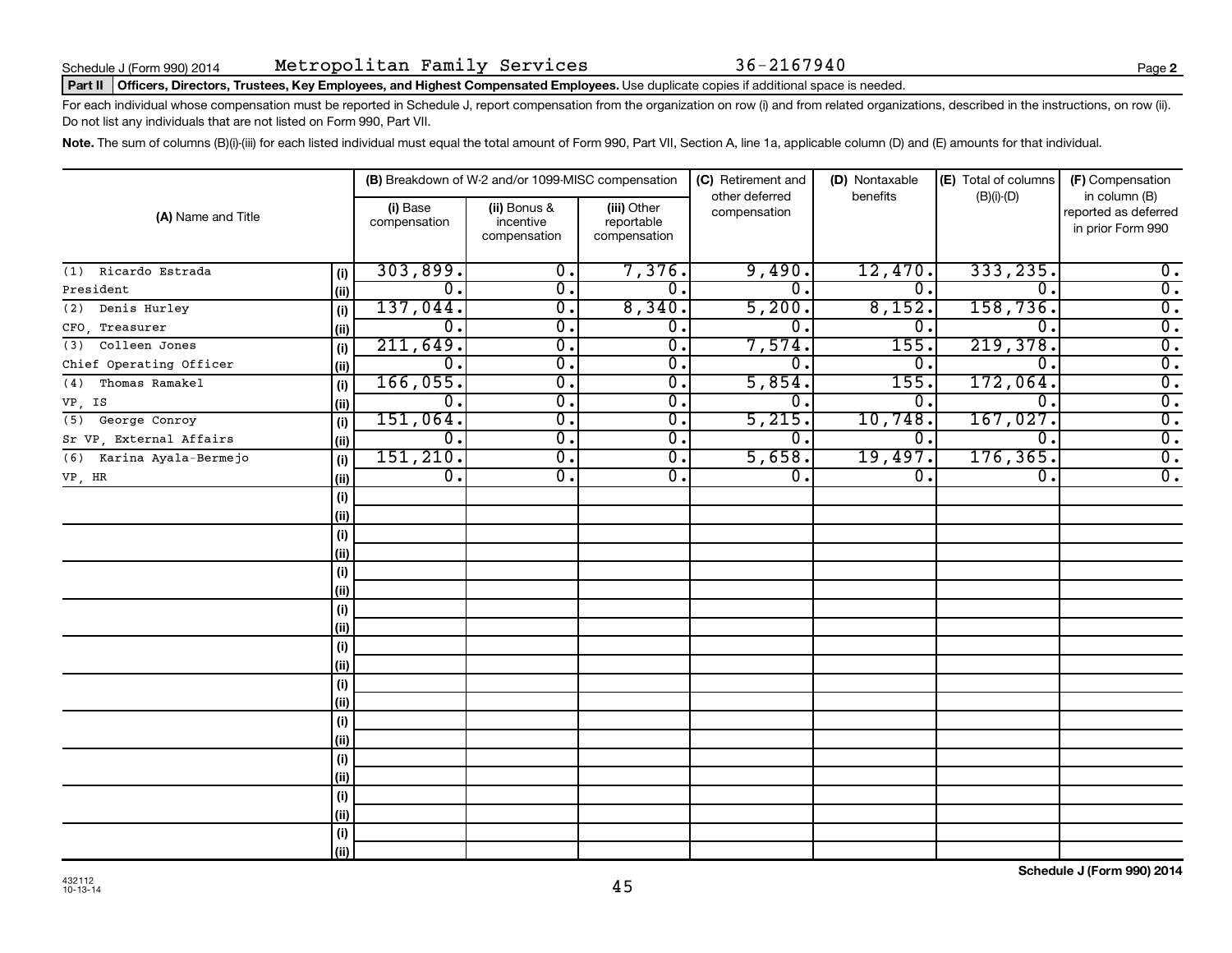### **Part III Supplemental Information**

Provide the information, explanation, or descriptions required for Part I, lines 1a, 1b, 3, 4a, 4b, 4c, 5a, 5b, 6a, 6b, 7, and 8, and for Part II. Also complete this part for any additional information.

**Schedule J (Form 990) 2014**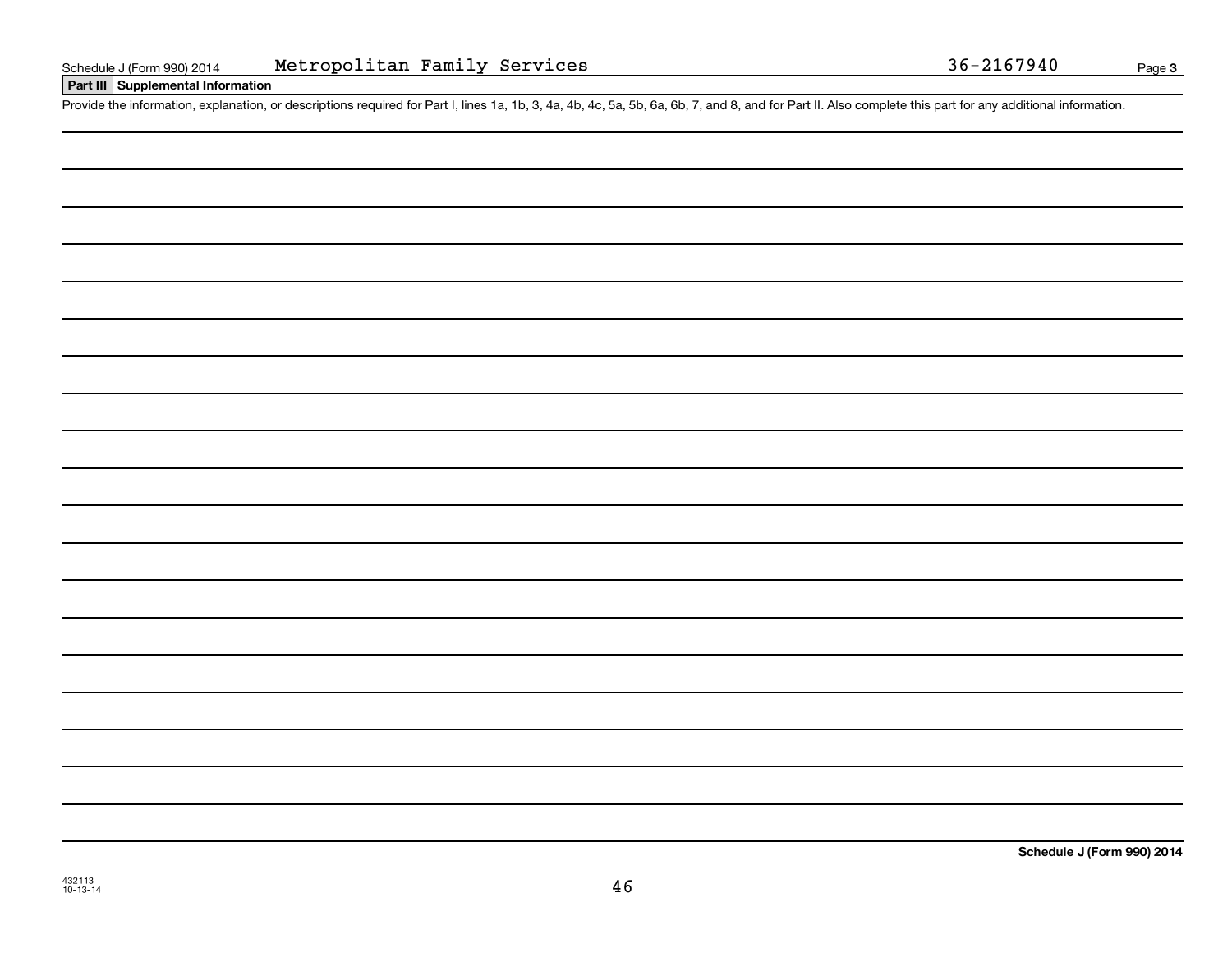| <b>SCHEDULE M</b> |  |
|-------------------|--|
| (Form 990)        |  |

### **Noncash Contributions**

OMB No. 1545-0047

Department of the Treasury Internal Revenue Service

◆ Complete if the organizations answered "Yes" on Form 990, Part IV, lines 29 or 30.<br>▶ Complete if the organizations answered "Yes" on Form 990, Part IV, lines 29 or 30. **Attach to Form 990.**  $\blacktriangleright$ 

**Open To Public**

Information about Schedule M (Form 990) and its instructions is at <sub>www.irs.gov/form990.</sub> Inspection ■ Information about Schedule M (Form 990) and its instructions is at <sub>www.irs.*gov/form990.*<br>Employer identification number |<br>Figure identification number |</sub>

### **Part I Types of Property** Metropolitan Family Services 1988-2167940

|    |                                                                                                                                | (a)<br>Check if<br>applicable | (b)<br>Number of<br>contributions or | (c)<br>Noncash contribution<br>amounts reported on | (d)<br>Method of determining<br>noncash contribution amounts |            |     |    |
|----|--------------------------------------------------------------------------------------------------------------------------------|-------------------------------|--------------------------------------|----------------------------------------------------|--------------------------------------------------------------|------------|-----|----|
| 1. |                                                                                                                                |                               |                                      | items contributed Form 990, Part VIII, line 1g     |                                                              |            |     |    |
| 2  |                                                                                                                                |                               |                                      |                                                    |                                                              |            |     |    |
| З  |                                                                                                                                |                               |                                      |                                                    |                                                              |            |     |    |
| 4  |                                                                                                                                |                               |                                      |                                                    |                                                              |            |     |    |
| 5  | Clothing and household goods                                                                                                   |                               |                                      |                                                    |                                                              |            |     |    |
| 6  |                                                                                                                                |                               |                                      |                                                    |                                                              |            |     |    |
| 7  |                                                                                                                                |                               |                                      |                                                    |                                                              |            |     |    |
| 8  |                                                                                                                                |                               |                                      |                                                    |                                                              |            |     |    |
| 9  | Securities - Publicly traded                                                                                                   | $\overline{\text{x}}$         | $\overline{23}$                      |                                                    | 310,590. Fair Market Value                                   |            |     |    |
| 10 | Securities - Closely held stock                                                                                                |                               |                                      |                                                    |                                                              |            |     |    |
| 11 | Securities - Partnership, LLC, or                                                                                              |                               |                                      |                                                    |                                                              |            |     |    |
|    | trust interests                                                                                                                |                               |                                      |                                                    |                                                              |            |     |    |
| 12 |                                                                                                                                |                               |                                      |                                                    |                                                              |            |     |    |
| 13 | Qualified conservation contribution -                                                                                          |                               |                                      |                                                    |                                                              |            |     |    |
|    |                                                                                                                                |                               |                                      |                                                    |                                                              |            |     |    |
| 14 | Qualified conservation contribution - Other                                                                                    |                               |                                      |                                                    |                                                              |            |     |    |
| 15 |                                                                                                                                |                               |                                      |                                                    |                                                              |            |     |    |
| 16 | Real estate - Commercial                                                                                                       |                               |                                      |                                                    |                                                              |            |     |    |
| 17 |                                                                                                                                |                               |                                      |                                                    |                                                              |            |     |    |
| 18 |                                                                                                                                |                               |                                      |                                                    |                                                              |            |     |    |
| 19 |                                                                                                                                |                               |                                      |                                                    |                                                              |            |     |    |
| 20 | Drugs and medical supplies                                                                                                     |                               |                                      |                                                    |                                                              |            |     |    |
| 21 |                                                                                                                                |                               |                                      |                                                    |                                                              |            |     |    |
| 22 |                                                                                                                                |                               |                                      |                                                    |                                                              |            |     |    |
| 23 |                                                                                                                                |                               |                                      |                                                    |                                                              |            |     |    |
| 24 |                                                                                                                                |                               |                                      |                                                    |                                                              |            |     |    |
| 25 | Other $\blacktriangleright$                                                                                                    |                               |                                      |                                                    |                                                              |            |     |    |
| 26 | Other $\blacktriangleright$                                                                                                    |                               |                                      |                                                    |                                                              |            |     |    |
| 27 | Other $\blacktriangleright$                                                                                                    |                               |                                      |                                                    |                                                              |            |     |    |
| 28 | Other $\blacktriangleright$                                                                                                    |                               |                                      |                                                    |                                                              |            |     |    |
| 29 | Number of Forms 8283 received by the organization during the tax year for contributions                                        |                               |                                      |                                                    |                                                              |            |     |    |
|    | for which the organization completed Form 8283, Part IV, Donee Acknowledgement                                                 |                               |                                      | 29                                                 |                                                              |            |     |    |
|    |                                                                                                                                |                               |                                      |                                                    |                                                              |            | Yes | No |
|    | 30a During the year, did the organization receive by contribution any property reported in Part I, lines 1 through 28, that it |                               |                                      |                                                    |                                                              |            |     |    |
|    | must hold for at least three years from the date of the initial contribution, and which is not required to be used for         |                               |                                      |                                                    |                                                              |            |     |    |
|    |                                                                                                                                |                               |                                      |                                                    |                                                              | <b>30a</b> |     | x  |
|    | <b>b</b> If "Yes," describe the arrangement in Part II.                                                                        |                               |                                      |                                                    |                                                              |            |     |    |
| 31 | Does the organization have a gift acceptance policy that requires the review of any non-standard contributions?                |                               |                                      |                                                    |                                                              | 31         |     | x  |
|    | 32a Does the organization hire or use third parties or related organizations to solicit, process, or sell noncash              |                               |                                      |                                                    |                                                              |            |     |    |
|    |                                                                                                                                |                               |                                      |                                                    |                                                              | 32a        | х   |    |
|    | <b>b</b> If "Yes," describe in Part II.                                                                                        |                               |                                      |                                                    |                                                              |            |     |    |
| 33 | If the organization did not report an amount in column (c) for a type of property for which column (a) is checked,             |                               |                                      |                                                    |                                                              |            |     |    |
|    | describe in Part II.                                                                                                           |                               |                                      |                                                    |                                                              |            |     |    |

**For Paperwork Reduction Act Notice, see the Instructions for Form 990. Schedule M (Form 990) (2014)** LHA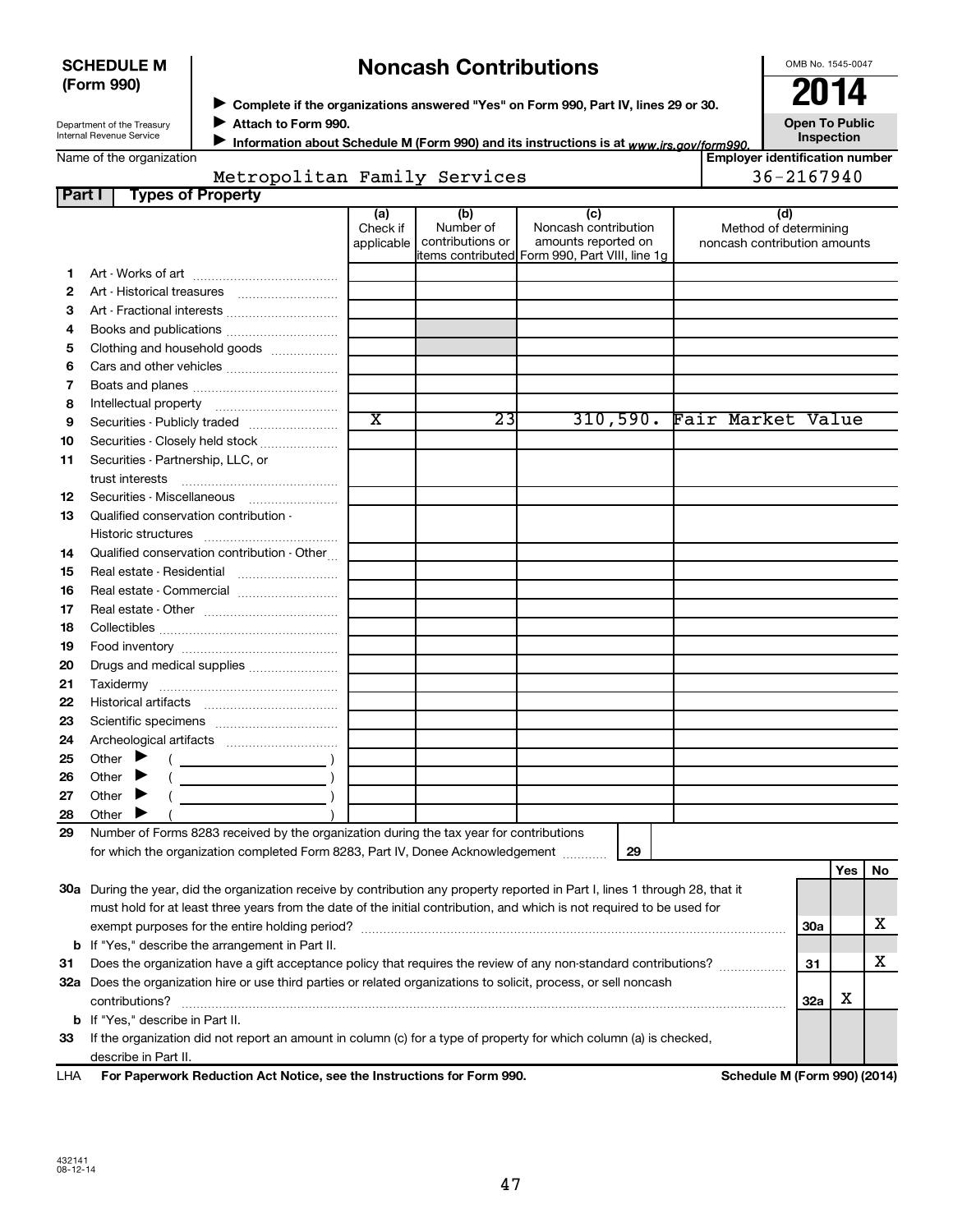|  |  | Schedule M (Form 990) (2014) Metropolitan Family Services |  |  | 36-2167940 | Page |  |
|--|--|-----------------------------------------------------------|--|--|------------|------|--|
|--|--|-----------------------------------------------------------|--|--|------------|------|--|

Part II | Supplemental Information. Provide the information required by Part I, lines 30b, 32b, and 33, and whether the organization is reporting in Part I, column (b), the number of contributions, the number of items received, or a combination of both. Also complete this part for any additional information.

Schedule M, Part I, Column (b):

There were 23 security contributions, totaling 5,235 units of stock.

Schedule M, Line 32b:

Broker used to sell stock gifts.

432142 08-12-14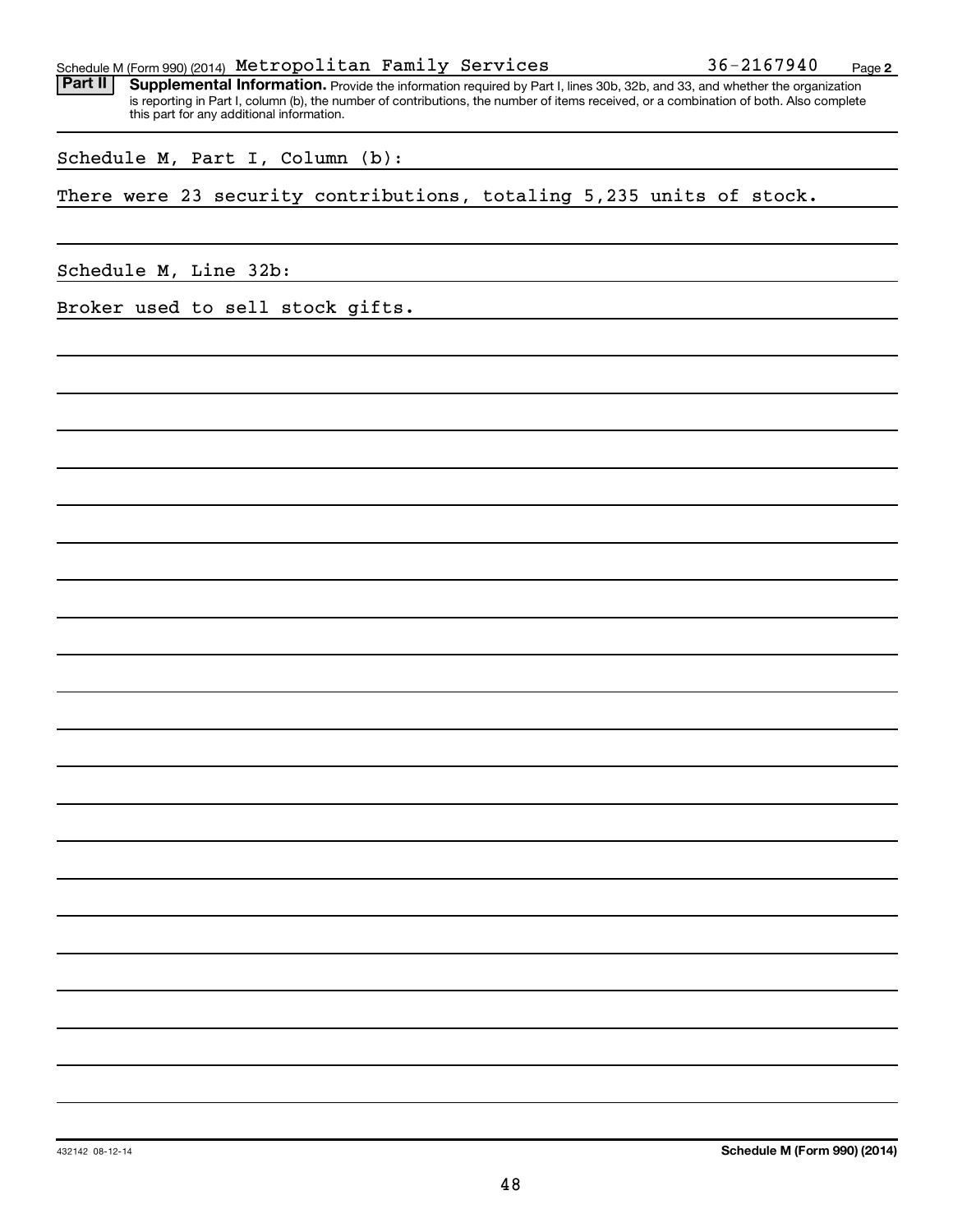**(Form 990 or 990-EZ)**

Department of the Treasury Internal Revenue Service Name of the organization

## **SCHEDULE O Supplemental Information to Form 990 or 990-EZ 2014**

**Complete to provide information for responses to specific questions on Form 990 or 990-EZ or to provide any additional information. | Attach to Form 990 or 990-EZ.**

Information about Schedule O (Form 990 or 990-EZ) and its instructions is at www.irs.gov/form990.

**Inspection Employer identification number**

OMB No. 1545-0047

**Open to Public**

Metropolitan Family Services 1986-2167940

### Form 990, Part I, Line 1, Description of Organization Mission:

families and communities.

Form 990, Part III, Line 4d, Other Program Services:

Empowerment: We help families stand up and be heard.

The Legal Aid Society provides a wide range of essential legal services

to low-income families who, without us, would have no other access to

legal help. We offer legal assistance for cases of domestic violence,

family and elder law, and housing and consumer issues, and hold

workshops to educate people of their rights in these areas. All Legal

Aid Society clients have access to the full scope of counseling and

other services offered by Metropolitan Family Services. In addition,

Public Policy initiatives advocate for better laws and systems that are

more responsive to the needs of low-income families.

Number of Clients Served - 15,423

Expenses  $$ 1,895,321.$  including grants of  $$ 0.$  Revenue  $$ 426,951.$ 

Form 990, Part VI, Section A, line 2:

Lisa Cohen Schenkman and Merle Goldblatt Cohen have a family relationship.

Gary Gerst and Graham Gerst have a family relationship.

Form 990, Part VI, Section A, line 6:

Metropolitan Family Services has two classes of members: direct members,

who shall be the members from time to time of the Board of Directors of the

432211 08-27-14 LHA For Paperwork Reduction Act Notice, see the Instructions for Form 990 or 990-EZ. Schedule O (Form 990 or 990-EZ) (2014) Corporation; and advisory board members, who shall be persons interested in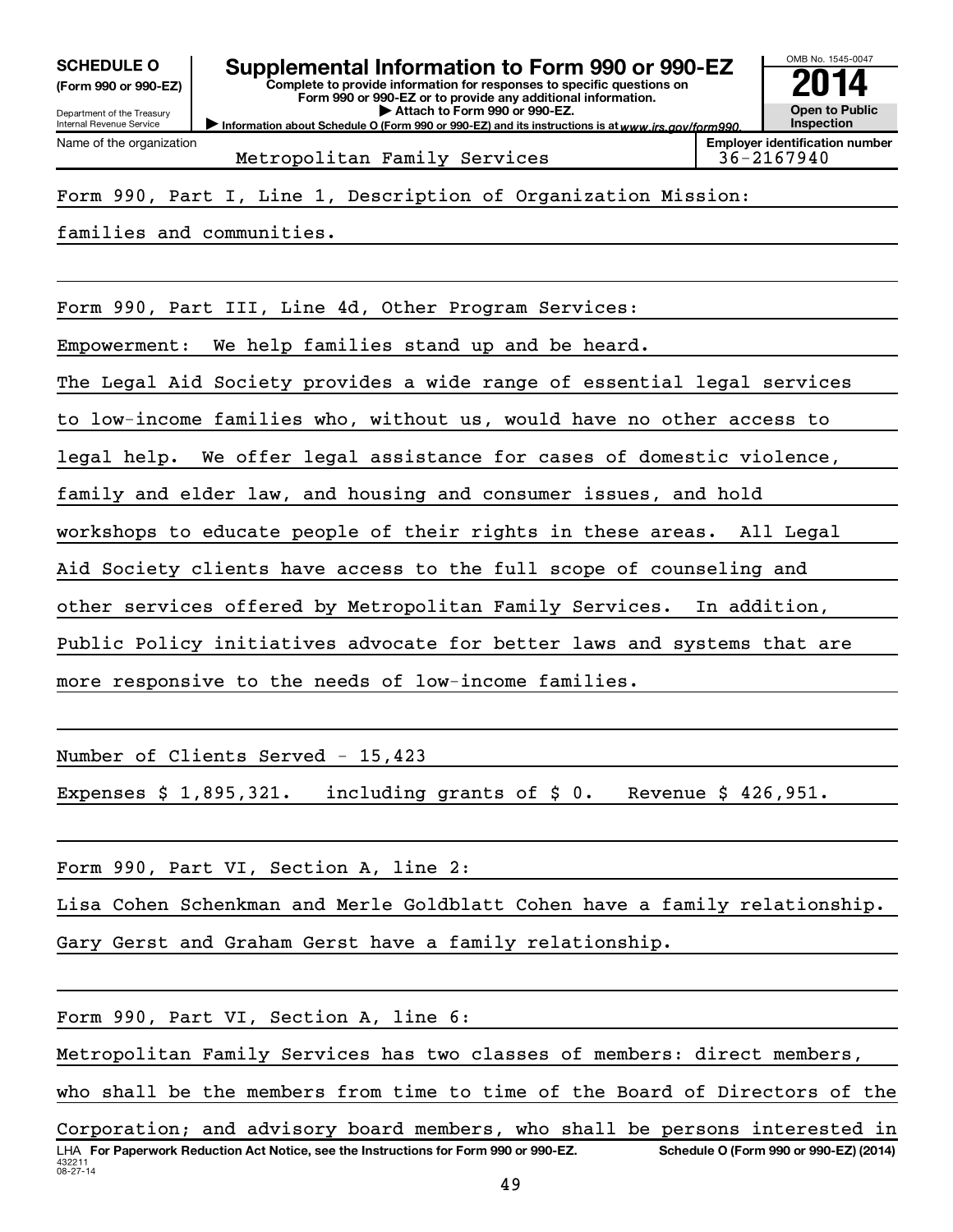|                                                          | Schedule O (Form 990 or 990-EZ) (2014)<br>Page 2 |  |  |                     |                                                                             |                                                     |  |  |  |  |  |  |  |  |
|----------------------------------------------------------|--------------------------------------------------|--|--|---------------------|-----------------------------------------------------------------------------|-----------------------------------------------------|--|--|--|--|--|--|--|--|
| Name of the organization<br>Metropolitan Family Services |                                                  |  |  |                     |                                                                             | <b>Employer identification number</b><br>36-2167940 |  |  |  |  |  |  |  |  |
|                                                          |                                                  |  |  |                     | the work of the Corporation and elected to membership by the members of the |                                                     |  |  |  |  |  |  |  |  |
|                                                          |                                                  |  |  | Board of Directors. |                                                                             |                                                     |  |  |  |  |  |  |  |  |

Form 990, Part VI, Section A, line 7a:

The Board of Directors shall be occupied by members of the Corporation, as elected by the existing Board of Directors.

Form 990, Part VI, Section B, line 11:

The Form 990 is reviewed by the Board Audit Committee. The committee obtains confirmation that the independent accountants have reviewed the Form 990 and that they have concluded that it was prepared in accordance with applicable laws and regulations. A copy of the Form 990 is provided to the board before filing with the Internal Revenue Service.

Form 990, Part VI, Section B, Line 12c:

The agency distributes the conflict of interest policy once a year to all board members and to all employees in leadership positions. Along with the policy each person receives a questionnaire that they must complete. The questionnaire is designed to identify any possible conflict of interest situations that may exist. Each person receiving the questionnaire must confirm that they have received a copy of the policy, read and understand the policy, completed all questions in the questionnaire, and agree to continually comply with the policy. Members and leaders have the expectation to report any potential conflict of interest transaction before it occurs during the year. Members do recuse themselves from voting if a conflict of interest is present. The audit

committee reviews a summary of the responses to the questionnaires and

follows up as needed.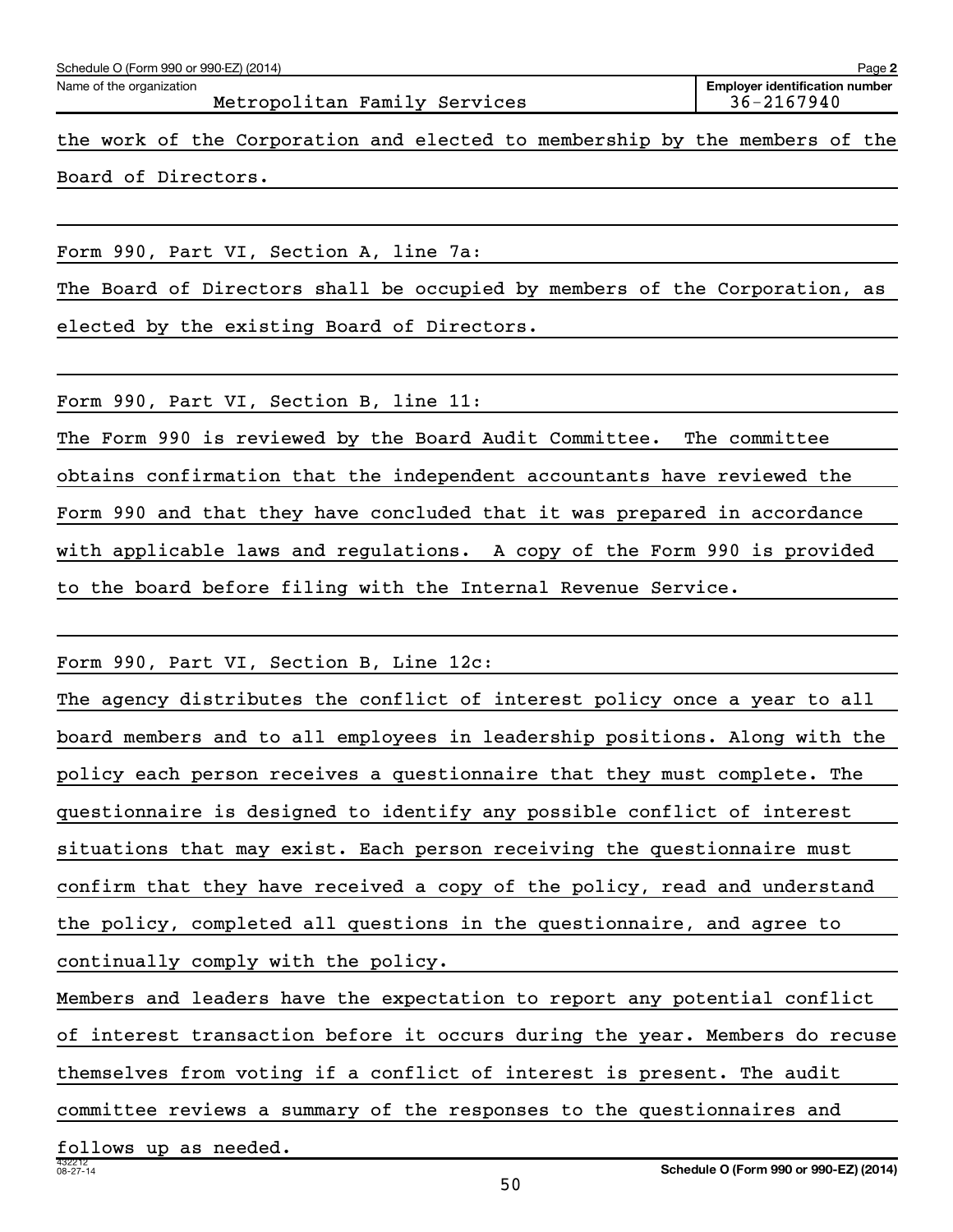| Schedule O (Form 990 or 990-EZ) (2014)<br>Page 2         |                                                     |  |  |  |  |  |  |
|----------------------------------------------------------|-----------------------------------------------------|--|--|--|--|--|--|
| Name of the organization<br>Metropolitan Family Services | <b>Employer identification number</b><br>36-2167940 |  |  |  |  |  |  |
|                                                          |                                                     |  |  |  |  |  |  |

Form 990, Part VI, Section B, Line 15:

The board appoints a compensation committee whose responsibility it is to set compensation for the CEO and those employees reporting to the CEO. The committee uses benchmark data to set salary levels. Minutes of the committee's meetings are maintained and approved.

Form 990, Part VI, Section C, Line 19:

The agency's financial statements are made available to the public via the agency's website. Governing documents and the conflict of interest policy are made available to the public upon request. Documents are provided within the same period of disclosure as Section 6104(d) describes.

Form 5471

The shareholders of Columbus Insurance, Ltd. meet Form 5471 Category 3

and 5 filing requirements because of IRC Section 953(c). None of the

shareholders meet the 10% ownership requirements stated in the

instructions for Form 5471 Schedule B. Accordingly, no shareholder list

is required per the instructions.

| Form 990, Part XI, line 9, Changes in Net Assets:       |                  |
|---------------------------------------------------------|------------------|
| Affiliate Revenue - Metropolitan Family Services DuPage | 11, 287, 890.    |
| Affiliate Expense - Metropolitan Family Services DuPage | $-11, 287, 890.$ |
| Change in market value of swaps                         | $-274,040.$      |
| Pension adjustment                                      | $-1,511,891.$    |
| Total to Form 990, Part XI, Line 9                      | $-1,785,931.$    |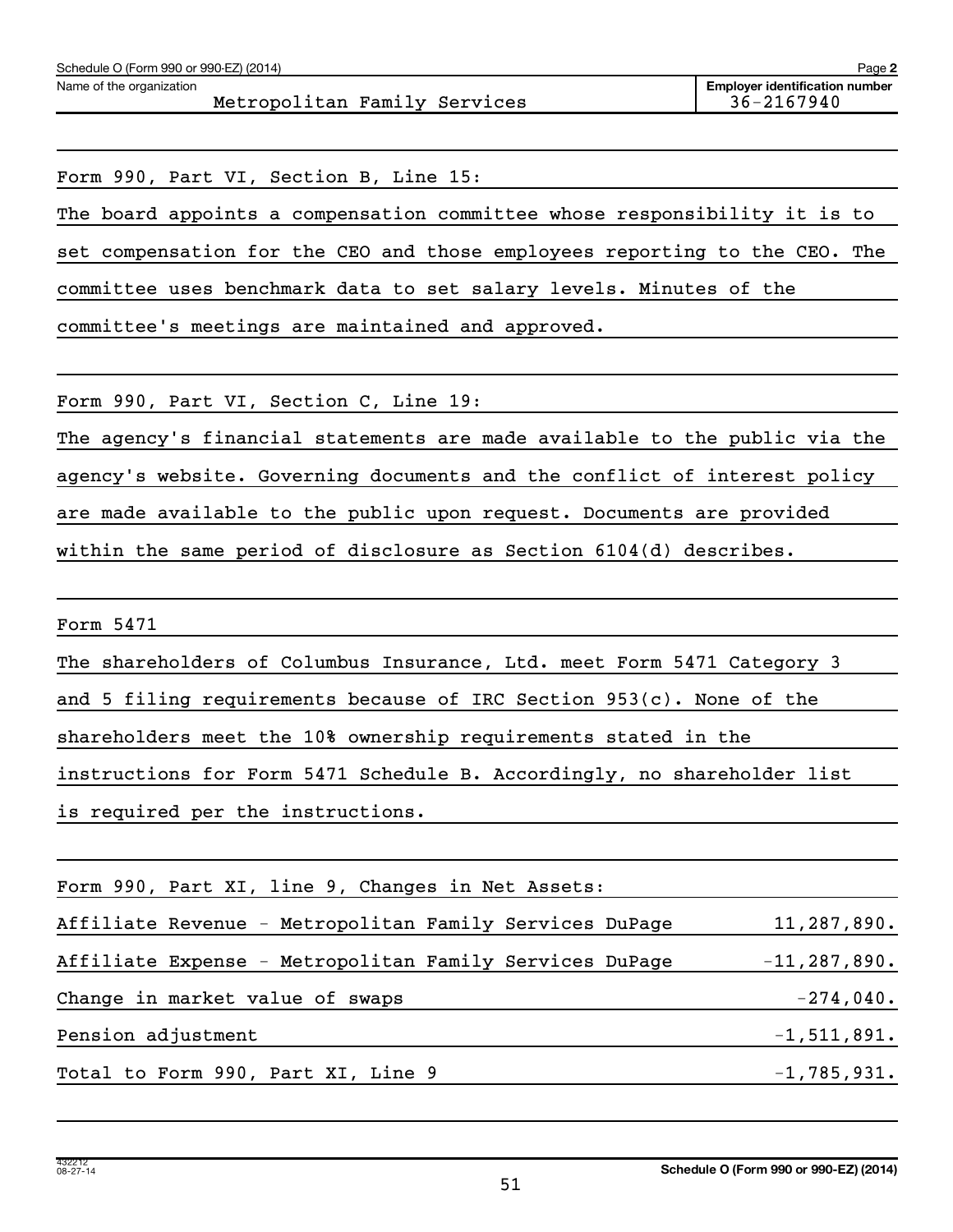| <b>SCHEDULE R</b> |  |
|-------------------|--|
| (Form 990)        |  |

### **Related Organizations and Unrelated Partnerships**

**(Form 990) Complete if the organization answered "Yes" on Form 990, Part IV, line 33, 34, 35b, 36, or 37.** |

▶ Attach to Form 990. **Open to Public** 

Department of the Treasury Internal Revenue Service

Information about Schedule R (Form 990) and its instructions is at www.irs.gov/form990.

Name of the organization

### Metropolitan Family Services

Part I ldentification of Disregarded Entities Complete if the organization answered "Yes" on Form 990, Part IV, line 33.

| (a)<br>Name, address, and EIN (if applicable)<br>of disregarded entity | (b)<br>Primary activity | (c)<br>Legal domicile (state or<br>foreign country) | (d)<br>Total income | (e)<br>End-of-year assets | (f)<br>Direct controlling<br>entity |
|------------------------------------------------------------------------|-------------------------|-----------------------------------------------------|---------------------|---------------------------|-------------------------------------|
|                                                                        |                         |                                                     |                     |                           |                                     |
|                                                                        |                         |                                                     |                     |                           |                                     |
|                                                                        |                         |                                                     |                     |                           |                                     |
|                                                                        |                         |                                                     |                     |                           |                                     |
|                                                                        |                         |                                                     |                     |                           |                                     |

### **Part II** Identification of Related Tax-Exempt Organizations Complete if the organization answered "Yes" on Form 990, Part IV, line 34 because it had one or more related tax-exempt<br>Complete it is a seriest of the two wears organizations during the tax year.

| (a)<br>Name, address, and EIN<br>of related organization | (b)<br>Primary activity | (c)<br>Legal domicile (state or<br>foreign country) | (d)<br>Exempt Code<br>section | (e)<br>Public charity<br>status (if section | (f)<br>Direct controlling<br>entity |     | $(g)$<br>Section 512(b)(13)<br>controlled<br>entity? |
|----------------------------------------------------------|-------------------------|-----------------------------------------------------|-------------------------------|---------------------------------------------|-------------------------------------|-----|------------------------------------------------------|
|                                                          |                         |                                                     |                               | 501(c)(3))                                  |                                     | Yes | No                                                   |
| Metropolitan Family Services of Dupage -                 |                         |                                                     |                               |                                             |                                     |     |                                                      |
| 36-2167061, 222 East Willow Ave, Wheaton, IL             |                         |                                                     |                               |                                             |                                     |     |                                                      |
| 60187-5426                                               | Counseling              | Illinois                                            | 501(c)(3)                     |                                             | N/A                                 | X   |                                                      |
|                                                          |                         |                                                     |                               |                                             |                                     |     |                                                      |
|                                                          |                         |                                                     |                               |                                             |                                     |     |                                                      |
|                                                          |                         |                                                     |                               |                                             |                                     |     |                                                      |

**For Paperwork Reduction Act Notice, see the Instructions for Form 990. Schedule R (Form 990) 2014**

OMB No. 1545-0047

**2014**<br>Open to Public

**Employer identification number**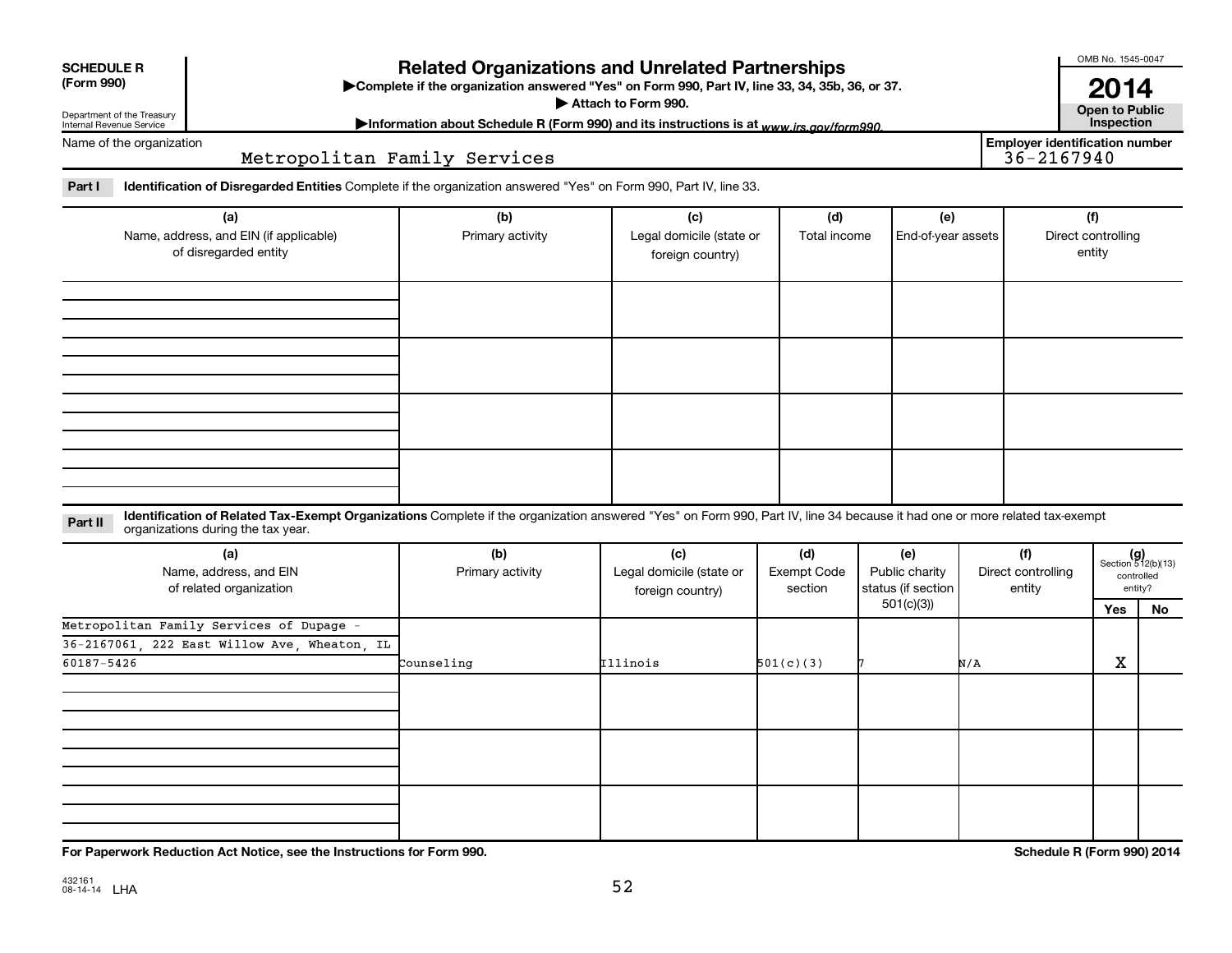Part III Identification of Related Organizations Taxable as a Partnership Complete if the organization answered "Yes" on Form 990, Part IV, line 34 because it had one or more related<br>Read to the organizations tracted as a organizations treated as a partnership during the tax year.

| (a)<br>Name, address, and EIN                                                                                                                                                                                                                                             | (b)<br>Primary activity | (c)<br>Legal                     | (d)<br>Direct controlling | (e)<br>Predominant income                       | (f)<br>Share of total | (g)<br>Share of       |     | (h)                              | (i)<br>Code V-UBI               | (i) | (k)<br>General or Percentage |
|---------------------------------------------------------------------------------------------------------------------------------------------------------------------------------------------------------------------------------------------------------------------------|-------------------------|----------------------------------|---------------------------|-------------------------------------------------|-----------------------|-----------------------|-----|----------------------------------|---------------------------------|-----|------------------------------|
| of related organization                                                                                                                                                                                                                                                   |                         | domicile<br>(state or<br>foreign | entity                    | (related, unrelated,<br>excluded from tax under | income                | end-of-year<br>assets |     | Disproportionate<br>allocations? | amount in box<br>20 of Schedule |     | managing ownership           |
|                                                                                                                                                                                                                                                                           |                         | country)                         |                           | sections 512-514)                               |                       |                       | Yes | No                               | K-1 (Form 1065) Yes No          |     |                              |
|                                                                                                                                                                                                                                                                           |                         |                                  |                           |                                                 |                       |                       |     |                                  |                                 |     |                              |
|                                                                                                                                                                                                                                                                           |                         |                                  |                           |                                                 |                       |                       |     |                                  |                                 |     |                              |
|                                                                                                                                                                                                                                                                           |                         |                                  |                           |                                                 |                       |                       |     |                                  |                                 |     |                              |
|                                                                                                                                                                                                                                                                           |                         |                                  |                           |                                                 |                       |                       |     |                                  |                                 |     |                              |
|                                                                                                                                                                                                                                                                           |                         |                                  |                           |                                                 |                       |                       |     |                                  |                                 |     |                              |
|                                                                                                                                                                                                                                                                           |                         |                                  |                           |                                                 |                       |                       |     |                                  |                                 |     |                              |
|                                                                                                                                                                                                                                                                           |                         |                                  |                           |                                                 |                       |                       |     |                                  |                                 |     |                              |
|                                                                                                                                                                                                                                                                           |                         |                                  |                           |                                                 |                       |                       |     |                                  |                                 |     |                              |
|                                                                                                                                                                                                                                                                           |                         |                                  |                           |                                                 |                       |                       |     |                                  |                                 |     |                              |
|                                                                                                                                                                                                                                                                           |                         |                                  |                           |                                                 |                       |                       |     |                                  |                                 |     |                              |
|                                                                                                                                                                                                                                                                           |                         |                                  |                           |                                                 |                       |                       |     |                                  |                                 |     |                              |
|                                                                                                                                                                                                                                                                           |                         |                                  |                           |                                                 |                       |                       |     |                                  |                                 |     |                              |
|                                                                                                                                                                                                                                                                           |                         |                                  |                           |                                                 |                       |                       |     |                                  |                                 |     |                              |
|                                                                                                                                                                                                                                                                           |                         |                                  |                           |                                                 |                       |                       |     |                                  |                                 |     |                              |
|                                                                                                                                                                                                                                                                           |                         |                                  |                           |                                                 |                       |                       |     |                                  |                                 |     |                              |
|                                                                                                                                                                                                                                                                           |                         |                                  |                           |                                                 |                       |                       |     |                                  |                                 |     |                              |
| Identification of Related Organizations Taxable as a Corporation or Trust Complete if the organization answered "Yes" on Form 990, Part IV, line 34 because it had one or more related<br>Part IV<br>organizations treated as a corporation or trust during the tax year. |                         |                                  |                           |                                                 |                       |                       |     |                                  |                                 |     |                              |

| (a)<br>Name, address, and EIN<br>of related organization | (b)<br>Primary activity | (c)<br>Legal domicile<br>(state or | (d)<br>Direct controlling<br>entity | (e)<br>Type of entity<br>(C corp, S corp,<br>or trust) | (f)<br>Share of total<br>income | (g)<br>Share of<br>end-of-year | (h)<br>Percentage<br>  ownership | $\begin{array}{c} \textbf{(i)}\\ \text{Section}\\ 512 \text{(b)} \text{(13)}\\ \text{controlled} \\ \text{entity?} \end{array}$ |          |
|----------------------------------------------------------|-------------------------|------------------------------------|-------------------------------------|--------------------------------------------------------|---------------------------------|--------------------------------|----------------------------------|---------------------------------------------------------------------------------------------------------------------------------|----------|
|                                                          |                         | foreign<br>country)                |                                     |                                                        |                                 | assets                         |                                  |                                                                                                                                 | Yes   No |
|                                                          |                         |                                    |                                     |                                                        |                                 |                                |                                  |                                                                                                                                 |          |
|                                                          |                         |                                    |                                     |                                                        |                                 |                                |                                  |                                                                                                                                 |          |
|                                                          |                         |                                    |                                     |                                                        |                                 |                                |                                  |                                                                                                                                 |          |
|                                                          |                         |                                    |                                     |                                                        |                                 |                                |                                  |                                                                                                                                 |          |
|                                                          |                         |                                    |                                     |                                                        |                                 |                                |                                  |                                                                                                                                 |          |
|                                                          |                         |                                    |                                     |                                                        |                                 |                                |                                  |                                                                                                                                 |          |
|                                                          |                         |                                    |                                     |                                                        |                                 |                                |                                  |                                                                                                                                 |          |
|                                                          |                         |                                    |                                     |                                                        |                                 |                                |                                  |                                                                                                                                 |          |
|                                                          |                         |                                    |                                     |                                                        |                                 |                                |                                  |                                                                                                                                 |          |
|                                                          |                         |                                    |                                     |                                                        |                                 |                                |                                  |                                                                                                                                 |          |
|                                                          |                         |                                    |                                     |                                                        |                                 |                                |                                  |                                                                                                                                 |          |
|                                                          |                         |                                    |                                     |                                                        |                                 |                                |                                  |                                                                                                                                 |          |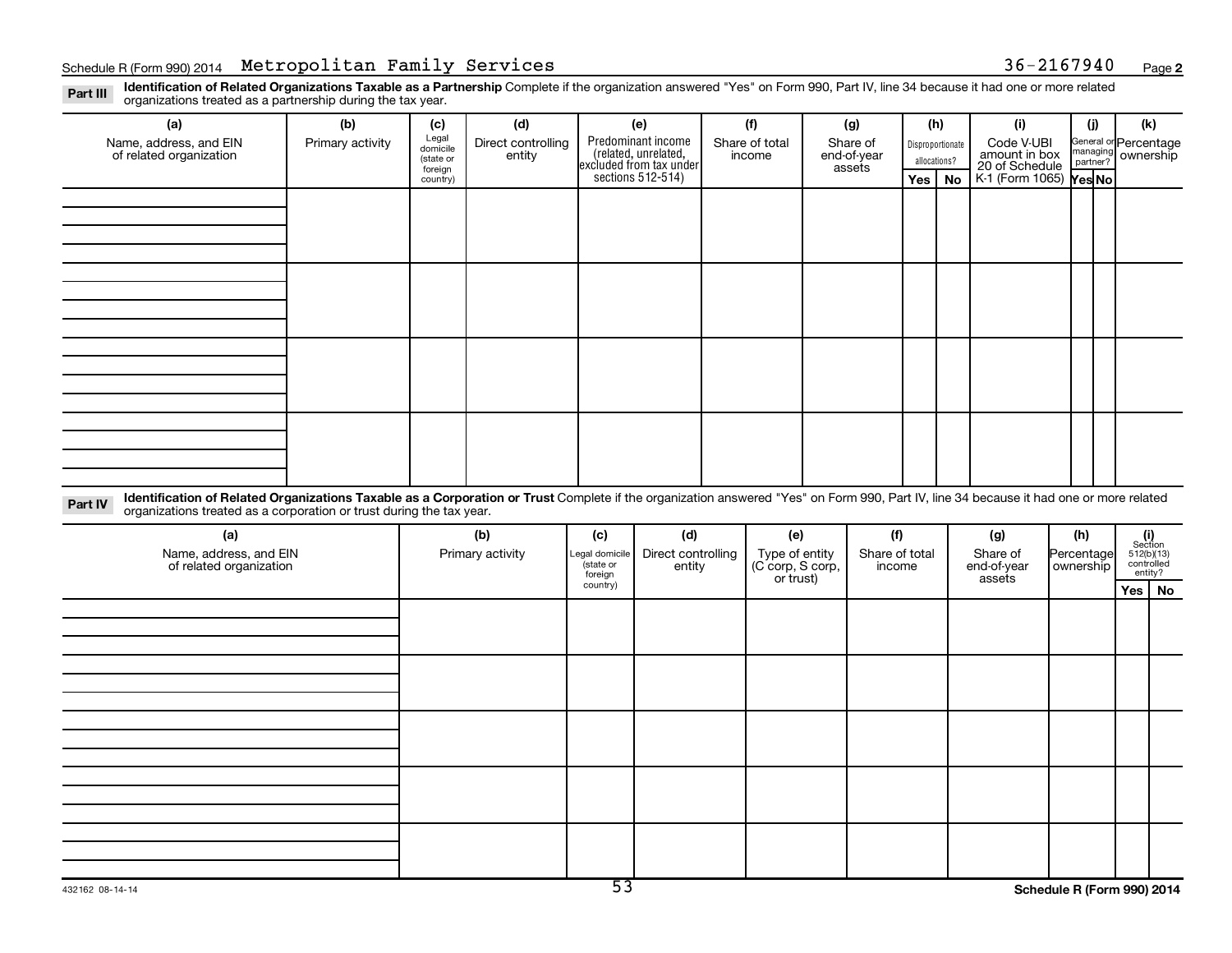### Schedule R(Form 990) 2014 Metropolitan Family Services (1988) 36-2167940 Page 36-2167940 Page

| Part V Transactions With Related Organizations Complete if the organization answered "Yes" on Form 990, Part IV, line 34, 35b, or 36. |  |  |  |
|---------------------------------------------------------------------------------------------------------------------------------------|--|--|--|
|                                                                                                                                       |  |  |  |

|              | Note. Complete line 1 if any entity is listed in Parts II, III, or IV of this schedule.                                                                                                                                        |  |  |  |                | Yes                     | No                                                 |  |  |
|--------------|--------------------------------------------------------------------------------------------------------------------------------------------------------------------------------------------------------------------------------|--|--|--|----------------|-------------------------|----------------------------------------------------|--|--|
|              | During the tax year, did the organization engage in any of the following transactions with one or more related organizations listed in Parts II-IV?                                                                            |  |  |  |                |                         |                                                    |  |  |
|              | 1a                                                                                                                                                                                                                             |  |  |  |                |                         |                                                    |  |  |
|              |                                                                                                                                                                                                                                |  |  |  | 1 <sub>b</sub> |                         | $\overline{\mathtt{x}}$                            |  |  |
|              |                                                                                                                                                                                                                                |  |  |  | 1c             |                         | $\overline{\texttt{x}}$                            |  |  |
|              | d Loans or loan guarantees to or for related organization(s) www.communities.com/www.communities.com/www.communities.com/www.communities.com/www.communities.com/www.communities.com/www.communities.com/www.communities.com/w |  |  |  | 1 <sub>d</sub> |                         | $\overline{\texttt{x}}$<br>$\overline{\texttt{x}}$ |  |  |
|              |                                                                                                                                                                                                                                |  |  |  |                |                         |                                                    |  |  |
|              |                                                                                                                                                                                                                                |  |  |  |                |                         |                                                    |  |  |
|              | Dividends from related organization(s) Manual Communication and the contract of the contract of the contract of the contract of the contract of the contract of the contract of the contract of the contract of the contract o |  |  |  |                |                         |                                                    |  |  |
|              | g Sale of assets to related organization(s) measurements are constructed as a set of assets to related organization(s) measurements are constructed assets to related organization(s) measurements are constructed as a set of |  |  |  | 1g             |                         | $\overline{\mathtt{x}}$                            |  |  |
|              | h Purchase of assets from related organization(s) manufactured and content to content and content and content and content and content and content and content and content and content and content and content and content and  |  |  |  | 1 <sub>h</sub> |                         | $\overline{\texttt{x}}$                            |  |  |
|              |                                                                                                                                                                                                                                |  |  |  | 1i.            |                         | $\overline{\texttt{x}}$                            |  |  |
|              |                                                                                                                                                                                                                                |  |  |  | 1i.            |                         | $\overline{\textbf{x}}$                            |  |  |
|              |                                                                                                                                                                                                                                |  |  |  |                |                         |                                                    |  |  |
|              |                                                                                                                                                                                                                                |  |  |  |                |                         |                                                    |  |  |
|              |                                                                                                                                                                                                                                |  |  |  | 11             | х                       |                                                    |  |  |
|              |                                                                                                                                                                                                                                |  |  |  | 1 <sub>m</sub> | $\overline{\mathbf{X}}$ |                                                    |  |  |
|              |                                                                                                                                                                                                                                |  |  |  | 1n             | х                       |                                                    |  |  |
|              | o Sharing of paid employees with related organization(s) manufaction(s) and contain an examination of the state or state or state or state or state or state or state or state or state or state or state or state or state or |  |  |  | 10             | х                       |                                                    |  |  |
|              |                                                                                                                                                                                                                                |  |  |  |                |                         |                                                    |  |  |
|              |                                                                                                                                                                                                                                |  |  |  | 1p             |                         | х                                                  |  |  |
|              |                                                                                                                                                                                                                                |  |  |  | 1a             |                         | $\overline{\texttt{x}}$                            |  |  |
|              |                                                                                                                                                                                                                                |  |  |  |                |                         |                                                    |  |  |
|              |                                                                                                                                                                                                                                |  |  |  | 1r             |                         | X                                                  |  |  |
|              |                                                                                                                                                                                                                                |  |  |  | 1s             |                         | $\overline{\mathbf{x}}$                            |  |  |
| $\mathbf{2}$ | If the answer to any of the above is "Yes," see the instructions for information on who must complete this line, including covered relationships and transaction thresholds.                                                   |  |  |  |                |                         |                                                    |  |  |
|              | (b)<br>(c)<br>(a)<br>(d)<br>Name of related organization<br>Transaction<br>Amount involved<br>Method of determining amount involved<br>type (a-s)                                                                              |  |  |  |                |                         |                                                    |  |  |
| (1)          |                                                                                                                                                                                                                                |  |  |  |                |                         |                                                    |  |  |

| (T) |  |  |
|-----|--|--|
| (2) |  |  |
| (3) |  |  |
| (4) |  |  |
|     |  |  |
| (5) |  |  |
| (6) |  |  |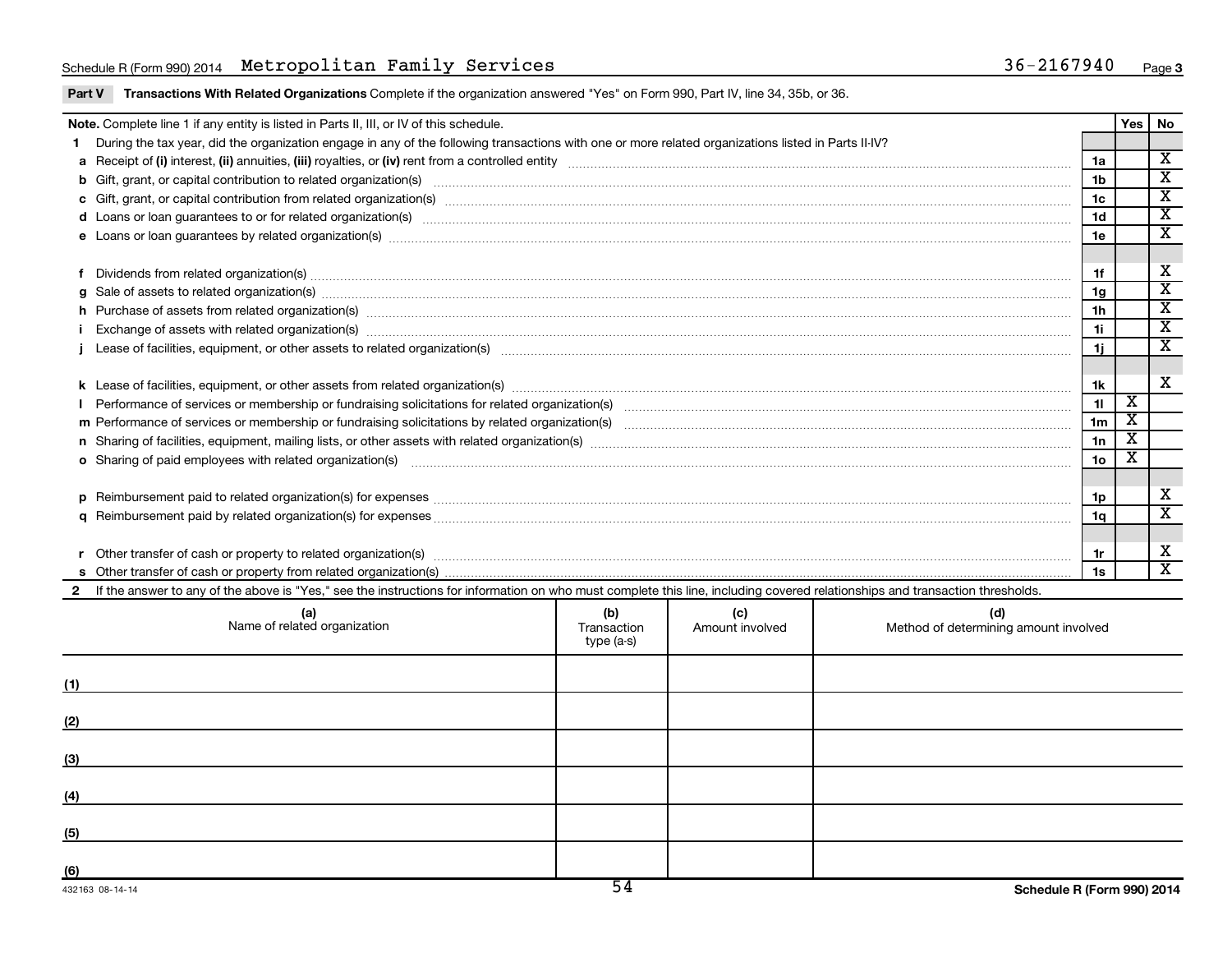### Schedule R(Form 990) 2014 Metropolitan Family Services (1988) 36-2167940 Page 36-2167940 Page

Part VI Unrelated Organizations Taxable as a Partnership Complete if the organization answered "Yes" on Form 990, Part IV, line 37.

Provide the following information for each entity taxed as a partnership through which the organization conducted more than five percent of its activities (measured by total assets or gross revenue) that was not a related organization. See instructions regarding exclusion for certain investment partnerships.

| (a)<br>Name, address, and EIN<br>of entity | - -<br>(b)<br>Primary activity | (c)<br>Legal domicile<br>(state or foreign<br>country) | . . <b>. .</b> .<br>(d)<br>Predominant income<br>(related, unrelated,<br>excluded from tax under<br>sections 512-514) | $(e)$<br>Are all<br>partners sec.<br>$501(c)(3)$<br>orgs.?<br>Yes No | (f)<br>Share of<br>total<br>income | (g)<br>Share of<br>end-of-year<br>assets | (h)<br>Disproportionate<br>allocations?<br>Yes No | (i)<br>Code V-UBI<br>amount in box 20 managing<br>of Schedule K-1 partner?<br>(Form 1065)<br>ves No | (i)<br>Yes NO | (k) |
|--------------------------------------------|--------------------------------|--------------------------------------------------------|-----------------------------------------------------------------------------------------------------------------------|----------------------------------------------------------------------|------------------------------------|------------------------------------------|---------------------------------------------------|-----------------------------------------------------------------------------------------------------|---------------|-----|
|                                            |                                |                                                        |                                                                                                                       |                                                                      |                                    |                                          |                                                   |                                                                                                     |               |     |
|                                            |                                |                                                        |                                                                                                                       |                                                                      |                                    |                                          |                                                   |                                                                                                     |               |     |
|                                            |                                |                                                        |                                                                                                                       |                                                                      |                                    |                                          |                                                   |                                                                                                     |               |     |
|                                            |                                |                                                        |                                                                                                                       |                                                                      |                                    |                                          |                                                   |                                                                                                     |               |     |
|                                            |                                |                                                        |                                                                                                                       |                                                                      |                                    |                                          |                                                   |                                                                                                     |               |     |
|                                            |                                |                                                        |                                                                                                                       |                                                                      |                                    |                                          |                                                   |                                                                                                     |               |     |
|                                            |                                |                                                        |                                                                                                                       |                                                                      |                                    |                                          |                                                   |                                                                                                     |               |     |
|                                            |                                |                                                        |                                                                                                                       |                                                                      |                                    |                                          |                                                   |                                                                                                     |               |     |

**Schedule R (Form 990) 2014**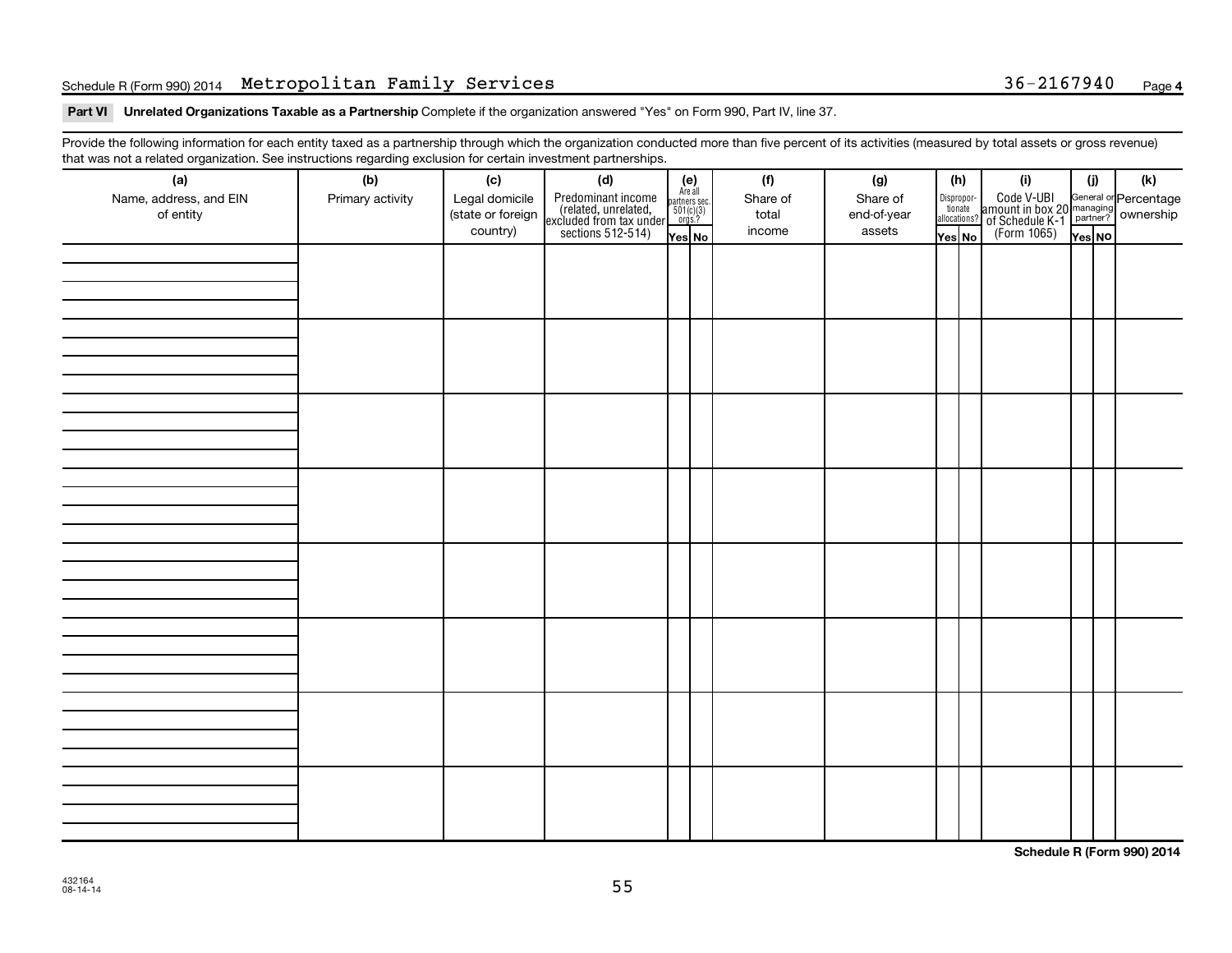**Part VII Schedule R (Form 990) 2014** Metr<br>**Part VII Supplemental Information** 

Provide additional information for responses to questions on Schedule R (see instructions).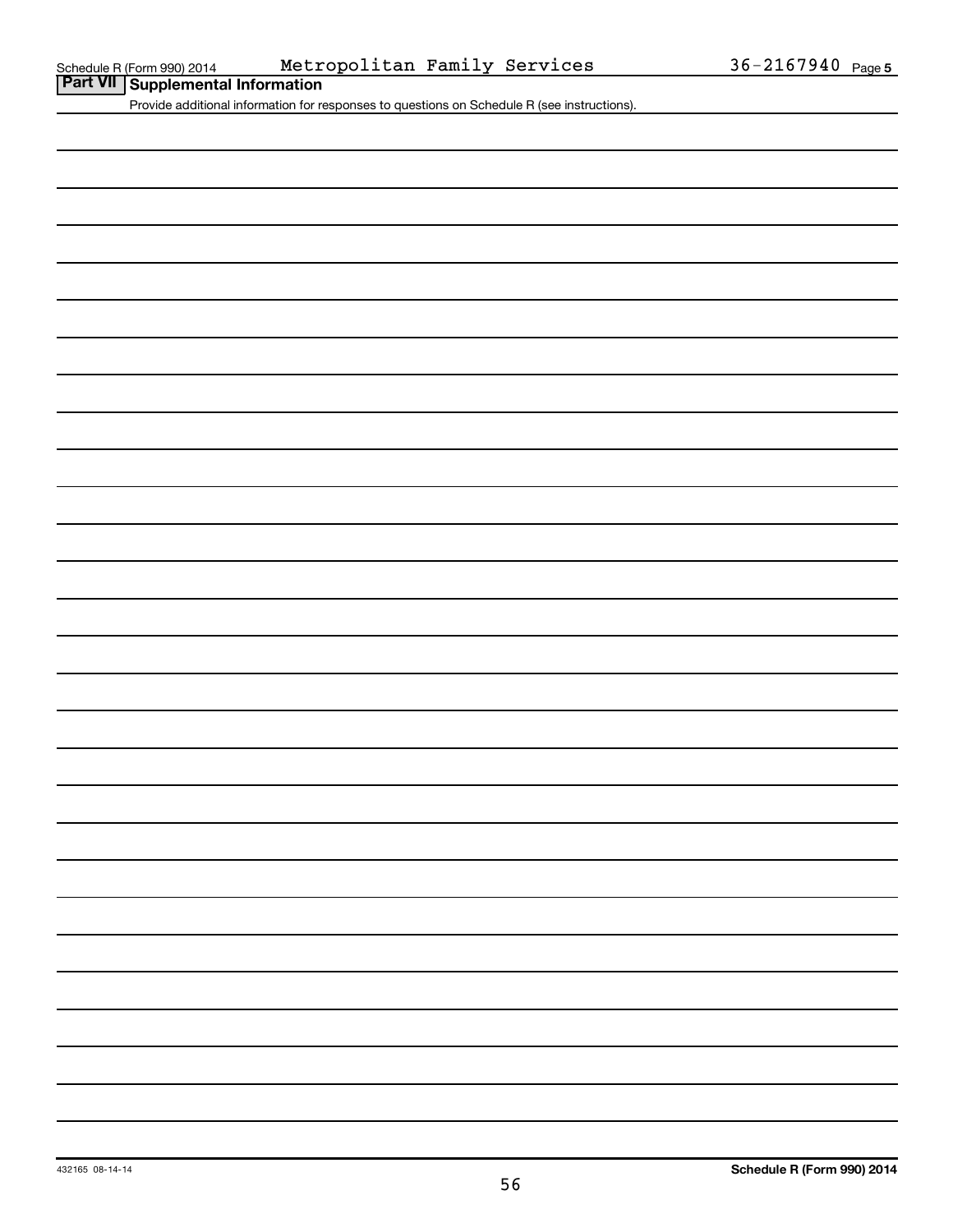| 5471                                                                                                                                  |                               |                                            | Information Return of U.S. Persons With<br><b>Respect To Certain Foreign Corporations</b>                                                                                                  |                                                                                                                                                   |                       | OMB No. 1545-0704              |                     |                          |
|---------------------------------------------------------------------------------------------------------------------------------------|-------------------------------|--------------------------------------------|--------------------------------------------------------------------------------------------------------------------------------------------------------------------------------------------|---------------------------------------------------------------------------------------------------------------------------------------------------|-----------------------|--------------------------------|---------------------|--------------------------|
| (Rev. December 2012)                                                                                                                  |                               |                                            | For more information about Form 5471, see www.irs.gov/form5471.                                                                                                                            |                                                                                                                                                   |                       |                                |                     |                          |
| Department of the Treasury<br>Internal Revenue Service                                                                                |                               |                                            | Information furnished for the foreign corporation's annual accounting period (tax year required by<br>section 898) (see instructions) beginning MAR $1$ , $2014$ , and ending FEB 28, 2015 |                                                                                                                                                   |                       | Attachment<br>Sequence No. 121 |                     |                          |
| Name of person filing this return                                                                                                     |                               |                                            | A Identifying number                                                                                                                                                                       |                                                                                                                                                   |                       |                                |                     |                          |
| Metropolitan Family Services                                                                                                          |                               |                                            | 36-2167940                                                                                                                                                                                 |                                                                                                                                                   |                       |                                |                     |                          |
| Number, street, and room or suite no. (or P.O. box number if mail is not delivered to street address)                                 |                               |                                            |                                                                                                                                                                                            | <b>B</b> Category of filer (See instructions. Check applicable box(es)):                                                                          |                       |                                |                     |                          |
| One North Dearborn, No. 1000                                                                                                          |                               |                                            |                                                                                                                                                                                            | 2 <sup>1</sup><br>1 (repealed)                                                                                                                    | $3 \times$            | 4                              |                     | $5 \mathbf{X} $          |
| City or town, state, and ZIP code                                                                                                     |                               |                                            |                                                                                                                                                                                            | <b>C</b> Enter the total percentage of the foreign corporation's voting stock                                                                     |                       |                                |                     |                          |
| Chicago, IL                                                                                                                           | 60602-4322                    |                                            |                                                                                                                                                                                            | you owned at the end of its annual accounting period                                                                                              |                       |                                |                     | %                        |
| Filer's tax year beginning                                                                                                            | $JUL$ 1                       | $\overline{2014}$ , and ending             | JUN<br>-30                                                                                                                                                                                 | 2015                                                                                                                                              |                       |                                |                     |                          |
| D Person(s) on whose behalf this information return is filed:                                                                         |                               |                                            |                                                                                                                                                                                            |                                                                                                                                                   |                       |                                |                     |                          |
| $(1)$ Name                                                                                                                            |                               | (2) Address                                |                                                                                                                                                                                            | (3) Identifying number                                                                                                                            |                       | (4) Check applicable box(es)   |                     |                          |
|                                                                                                                                       |                               |                                            |                                                                                                                                                                                            |                                                                                                                                                   | Shareholder           |                                | Officer             | Director                 |
|                                                                                                                                       |                               |                                            |                                                                                                                                                                                            |                                                                                                                                                   |                       |                                |                     |                          |
|                                                                                                                                       |                               |                                            |                                                                                                                                                                                            |                                                                                                                                                   |                       |                                |                     |                          |
|                                                                                                                                       |                               |                                            |                                                                                                                                                                                            |                                                                                                                                                   |                       |                                |                     |                          |
| Important: Fill in all applicable lines and schedules. All information must be in English. All amounts must be stated in U.S. dollars |                               |                                            |                                                                                                                                                                                            |                                                                                                                                                   |                       |                                |                     |                          |
|                                                                                                                                       | unless otherwise indicated.   |                                            |                                                                                                                                                                                            |                                                                                                                                                   |                       |                                |                     |                          |
| 1a Name and address of foreign corporation<br>Columbus Insurance Ltd., c/o Marsh Mgmt Svc Cay                                         |                               |                                            |                                                                                                                                                                                            | b(1) Employer identification number, if any<br>98-0171631                                                                                         |                       |                                |                     |                          |
| Governors Sq, Bldg 4, 2nd Fl, 23 Lime Tree Bay<br>Grand Cayman                                                                        |                               |                                            |                                                                                                                                                                                            | b(2) Reference ID number (see instructions)                                                                                                       |                       |                                |                     |                          |
| Cayman Islands                                                                                                                        |                               |                                            |                                                                                                                                                                                            | C<br>Country under whose laws incorporated<br>Cayman Islands                                                                                      |                       |                                |                     |                          |
| Date of<br>d.                                                                                                                         | e Principal place of business | Principal                                  | g Principal business activity                                                                                                                                                              |                                                                                                                                                   | h Functional currency |                                |                     |                          |
| incorporation<br>09/20/94 Cayman Islands                                                                                              |                               | business activity<br>code number<br>524290 | Insurance                                                                                                                                                                                  |                                                                                                                                                   |                       |                                |                     | United States, Dollar    |
| 2 Provide the following information for the foreign corporation's accounting period stated above.                                     |                               |                                            |                                                                                                                                                                                            |                                                                                                                                                   |                       |                                |                     |                          |
| a Name, address, and identifying number of branch office or agent (if any) in the United States                                       |                               |                                            |                                                                                                                                                                                            | <b>b</b> If a U.S. income tax return was filed, enter:                                                                                            |                       |                                |                     |                          |
|                                                                                                                                       |                               |                                            |                                                                                                                                                                                            | (i) Taxable income or (loss)                                                                                                                      |                       | (ii) U.S. income tax paid      | (after all credits) |                          |
|                                                                                                                                       |                               |                                            |                                                                                                                                                                                            |                                                                                                                                                   |                       |                                |                     |                          |
| c Name and address of foreign corporation's statutory or resident agent<br>in country of incorporation                                |                               |                                            | <b>d</b> Name and address (including corporate department, if applicable) of                                                                                                               | person (or persons) with custody of the books and records of the foreign<br>corporation, and the location of such books and records, if different |                       |                                |                     |                          |
| Marsh Management Svcs Cayman Ltd.                                                                                                     |                               |                                            |                                                                                                                                                                                            |                                                                                                                                                   |                       |                                |                     |                          |
| Governors $Sq$ , #4, $2F$ , $23$ Lime Tree<br>Grand Cayman                                                                            |                               |                                            |                                                                                                                                                                                            | Marsh Management Svcs Cayman Ltd.<br>Governors $Sq$ , #4, $2F$ , 23 Lime Tree                                                                     |                       |                                |                     |                          |
| CAYMAN ISLANDS                                                                                                                        |                               |                                            | Grand Cayman                                                                                                                                                                               |                                                                                                                                                   |                       |                                |                     |                          |
|                                                                                                                                       |                               |                                            | CAYMAN ISLANDS                                                                                                                                                                             |                                                                                                                                                   |                       |                                |                     |                          |
| Schedule A Stock of the Foreign Corporation                                                                                           |                               |                                            |                                                                                                                                                                                            |                                                                                                                                                   |                       |                                |                     |                          |
|                                                                                                                                       |                               |                                            |                                                                                                                                                                                            | (b) Number of shares issued and outstanding                                                                                                       |                       |                                |                     |                          |
|                                                                                                                                       |                               | (a) Description of each class of stock     |                                                                                                                                                                                            | (i) Beginning of annual<br>accounting period                                                                                                      |                       | accounting period              | (ii) End of annual  |                          |
| Common                                                                                                                                |                               |                                            |                                                                                                                                                                                            |                                                                                                                                                   | 99                    |                                |                     | $\overline{0}$           |
| Preferred                                                                                                                             |                               |                                            |                                                                                                                                                                                            |                                                                                                                                                   | 99                    |                                |                     | $\overline{0}$           |
|                                                                                                                                       |                               |                                            |                                                                                                                                                                                            |                                                                                                                                                   |                       |                                |                     |                          |
|                                                                                                                                       |                               |                                            |                                                                                                                                                                                            |                                                                                                                                                   |                       |                                |                     |                          |
| LHA For Paperwork Reduction Act Notice, see instructions.                                                                             |                               |                                            |                                                                                                                                                                                            |                                                                                                                                                   |                       |                                |                     | Form 5471 (Rev. 12-2012) |

See Statement 1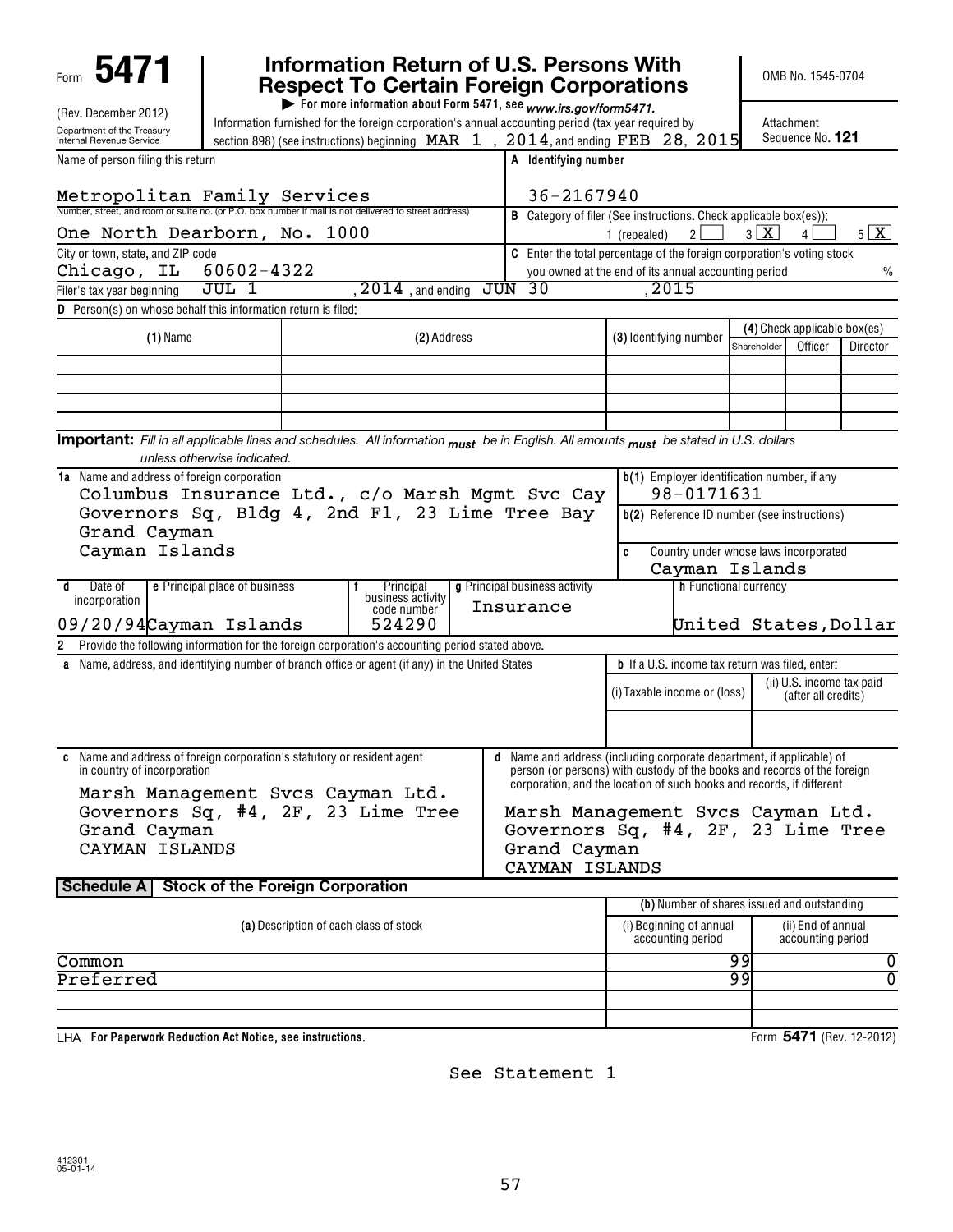### Metropolitan Family Services 36-2167940

### (a) Name, address, and identifying number of shareholder (c) Number of shares held at beginning of annual accounting period (d) Number of shares held at end of annual accounting period (e) Pro rata share of subpart F income (enter as a percentage) (b) Description of each class of stock held by shareholder. Note: This description should match the corresponding description entered in Schedule A, column (a). **Schedule B U.S. Shareholders of Foreign Corporation**

### **Schedule C Income Statement**

*Report all information in functional currency in accordance with U.S. GAAP. Also, report each amount in U.S. dollars translated from* **Important:** *functional currency (using GAAP translation rules). However, if the functional currency is the U.S. dollar, complete only the U.S. Dollars column. See instructions for special rules for DASTM corporations.*

|            |                                                                                                                                                                                                                                                                                            |                 | <b>Functional Currency</b> | <b>U.S. Dollars</b>           |
|------------|--------------------------------------------------------------------------------------------------------------------------------------------------------------------------------------------------------------------------------------------------------------------------------------------|-----------------|----------------------------|-------------------------------|
|            |                                                                                                                                                                                                                                                                                            | 1a              |                            |                               |
|            | <b>b</b> Returns and allowances <b>constructed</b> and allowances <b>b</b> Returns and allowances <b>b</b> construction <b>b</b> construction <b>b</b> construction <b>b</b> construction <b>b</b> construction <b>b</b> construction <b>c</b> construction <b>c</b> construction <b>c</b> | 1 <sub>b</sub>  |                            |                               |
|            |                                                                                                                                                                                                                                                                                            | 1c              |                            |                               |
| Income     |                                                                                                                                                                                                                                                                                            | $\overline{2}$  |                            |                               |
|            | 3                                                                                                                                                                                                                                                                                          | 3               |                            |                               |
|            |                                                                                                                                                                                                                                                                                            | 4               |                            |                               |
|            | 5.<br>Interest                                                                                                                                                                                                                                                                             | 5               |                            |                               |
|            |                                                                                                                                                                                                                                                                                            | 6a              |                            |                               |
|            | <b>b</b> Gross royalties and license fees <b>manually constructed</b> and a construction of the set of the set of the set of the set of the set of the set of the set of the set of the set of the set of the set of the set of the set                                                    | 6b              |                            |                               |
|            |                                                                                                                                                                                                                                                                                            | $\overline{7}$  |                            |                               |
|            |                                                                                                                                                                                                                                                                                            | 8               |                            |                               |
|            |                                                                                                                                                                                                                                                                                            | 9               |                            |                               |
|            |                                                                                                                                                                                                                                                                                            | 10              |                            |                               |
|            | 11a Rents                                                                                                                                                                                                                                                                                  | 11a             |                            |                               |
|            | <b>b</b> Royalties and license fees                                                                                                                                                                                                                                                        | 11 <sub>b</sub> |                            |                               |
|            |                                                                                                                                                                                                                                                                                            | 12              |                            |                               |
| Deductions | 13 Depreciation not deducted elsewhere [[11, 11] Depreciation not deducted elsewhere [[11, 11] Depreciation not deducted elsewhere [[11, 11] Depreciation not deducted elsewhere [[11] Depreciation not deducted elsewhere [[1                                                             | 13              |                            |                               |
|            |                                                                                                                                                                                                                                                                                            | 14              |                            |                               |
|            | 15 Taxes (exclude provision for income, war profits, and excess profits taxes) [10011100110011101111111111111                                                                                                                                                                              | 15              |                            |                               |
|            | Other deductions (attach statement - exclude provision for income, war profits,<br>16                                                                                                                                                                                                      |                 |                            |                               |
|            |                                                                                                                                                                                                                                                                                            | 16              |                            |                               |
|            | 17 <sup>2</sup>                                                                                                                                                                                                                                                                            | 17              |                            |                               |
|            | 18 Net income or (loss) before extraordinary items, prior period adjustments, and                                                                                                                                                                                                          |                 |                            |                               |
|            | the provision for income, war profits, and excess profits taxes (subtract line                                                                                                                                                                                                             |                 |                            |                               |
|            | 17 from line 9)                                                                                                                                                                                                                                                                            | 18              |                            |                               |
| Net Income | 19                                                                                                                                                                                                                                                                                         | 19              |                            |                               |
|            | 20                                                                                                                                                                                                                                                                                         | 20              |                            |                               |
|            |                                                                                                                                                                                                                                                                                            |                 |                            |                               |
|            | 21 Current year net income or (loss) per books (combine lines 18 through 20)                                                                                                                                                                                                               | 21              |                            |                               |
|            |                                                                                                                                                                                                                                                                                            |                 |                            | $Form$ $EAY4$ (Dev. 19, 9019) |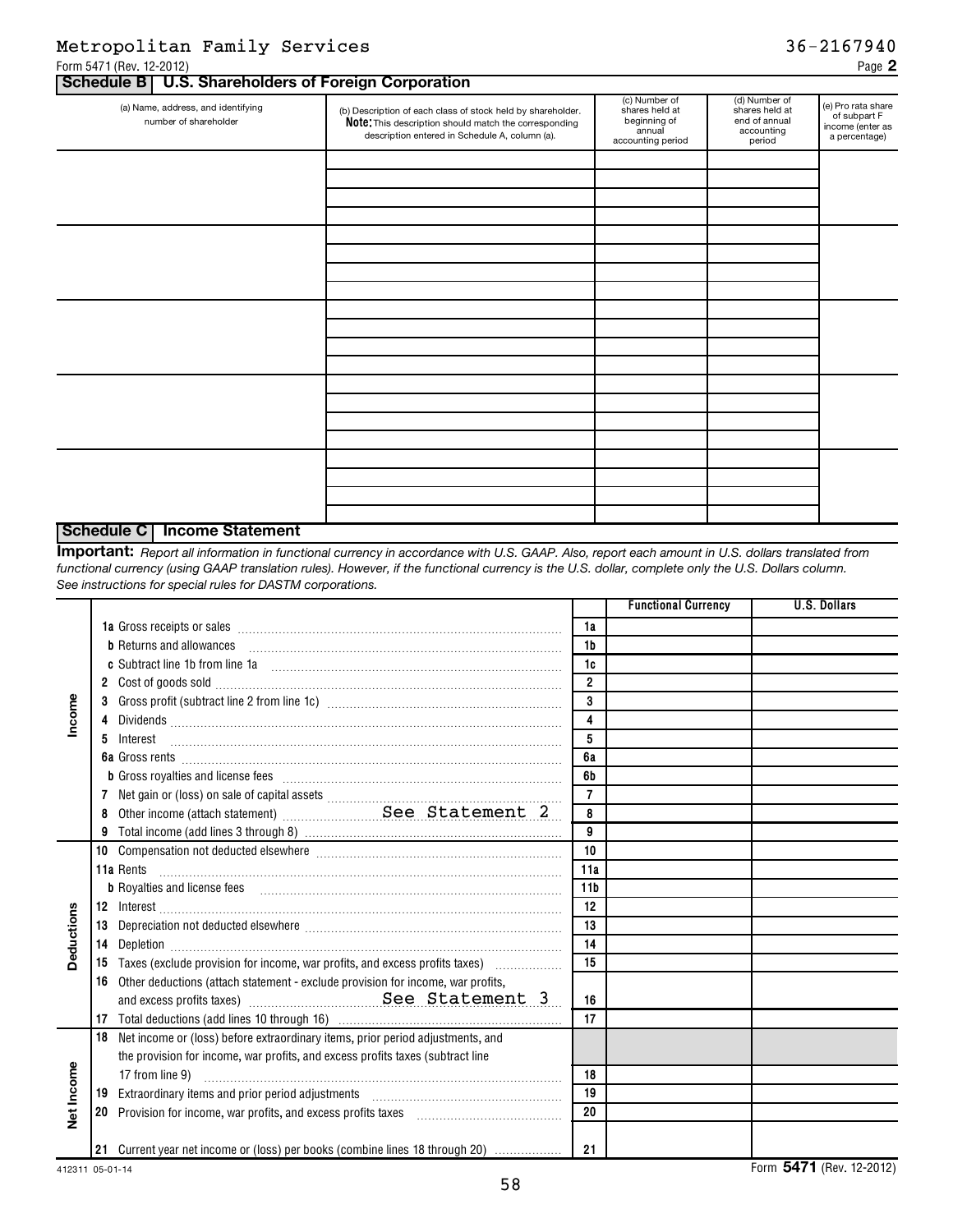### **Schedule E Income, War Profits, and Excess Profits Taxes Paid or Accrued**

|   |                                           | Amount of tax              |                 |                      |  |  |  |  |  |
|---|-------------------------------------------|----------------------------|-----------------|----------------------|--|--|--|--|--|
|   | (a)<br>Name of country or U.S. possession | (b)<br>In foreign currency | Conversion rate | ď<br>In U.S. dollars |  |  |  |  |  |
|   | $1$ U.S.                                  |                            |                 |                      |  |  |  |  |  |
| 2 |                                           |                            |                 |                      |  |  |  |  |  |
| 3 |                                           |                            |                 |                      |  |  |  |  |  |
| 4 |                                           |                            |                 |                      |  |  |  |  |  |
| 5 |                                           |                            |                 |                      |  |  |  |  |  |
| 6 |                                           |                            |                 |                      |  |  |  |  |  |
|   |                                           |                            |                 |                      |  |  |  |  |  |
|   |                                           |                            |                 |                      |  |  |  |  |  |
|   | 8 Total                                   |                            |                 |                      |  |  |  |  |  |

### **Schedule F Balance Sheet**

*Report all amounts in U.S. dollars prepared and translated in accordance with U.S. GAAP. See instructions for an exception for DASTM* **Important:** *corporations.*

|    | <b>Assets</b>                                                                                                                                                                                                                  |                 | (a)<br>Beginning of annual<br>accounting period | (b)<br>End of annual<br>accounting period |
|----|--------------------------------------------------------------------------------------------------------------------------------------------------------------------------------------------------------------------------------|-----------------|-------------------------------------------------|-------------------------------------------|
| 1. | Cash                                                                                                                                                                                                                           | $\mathbf{1}$    | 10,532,052.                                     |                                           |
| 2a | Trade notes and accounts receivable informational contracts and accounts receivable information and accounts receivable                                                                                                        | 2a              |                                                 |                                           |
| b  |                                                                                                                                                                                                                                | 2 <sub>b</sub>  |                                                 |                                           |
| 3  |                                                                                                                                                                                                                                | 3               |                                                 |                                           |
| 4  |                                                                                                                                                                                                                                | 4               | 8,633,033.                                      |                                           |
| 5  |                                                                                                                                                                                                                                | 5               |                                                 |                                           |
| 6  |                                                                                                                                                                                                                                | 6               |                                                 |                                           |
| 7  |                                                                                                                                                                                                                                | $\overline{7}$  | 143, 277, 257.                                  |                                           |
| 8a |                                                                                                                                                                                                                                | 8a              |                                                 |                                           |
|    | Less accumulated depreciation [111] [12] matter contracts accumulated depreciation [11] matter contracts accumulated depreciation [11] matter contracts and accumulated depreciation [11] matter contracts and accumulated dep | 8b              |                                                 |                                           |
| 9a |                                                                                                                                                                                                                                | 9a              |                                                 |                                           |
| b  | Less accumulated depletion information and account of the set of the set of the set of the set of the set of the set of the set of the set of the set of the set of the set of the set of the set of the set of the set of the | 9b              |                                                 |                                           |
| 10 | Land (net of any amortization) manufactured and contact the control of the control of the control of the control of the control of the control of the control of the control of the control of the control of the control of t | 10              |                                                 |                                           |
| 11 | Intangible assets:                                                                                                                                                                                                             |                 |                                                 |                                           |
|    |                                                                                                                                                                                                                                | 11a             |                                                 |                                           |
|    |                                                                                                                                                                                                                                | 11 <sub>b</sub> |                                                 |                                           |
|    |                                                                                                                                                                                                                                | 11c             |                                                 |                                           |
|    |                                                                                                                                                                                                                                | 11d             |                                                 |                                           |
| 12 |                                                                                                                                                                                                                                | 12              | 40,908,158.                                     |                                           |
| 13 |                                                                                                                                                                                                                                | 13              | 203, 350, 500.                                  |                                           |
|    | <b>Liabilities and Shareholders' Equity</b>                                                                                                                                                                                    |                 |                                                 |                                           |
| 14 |                                                                                                                                                                                                                                | 14              | 643,698.                                        |                                           |
| 15 |                                                                                                                                                                                                                                | 15              | 1,752,638.                                      |                                           |
| 16 |                                                                                                                                                                                                                                | 16              |                                                 |                                           |
| 17 |                                                                                                                                                                                                                                | 17              | 94, 192, 868.                                   |                                           |
| 18 | Capital stock:                                                                                                                                                                                                                 |                 |                                                 |                                           |
|    |                                                                                                                                                                                                                                | 18a             | 1.                                              |                                           |
| b  |                                                                                                                                                                                                                                | 18b             |                                                 |                                           |
| 19 |                                                                                                                                                                                                                                | 19              | 35,537,931.                                     |                                           |
| 20 |                                                                                                                                                                                                                                | 20              | 71, 223, 363.                                   |                                           |
| 21 |                                                                                                                                                                                                                                | 21              |                                                 |                                           |
| 22 |                                                                                                                                                                                                                                | 22              | 203, 350, 500.                                  |                                           |

Form 5471 (Rev. 12-2012)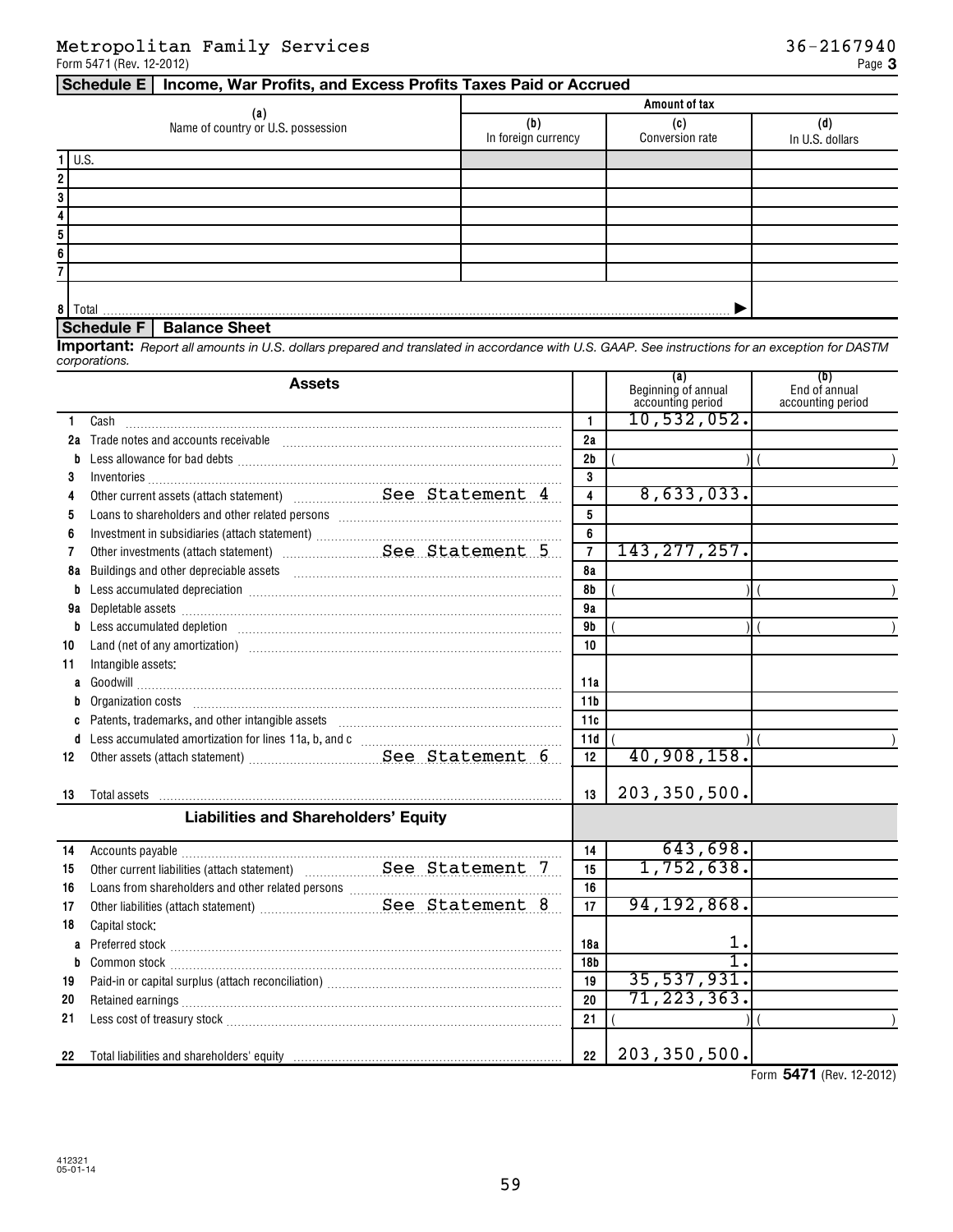|              |                                                                                                                                                                                                                          |                  |                     | Yes | No                      |
|--------------|--------------------------------------------------------------------------------------------------------------------------------------------------------------------------------------------------------------------------|------------------|---------------------|-----|-------------------------|
|              | During the tax year, did the foreign corporation own at least a 10% interest, directly or indirectly, in any foreign<br>partnership?                                                                                     |                  |                     |     | X                       |
|              | If "Yes," see the instructions for required statement.                                                                                                                                                                   |                  |                     |     |                         |
| $\mathbf{2}$ | During the tax year, did the foreign corporation own an interest in any trust? [11] contains a contained the tax year, did the foreign corporation own an interest in any trust? [11] contains a contained the tax year. |                  |                     |     | x                       |
| 3            | During the tax year, did the foreign corporation own any foreign entities that were disregarded as entities separate<br>from their owners under Regulations sections 301.7701-2 and 301.7701-3?                          |                  |                     |     | X                       |
|              | If "Yes," you are generally required to attach Form 8858 for each entity (see instructions).                                                                                                                             |                  |                     |     |                         |
| 4            |                                                                                                                                                                                                                          |                  |                     |     | х                       |
| 5.           | During the course of the tax year, did the foreign corporation become a participant in any cost sharing arrangement?                                                                                                     |                  |                     |     | $\overline{\mathbf{X}}$ |
| 6            | During the tax year, did the foreign corporation participate in any reportable transaction as defined in Regulations section 1.6011-4?                                                                                   |                  |                     |     | $\overline{\mathbf{x}}$ |
|              | If "Yes," attach Form(s) 8886 if required by Regulations section $1.6011 - 4(c)(3)(i)(G)$ .                                                                                                                              |                  |                     |     |                         |
| 7            | During the tax year, did the foreign corporation pay or accrue any foreign tax that was disqualified for credit under section<br>$901(m)$ ?                                                                              |                  |                     |     | X                       |
| 8            | During the tax year, did the foreign corporation pay or accrue foreign taxes to which section 909 applies, or treat foreign taxes that                                                                                   |                  |                     |     |                         |
|              |                                                                                                                                                                                                                          |                  |                     |     | x                       |
|              | Schedule H Current Earnings and Profits                                                                                                                                                                                  |                  |                     |     |                         |
|              | <b>Important:</b> Enter the amounts on lines 1 through 5c in functional currency.                                                                                                                                        |                  |                     |     |                         |
| $\mathbf{1}$ |                                                                                                                                                                                                                          |                  |                     |     |                         |
| 2            | Net adjustments made to line 1 to determine current earnings and                                                                                                                                                         |                  |                     |     |                         |
|              | profits according to U.S. financial and tax accounting standards                                                                                                                                                         | Net              | Net                 |     |                         |
|              | (see instructions);                                                                                                                                                                                                      | <b>Additions</b> | <b>Subtractions</b> |     |                         |

| $1000$ 1110a 110a 1101a 11                                                                                                       |  |           |  |
|----------------------------------------------------------------------------------------------------------------------------------|--|-----------|--|
|                                                                                                                                  |  |           |  |
|                                                                                                                                  |  |           |  |
|                                                                                                                                  |  |           |  |
|                                                                                                                                  |  |           |  |
|                                                                                                                                  |  |           |  |
|                                                                                                                                  |  |           |  |
|                                                                                                                                  |  |           |  |
|                                                                                                                                  |  |           |  |
| <b>3</b> Total net additions                                                                                                     |  |           |  |
|                                                                                                                                  |  |           |  |
|                                                                                                                                  |  | 5a        |  |
| b DASTM gain or (loss) for foreign corporations that use DASTM [11] [11] DASTM [11] [12] DASTM gain or (loss)                    |  | <b>5b</b> |  |
| c Combine lines 5a and 5b                                                                                                        |  | 5c        |  |
| d Current earnings and profits in U.S. dollars (line 5c translated at the appropriate exchange rate as defined in section 989(b) |  |           |  |
| and the related regulations)                                                                                                     |  | 5d        |  |
| Enter exchange rate used for line $5d \blacktriangleright$                                                                       |  |           |  |

### **Schedule I Summary of Shareholder's Income From Foreign Corporation**

If item D on page 1 is completed, a separate Schedule I must be filed for each Category 4 or 5 filer for whom reporting is furnished on this Form 5471. This schedule I is being completed for:

|              | Name of U.S. shareholder $\blacktriangleright$<br>Identifying number $\blacktriangleright$                                                                                                                                                                                                                                                                                                                                                    |        |     |                         |
|--------------|-----------------------------------------------------------------------------------------------------------------------------------------------------------------------------------------------------------------------------------------------------------------------------------------------------------------------------------------------------------------------------------------------------------------------------------------------|--------|-----|-------------------------|
|              | Subpart F income (line 38b, Worksheet A in the instructions) [11] matter incommutation and the instruction of the instructions of the instructions of the instructions of the instructions of the instruction of the instructi                                                                                                                                                                                                                |        |     |                         |
| $\mathbf{2}$ | Earnings invested in U.S. property (line 17, Worksheet B in the instructions) [1001] [1001] [1001] [1001] [1001] [1001] [1001] [1001] [1001] [1001] [1001] [1001] [1001] [1001] [1001] [1001] [1001] [1001] [1001] [1001] [100                                                                                                                                                                                                                | n      |     |                         |
| 3            | Previously excluded subpart F income withdrawn from qualified investments (line 6b, Worksheet C in the instructions)                                                                                                                                                                                                                                                                                                                          | 3      |     |                         |
| 4            | Previously excluded export trade income withdrawn from investment in export trade assets (line 7b, Worksheet D in                                                                                                                                                                                                                                                                                                                             |        |     |                         |
|              | the instructions) in the instructions of the instructions of the instructions of the instructions of the instructions of the instructions of the instructions of the instructions of the instructions of the instructions of t                                                                                                                                                                                                                |        |     |                         |
| 5            | Factoring income<br>$\begin{equation*} \begin{bmatrix} \mathbf{1}_{11} & \mathbf{1}_{22} & \mathbf{1}_{23} & \mathbf{1}_{24} & \mathbf{1}_{25} & \mathbf{1}_{26} & \mathbf{1}_{27} & \mathbf{1}_{28} & \mathbf{1}_{29} & \mathbf{1}_{20} & \mathbf{1}_{20} & \mathbf{1}_{20} & \mathbf{1}_{20} & \mathbf{1}_{20} & \mathbf{1}_{20} & \mathbf{1}_{20} & \mathbf{1}_{20} & \mathbf{1}_{20} & \mathbf{1}_{20} & \mathbf{1}_{20} & \mathbf{1}_{2$ |        |     |                         |
| 6            | Total of lines 1 through 5. Enter here and on your income tax return [11, 11] manuscription of lines 1 through 5. Enter here and on your income tax return [11] manuscription manuscription of lines in the set of lines in th                                                                                                                                                                                                                | ◠<br>O |     |                         |
|              |                                                                                                                                                                                                                                                                                                                                                                                                                                               |        |     |                         |
|              |                                                                                                                                                                                                                                                                                                                                                                                                                                               | 8      |     |                         |
|              |                                                                                                                                                                                                                                                                                                                                                                                                                                               |        | Yes | No                      |
| $\bullet$    | Was any income of the foreign corporation blocked?                                                                                                                                                                                                                                                                                                                                                                                            |        |     | $\overline{\mathbf{X}}$ |
| $\bullet$    | Did any such income become unblocked during the tax year (see section 964(b))?                                                                                                                                                                                                                                                                                                                                                                |        |     | $\overline{\texttt{x}}$ |
|              | If the answer to either question is "Yes," attach an explanation.                                                                                                                                                                                                                                                                                                                                                                             |        |     |                         |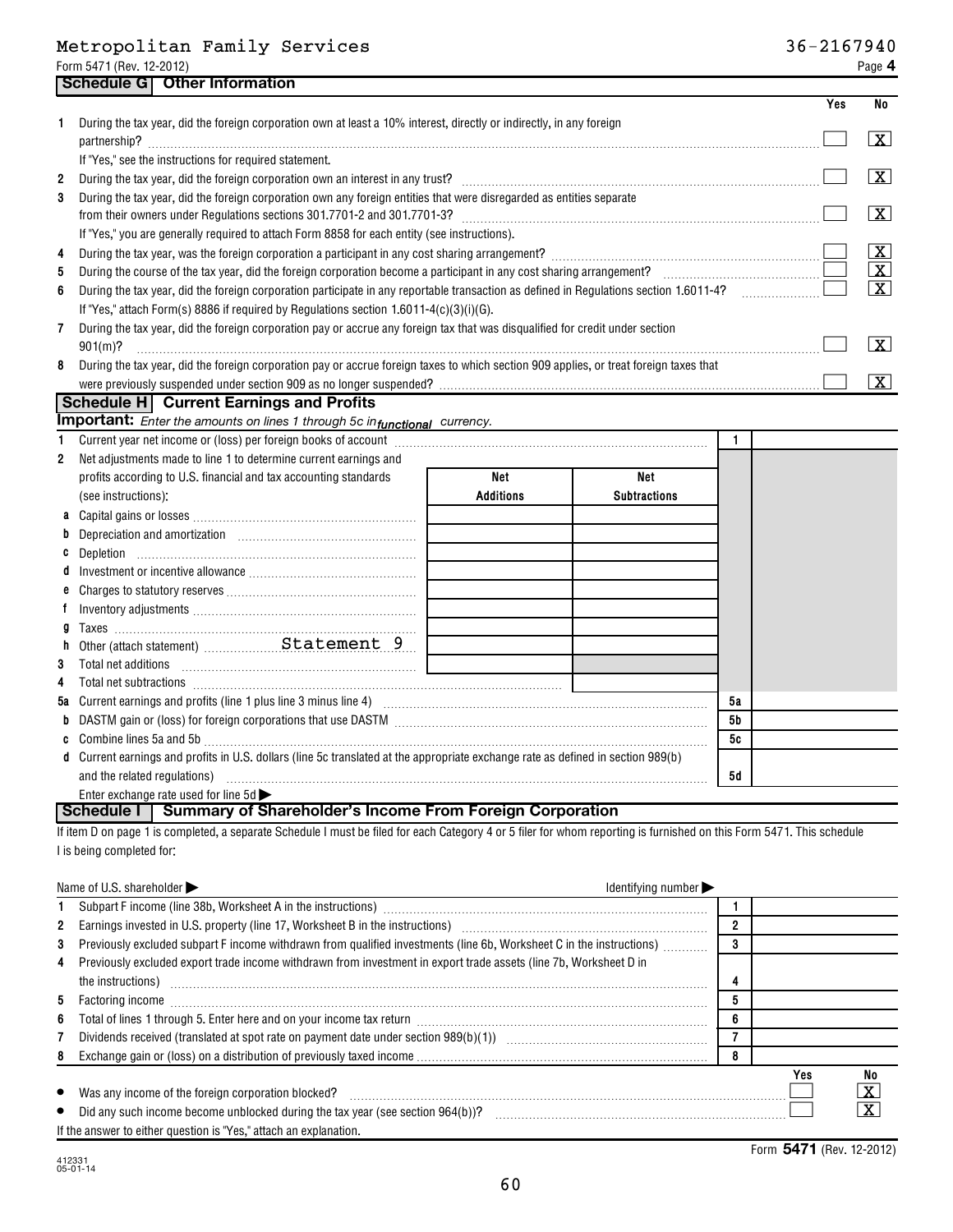~~~~~~~~~~~~~~ ~~~~~~~~~~~~~~

| Shares Subscribed to by Each Subscriber to                                                                       | the Stock of the Foreign Corporation |                                        |                                       |
|------------------------------------------------------------------------------------------------------------------|--------------------------------------|----------------------------------------|---------------------------------------|
| Name and Address                                                                                                 |                                      | Identifying<br>Number                  | Number of<br>Shares                   |
| N/A                                                                                                              |                                      |                                        |                                       |
| Form 5471                                                                                                        | Other Income                         |                                        | 2<br>Statement                        |
| Description                                                                                                      | Functional<br>Currency               | Exchange<br>Rate                       | U.S. Dollar                           |
| Claims Indemnifications<br>Provisional Claims Indemnifications<br>Unrealized Gains on Securities                 |                                      |                                        |                                       |
| Total to 5471, Schedule C, line 8                                                                                |                                      |                                        |                                       |
| Form 5471                                                                                                        | Other Deductions                     |                                        | Statement<br>3                        |
| Description                                                                                                      | Functional<br>Currency               | Exchange<br>Rate                       | U.S. Dollar                           |
| Reinsurance Premium<br>Losses Incurred<br>Policy Issuance and Program Costs<br>Administrative Costs              |                                      |                                        |                                       |
| Total to 5471, Schedule C, line 16                                                                               |                                      |                                        |                                       |
| Form 5471                                                                                                        | Other Current Assets                 |                                        | Statement<br>4                        |
| Description                                                                                                      |                                      | Beg. of Annual<br>Accounting<br>Period | End of Annual<br>Accounting<br>Period |
| Insurance Balances Receivable - Short-Term<br>Premiums Due From Ceding Insurer<br>Prepaid Expenses and Other A/R |                                      | 3, 111, 180.<br>5,402,462.<br>119,391. |                                       |
| Total to 5471, Page 3, Schedule F, line 4                                                                        |                                      | 8,633,033.                             |                                       |

~~~~~~~~~~~~~~~~~~~~~~~~~~~~~~~~~~~~~~~~~~~~~~~~~~~~~~~~~~~~~~~~~~~~~~~~~~~~~~ Form 5471 Name, Address, Identifying Number and Number of Statement 1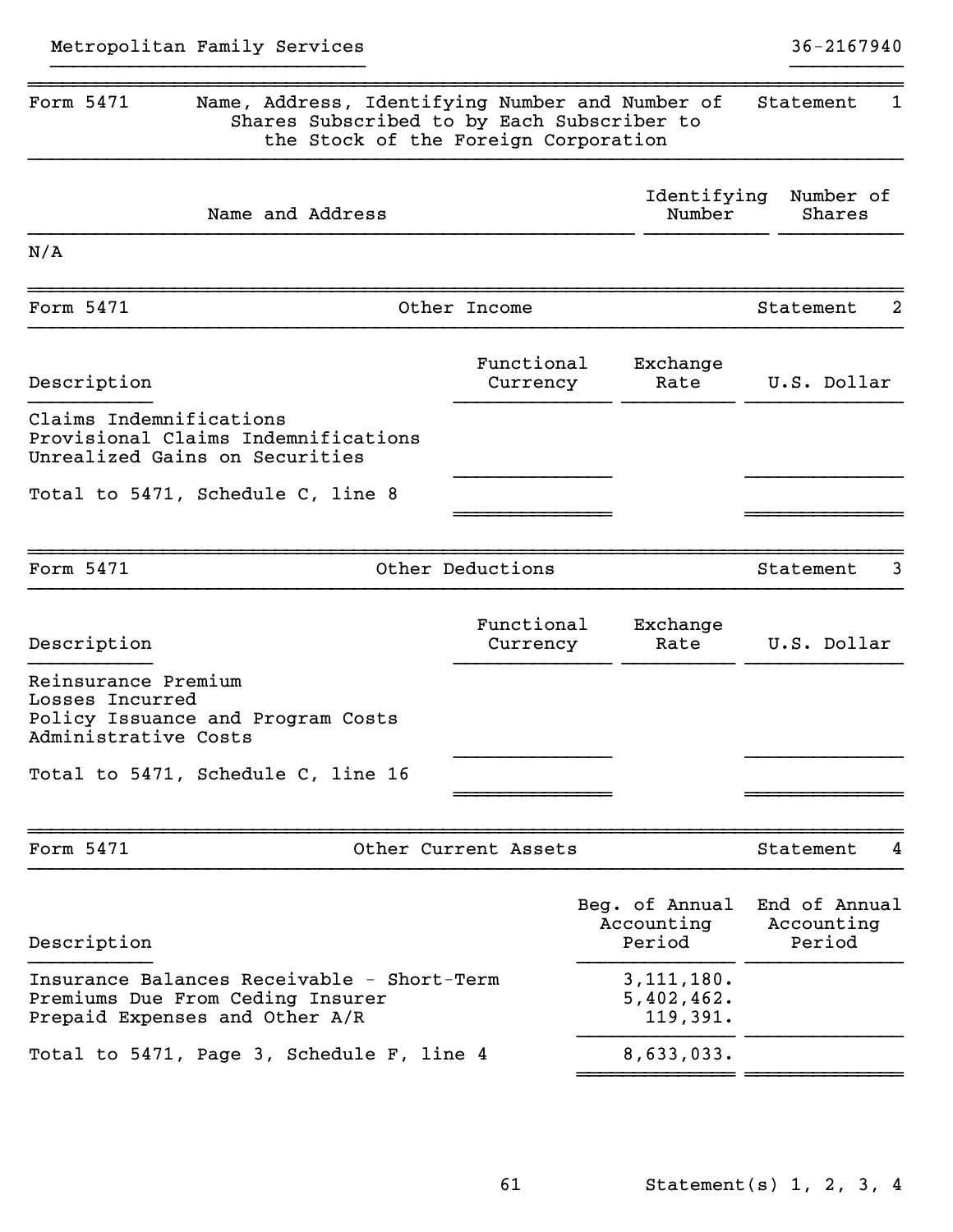| - 62 | Statement $(s)$ 5, 6, 7 |  |  |
|------|-------------------------|--|--|

| Form 5471                                                                                                                                                                                      | Other Investments                          |                                                                 | Statement<br>5                        |
|------------------------------------------------------------------------------------------------------------------------------------------------------------------------------------------------|--------------------------------------------|-----------------------------------------------------------------|---------------------------------------|
| Description                                                                                                                                                                                    |                                            | Beg. of Annual<br>Accounting<br>Period                          | End of Annual<br>Accounting<br>Period |
| The Captive Investors Fund                                                                                                                                                                     |                                            | 143, 277, 257.                                                  |                                       |
| Total to 5471, Page 3, Schedule F, line 7                                                                                                                                                      |                                            | 143, 277, 257.                                                  |                                       |
| Form 5471                                                                                                                                                                                      | Other Assets                               |                                                                 | Statement                             |
| Description                                                                                                                                                                                    |                                            | Beg. of Annual<br>Accounting<br>Period                          | End of Annual<br>Accounting<br>Period |
| Provisional Claims Indemnifications Rec<br>Loss Escrow Funds Withheld<br>Losses Due From Ceding Insurer<br>Deferred Cash Flow Premiums Receivable<br>Insurance Balances Receivable - Long-Term |                                            | 35, 153, 394.<br>3,800,000.<br>372,283.<br>591,947.<br>990,534. |                                       |
|                                                                                                                                                                                                | Total to 5471, Page 3, Schedule F, line 12 | 40,908,158.                                                     |                                       |
| Form 5471                                                                                                                                                                                      | Other Current Liabilities                  |                                                                 | 7<br>Statement                        |
| Description                                                                                                                                                                                    |                                            | Beg. of Annual<br>Accounting<br>Period                          | End of Annual<br>Accounting<br>Period |
| Losses Payable                                                                                                                                                                                 |                                            | 1,752,638.                                                      |                                       |
|                                                                                                                                                                                                |                                            |                                                                 |                                       |

}}}}}}}}}}}}}}}}}}}}}}}}}}}} }}}}}}}}}}

Total to 5471, Page 3, Schedule F, line 15

1,752,638.

~~~~~~~~~~~~~~ ~~~~~~~~~~~~~~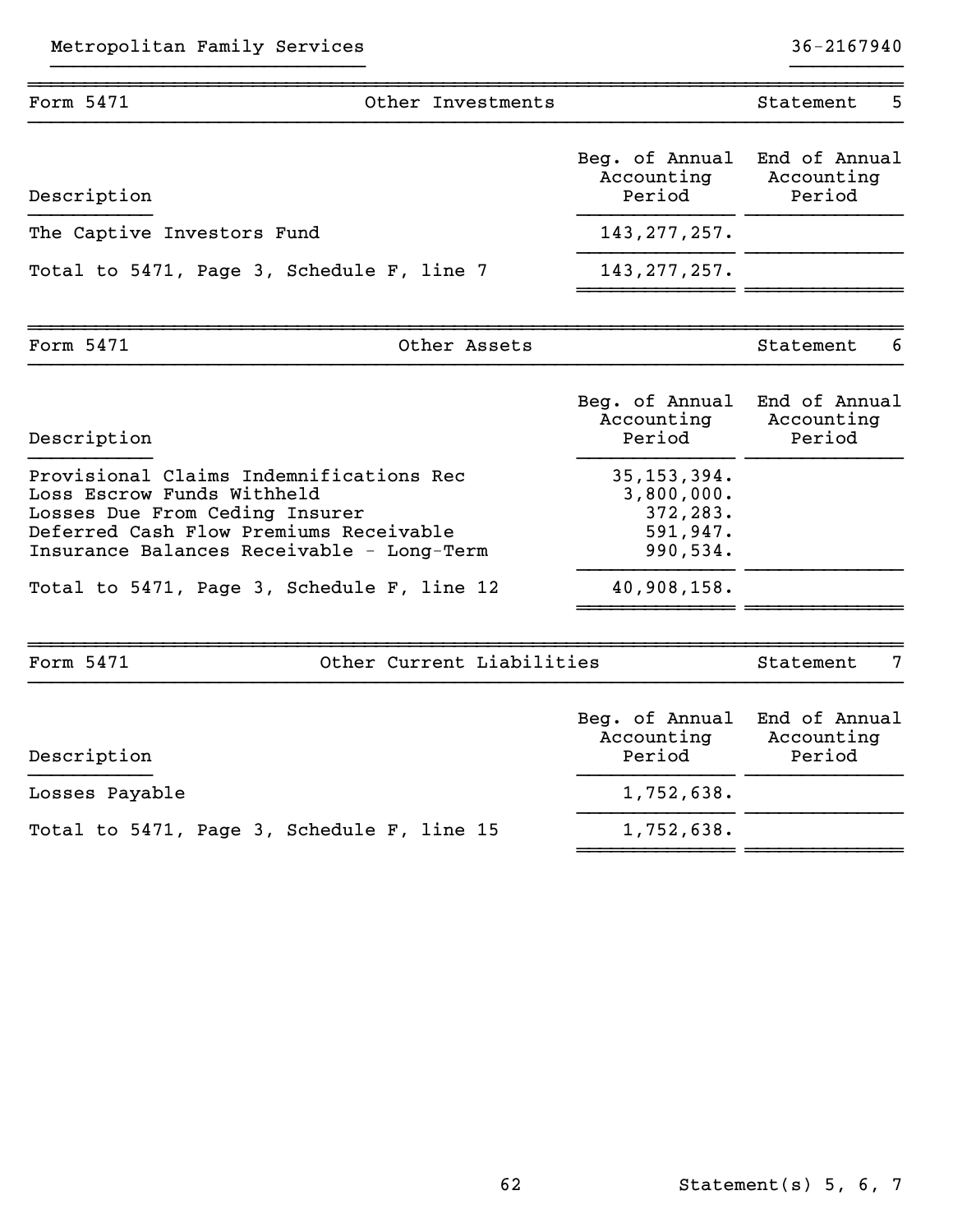| Form 5471                                                                                       | Other Liabilities                          |                                        | - 8<br>Statement                      |
|-------------------------------------------------------------------------------------------------|--------------------------------------------|----------------------------------------|---------------------------------------|
| Description                                                                                     |                                            | Beg. of Annual<br>Accounting<br>Period | End of Annual<br>Accounting<br>Period |
| Loss Reserves<br>Incurred But Not Reported Reserves                                             |                                            | 29,349,496.<br>64,843,372.             |                                       |
|                                                                                                 | Total to 5471, Page 3, Schedule F, line 17 | 94,192,868.                            |                                       |
| Form 5471                                                                                       | Other Net Adjustments                      |                                        | 9<br>Statement                        |
| Description                                                                                     |                                            | Net<br>Additions                       | Net<br>Subtractions                   |
| Provisional Claim Indemnification<br>Unrealized Gains on Securities<br>Loss Reserve Discounting |                                            |                                        |                                       |
|                                                                                                 | Total to 5471, Page 4, Schedule H, line 2h |                                        |                                       |

}}}}}}}}}}}}}}}}}}}}}}}}}}}} }}}}}}}}}}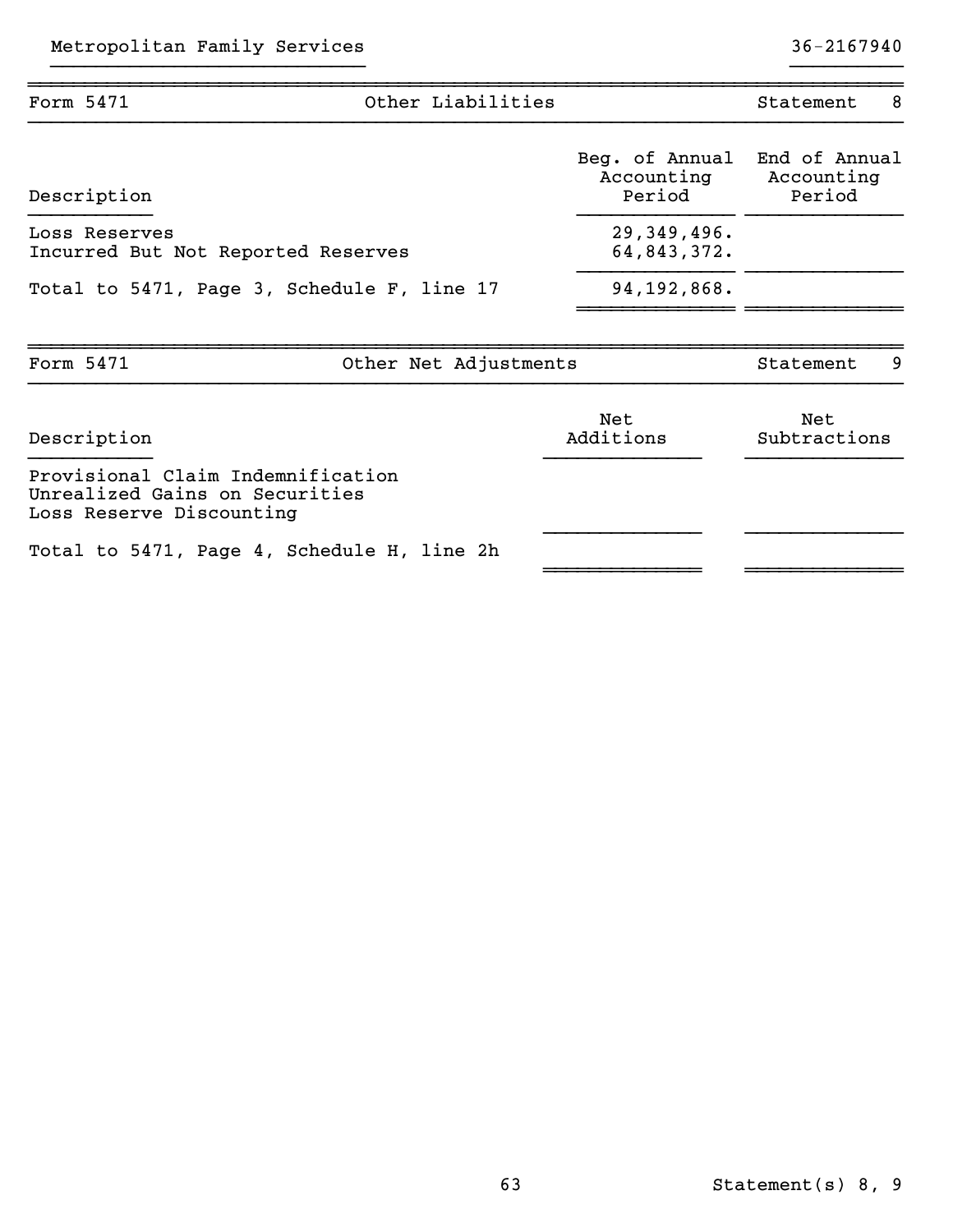### **SCHEDULE J**<br>(Form 5471)

# **(Form 5471) Accumulated Earnings and Profits (E&P) of Controlled Foreign Corporation**

OMB No. 1545-0704

(Rev. December 2012) Department of the Treasury Internal Revenue Service

Name of person filing Form 5471

**| Information about Schedule J (Form 5471) and its instructions is at**  *www.irs.gov/form5471.*

**| Attach to Form 5471.**

Identifying number

| Metropolitan Family Services                                                                                  |                                                |                                          |                                           |                                                           |                                                            | $36 - 2167940$                                                |
|---------------------------------------------------------------------------------------------------------------|------------------------------------------------|------------------------------------------|-------------------------------------------|-----------------------------------------------------------|------------------------------------------------------------|---------------------------------------------------------------|
| Name of foreign corporation                                                                                   |                                                |                                          |                                           | EIN (if any)                                              | Reference ID number                                        |                                                               |
| Columbus Insurance Ltd., c/o Marsh Mgmt Svc Cayman                                                            |                                                |                                          |                                           | 98-0171631                                                |                                                            |                                                               |
| Important: Enter amounts in                                                                                   | (a) Post-1986<br><b>Undistributed Earnings</b> | (b) Pre-1987 E&P<br>Not Previously Taxed |                                           | (c) Previously Taxed E&P                                  | (d) Total Section<br>(sections 959(c)(1) and (2) balances) |                                                               |
| functional currency.                                                                                          | (post-86 section<br>959(c)(3) balance)         | (pre-87 section<br>$959(c)(3)$ balance)  | (i) Earnings Invested<br>in U.S. Property | (ii) Earnings Invested in<br><b>Excess Passive Assets</b> | (iii) Subpart F Income                                     | 964(a) E&P<br>(combine columns<br>$(a)$ , $(b)$ , and $(c)$ ) |
| Balance at beginning of year                                                                                  | $-189,755.$                                    |                                          |                                           |                                                           | 842,637.                                                   | 652,882.                                                      |
| 2a Current year E&P                                                                                           |                                                |                                          |                                           |                                                           |                                                            |                                                               |
| <b>b</b> Current year deficit in E&P                                                                          |                                                |                                          |                                           |                                                           |                                                            |                                                               |
| 3 Total current and accumulated E&P<br>not previously taxed (line 1 plus line 2a)<br>or line 1 minus line 2b) | $-189,755.$                                    |                                          |                                           |                                                           |                                                            |                                                               |
| 4 Amounts included under section<br>951(a) or reclassified under section<br>959(c) in current year            |                                                |                                          |                                           |                                                           |                                                            |                                                               |
| 5a Actual distributions or reclassifications<br>of previously taxed E&P                                       |                                                |                                          |                                           |                                                           |                                                            |                                                               |
| <b>b</b> Actual distributions of nonpreviously<br>taxed E&P                                                   |                                                |                                          |                                           |                                                           |                                                            |                                                               |
| 6a Balance of previously taxed E&P at<br>end of year (line 1 plus line 4, minus<br>line 5a)                   |                                                |                                          |                                           |                                                           | 842,637.                                                   |                                                               |
| <b>b</b> Balance of E&P not previously taxed<br>at end of year (line 3 minus line 4,<br>minus line 5b)        | $-189,755.$                                    |                                          |                                           |                                                           |                                                            |                                                               |
| Balance at end of year. (Enter amount<br>7<br>from line 6a or line 6b, whichever is<br>applicable.)           | $-189,755.$                                    |                                          |                                           |                                                           | 842,637.                                                   | 652,882.                                                      |

LHA For Paperwork Reduction Act Notice, see the Instructions for Form 5471. **In the set of the Schedule J (Form 5471)** (Rev. 12-2012)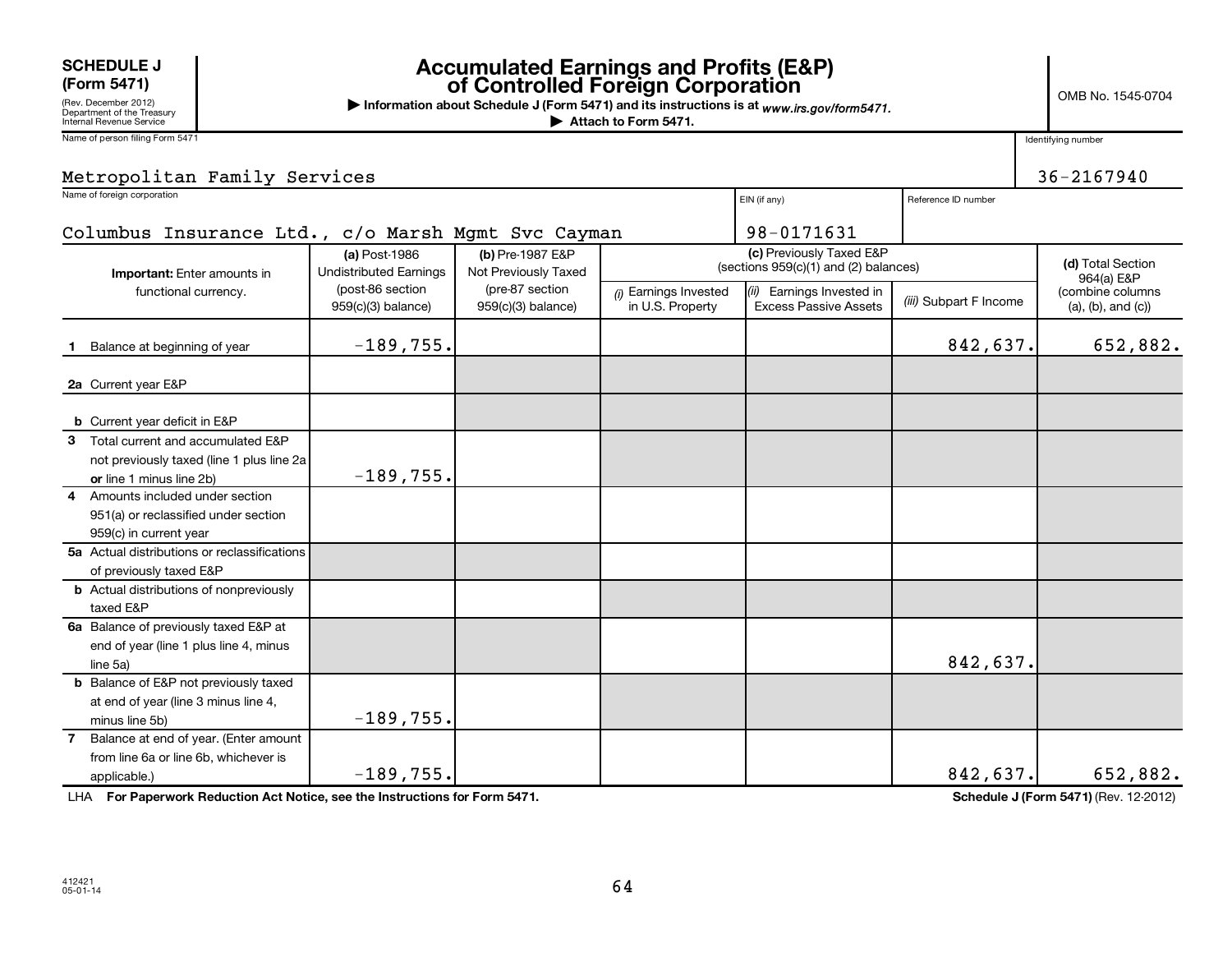### **SCHEDULE O (Form 5471)**

Department of the Treasury Internal Revenue Service (Rev. December 2012)

# **Organization or Reorganization of Foreign Corporation, and Acquisitions and Dispositions of its Stock**

**Information about Schedule O (Form 5471) and its instructions is at**  *www.irs.gov/form5471*

**| Attach to Form 5471.**

| Name of person filing Form 5471 |  |  |
|---------------------------------|--|--|
|---------------------------------|--|--|

| ldentifying number |  |
|--------------------|--|
|--------------------|--|

| 6-2167940 |  |
|-----------|--|

| 36-2167940<br>Metropolitan Family Services    |              |                     |  |  |  |
|-----------------------------------------------|--------------|---------------------|--|--|--|
| Name of foreign corporation                   | EIN (if anv) | Reference ID number |  |  |  |
| Columbus Insurance Ltd., c/o Marsh 98-0171631 |              |                     |  |  |  |

**Important:** Complete a <sub>Separate</sub> Schedule O for each foreign corporation for which information must be reported.

### **Part I To Be Completed by U.S. Officers and Directors**

| <u>. a.c.</u>                                                       | TO Be completed by G.O. Omocro and Bircotors |                                                   |                                            |                                              |
|---------------------------------------------------------------------|----------------------------------------------|---------------------------------------------------|--------------------------------------------|----------------------------------------------|
| Name of shareholder for whom<br>acquisition information is reported | (b)<br>Address of shareholder                | <b>c)</b><br>Identifying number<br>of shareholder | (d)<br>Date of original<br>10% acquisition | (e)<br>Date of additional<br>10% acquisition |
|                                                                     |                                              |                                                   |                                            |                                              |
|                                                                     |                                              |                                                   |                                            |                                              |
|                                                                     |                                              |                                                   |                                            |                                              |
|                                                                     |                                              |                                                   |                                            |                                              |

### **Part II To Be Completed by U.S. Shareholders**

**Note:** *If this return is required because one or more shareholders became U.S. persons, attach a list showing the names of such persons and the date each became a U.S. person.*

|                                                                                 |                                                 | Section A - General Shareholder Information                                       |                                                       |                                                                  |                                                                                                                 |                         |                                       |
|---------------------------------------------------------------------------------|-------------------------------------------------|-----------------------------------------------------------------------------------|-------------------------------------------------------|------------------------------------------------------------------|-----------------------------------------------------------------------------------------------------------------|-------------------------|---------------------------------------|
| (a)                                                                             |                                                 |                                                                                   | (b)                                                   | For shareholder's latest U.S. income tax return filed, indicate: |                                                                                                                 | (c)                     |                                       |
| Name, address, and identifying number<br>of shareholder(s) filing this schedule | (1)<br>Type of return<br>(enter form number)    | (2)<br>Date return filed                                                          | (3)<br>Internal Revenue Service Center<br>where filed |                                                                  | Date (if any) shareholder<br>last filed information<br>return under section 6046<br>for the foreign corporation |                         |                                       |
|                                                                                 |                                                 |                                                                                   |                                                       |                                                                  |                                                                                                                 |                         |                                       |
|                                                                                 |                                                 |                                                                                   |                                                       |                                                                  |                                                                                                                 |                         |                                       |
|                                                                                 |                                                 |                                                                                   |                                                       |                                                                  |                                                                                                                 |                         |                                       |
|                                                                                 |                                                 | Section B - U.S. Persons Who Are Officers or Directors of the Foreign Corporation |                                                       |                                                                  |                                                                                                                 |                         |                                       |
| Stmt 10<br>(a)<br>Name of U.S. officer or director                              | (b)<br>(c)<br>Address<br>Social security number |                                                                                   |                                                       | (d)<br>Check appropriate<br>box(es)<br>Officer<br>Director       |                                                                                                                 |                         |                                       |
| Tom Strunk                                                                      | 60 Weldon Parkway                               | Maryland Heights MO 63043                                                         |                                                       |                                                                  |                                                                                                                 | $\overline{\textbf{x}}$ |                                       |
| Wayne Hauge                                                                     | 213 Vandale Drive<br>Houston PA 15342           |                                                                                   |                                                       |                                                                  |                                                                                                                 | X                       |                                       |
| Jim Phillips                                                                    | Cleveland OH 44115                              | 812 Huron Rd, Ste 880                                                             |                                                       |                                                                  |                                                                                                                 | $\overline{\text{x}}$   |                                       |
|                                                                                 |                                                 | <b>Section C - Acquisition of Stock</b>                                           |                                                       |                                                                  |                                                                                                                 |                         |                                       |
| (b)<br>(a)<br>Class of stock<br>Name of shareholder(s) filing this schedule     |                                                 | (c)<br>Date of                                                                    | (d)<br>Method of                                      |                                                                  | (e)<br>Number of shares acquired                                                                                |                         |                                       |
|                                                                                 | acquired                                        | acquisition                                                                       | acquisition                                           | (1)<br>Directly                                                  | (2)<br>Indirectly                                                                                               |                         | $\overline{(3)}$<br>Constructively    |
|                                                                                 |                                                 |                                                                                   |                                                       |                                                                  |                                                                                                                 |                         |                                       |
| <b>LHA</b><br>412391 05-01-14                                                   |                                                 | For Paperwork Reduction Act Notice, see the Instructions for Form 5471.           |                                                       |                                                                  |                                                                                                                 |                         | Schedule 0 (Form 5471) (Rev. 12-2012) |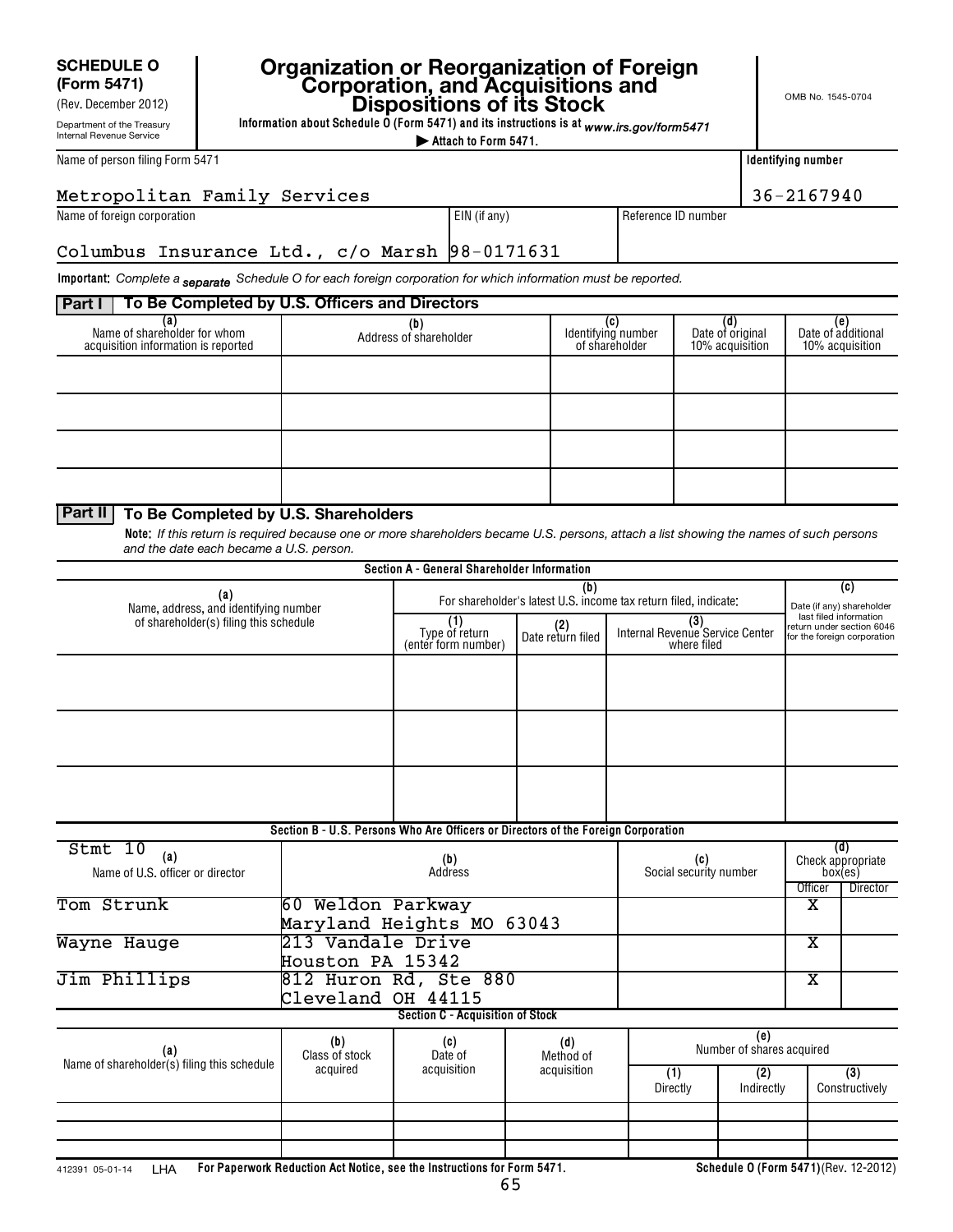| Amount paid or value given | (g)<br>Name and address of person from whom shares were acquired |
|----------------------------|------------------------------------------------------------------|
|                            |                                                                  |
|                            |                                                                  |
|                            |                                                                  |

### **Section D - Disposition of Stock**

| (a)                                    | (b)            | (c)                 | (d)<br>Method<br>of disposition | (e)<br>Number of shares disposed of                              |                   |                       |  |
|----------------------------------------|----------------|---------------------|---------------------------------|------------------------------------------------------------------|-------------------|-----------------------|--|
| Name of shareholder disposing of stock | Class of stock | Date of disposition |                                 | (1)<br>Directly                                                  | (2)<br>Indirectly | (3)<br>Constructively |  |
|                                        |                |                     |                                 |                                                                  |                   |                       |  |
|                                        |                |                     |                                 |                                                                  |                   |                       |  |
| (f)<br>Amount received                 |                |                     | $\left( 9\right)$               | Name and address of person to whom disposition of stock was made |                   |                       |  |
|                                        |                |                     |                                 |                                                                  |                   |                       |  |
|                                        |                |                     |                                 |                                                                  |                   |                       |  |
|                                        |                |                     |                                 |                                                                  |                   |                       |  |

### **Section E - Organization or Reorganization of Foreign Corporation**

|                              | (b)                                              | (c)                                                      |                                                          |  |  |  |
|------------------------------|--------------------------------------------------|----------------------------------------------------------|----------------------------------------------------------|--|--|--|
|                              | Name and address of transferor                   |                                                          |                                                          |  |  |  |
|                              |                                                  |                                                          |                                                          |  |  |  |
|                              |                                                  |                                                          |                                                          |  |  |  |
|                              |                                                  |                                                          |                                                          |  |  |  |
|                              | (d)<br>Assets transferred to foreign corporation |                                                          | (e)<br>Description of assets transferred by, or notes or |  |  |  |
| (1)<br>Description of assets | (2)<br>Fair market value                         | (3)<br>Adjusted basis (if transferor<br>was U.S. person) | securities issued by, foreign corporation                |  |  |  |
|                              |                                                  |                                                          |                                                          |  |  |  |
|                              |                                                  |                                                          |                                                          |  |  |  |
|                              |                                                  |                                                          |                                                          |  |  |  |

### **Section F - Additional Information**

**(a)**  If the foreign corporation or a predecessor U.S. corporation filed (or joined with a consolidated group in filing) a U.S. income tax return for any of the last 3 years, attach a statement indicating the year for which a return was filed (and, if applicable, the name of the corporation filing the consolidated return), the taxable income or loss, and the U.S. income tax paid (after all credits).

**(b)**  List the date of any reorganization of the foreign corporation that occurred during the last 4 years while any U.S. person held 10% or more in value or vote (directly or indirectly) of the corporation's stock  $\blacktriangleright$ 

**(c)**  If the foreign corporation is a member of a group constituting a chain of ownership, attach a chart, for each unit of which a shareholder owns 10% or more in value or voting power of the outstanding stock. The chart must indicate the corporation's position in the chain of ownership and the percentages of stock ownership (see instructions for an example).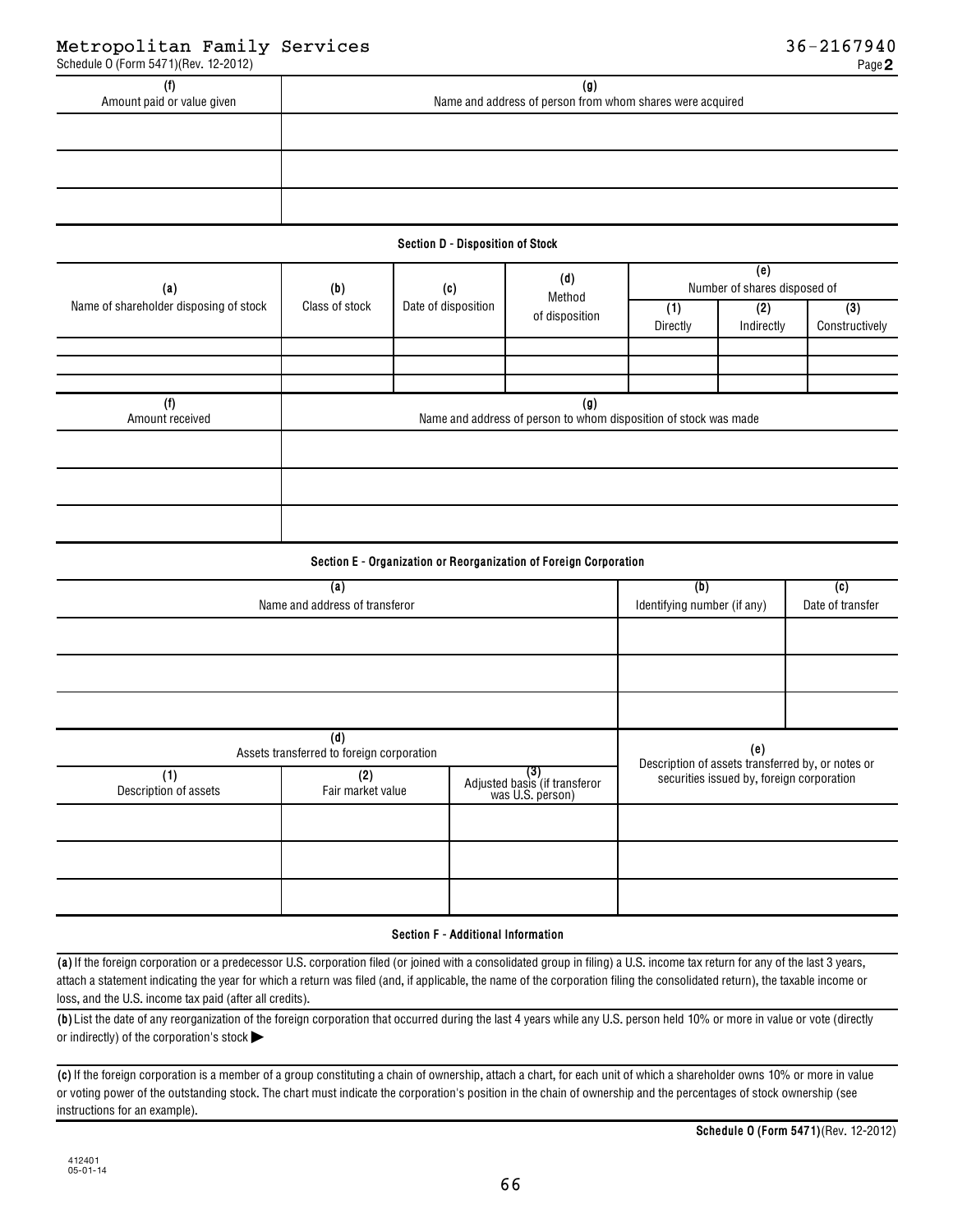| Schedule O             |  |                                              |  | U.S. Officer or Director of Foreign Corporation | Statement                           |               | 10 |  |
|------------------------|--|----------------------------------------------|--|-------------------------------------------------|-------------------------------------|---------------|----|--|
| (a)<br>Name of U.S.    |  |                                              |  | (c)<br>Social                                   | (d) Check<br>Appropriate<br>Box(es) |               |    |  |
| Officer or<br>Director |  | (b)<br>Address                               |  | Security<br>Number                              | $Offi-$<br>cer                      | Direc-<br>tor |    |  |
| Jeff Mulzer            |  | 534 Mozart Street<br>Tell City IN 47586-0249 |  |                                                 | х                                   |               |    |  |

}}}}}}}}}}}}}}}}}}}}}}}}}}}} }}}}}}}}}}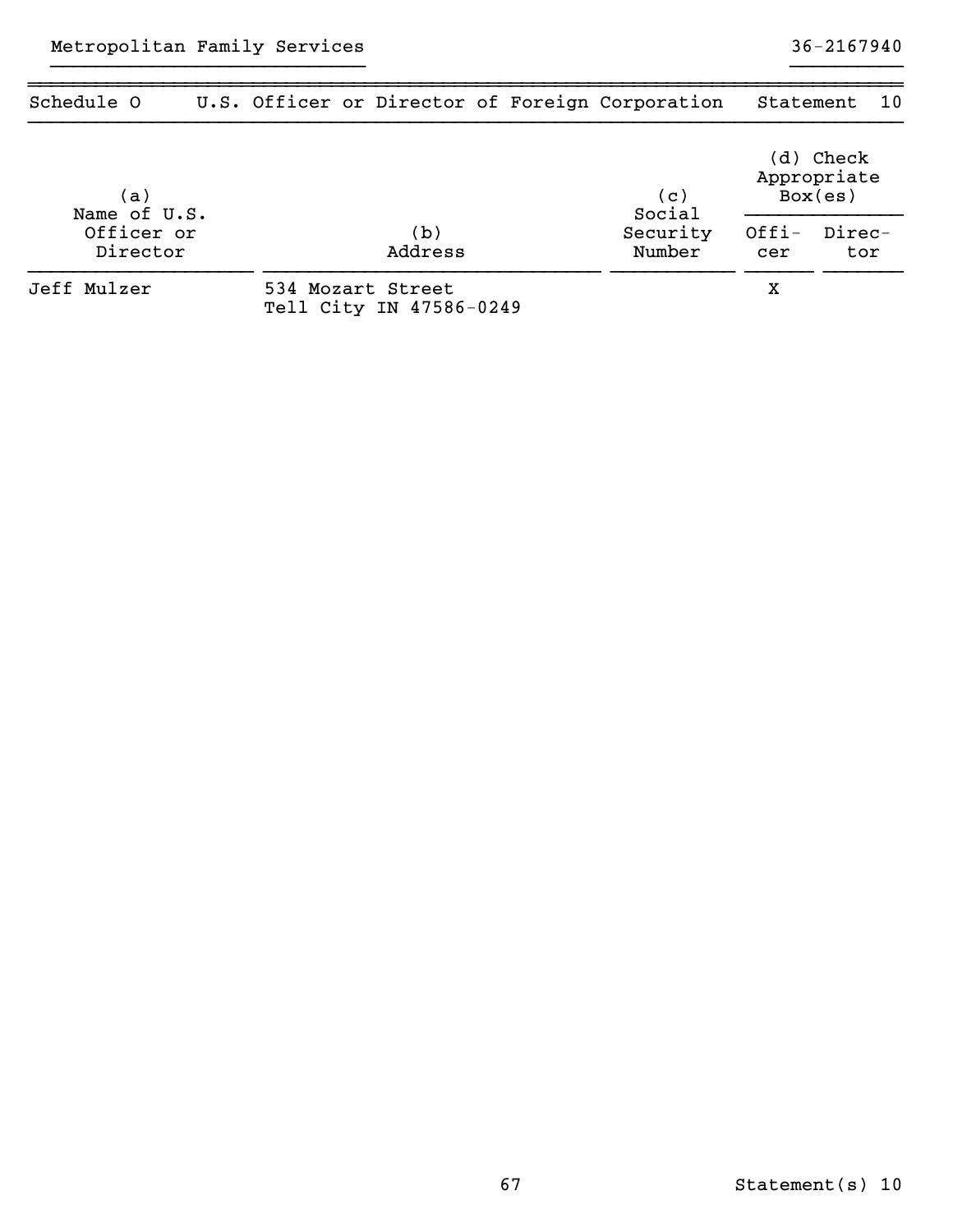|                 | <b>ILLINOIS CHARITABLE ORGANIZATION ANNUAL REPORT</b><br>For Office Use Only                                           |                                |                      |         | Form AG990-IL<br>Revised 3/05                            |
|-----------------|------------------------------------------------------------------------------------------------------------------------|--------------------------------|----------------------|---------|----------------------------------------------------------|
| PMT#            | <b>Attorney General LISA MADIGAN State of Illinois</b>                                                                 |                                |                      |         |                                                          |
|                 | Charitable Trust Bureau, 100 West Randolph<br>11th Floor, Chicago, Illinois 60601                                      |                                |                      |         | $CO# 01-001,290$                                         |
|                 | <b>Report for the Fiscal Period:</b>                                                                                   |                                | $\boxed{\mathbf{X}}$ |         | Check all items attached;<br>Copy of IRS Return          |
| AMT             |                                                                                                                        | <b>Make Checks</b>             | $\mathbf{X}$         |         | <b>Audited Financial Statements</b>                      |
|                 | Beginning 07/01/2014                                                                                                   | Payable to                     |                      |         | Copy of Form IFC                                         |
| INIT            |                                                                                                                        | the Illinois<br>Charity        |                      |         | $\overline{\mathbf{X}}$ \$15.00 Annual Report Filing Fee |
|                 | & Ending<br>06/30/2015                                                                                                 | <b>Bureau Fund</b>             |                      |         | \$100.00 Late Report Filing Fee                          |
|                 | MO<br>$\overline{DAY}$<br><b>YR</b><br>Federal ID $# 36 - 2167940$                                                     |                                |                      |         | M <sub>0</sub><br>DAY<br><b>YR</b>                       |
|                 | $X$ Yes<br>No<br>Are contributions to the organization tax deductible?                                                 | Date Organization was created: |                      |         | 02/15/1857                                               |
|                 | LEGAL<br>NAME Metropolitan Family Services                                                                             | Year-end<br>amounts            |                      |         |                                                          |
|                 | <b>MAIL</b>                                                                                                            | A) ASSETS                      |                      | $A)$ \$ | 86,570,811.                                              |
|                 | ADDRESS One North Dearborn, No. 1000                                                                                   | <b>B) LIABILITIES</b>          |                      | $B)$ \$ | 31, 133, 447.                                            |
|                 | CITY, STATE Chicago, IL                                                                                                | C) NET ASSETS                  |                      | $C)$ \$ | 55,437,364.                                              |
|                 | ZIP CODE 60602-4322                                                                                                    |                                |                      |         |                                                          |
| Π.              | SUMMARY OF ALL REVENUE ITEMS DURING THE YEAR:<br>D) PUBLIC SUPPORT, CONTRIBUTIONS & PROGRAM SERVICE REV. (GROSS AMTS.) | PERCENTAGE<br>39.749%          |                      | $D)$ \$ | <b>AMOUNT</b><br>17,051,883.                             |
|                 | <b>GOVERNMENT GRANTS &amp; MEMBERSHIP DUES</b><br>E)                                                                   | 53.166%                        |                      | $E)$ \$ | 22,807,538.                                              |
|                 | OTHER REVENUES<br>F)                                                                                                   | 7.085%                         |                      | $F)$ \$ | 3,039,207.                                               |
|                 |                                                                                                                        |                                |                      |         |                                                          |
|                 | G) TOTAL REVENUE, INCOME AND CONTRIBUTIONS RECEIVED (ADD D, E, & F)                                                    |                                | 100%                 | $G)$ \$ | 42,898,628.                                              |
| Ш.              | SUMMARY OF ALL EXPENDITURES DURING THE YEAR:                                                                           |                                |                      |         |                                                          |
|                 | H) OPERATING CHARITABLE PROGRAM EXPENSE                                                                                | 82.451%                        |                      | $H)$ \$ | 31,909,868.                                              |
|                 | EDUCATION PROGRAM SERVICE EXPENSE<br>I)                                                                                |                                | $\%$                 | $1)$ \$ |                                                          |
|                 |                                                                                                                        |                                |                      |         |                                                          |
|                 | TOTAL CHARITABLE PROGRAM SERVICE EXPENSE (ADD H & I)<br>J)                                                             | 82.451%                        |                      |         | $J)$ \$ 31,909,868.                                      |
|                 |                                                                                                                        |                                |                      |         |                                                          |
|                 | J1) JOINT COSTS ALLOCATED TO PROGRAM SERVICES (INCLUDED IN J):<br>\$                                                   |                                |                      |         |                                                          |
|                 | GRANTS TO OTHER CHARITABLE ORGANIZATIONS<br>K)                                                                         |                                | $\%$                 | $K)$ \$ |                                                          |
|                 |                                                                                                                        |                                |                      |         |                                                          |
|                 | TOTAL CHARITABLE PROGRAM SERVICE EXPENDITURE (ADD J & K)<br>L)                                                         | 82.451%                        |                      |         | $L$ ) \$31,909,868.                                      |
|                 |                                                                                                                        | 12.375%                        |                      |         |                                                          |
|                 | M) MANAGEMENT AND GENERAL EXPENSE                                                                                      |                                |                      | $M)$ \$ | 4,789,180.                                               |
|                 | N) FUNDRAISING EXPENSE                                                                                                 | 5.175%                         |                      | $N)$ \$ | 2,002,675.                                               |
|                 |                                                                                                                        |                                |                      |         |                                                          |
|                 | 0) TOTAL EXPENDITURES THIS PERIOD (ADD L, M, & N)                                                                      |                                | 100 %                | $0)$ \$ | 38,701,723.                                              |
|                 | III. SUMMARY OF ALL PAID FUNDRAISER AND CONSULTANT ACTIVITIES:                                                         |                                |                      |         |                                                          |
|                 | (Attach Attorney General Report of Individual Fundraising Campaign-Form IFC. One for each PFR.)                        |                                |                      |         |                                                          |
|                 | <b>PROFESSIONAL FUNDRAISERS:</b><br>TOTAL AMOUNT RAISED BY PAID PROFESSIONAL FUNDRAISERS<br>P)                         |                                | 100 $%$              | $P)$ \$ | 0.                                                       |
|                 |                                                                                                                        |                                |                      |         |                                                          |
|                 | TOTAL FUNDRAISERS FEES AND EXPENSES<br>Q)                                                                              |                                | $\%$                 | $Q)$ \$ |                                                          |
|                 |                                                                                                                        |                                |                      |         |                                                          |
|                 | R) NET RECEIVED BY THE CHARITY (P MINUS Q=R)                                                                           |                                | $\frac{0}{0}$        | $R)$ \$ |                                                          |
|                 | PROFESSIONAL FUNDRAISING CONSULTANTS;<br>S) TOTAL AMOUNT PAID TO PROFESSIONAL FUNDRAISING CONSULTANTS                  |                                |                      | $S)$ \$ | 0.                                                       |
|                 | IV. COMPENSATION TO THE (3) HIGHEST PAID PERSONS DURING THE YEAR:                                                      |                                |                      |         |                                                          |
|                 | T) NAME, TITLE: Ricardo Estrada, President                                                                             |                                |                      | $T)$ \$ | 333,235.                                                 |
|                 | U) NAME, TITLE: Colleen Jones, Chief Operating Officer                                                                 |                                |                      | $U)$ \$ | 219,378.                                                 |
|                 | NAME, TITLE: Karina Ayala-Bermejo, VP HR<br>V)                                                                         |                                |                      | $V)$ \$ | 176, 365.                                                |
| V.              | <b>CHARITABLE PROGRAM DESCRIPTION: CHARITABLE PROGRAM (3 HIGHEST BY \$ EXPENDED)</b>                                   |                                |                      |         | List on back side of instructions<br>CODE                |
| 498091 05-01-14 | DESCRIPTION: Family and Individual Services<br>W)                                                                      |                                |                      | $W)$ #  | $\overline{1}\overline{1}\overline{1}$                   |
|                 | DESCRIPTION:<br>X)                                                                                                     |                                |                      | $X)$ #  |                                                          |
|                 | <b>DESCRIPTION:</b><br>Y)                                                                                              |                                |                      | $Y)$ #  |                                                          |